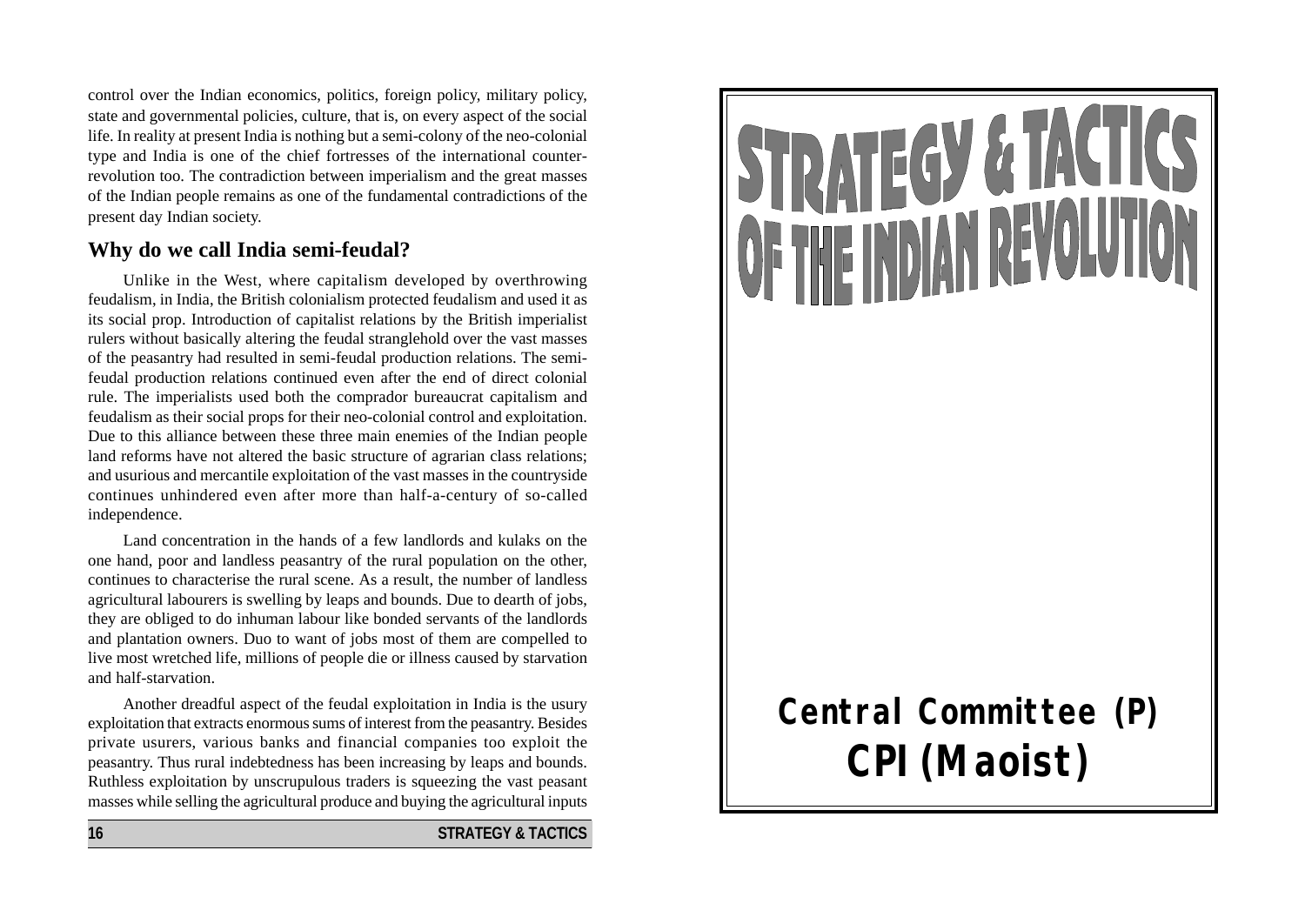Thus after the so-called independence, the imperialist exploitation of the Indian people has not only remained uninterrupted but has also tremendously increased in the past years. In accordance with their neo-colonial policies, methods and tactics throughout the world, the imperialists have, in collaboration with the 'Indian' comprador capitalists, invested capital amounting to thousands of cores of rupees in various industries of the private sector, state sector and trapped the entire Indian economy in their financial web through so-called 'aid' and 'loan'. By appointing their so-called advisers and experts, the imperialists have tightened their stranglehold over the various government departments

In reality, this bureaucrat capital is in the control of imperialism and their instrument of increasing the profits of the imperialists and their Indian compradors. With the help of their Indian compradors, the imperialists are preserving India as the market for their commodities, source of cheap capital export, and are plundering India's wealth and sucking its blood and retarding its development. In a nutshell, the Indian economy is a semi-colonial one of the neo-colonial form.

The exploitation and control of imperialism, particularly U.S. imperialism, are not confined to the sphere of economy alone; with the help of the weapon of neo-colonialism they have established their own influence, exploitation and control over military policies through various means, such as, military "aid and co-operation", employment of "advisers", etc., and are strengthening their positions day by day through various kinds of military pacts. All these are going on under the various signboards of the "national defence", the "defence of the country", etc., etc. This army is being used not only to suppress the revolutionary movements and national liberation struggles in India but also in other countries.

 Creation of Bangladesh, forced annexation of Sikkim, interfering in the internal affairs of the neighbouring courtiers, sending army to Sri Lanka and Maldives etc. are the examples of the expansionist activities of Indian State backed by the super powers during the decade of 1970s and 80s. Today it is pursuing the policies of intervention, blackmail, meddling and subversion in the affairs of Nepal, Pakistan, Bangladesh, Sri Lanka etc., with the same backing of the various imperialist powers, particularly the US superpower.

The imperialists have thus established their influence, exploitation and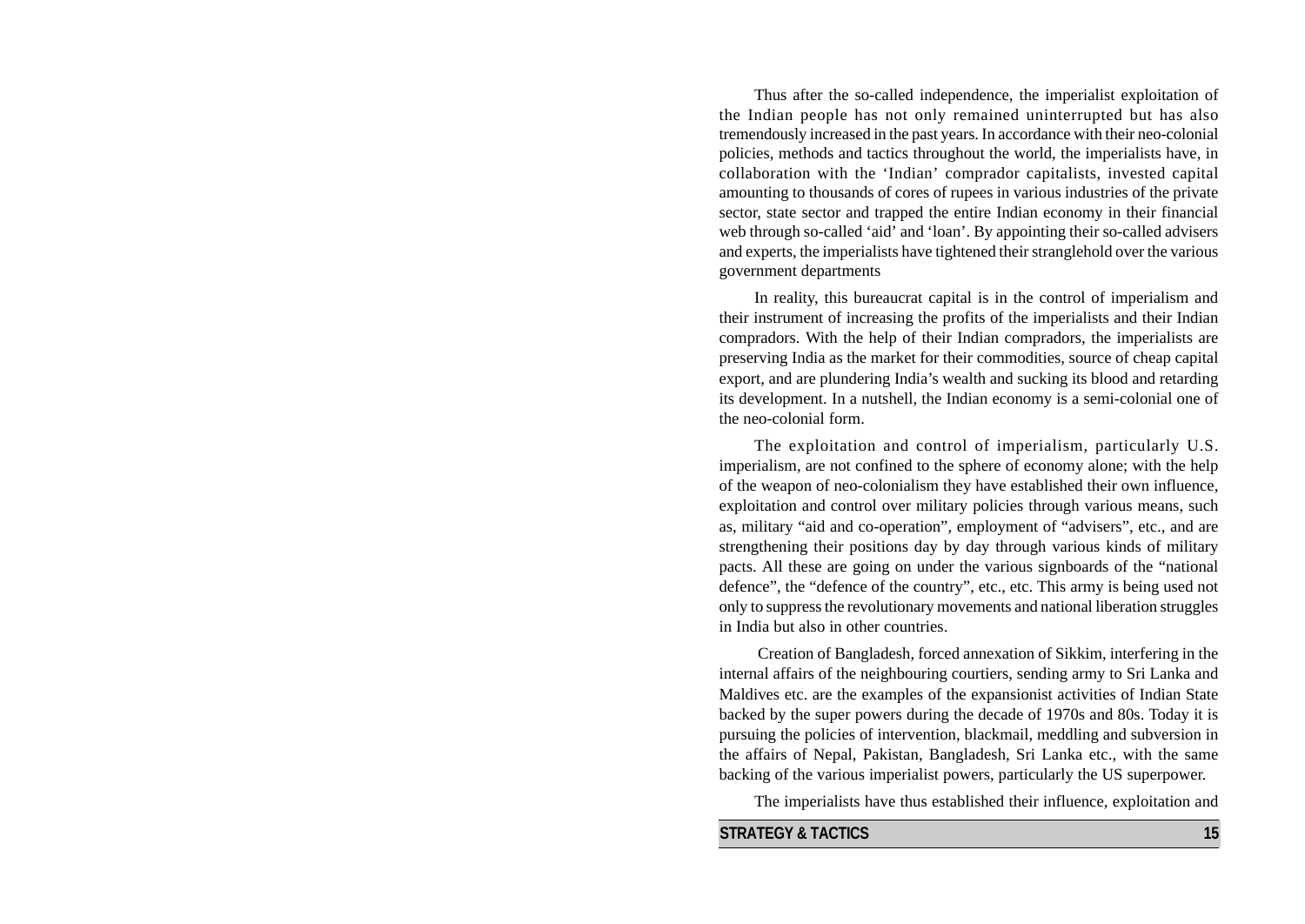# **CHAPTER-2 Character of the present-day Indian Society**

The contemporary Indian society is semi-colonial and semi-feudal under neo-colonial form of indirect rule, exploitation, and control.

This fact derives from an objective study of the development of the Indian socio-economic and political system ever since the colonial period to the present day. When the British colonialists conquered India in the second half of the 18th century, capitalism was beginning to develop in the womb of feudal society in our country. The British colonialists arrested the independent development of capitalism and the Indian society was transformed from feudal to colonial and semi-feudal. In 1947 the colonial and semi-feudal society was transformed into a semi-colonial and semi-feudal society. Ever since then, just as in other countries of Asia, Africa and Latin America, in India too, the imperialists have adopted a new form of colonial exploitation, control and rule i.e neo-colonial form of indirect rule instead of the old form of direct colonial rule. For this, the imperialists depend on the 'Indian' compradors who have been nurtured by them since their very inception in the colonial period.

## **Why do we call India semi-colonial?**

After the British colonialists were compelled to give up their direct rule over our country, the power was transferred to their compradors-the big bourgeoisie and big landlords, on condition that the imperialist capital and their interests are protected. Several imperialist powers took the place of British imperialism in oppressing and exploiting our country. It is these imperialist powers that actually control the politics, economy and culture and decide almost all the vital policies of the ruling classes of India under the sign-board of formal independence that is fake in essence. Thus, as no single imperialist power is in a position to exercise its control and rule over the country as a whole, India is not a neo-colony but continues to be a semi-colony under the indirect rule, exploitation and control of various imperialist powers. Hence we call India as a semi-colonial, semi-feudal country under neo-colonial form of indirect rule, exploitation and control.

# FOREWORD

The present draft document has been finalized by Joint CC of the erstwhile CPI (ML)[PW] and the MCCI in September 2004 after extensive discussions. Five draft documents were prepared after intense discussions in a series of bilateral meetings held between the high-level delegations of the two erstwhile parties between February 2003 and September 2004. The Joint CC meeting deeply studied these five draft documents, freely exchanged the rich experiences acquired through the revolutionary practice during the past three decades and more, and arrived at a common understanding on several vexed questions confronting the Indian revolution in the backdrop of the international developments.

The present document – **Strategy & Tactics** – is the synthesis of all the positive points in the documents of the two erstwhile parties, as well as their experiences in the course of waging the people's war, fighting against revisionism, and right and left opportunist trends in the Indian and international communist movement, and building a stable and consistent revolutionary movement in various parts of our country.

We are placing the present document before the entire rank and file of our new Unified Party for immediate guidance and implementation. At the same time, it should be borne in mind that this is a draft for the forthcoming Congress of the Unified Party. Hence, it has to be enriched further by the participation of all the Party members and suggesting amendments where necessary. Thus it should become an effective weapon in the hands of the Party for solving the fundamental problems of the Indian revolution and to advance it towards victory.

**Central Committee (P) 21-9-2004 Communist Party of India (Maoist)**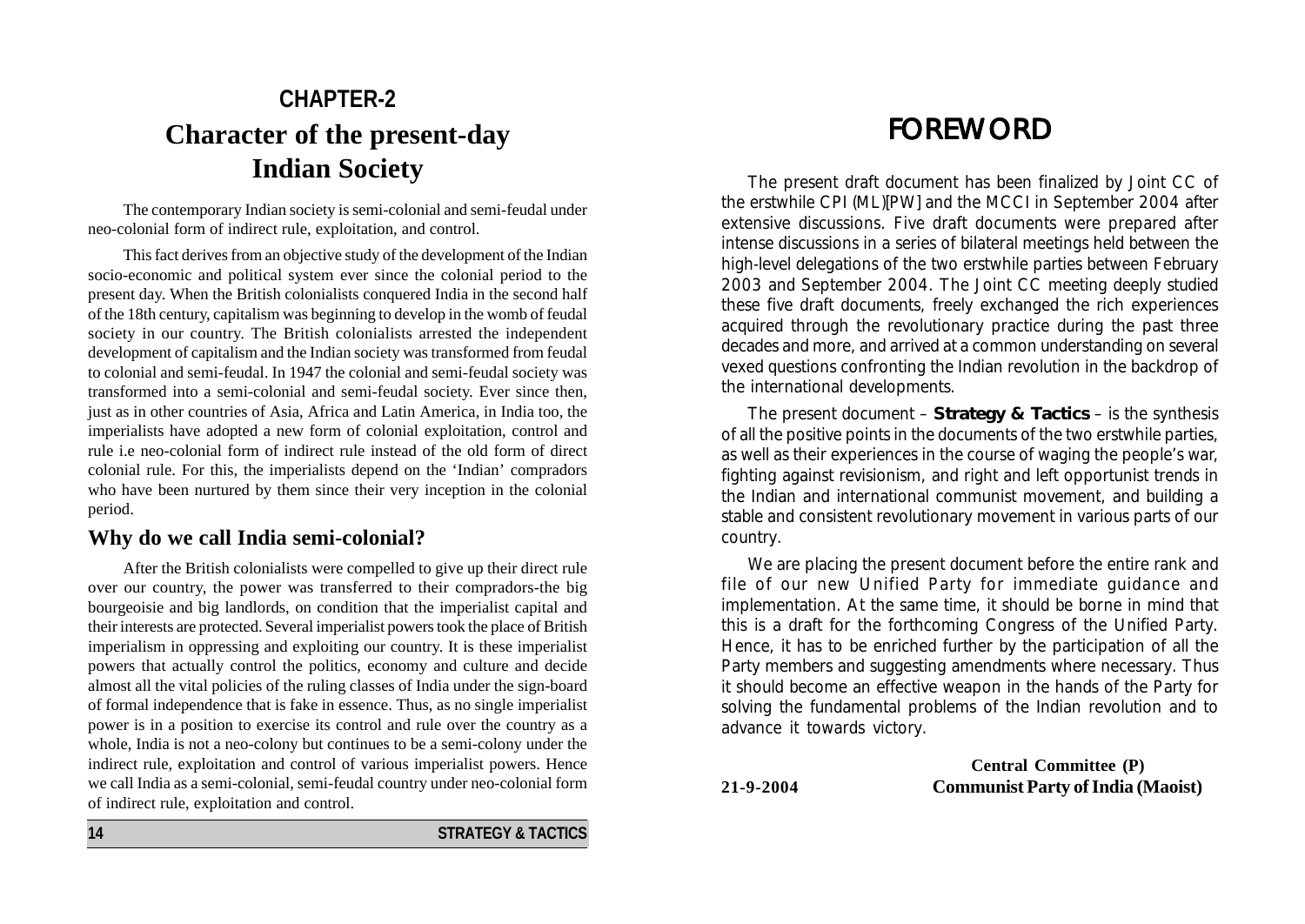# **CONTENTS**

## **PART-1 : STRATEGY**

| <b>Introduction</b> |                                                       |     |
|---------------------|-------------------------------------------------------|-----|
|                     | <b>Chapter-1: Indian Revolution in the continuous</b> |     |
|                     | process of world revolution                           | 11  |
|                     | Chapter-2: Class character of the Present-day         |     |
|                     | <b>Indian Society</b>                                 | 14  |
|                     | Chapter-3: Class analysis of the Indian Society       | 20  |
|                     | <b>Chapter-4: Two stages of the Indian Revolution</b> | 31  |
|                     | <b>Chapter-5: Basic Tasks of People's Democracy</b>   | 33  |
|                     | <b>Chapter-6: The Central Task of the Revolution</b>  |     |
|                     | - Seizure of political power by armed force           | -36 |
|                     | <b>Chapter-7: Agrarian Revolution, People's Army,</b> |     |
|                     | <b>Liberated Areas</b>                                | 49  |
|                     | <b>Chapter-8: Three Magic Weapons</b>                 | 74  |
|                     |                                                       |     |

### **PART- 2 : TACTICS**

| <b>Chapter-9: Party Building and Our Tasks</b>                   | 85  |  |
|------------------------------------------------------------------|-----|--|
| <b>Chapter-10: Building the People's Army</b>                    | 100 |  |
| <b>Chapter-11: United Front and work in the Basic Masses 113</b> |     |  |
| <b>Chapter-12: Special Social Sections &amp; Nationalities –</b> |     |  |
| <b>Our Tactics</b>                                               | 125 |  |
| <b>Chapter-13: Work in Urban Areas</b>                           | 135 |  |
| Intensify and Expand our People' War based on our                |     |  |
| <b>Strategy and Tactics</b>                                      | 145 |  |

The contradiction between imperialism and oppressed nations and people is the principal contradiction in the present-day world. The countries of Asia, Africa and Latin America are the storm-centres of the world revolution dealing deadly blows against imperialism. The end of direct colonial rule in the aftermath of the Second World War due to the relative weakening of imperialism and the growing national liberation struggles world-wide, had compelled the imperialists to switch over to new methods of rule and control and exploitation of the former colonies i.e. neo-colonialism, and in this respect they depend on their indigenous agents, selected and trained by them. This neo-colonialism is the more sinister and more pernicious form of colonialism and has extended its stranglehold over the countries of entire Asia, Africa and Latin America. This is an important development that should be taken into consideration when analysing the situation in these countries.

India, a vast country inhabited by 105 crores of people, rich and abundant in natural wealth, is one of the strongest bases of imperialism. And that is why the progress and success of the new democratic revolution of India, directed against imperialism, CBB and feudalism, will not only liberate the Indian people from the ruthless exploitation and oppression of imperialism but will also elevate to a new stage the struggle of the people of the whole world for independence, democracy, socialism and peace. The success of the new democratic revolution of India and the establishment of a people's democratic state in India will play an important role in accelerating the world proletarian revolution and will signify an important historical advancement towards the establishment of a new world free of imperialism, capitalism and the exploitation of man by man.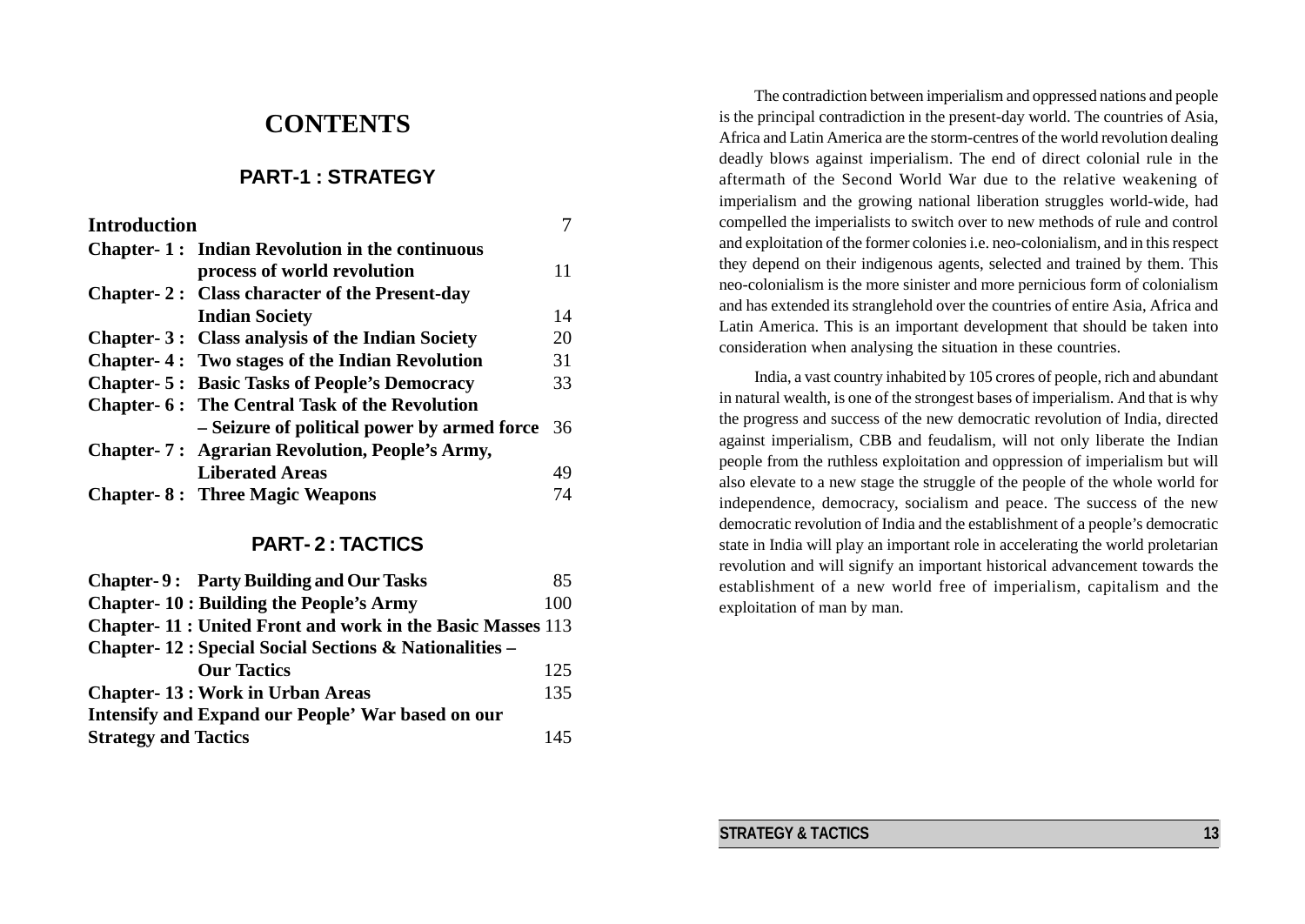general line determining the main direction of the revolutionary struggles of the working class and the people of all countries or to realise its significance, and it is also impossible to determine in conformity therewith, the correct strategy and tactics of the Indian revolution. The concrete objective condition of India and the question of the Indian revolution should be judged only in the light of the international situation and the revolutionary struggles of the people of the whole world.

In a nutshell, the objective condition of the present day world is manifest in the fundamental contradictions of the present-day world and their interrelations and inter-influences. These fundamental contradictions are:

- a) The contradiction between imperialism and oppressed nations and people;
- b) The contradiction between the proletariat and the bourgeoisie in the capitalist countries.
- c) The contradiction between the various imperialist powers.

The concrete situation of today's world has been clearly revealed on the basis of the above-mentioned fundamental contradictions of the present day world and in their mutual relation and influences.

Another fundamental contradiction-the contradiction between the socialist camp and the imperialist camp-that had characterised the world for almost six decades from the Great October Revolution, went out of existence at present with the restoration of capitalism in the last Socialist Base of the world proletariat, People's Republic of China, after the demise of Com. Mao in 1976.

However, the struggle between socialism and capitalism will continue to exist through out the era of imperialism and proletarian revolution. Today it is manifested chiefly in the ideological, political and cultural spheres and as a struggle between the two contending classes - the proletariat, representing the forces of socialism, and the bourgeoisie, representing capitalism. The victory of revolutions in one or a few countries and the re-emergence of a socialist camp will once again bring the fourth fundamental contradiction into existence.

#### **12 STRATEGY & TACTICS**

# **Part-1 STRATEGY**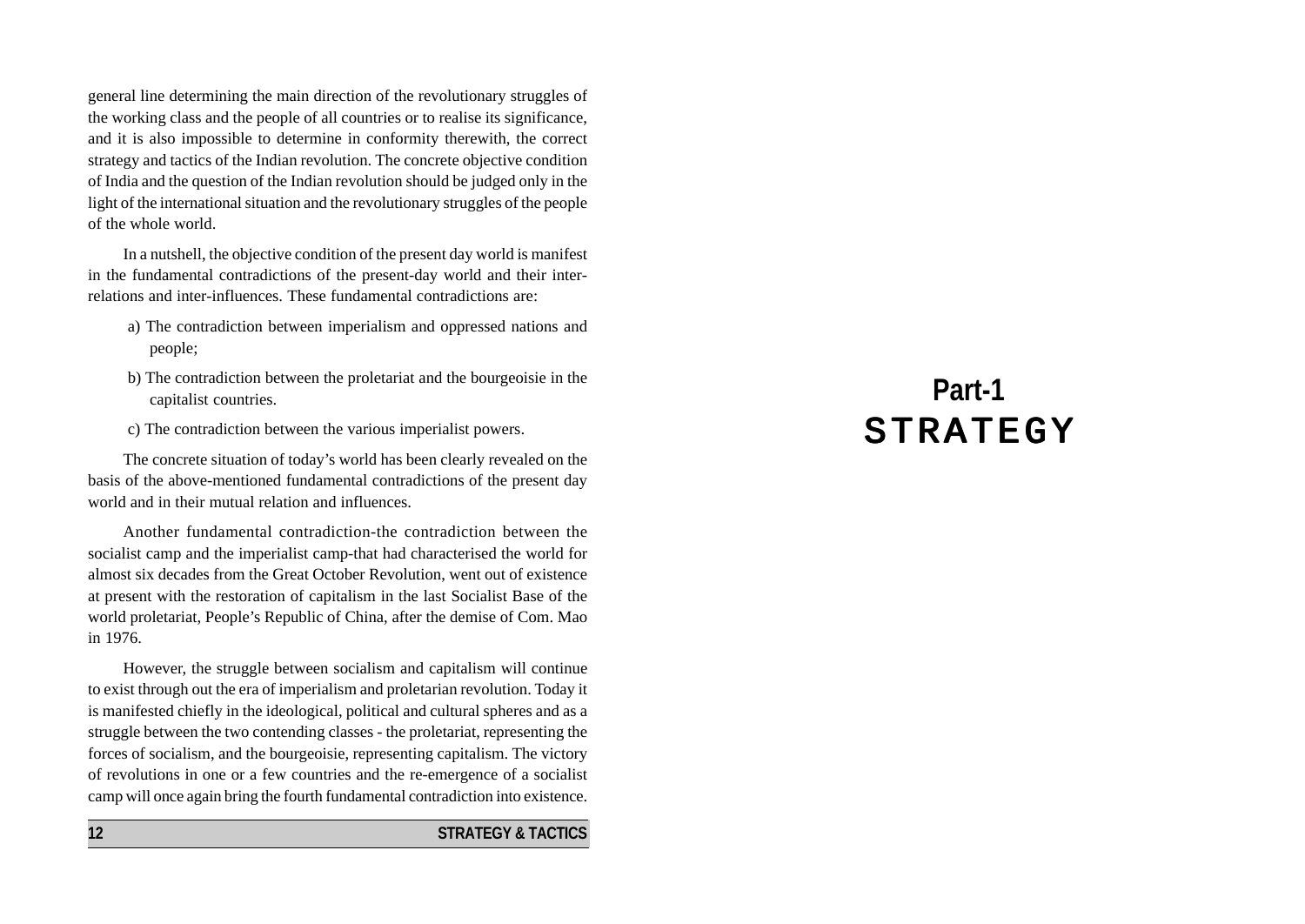# **CHAPTER-1 Indian Revolution in the continuous process of World Revolution**

The history of social development throughout the world since the emergence of class divided society is the history of class struggles itself. In the process of social development the revolutionary struggles of the peoples of different countries proceed through different stages and these struggles will have their peculiar characteristics too; but they are always subordinate to the general laws of development of the history. The motion of development of world history through class struggle is towards the very establishment of a society without class and without exploitation, towards socialism and communism. The revolutionary movement of the Indian people is also advancing through different stages; it has got its own peculiarities too. But it remains within the general laws of development towards socialism and communism.

The world-historic objective of the international proletariat and its vanguard, the Communist Parties of the whole world, is in full conformity with the laws of development of history. The historic goal of the working class of India, as well as of the whole world, is to establish socialism and communism in the world as a whole.

The Great October revolution was nothing but an inevitable outcome of the revolutionary struggles of the international proletariat and the people and the Great Chinese Revolution was the continuation of that process. The Indian Revolution too is an inseparable part of the revolutionary struggles of the international proletariat and the people.

Hence without "*the correct class analysis of the objective conditions of the whole world and of world politics and economics, that is, the correct class analysis on the basis of Marxism-Leninism of the fundamental contradictions of the contemporary world and their mutual relations and influences"*, it is impossible to make a correct appraisal of the international situation and of the internal situation of India, it is impossible to formulate the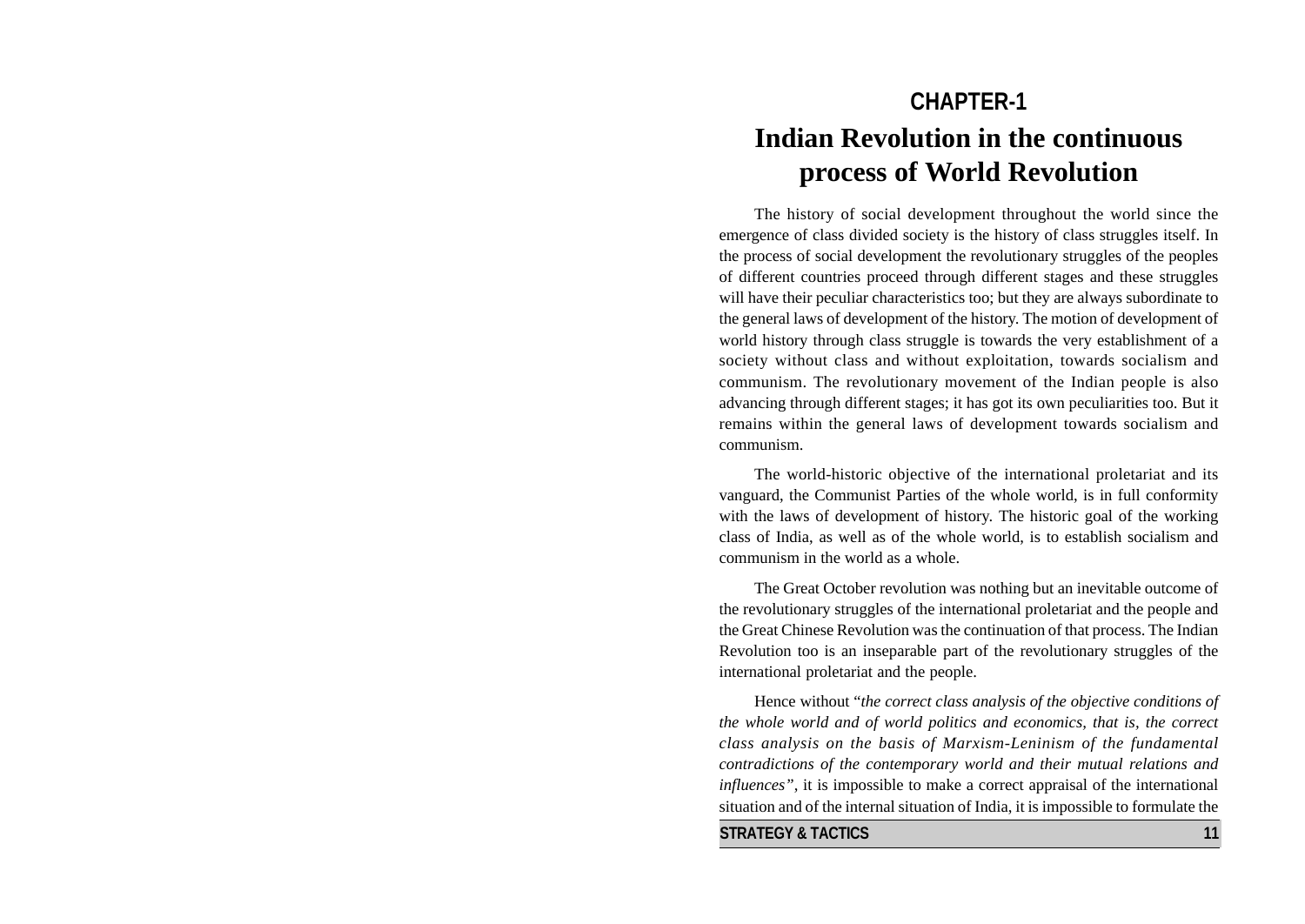In the present stage, where no imperialist power is resorting to direct aggression on our country or when our country has not been reduced to the status of neo-colony of any single imperialist power, it is the contradiction between feudalism and broad masses of the people at present that is the principal contradiction. Agrarian revolutionary programme and area-wise seizure of power remain primary during the entire period. But if the principal contradiction changes to that between imperialism and the Indian people, accordingly a specific programme to unite all the anti-imperialist forces will have to be drawn up as part of the general programme of the New Democratic Revolution.

Whereas the Strategy of the Indian Revolution remains the same throughout the country, the uneven economic. political, social and cultural development in the country the fighting zeal and the level of consciousness of the people and the ebb and flow of the movement underscore the need for different tactics, which are obviously subordinate to strategy, to be pursued in different region at any given time. The intensity of class struggle in various regions and the uneven economic, political, social and cultural development should be concretely analysed in the respective areas and basing on that analysis, tactics (i.e., forms of struggle and forms of organisation) should be formulated. Along with these different tactics for different regions, common political tactical slogans for the entire country should also be formulated from time to time to mobilise the entire people of the country on specific issues.

**Military Strategy:** The military strategy has to be formulated basing on the specific characteristics of the revolutionary war in India. These characteristics determine the military strategy to be one of protracted people's war, as enunciated by comrade Mao-of establishing revolutionary base areas first in the countryside where the enemy is relatively weak and then to gradually encircle and capture the cities which are the bastions of the enemy forces.

The strategy and tactics of the revolution in any country cannot be worked out in isolation from the overall international situation. One has to take into account the actual situation both in the world at large and in the given country prevailing at a given point of time in order to formulate the strategy and tactics correctly. This is because in the imperialist epoch the revolution in every country is an integral part of the world proletarian revolution.

### **10 STRATEGY & TACTICS**

# *"Strategy: is the determination of the direction of the main blow of the*

*proletariat at a given stage of the revolution, the elaborating of the corresponding plan for the disposition of the revolutionary forces (main and secondary reserves), the fight carry out this plan throughout the given stage of the revolution.*

Regarding Strategy and Tactics Comrade Stalin stated as follows:

*"Tactics: Tactics are the determination of the line of conduct of the proletariat in the comparatively short period of the flow or ebb of the movement, of the rise or decline of the revolution, the fight to carry out this line by means of replacing old forms of struggle and organisation by new ones, by combining these forms etc.*

#### **STRATEGY & TACTICS 7**

**Introduction**

The aim of Strategy and Tactics will always be to successfully complete a given stage of any revolution based on the programme related to that stage. It is important to bear in mind the guidelines given by Com. Stalin that theory should guide the Programme; Programme should guide the Strategy; and Strategy should guide the Tactics. The strategy can be correctly worked out only by basing itself on the data provided by, and the conclusions drawn from, the theory and programme of MLM.

The Strategy and Tactics of the Indian Revolution should be formulated by creatively applying the universal truth of Marxism-Leninism Maoism to the concrete conditions prevailing in our country. This means that the Strategy and Tactics should be evolved by basing on an objective class analysis of the Indian society; the character of the Indian State; the Fundamental contradictions and the Principal contradiction; and by taking into account the specific characteristics, the special features as well as the peculiarities of the Indian situation.

The strategy of the Indian Revolution in the present stage should thus serve to fulfill the New Democratic programme by successfully completing the New Democratic Revolution. The tactics that are to be formulated in every twist and turn of the movement in the various regions at various times should be subordinated to the strategy and to serve to effectively implement the above strategy. Such is the dialectical relationship between the Programme, Strategy and Tactics of the Indian Revolution.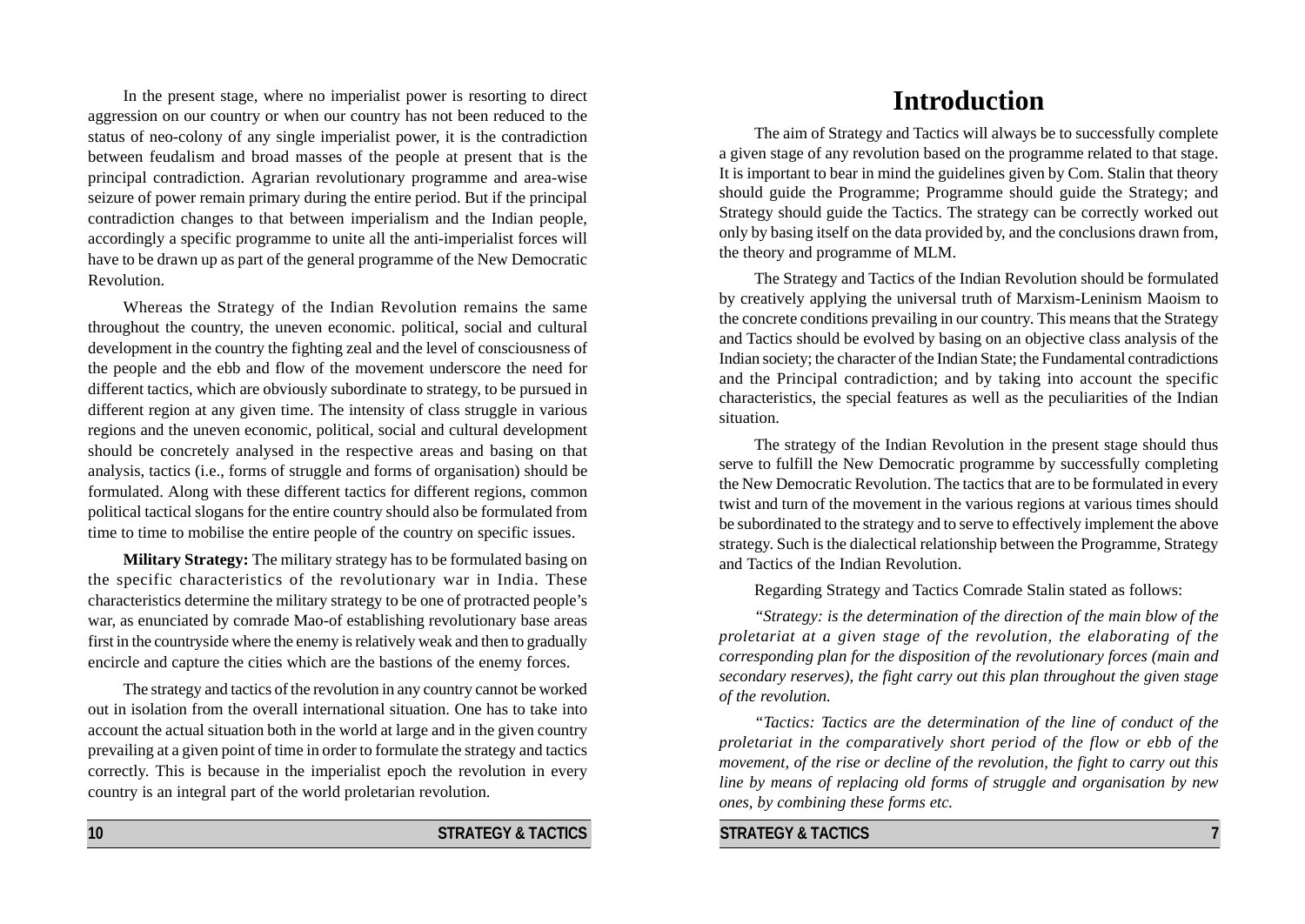*"Tactics deal with the forms of struggle and forms of organisation of the proletariat with their change and combinations. During a given stage of the revolution tactics may change several times, depending on the flow or ebb, the rise or decline, of the revolution."*

### *(Problems of Leninism - pages 80, 82, 84)*

However, the above definition of strategy by Com. Stalin should not be followed mechanically in a doctrinaire manner but apply it to the concrete conditions of our country in which our revolution is taking place. We must also keep in mind the caution given by the Communist party of China in this regard:

*"Stalin put forward a formula that in different revolutionary periods, the main blow should be so directed as to isolate the middle-of-the-road social and political forces of the time. This formula of Stalin's should be treated according to circumstances and from a critical, Marxist point of view. In certain circumstances it may be correct to isolate the middle forces, but it is not correct to isolate them under all circumstances." (On the Historical Experience of the Dictatorship of the Proletariat, April 5, 1956)*

Thus a policy of *"developing the progressive forces, winning over themiddle-of-the-roaders, and isolating the die-hards"* for the purpose of defeating the main enemies will have to be adopted in the concrete conditions of our country.

Regarding strategy, comrade Mao said:

'*Strategy is the study of the laws of a war situation as a whole'. He further explained, 'the task of the science of strategy is to study those laws for directing a war that govern a war situation as a whole, the task of the science of campaigns and the science of tactics is to study those laws for directing a war that govern a partial situation'.* Regarding the importance of the science of strategy comrade Mao further stated, '*an understanding of the whole facilitates the handling of the part and because the part is subordinate to whole.*

'*The view that strategic victory is determined by tactical successes alone is wrong because it overlooks the fact that victory or defeat in a war is far and foremost a question of whether the situation as a whole and its various stages*

*is properly taken into account. If there are serious defects or mistakes in taking the situation as a whole and the various stages into account, the war is sure to be lost.'*

The above quotation, though deals with military strategy and tactics, gives us a lucid and dialectical understanding about the concept and interrelationship between strategy and tactics.

We learn from the experiences of the Russian and Chinese revolutions that we have to formulate both the political and military strategy in order to carry out any revolution to victory. In the Chinese revolution the CPC under the leadership of Mao worked out the political and military strategy by first making a concrete class analysis of the Chinese society, an assessment of character of the Chinese society and state, and the stage of revolution.

**Political Strategy :** The political strategy for the Indian democratic revolution arises from the concrete class analysis of the present-day Indian society. It is the task of political strategy to distinguish real friends from real enemies of the proletariat in the present stage of the Indian Revolution. It identifies the targets that have to be overthrown and motive forces that have to be united in order to successfully complete the revolution.

To distinguish real friends from real enemies, we must make a general analysis of various classes in Indian society from the point of view of their respective socio-economic status and their respective political attitudes towards the revolution.

At present new democratic stage of the Indian Revolution the targets to be overthrown are imperialism, feudalism and comprador bureaucrat capitalism. The basic motive force of this revolution is the proletariat, the peasantry, especially the landless and poor peasants, are the main motive forces and the firmest ally of the proletariat, the urban petty bourgeoisie is a reliable ally, and the national bourgeoisie is an ally in certain periods and to a certain extent.

 Thus the political strategy of the Indian democratic revolution is to unite, under the leadership of the proletariat, all the above motive forces which constitute the vast majority - almost nine-tenths - of the Indian population to overthrow the three heavy mountains that are weighing down the backs of the Indian people and keeping the country in a semi-colonial semi-feudal, state.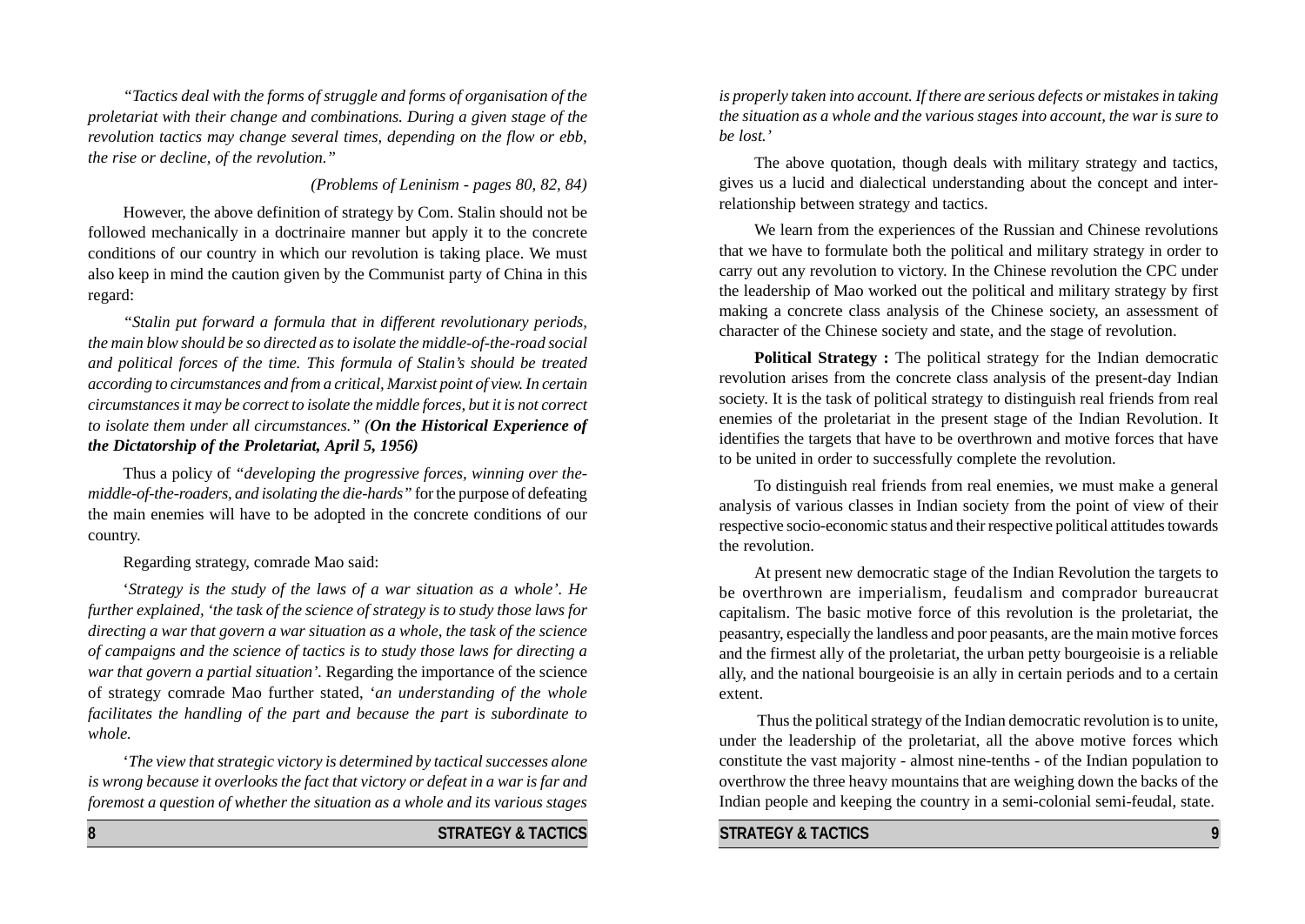comprador capitalists. And it is in this way that they can lead the revolution and it is this path of socialism which alone can emancipate the working class from the system of wage-slavery. The chief tasks of the first stage of the revolution in India are to overthrow the three main enemies of the Indian people-imperialism (and the comprador bureaucrat capitalism that is generated by imperialism) and feudalism in order to establish a new democratic India.

 The national and democratic revolution, directed against the main enemies of the revolution - imperialism and their lackeys the big bourgeoisie and feudalism, though are the two different kinds of basic tasks in the entire process of Indian revolution or the People's Democratic Revolution, one cannot be separated from the other. As the imperialist and their comprador lackeys, the Indian big bourgeoisie, are the main supporters and protectors of feudalism, the struggle for the overthrow of imperialism and the struggle to uproot feudalism are interrelated to each other. Judging conversely, as the Indian society is mainly dependent on feudalism, protected under the wings of imperialism and their comprador lackeys - the comprador capitalists, so the struggle to uproot this moribund feudalism and the struggle to annihilate imperialism and the comprador bureaucrat capitalism generated by it, are inseparable from each other. So, the two fundamental tasks of the national revolution and the democratic revolution are at once distinct and interwoven. It is wrong to regard the national revolution and the democratic revolution as two entirely different stages of the revolution. The main content of the new democratic revolution is the agrarian revolution.

The task of the second stage is to establish a socialist society by carrying forward the revolution to its consummation. The first stage is the pre-condition for the second. Only by fulfilling the tasks of the People's Democratic Revolution in India we can lay the basis for the Socialist Revolution. People's democracy is an inseparable part of Socialism, an inseparable part of the world socialist revolution. It is wrong to forget the inseparable relationship between People's Democracy and Socialism. It is equally wrong and harmful to confuse the two stages and to think of reaching Socialism in a single leap.

No intervening stage of bourgeois dictatorship will come between the stages of New Democracy and Socialism.

from the market. Servitude and personal subordination of the poor and landless peasant masses, who constitute the overwhelming majority of the peasantry, to the feudal forces in innumerable forms, is perpetuated through ideological institutions and through the coercive arm of the State and even private armies.

The life of the peasant masses is shattered continuously by the exploitation and oppression by the gangs of local tyrants, the evil gentry, intermediaries, the police, the courts and by a long hierarchy of government officials-all of whom act as loyal agents of imperialism, feudalism, and comprador bureaucrat capitalism, and by the feudal dictum of various kinds. All these have made the life of the peasant intolerable. The feudal oppression is not in the countryside alone nor is it confined to the peasant masses. In addition, the semi-feudal mode of production itself oppresses the vast masses of the country through the state machinery and through the ideological, cultural and other super-structural aspects. So it can be doubtlessly be said that not only the peasantry but the vast masses of the population of the country have contradiction with feudalism.

The feudal exploitation and oppression is hindering not only the development of agrarian economy but also the path of the industrial development of India. Feudalism is one of the main obstacles on the way to the economic and social development of India. feudalism versus the broad masses of the people is one of the fundamental contradictions in India.

## **Major Contradictions in Indian Society**

 From the above understanding of the contemporary Indian society we find that there are four major contradictions in the present day Indian Society. These are :

1. The contradiction between imperialism and the Indian people;

2. The contradiction between feudalism and the broad masses;

- 3. The contradiction between capital and labour;
- 4. The internal contradictions among the ruling classes;

Out of these four major contradictions the first two are the fundamental contradictions in the present day Indian society. Again, out of these two fundamental contradictions feudalism vs. the broad masses of the people is the principal contradiction at present.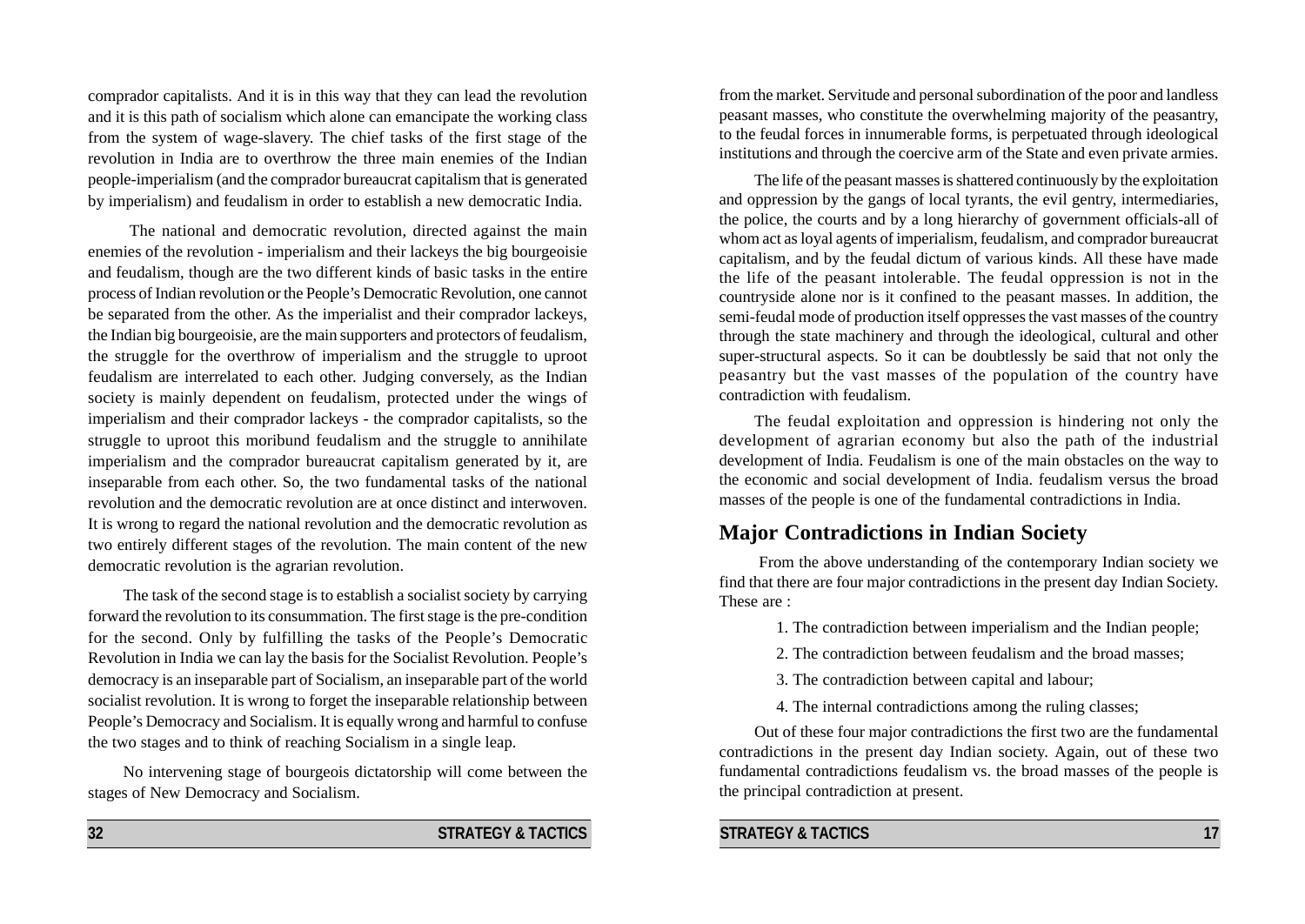The New Democratic Revolution in India has to pass through more than one phase and in any of the phases, one of these fundamental contradictions becomes the principal contradiction. However, the principal contradiction cannot remain unchanged throughout the entire process of the New Democratic Revolution; rather the principal contradiction and the non-principal one among the two fundamental contradiction are bound to change their positions with the changes in the phases of the revolution.

As the existence and development of the principal contradiction and the struggles emerging there from play a decisive role in the existence and development of other contradictions and the struggles emerging out of those contradictions, so, at any stage of development of the revolution, it is very important to correctly determine which of the contradictions is the principal one and who are the main enemies at that particular stage, so that maximum emphasis can be given on organizing and developing the struggles emerging out of the principal contradiction and all the struggles of the people can be spearheaded against the principal enemies at that stage.

The other two major contradictions also have a bearing on the Strategy and Tactics of the Indian Revolution.

## **Class character of the Indian State**

From a concrete class analysis of the Indian society and state we find that, under the signboard of the so-called Republic and the Parliamentary democracy, India is nothing but a semi-colonial and semi-feudal state under neo-colonial form of indirect rule, exploitation and control.

It is the armed forces, judiciary, prisons, bureaucracy, etc. of the state machinery that execute the actual business of the state and the principal organ of this state machinery is its armed forces. . The present Indian state machinery is the instrument of class repression, class exploitation and class rule of the comprador bureaucratic bourgeoisie and big landlords who subserve the imperialists. Thus the state machinery protects the interests of the imperialists, the CBB and the feudal forces; renders them armed protection; and oppresses the working class, the peasantry and other toiling masses. The Indian State is the joint dictatorship of the big bourgeoisie-big landlord classes who serve imperialism; it ensures democracy for this tiny section of the society while exercises dictatorship over the vast masses of the Indian people.

# **CHAPTER-4 Two Stages of the Indian Revolution**

The semi-colonial and semi-feudal character of the Indian society points out that the first task of the Indian revolution is to transform the semi-colonial, semi-feudal society into an independent, self-reliant, democratic society by solving the two fundamental contradictions of the present indian society, and then to build a socialist society so as to advance towards realising the Communist society. Hence the Indian revolution has to be carried out in two stages: the new democratic stage and the socialist stage. This is because, in India, bourgeois democratic revolution has not been completed as in the West.

The first stage of the Indian revolution can be victoriously completed only under the leadership of the proletariat. In the present era, no other class or party, except the working class and a genuine communist party as its vanguard, can lead the New Democratic Revolution to its final victory. This is due to the fact that in the present era, and particularly after the Great October Revolution, no bourgeoisie of any country is in a position to carry out a thorough-going national democratic revolution out of fear of the working class continuing the revolution to its consummation to socialism. Hence the bourgeoisie compromises with imperialism and lacks the will to wage a thoroughgoing revolution against feudalism by mobilising the peasantry. It stands opposed to the oppressed masses.

Hence, to lead the peasantry towards the New Democratic Revolution is the most important task of working class leadership. The working class of India cannot emancipate itself without uniting with the peasantry who constitute the overwhelming majority of the population in semi-colonial and semi-feudal India and who are being exploited and oppressed for ages.

It is only by organizing and leading the peasantry in the agrarian revolution and national democratic revolution that the working class can give leadership to the revolution, can open wide the path of their own liberation from wageslavery by liberating the peasantry from the exploitation, plunder and depression of imperialism an their running dogs - the feudal lords and the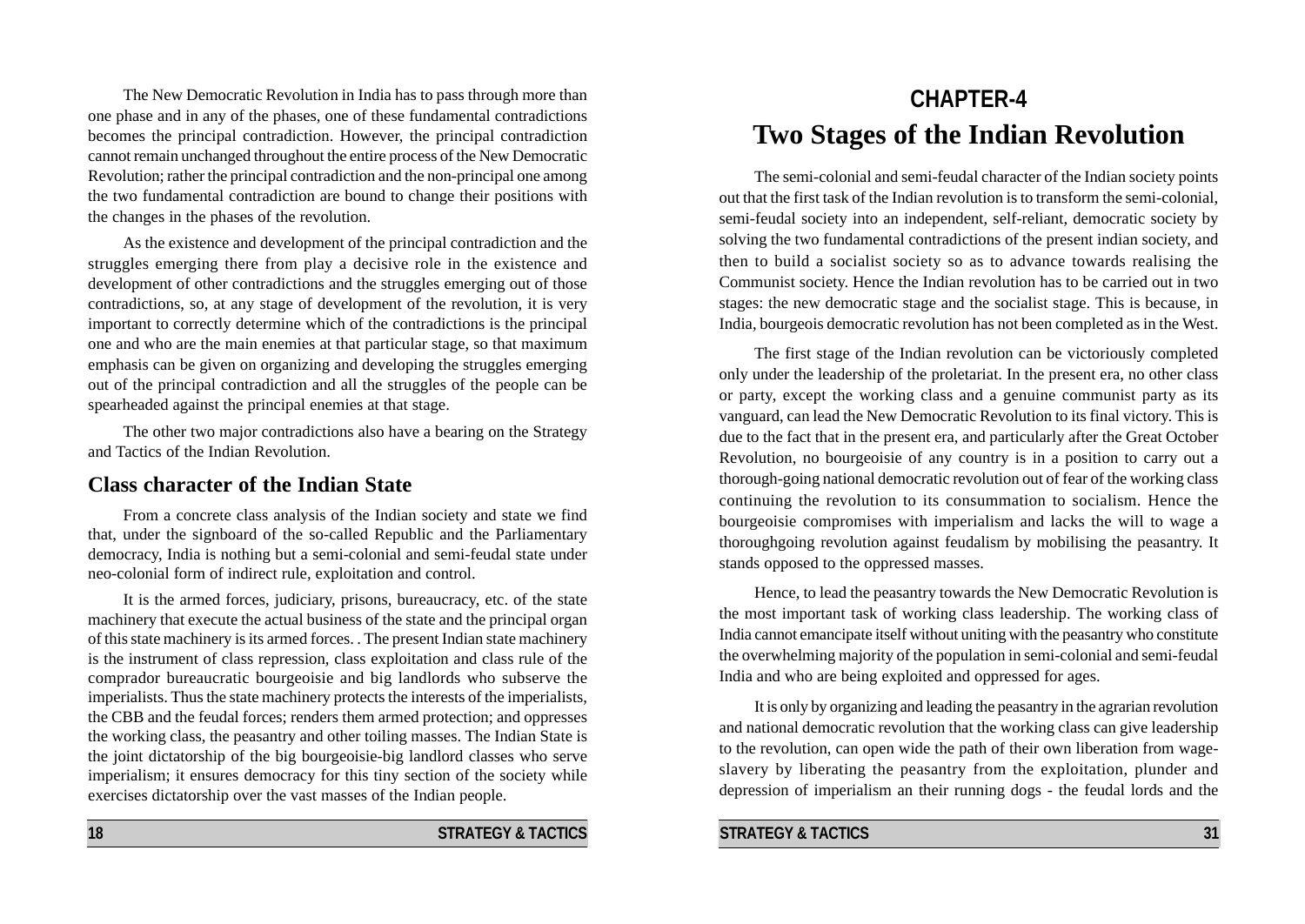national bourgeoisie either remains neutral or participates in the revolution. The targets of the New Democratic Revolution are only the imperialism, the comprador bureaucrat bourgeoisie and landlord class. Even after country-wide victory of the revolution, it will be necessary to permit the existence for a period, a capitalist sector of the economy represented by the small and middle bourgeoisie without, of course, allowing them to control the economic lifeline of the country.

In general the party adopts the policy of protection to the small and middle bourgeoisie wherever the state power of New Democracy extends.

#### **8. The Lumpen-proletariat**

This stratum of the Indian society are those who are deprived of all opportunities to participate in social production. This is due to the existence of a vast army of rural and urban unemployed which numbers over ten crores in the country and which is ever-increasing on account of the semi-colonial and semi-feudal conditions prevailing in India. The increasing in unemployment is leading to the increase in the lumpen proletariat. Petty thieves, robbers, criminals, goondas, beggar, vagrants, pimps and prostitutes and all those who are forced to make illegitimate means to make a living constitute the lumpen proletariat. They are mainly found in the slums of cities and towns. Many of them migrate to cities from the villages in search of living, but deprived of jobs due to the ever-intensifying crisis in the Indian economy, they end up as criminals and antisocial gangs. The ruling classes often utilize them as strikebreakers, disrupters or as mercenaries. Some of them are recruited by the ruling classes into counter-revolutionary militias and into the reactionary armed forces.

Due to their position in class society lumpen proletariat develops hatred towards it. Hence they respond to the slogan of smashing the existing socioeconomic structure. But these people lack constructive qualities and are given to destruction rather than construction.

 Hence it has some potential to be remoulded and employed in the service of the revolution. But extreme caution is necessary recruiting them into the party as they often become the source of roving rebel and anarchist tendencies in the revolutionary movement and have an aversion for discipline.

**30 STRATEGY & TACTICS** 

Like any other exploiting State, the Indian State too acts as an instrument for the distribution of the surplus produced by the toiling masses among the various sections of the reactionary ruling classes and the imperialists who are the three main enemies of the Indian people. It clears the way for the uninterrupted and unhindered exploitation of the resources of India by the imperialists and by the big bourgeoisie-big landlord classes. It also acts as an instrument to resolve the contradictions among the ruling classes that inevitably occur while distribution of the surplus.

### **Targets of the Indian Revolution**

The targets in the present people's democratic stage of the Indian Revolution : 1. Imperialism 2. Comprador bureaucrat capitalism. and, 3.Feudalism.

Imperialism plunders the country's land, labour, raw materials, and other natural resources. It earns super-profits through ruthless exploitation by various means. It subjugates the entire economy, polity, military and culture of India; destroys indigenous industry particularly the small and medium industries, throws out millions of workers into the streets and hinders the free and independent development of the national economy.

Comprador bureaucrat capitalism collaborates with imperialism and allies itself with feudalism. It destroys the small and medium industries, oppresses not only the working class, peasantry and other toiling masses but also the national bourgeoisie.

Feudalism acts as fetter on the development of the productive forces by holding down the vast majority of the Indian people under backward relations of production. Economically, it keeps the overwhelming majority of the people in dire poverty and destitution, and depresses their purchasing power. It thereby, restricts the growth of the home market, retards industrial development and leads to massive unemployment and stagnation of the economy. Politically, it suppresses the democratic rights of the masses and in some places, even creates a 'state within a state' i.e. a parallel landlord raj in the rural areas with their own private armies or with the support of state-hired armed mercenaries. It keeps the peasantry in perpetual subjugation and bondage.

These three big mountains that are weighing down the backs of the Indian people should be smashed in order to build the new democratic society.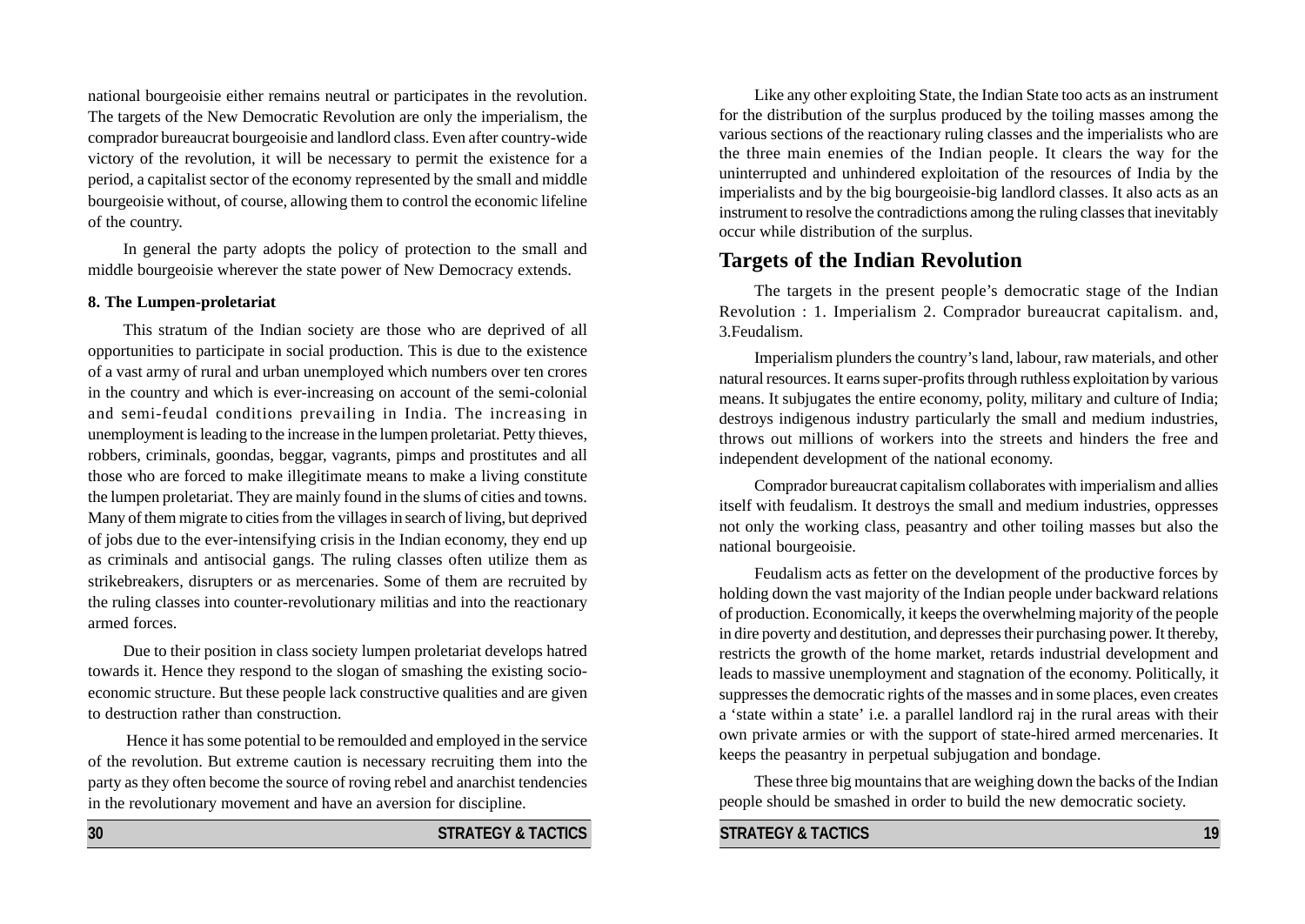# **CHAPTER-3 Class Analysis of the Indian Society**

Now let us analyse the various classes of present-day Indian society.

#### **Landlord Class**

Those persons who own considerable tracts of land and instruments of production, do not engage in labour themselves, or do so only to a very small extent and live by exploiting the peasants and the labourers (bonded attached and different degrees of unfairness and other wage-labourers), are called landlords. They lease out part or whole of their lands to peasants at exorbitant rates. Extortion of sharecroppers, robbing them of at least 50% of their produce is one of their forms of exploitation. In addition they may engage themselves as usurers, merchants, hoarders, quarry owners, contractors, agro-based traders, or in other business activity. Land being the basis of their exploitation, they enmesh impoverished peasants in various forms of bondage and extract as much surplus as possible from them, which is a modified form of feudal rent.

A section of the landlords possess modern instruments of production, employ agricultural labourers, supervise cultivation, produce for market and reinvest a portion of the surplus in agriculture. This section of the landlords represents capitalism in agriculture. But this capitalism, is a distorted one. It helps perpetuate feudal values, retards free and independent development of economy to further deepen imperialist exploitation and opposes democracy and the country's interest. Many landlords, like most of the erstwhile princes, are also comprador industrialists.

The landlords enjoy immense social and political power in the countryside. They grab the lion's share of the institutional loans, modern inputs and other infrastructure facilities supplied by the government. Some landlords maintain private armies and also hire anti-socials, dacoits etc., to ruthlessly oppress the rural masses. Besides, they extract huge amounts as extortion money from contractors and traders. Generally they belong to the upper castes, represent the most backward culture, practice patriarchy to oppress women folk; use the obnoxious caste system to oppress dalits and other backward castes. By acting as a fetter on the development of the productive forces, they

These sections of petty bourgeoisie are reliable motive forces in the revolution. Their weakness is that some of them are easily influenced by the bourgeoisie and hence we must carry on revolutionary propaganda and constant organisational work among them.

#### **7. National Bourgeoisie**

The national bourgeoisie in India consists in general of the middle and small bourgeoisie. This is a class with dual character which arises out of its economic position. The national bourgeoisie is a class which is politically very weak and vacillating.

On the one hand it is oppressed by imperialism and comprador bureaucrat capitalism and fettered by feudalism. Hence it has a contradiction with all these three enemies of the people's democratic revolution in India. It has neither a share in state power nor any control over the state funds. It has comparatively few ties, with imperialism. Its market is continuously being gobbled up by the imperialist-comprador bureaucrat bourgeoisie combine, its growth is being restricted and sections of it are even liquidated due to the ever-growing onslaught of imperialism. Hence it constitutes one of the revolutionary forces in the present stage of the Indian revolution.

But on the other hand, it is inconsistent and lacks the courage to oppose imperialism and feudalism thoroughly because it is economically and politically flabby, depends on the state for licenses, raw materials and finance, still has some economic ties with imperialism and feudalism, and is scared of the working class revolution. It also aspires for establishing a state under its control and to become the big bourgeoisie. It exploits labour and derives its income primarily from this exploitation.

It follows from the dual character of the national bourgeoisie that, at certain times and to a certain extent, it can take part in the revolution against imperialism and the Indian ruling classes, but that at other times, there is the danger of its tailing behind the comprador bureaucrat bourgeoisie and taking part in counter-revolution.

The right wing of this class has reactionary political tendencies, spreads illusions about imperialism and opposes the people's democratic revolution. We must unmask these sections before the people and liberate the masses from their reactionary influences. But at the same time, the majority of the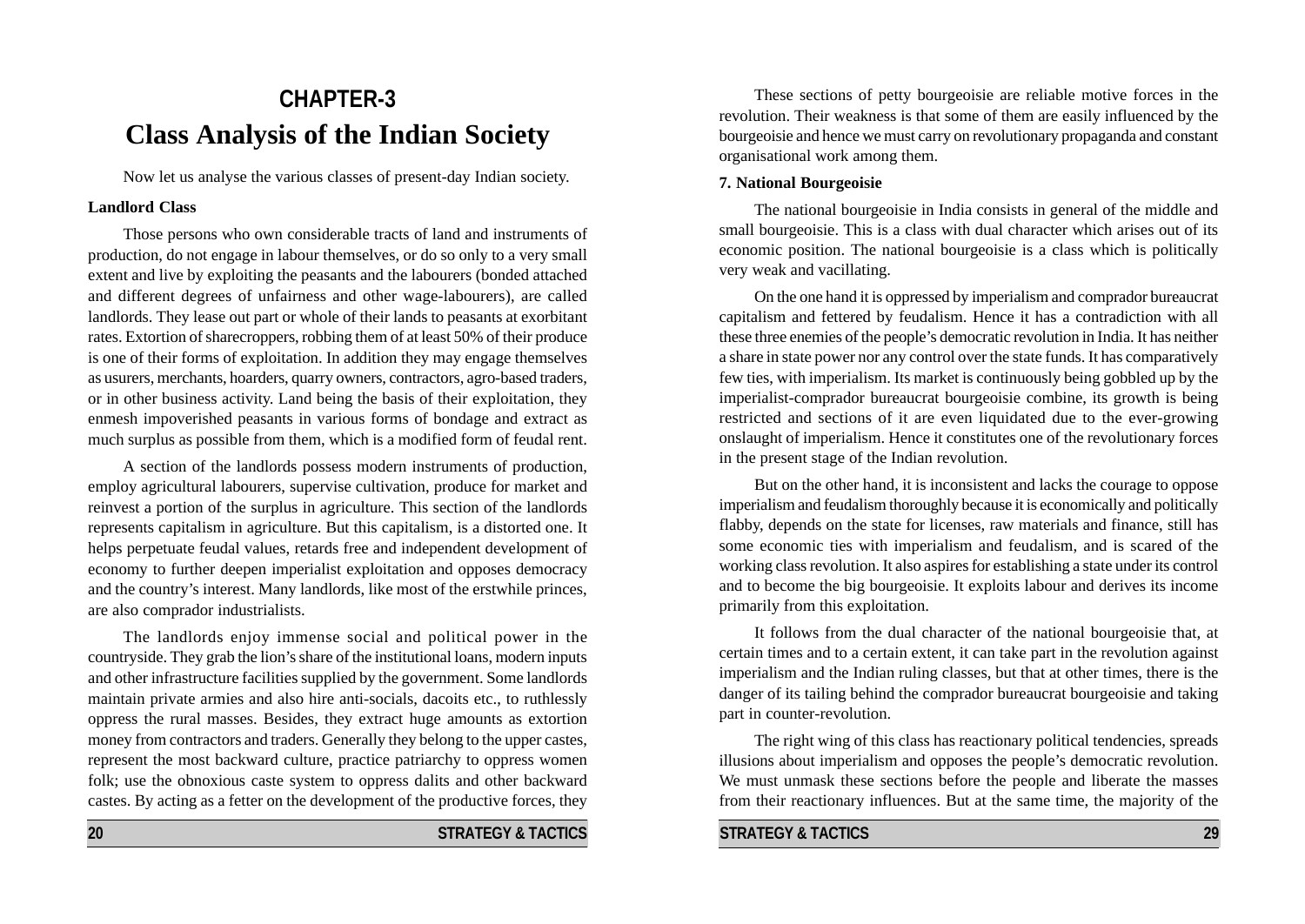the right wing, sails with the revolutionary tide. This is because of its very class position in society i.e., its position as a class oppressed by feudalism, imperialism and comprador bureaucrat capitalism with more and more of its members facing social insecurity and becoming pauperised and being driven to the ranks of the proletariat or the unemployed with the deepening of the economic crisis. Hence as a class, this section of the petty bourgeoisie constitutes one of the motive forces of revolution and is a reliable ally of the proletariat.

#### **Various sections of the petty-Bourgeoisie**

**(i) Intellectuals and Students:** These do not constitute as a separate class or stratum in the society. Seen from the point of view of their family, living conditions and their political outlook, the majority among them may be treated as petty-bourgeoisie. Their number in India has been considerably increasing in the past few decades. The majority among them are oppressed by imperialism, feudalism and comprador bureaucrat capitalism and live in a constant fear of unemployment and social insecurity that they might be forced to abandon their studies and such other fears. Hence they tend towards revolution. Having bourgeois education and scientific knowledge and keen political outlook to some extent, they frequently stand in the forefront in the present stage of the revolution or act as a bridge between the people. It was first of all among intellectuals, students and youth that Marxism-Leninism in India had extensively spread and found acceptance.

**(ii) Petty Tradesmen:** Generally the small business men who engage one or two workers or self-manage their small shops without engaging anyone. They live in constant fear that they will become bankrupt due to the exploitation by imperialism, big bourgeoisie and moneylenders.

**(iii) Artisans:** They are very numerous, possess their own means of production and are themselves engaged in production. Their condition is similar to that of middle class peasantry.

**(iv) Professionals:** These are doctors, lawyers and such other engaged in various professions who derive their income more through their own labour, whether manual or mental, than by exploiting others, Those professionals who derive their income more through exploiting others than through their own labour are considered as part of the national bourgeoisie.

are the main social base for imperialist control over India.

A section of landlords also belong to the upper layers of the backward castes and has emerged newly. They serve as a social base of various castebased political parties.

Those who collect land rent on behalf of landlords, administer the properties of landlords and whose income mainly depends upon exploitation of the peasant by the landlords and also whose lifestyle is that of upper-middle class peasant, should be treated as landlords. They are the enemies of the peasantry and Indian people as a whole.

#### **Comprador Bureaucrat Bourgeoisie**

In India, within the colonial system itself, the colonial capital has developed to a great extent. After the transfer of power by imperialism to the big bourgeoisie and big landlords the capitalism that is being developed in India by imperialism and comprador bureaucratic bourgeoisie is not independent national capitalism but comprador bureaucrat capitalism that is tied up with imperialism and feudalism has become comprador, feudal, state monopoly capitalism. Such is the economic base of the reactionary ruling classes of India. This bureaucrat capitalism is developing on a semi-feudal base. Closely tied up with, and serving the interests of imperialist capital, this comprador bureaucrat capital monopolises the economic lifelines of the whole country and is a hurdle for the development of independent Indian economy. It protects the semi-feudal production relations in India. This comprador bureaucrat capital oppresses not only the workers and peasants but also the urban petty bourgeoisie, and it injures the national bourgeoisie. The CBB, in its six-decades of rule, has amassed an enormous amount of wealth by using state power. It has prepared ample material conditions for the new democratic revolution. This comprador bureaucrat capital of India is an instrument of increasing the profits of the imperialists and the Compradors.

The comprador bureaucratic bourgeoisie class or the big bourgeois class of India that had emerged within the colonial system has a long history of existence. It was born and brought up under the patronage of British imperialism and has been organically linked to feudalism from the very beginning. It had emerged from the class of comprador merchants, feudal lords, brokers and big usurers, and hence has been comprador in character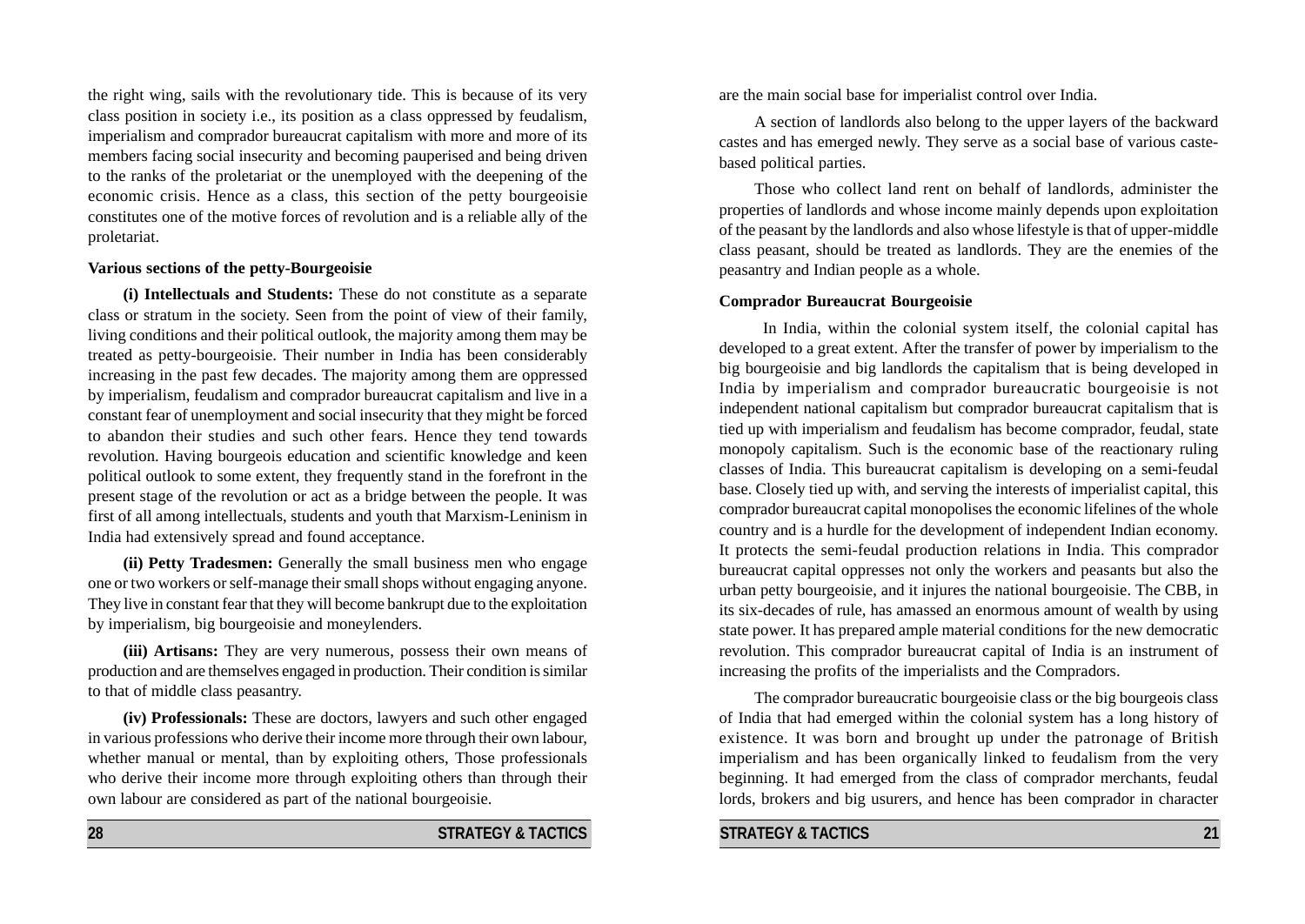right from its birth. It began to invest in industries in collaboration with British imperialism in the beginning, and with other imperialist powers particularly after so-called independence in 1947. This had become transformed into comprador bureaucratic bourgeoisie (CBB) after assuming state power along with the big landlord class, who are subservient to imperialism.

The comprador big bourgeoisie is a class that serves the capitalists of imperialist countries and is nurtured by them. Countless ties link it closely with the feudal forces in the countryside. Com. Mao further says, "The comprador bourgeoisie is always a running dog of imperialism and a target of the revolution." ('Some Experiences in our Party's history') Serving imperialism is its principal character and fulfilling its own interests, and not the development of capitalism in the interests of the Indian people and the country is its non-principal aspect. Or in other words, subservience to imperialism is principal while maneuverability or bargaining is non-principal.

The imperialist powers have made the feudal landlord class as well as the comprador class the main social props for their control and exploitation of India.

The Indian comprador bureaucrat bourgeoisie class and the big landlord class are the main instruments of imperialist exploitation of India. Together, imperialism, comprador bureaucrat capitalism and feudalism dominate over the entire social and economic life of the whole country. The Indian state is a joint dictatorship of the big bourgeoisie, big landlord classes led by the CBB who are subservient to imperialism.

Being subservient to imperialism, the CBB's rapacious role is not confined to India alone. It has its eyes on the neighbouring countries of South Asia too and quite often intervenes in their political affairs. Backed by imperialist powers, India is playing an expansionist role, which is a great menace to the neighbouring countries of India. Through this aggressive expansionist role, the CBB of India, while serving the imperialists principally, has its own interests also in the region in looting these countries of their capital, market, raw materials etc. Its expansionist character is derived from the fact that in exploiting India, British colonialism also used our country as a platform for its domination of the Indian Ocean region. Hence, the Indian comprador bourgeoisie, from the early days of its inception, was a loyal and trusted

struggles of the peasant masses. But, by virtue of their class status, they tend to compromise in face of mounting state repression. Generally they remain neutral in the agrarian revolutionary struggle. As a class, they can be considered as vacillating allies of the revolution. A section of rich peasantry comes with us, another section remains neutral and a small section joins the enemies.

#### **6. Petty Bourgeoisie**

The petty-bourgeoisie includes the handicraftsmen i.e., those engaged in small scale production, small traders, the lower levels of intellectuals such as students, primary and secondary school teachers, college lecturers, office clerks, non-gazetted officials, engineers, doctors, lawyers, and those employed in various other professions who have largely middle-class incomes that are derived mainly from their own manual or mental labour.

The petty-bourgeois class consists of three sections though they broadly belong to the same economic strata.

The first section consists of the relatively better-off i.e., those whose yearly earnings allow them to have some surplus over and above their consumption needs; the second section consists of those who in the main are economically self-supporting; and third section consists of those whose standards of living are continually declining and who find it difficult to make both ends meet.

The first section always aspires to go up the social ladder, is closer to the national bourgeoisie, has a lot of faith on liberal bourgeois propaganda and is suspicious of the revolution. This section which is a minority among the pettybourgeoisie constitutes its right wing.

The second section which is very numerous and makes up more than one-half of the Indian petty-bourgeoisie, never opposes the revolution but only hesitates to join it as it harbours doubts regarding the ultimate victory of the revolution.

The third section, equally numerous, whose living standards are fast declining, come out openly in support of the revolution and play an active role. Although these three sections differ in their attitude to the revolution in normal times, in times of war and acute crisis when the revolutionary movement is advancing towards victory, the entire petty-bourgeoisie class including even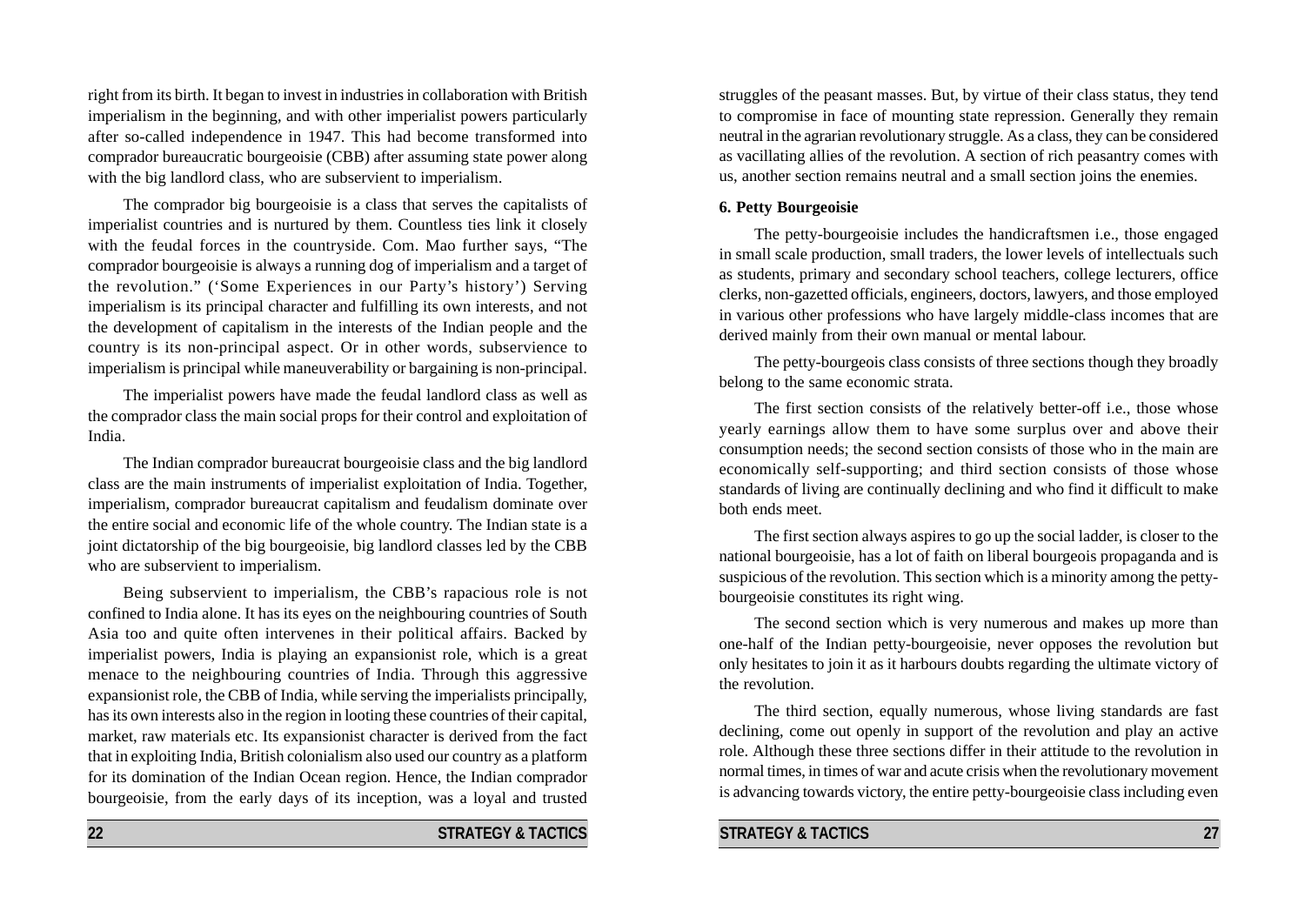feudalism, imperialism and comprador bureaucratic capitalism. Some middle peasants exploit to a small extent but it is not their main income. Some of them (well-to-do middle peasants) have surplus land and hire labour occasionally. Some even lend small sums of money at interest.

Oppressed by feudalism, imperialism and comprador bureaucrat capitalism, the middle peasant will take an active role in the anti-feudal as well as anti-imperialist struggles. Hence, the middle class peasantry as a whole is a reliable ally of the proletariat. The positive or negative attitude of the middle peasants is one of the factors determining victory or defeat in the revolution, and this is especially true after the agrarian revolution when they become the majority of the rural population.

They are important motive forces in the revolution. The middle peasantry can be considered as rural petty-bourgeoisie. They constitute roughly 20-25% of the rural population.

#### **5. Rich Peasant**

Rich peasants constitute 10-15% of the rural population. They possess considerable amounts of land. Some own only part of their land and lease in the remainder. Some others have no land of their own and lease in all their lands. The holding operated by them is a surplus - producing one. They generally own better instruments of production. They generally engage in labour themselves and in this sense form part of the peasantry but at the same time they always rely on exploitation for the part or even the major of their income. In general if the income of a peasant through exploitation is more than 50%, they should be classified as rich peasants. Though they adopt more or less all the existing forms of semi-feudal exploitation, their main form of exploitation is by hiring agricultural labour. They may rent out their land, may lend money or engage in trade, commerce, small business, etc. The procapitalist rich peasants use modern technology, engage in intensive cultivation, lease in land to expand scale of production and produce for the market. The growth of capitalist relations in agriculture in some pockets and the increasing reliance of the rich peasants on the market for purchasing agricultural inputs as well as for selling the produce, is bringing them into increasing conflict with imperialism and the comprador big bourgeoisie who control the market and hence they are being drawn more and more into the anti-imperialist comprador and served as a middleman for the British not only in India but also in several countries of Africa and Asia that came under British rule.

In the period of globalisation, liberalization and privatization, which was initiated in 1985 and took a major leap in 1991, the policy of nationalisation of the earlier period began to be reversed and vast chunks of the public sector are being sold to the TNCs and comprador big bourgeoisie at throw away prices. With the major leap in the penetration of foreign capital, which is continuing space, vast sectors of the economy have fallen into their direct control. Though the alliance between the comprador big bourgeoisie, statecapital and foreign capital continues, their relative proportions in the enterprises are changing; state capital is being reduced while that of a section of the comprador big bourgeoisie is increasing along with that of foreign capital.

The comprador bureaucrat bourgeoisie stands as one of the major stumbling blocks for our country's progress. Hence the targets to be overthrown in the new democratic revolution are: imperialism, comprador bureaucrat capitalism and feudalism.

To sum up, the growth of the CBB in our country after 1947 cannot be seen in separation from imperialism. Its survival and growth is completely dependent on imperialism. The so-called state sector or nationalized sector or the public sector is part and parcel of the comprador bureaucrat capital and is wholly subservient to imperialism. Politically, the comprador bureaucrat bourgeoisie sells the country's interests to imperialism and maintains the semifeudal relations through its alliance with the landlord class.

Due to the phenomenal growth of the public sector and state machinery after the transfer of power in 1947, a small upper stratum of bureaucrats and politicians of ruling class parties have acquired crores of rupees by embezzling state funds through kickbacks and commissions in nefarious business deals and various other unscrupulous means by virtue of their position of power at various levels. Though they don't exist as a distinct class, these parasitic sections are part of the bureaucrat bourgeoisie.

Those intellectuals and professionals who are in the direct service of the comprador bureaucrat bourgeoisie and imperialism and who justify the latter's exploitation of the Indian people should be considered as belonging to this class.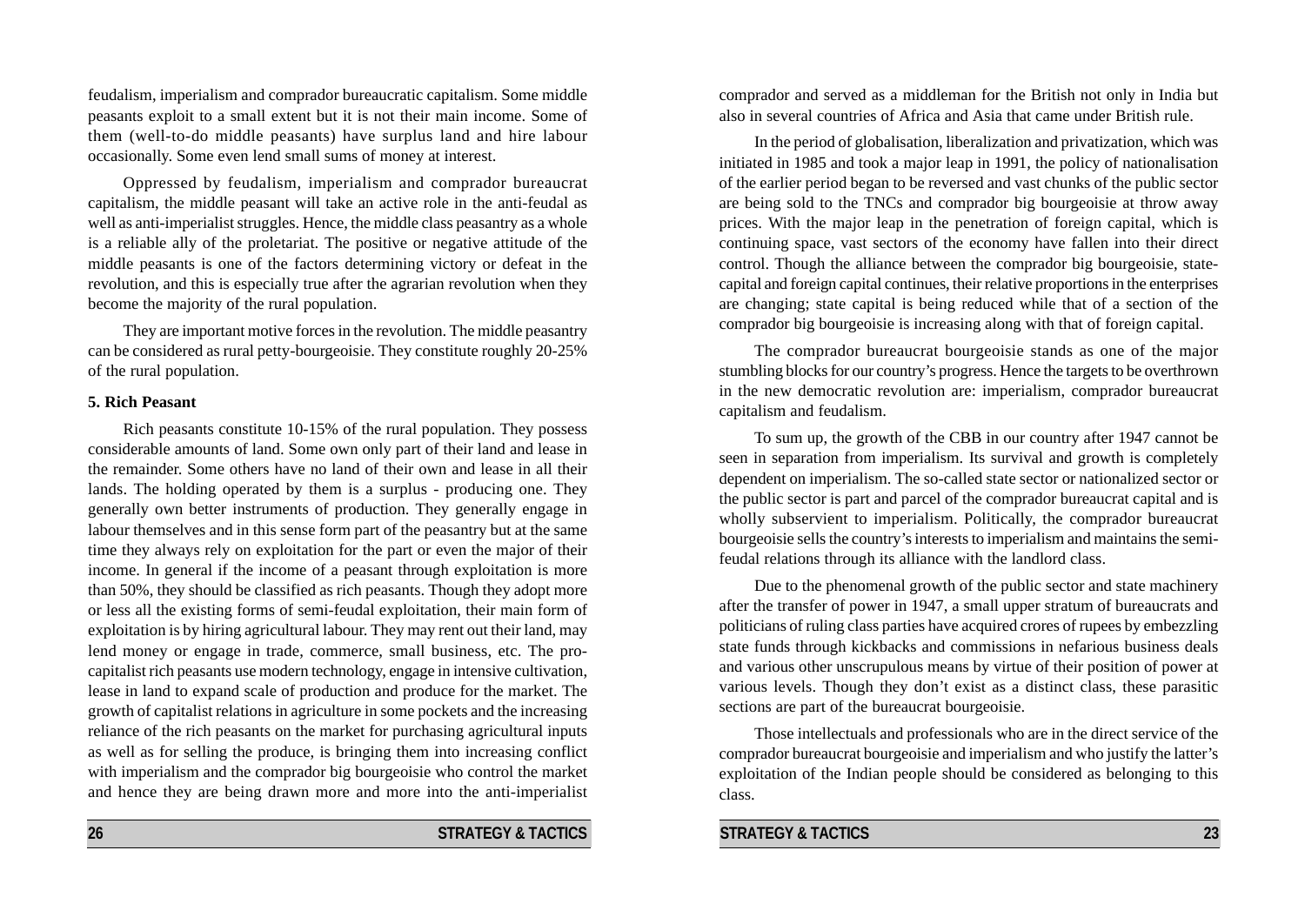# **Motive Forces of the Indian Revolution**

#### **1. Proletariat**

The proletariat is a class that is dispossessed of all means of production and is compelled to sell its labour power to the capitalist owners of the means of production. It is the most concentrated class in present-day Indian society and has a heroic history of revolutionary class struggle including anti-imperialist struggle. The strength of the Indian proletariat in the organised sectors, both in public and private sectors, is about 2.6 crores. The number of wage earners working in small-scale industries, construction work and as contract and casual labour comes to about four crores. Together their number is roughly around seven crores.

The industrial proletariat of India has all the main characteristics that the proletariat all over the world has, such as being associated with, and concentrated in the developed capitalist economic system, having organisational discipline, lacking means of production etc., Indian proletariat is being subjected to oppression by imperialists, comprador bureaucratic bourgeoisie and big landlord classes. As the majority of the Indian proletariat comes from poor peasant classes, they have natural bonds with the peasant population. The proletariat and peasant classes have strong mutual influences and relations.

Apart from the industrial proletariat, there is also a sizeable rural proletariat. These farm workers mainly work in large plantations and farms like coffee, tea, cocoa, coconut, mango, rubber, areca nut, sugar, fruit and vegetables. They have no means of production of their own and live by selling their labour power to the big pro-capitalist landlords, the comprador bourgeoisie and the imperialists who own plantations.

There is also a small section in the working class, comprising of trade union bureaucrats who get various bribes from the employers. This section is the labour lieutenants of capital and represents the bourgeois ideology within the working class. Though this section, in general opposes the working class struggles, in the period of crisis, some of them may change their role and take part in the working class movements.

The basic motive force in the New Democratic Revolution is the

proletariat. But it cannot win victory by solely depending on its own strength. For achieving victory, this class has to give its leadership to all classes, especially the peasantry, and other strata of people that can participate in the revolution. The proletariat plays the role of leadership in the revolution.

#### **2. Landless and poor peasants**

Generally the landless peasants, including the agricultural labourers (rural proletariat), do not have land and agricultural tools of their own. They live by either totally or mainly selling their labour power.

Some among the poor peasants own lands nominally or rent in small plots of land. Similarly some have meager agricultural tools. In addition to paying land rent and interest, they sell their own labour power and hence they are exploited in all these forms.

They constitute 65-70% of the rural population. Of all classes that are existing in Indian society, the poor and landless peasants are the basic motive forces and are the firmest ally of the proletariat.

#### **3. The Semi-Proletariat**

The major component of the semi-proletariat is the huge mass of poor peasants. Those who own some simple implements like the small handicraftsmen, carpenters, masons, mechanics and the like also form part of the semi-proletariat. There are also those who earn their living working as hawkers, hamalis, rickshaw pullers, autorickshaw drivers, temporary rural construction workers, house servants and engaged in many other similar jobs, earning daily wages. Fishermen also form part of semi-proletariat. They are continuously becoming part of the proletariat.

Those semi-proletarians are an important motive force of the New Democratic Revolution.

#### **4. Middle Peasant**

Most of the middle peasants have their own lands. Some others take land on lease in addition to theirs. Generally they own sufficient agricultural tools. The entire income of the middle peasant, or most of it, is derived from their own labour. Generally the middle peasant does not exploit others and also does not sell their labour power and is subjected to exploitation by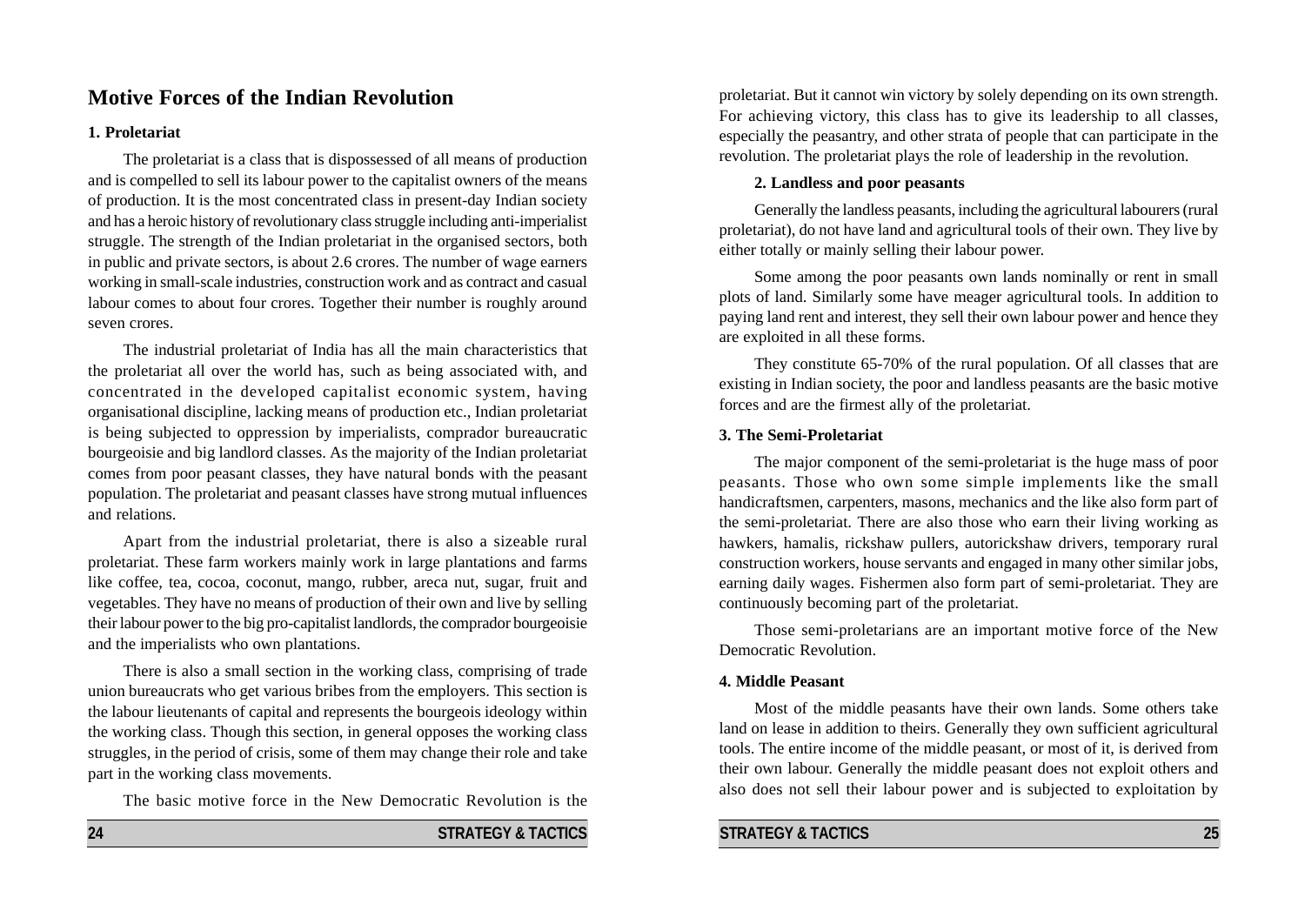subjective forces. Rather it will only drive them into legalism and divert them from the arduous and painstaking task of building a secret party, intensifying revolutionary class struggle and advancing armed struggle against the state. Moreover, the experiences of participating in election for the last 50 years amply prove this fact that, most of those who participated in parliamentary election under any argument, have either turned into apologists of parliamentarism and become die-hard revisionists or only increased illusions on the parliamentary system.

The argument that the Indian people have illusions in the parliamentary institutions and hence one must participate to dispel these illusions is even more obnoxious and dangerous. The parliamentary institutions and system in India are discredited to a large extent in the eyes of the people and participation in these will only create or increase the illusions among the people. There is no objective basis in India for exposing the parliamentary system from within. It can be best done by direct propaganda and organising the people against the parliamentary and election system on the basis of the election boycott slogan.

It is only by promoting alternative institutions of people's power in the course of the intensification of ongoing agrarian revolutionary guerilla struggle that it will be possible to enhance people's consciousness and to wipe out their illusions, whatever they may have, about the present parliamentary system. Further, it is necessary for this purpose to propagate extensively and concretely to boycott the patliamentary election and, at the same time, about the alternative organs of people's power. The tactic of participation in election undermines the task of building and developing revolutionary armed struggle.

Moreover, historical experience in India until now has only proved that most of those who participated in election either became revisionist or diverted revolutionary armed struggle into legal and peaceful channels. The various Marxist-Leninist groups in our country that pursue the tactic of participation in parliamentary elections are getting bogged down more and more in the right opportunist mire, while some have already abandoned armed struggle and become revisionists.

Hence we can conclude that boycott of elections, though a question of tactics, acquires the significance of strategy in the concrete conditions obtaining in India as it is not at all compatible with the strategy of protracted people's war.

# **CHAPTER-5 Basic Tasks of People's Democracy**

The aim of the New Democratic Revolution is to smash the semi-colonial, semi-feudal politics, economics and culture and to establish new democratic politics, economics and culture. Only by way of accomplishing this goal, the doors for the all-embracing development of the Indian society can be opened, the poverty and misery of the people can be redressed, and the political, economic, and cultural basis for a socialist society be laid down. The struggle for people's democracy is the struggle of all the ant-imperialist and anti-feudal politics, economics and culture against the counter-revolutionary semi-colonial, semi-feudal politics, economics and culture. The struggle for people's democracy is the struggle of all the anti-imperialist and anti-feudal people on the basis of worker-peasant alliance under the leadership of the working class exerted through its vanguard, the Communist Party, against imperialism, CBB and feudalism. This is a struggle between revolution and counter-revolution.

## **The People's Democratic Politics**

The central task of the NDR is to establish the people's democratic state by overthrowing the present semi-colonial, semi-feudal state machinery through armed struggle. The people's democratic state means the state of the democratic dictatorship of the all the anti-imperialist and anti-feudal forces, on the basis of worker-peasant alliance, under the leadership of the proletariat, and is a particular embryonic form of the dictatorship of the proletariat. The people's democratic state ensures all types of freedom, rights and democracy for the vast masses of the toiling masses, and also try to ensure the participation of the vast masses of the people in the day-to-day administrative work by adopting appropriate methods, defends the people's interests at all times, while at the same time it exercises dictatorship over the reactionary forces-imperialists, comprador big bourgeoisie, big landlords and all their hangers-on who constitute a small minority.

To build up a united front of the people i.e. a united front for armed struggle, under the leadership of the working class, exercised through the Communist Party, against imperialism, the CBB and feudalism, and to establish the people's democratic dictatorship under working class leadership is the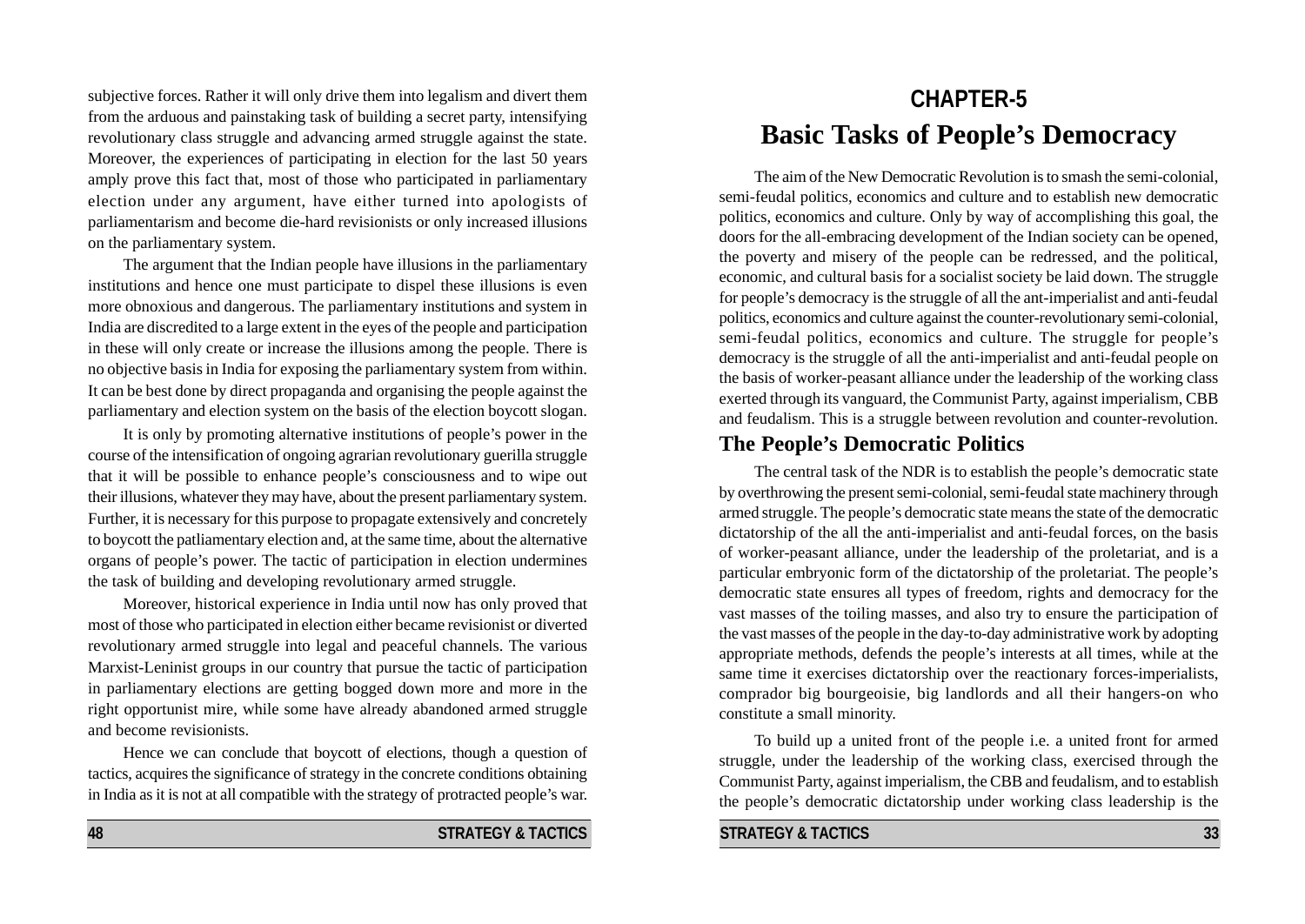central task of the New Democratic Revolution. This will forge close international unity.

## **People's Democratic Economy**

The main task of people's democratic economy is to pave the way for the economic and social development of the country and to lay the basis for socialist economy by overthrowing the semi-colonial and semi-feudal economy. It is the economy of a society that is in transition from capitalism to socialism under the people's democratic dictatorship led by the proletariat.

All the industries, banks and other enterprises of the imperialists and the CBB will be expropriated and turned over to the New Democratic State; all the land of the landlords will be expropriated and distributed to the poor and landless peasants; the exploitation of the peasantry by the usurers/moneylenders and traders/merchants will be put to an end thereby releasing the initiative and the potentialities of the peasantry. Voluntary co-operatives will be set up and state trading will control the life of the country's economy. Capitalist production that has no control over public life i.e. of national capital will be allowed but will be under state restriction and regulation. However, it is the people's democratic State that will play the principal role in industry and commerce and will control the economic lifelines of the country. This will facilitate not only the building of the people's democratic economy, but also pave the way for the socialist economy. In this connection the rich experiences of socialist china under the leadership of comrade mao will be taken as the guide.

To overthrow the moribund feudalism and to accomplish the agrarian revolution, to expropriate the imperialist and comprador-bureaucrat capital and transform them into the property of the new democratic state, and thus, to open wide the path of the progress and development of the Indian economy and society by establishing the control and authority of the people's democratic state over the economy of the country-such is the essence of the New Democratic Economy. The development of the people's democratic economy will lay the basis for the socialist economy.

# **People's Democratic Culture**

The task at the present stage of the revolution in the cultural front is the establishment of new democratic culture i.e., a scientific, democratic and mass

election has become the strategy of the modern revisionists, then in the backdrop of this aspect, we cannot leave this question merely a question of tactics only. So it is wrong to say, like all other tactics this tactic too, can be utilised only if it suits the concrete conditions of the country in general and serves the revolutionary strategy, i.e., the seizure of power through protracted people's war.

In the concrete conditions of semi-colonial, semi-feudal India where bourgeois democratic revolution too has not been completed and uneven social, economic and political conditions exist, the objective conditions permit the proletarian party to initiate and sustain armed struggle in the vast countryside. In the name of preparation for armed struggle, participation in election will only sabotage the revolutionary movement. No peaceful period of preparation for revolution is required in India, unlike in the capitalist countries where the bourgeois democratic revolutions were completed and armed insurrection is the path of revolution.

Hence, generally speaking, in the conditions prevailing in our country, participation in election neither helps in developing revolutionary class struggle, nor in enhancing democratic consciousness among the people. Rather it will only foster constitutional illusions and legalist trends among the Party ranks and the masses at large.

Some say that the revolutionary party must participate in parliament and assemblies citing three reasons: 1) that there is no high tide of revolution; 2) that the subjective forces are weak at present to initiate and advance armed struggle and 3) that people have illusions in the parliamentary system.

All these arguments are baseless and have no relation whatsoever to the concrete ground realities in India. Firstly the question of ebb and flow as explained by comrade Lenin applies to countries pursuing insurrectionary tactics where periods of ebb are used for preparation for revolution and periods of tide are used for armed insurrection or uprising. In India, a revolutionary situation is existing and the path of revolution is that of protracted people's war, participation in parliament has no relation to ebb and tide of revolution and armed struggle can be initiated and area wise seizure of power can be achieved in the countryside.

Secondly, participation in parliament does not help in developing the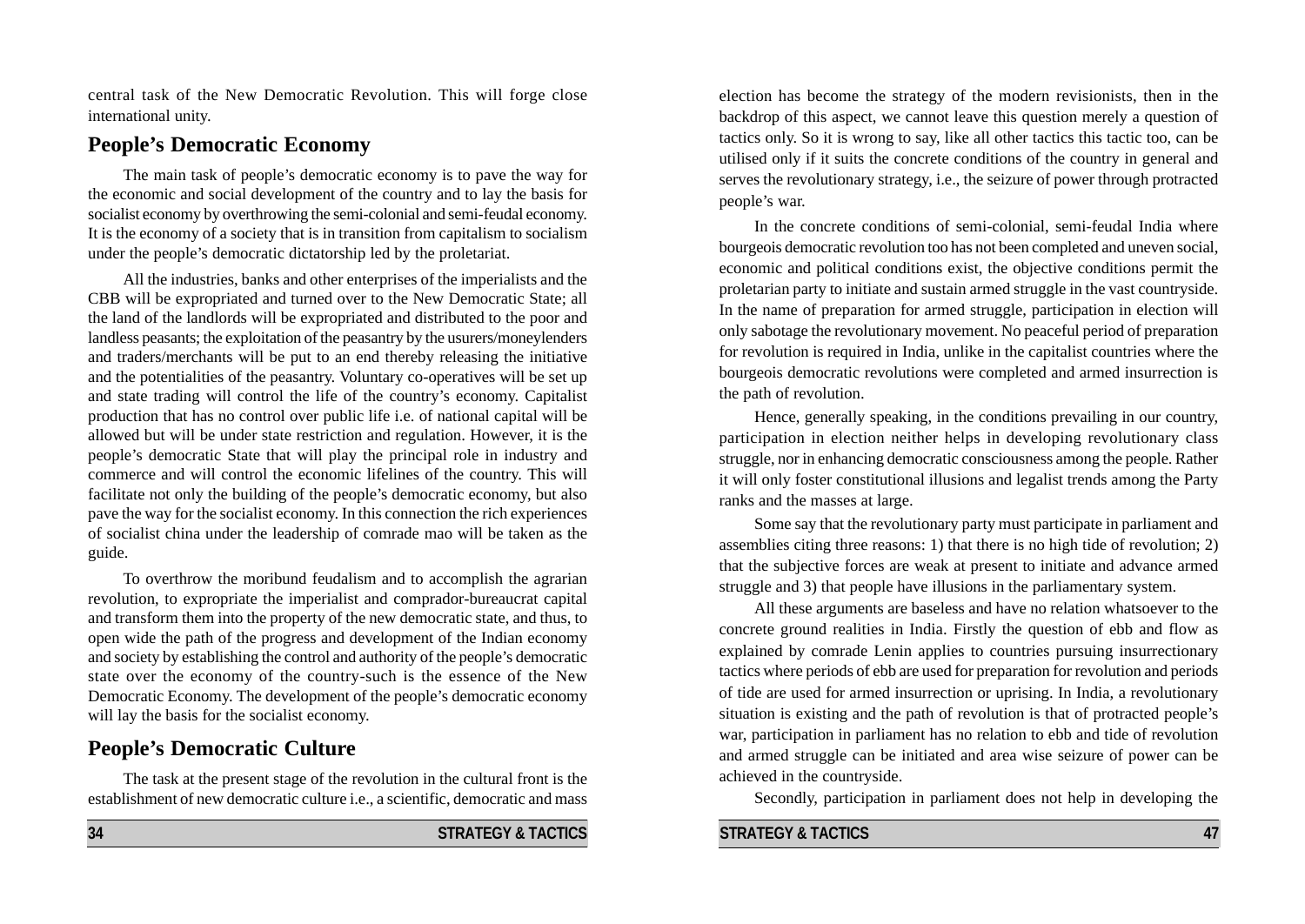the ruling classes, and the fact that we are waging not the old type of conventional war but a people's war by mobilizing the people on a massive scale both militarily and politically. Thus the factors favourable to the enemy cannot change the protracted nature of the Indian revolutionary war which ensues from the principal characteristics of our country, as well as from the lessons drawn from the Chinese and Russian revolutions,ans mainly from the Chinese Revolution.

Not only India, but every country has, in addition to the general characteristics, its own specific characteristics and its own peculiarities. We must also remember that the revolution will suffer losses if we fail to take into account the specific characteristics and peculiarities while formulating the guiding principles of our revolutionary path. However, we have to keep in mind that these specific characteristics and peculiarities cannot alter the general characteristics of revolutionary war or the revolutionary path determined by those characteristics.

#### **Strategic Stages**

That the "protracted people's war" will pass through three strategic stages is a general principle (the experience of revolutions of China, Vietnam and other countries proved this). They are:

### **(I) Stage of Strategic Defensive**; **(II) Stage of Strategic Stalemate; and (III) Stage of Strategic Offensive.**

Basically our protracted people's war will also follow this general principle.

The experience of past victorious revolutions of other countries reveals the fact that in a protracted people's war, the first stage will last longer. The stage of strategic stalemate and the stage of strategic offensive, which follow it, will end in a comparatively shorter time. However, changing into the second and third stages mainly depends on domestic and international situation.

#### **PARLIAMENTARY ELECTIONS - OUR STAND**

According to Marxism-Leninism, the participation or boycott of election are forms of struggle and related to tactics. But after the emergence of Khrushchov revisionism, when the parliamentary path and participation in culture, by uprooting the semi-colonial, semi-feudal culture along with the modern revisionist ideology. The people's democratic culture is an antiimperialist, anti-feudal culture. It is a heir to all the secular, genuine democratic, and scientific aspects of the rich cultural heritage of the oppressed masses that are passed on by history.

It is impossible to arm the people ideologically, make them conscious and organise them for the people's war without the widest propaganda of people's democratic culture based on Maoism. As Mao said: "*In overthrowing a political power the first and regular task is to work in on the ideological front and to create public opinion."* To overthrow the exploiting classes and their state machinery, the first and foremost task throughout the course of the new democratic revolution is to wage ideological struggle and create public opinion in favour of agrarian revolutionary war and the protracted people's war.

Mao says, revisionism is the main danger. Modern revisionism is one of the chief enemies of MLM and the people's democratic ideology and revolution. the anti-imperialist anti-feudal revolutionary culture of the people cannot be established without fighting against modern revisionism. in this respect MLM is the strongest weapon in the fight against modern revisionism.

Besides, in India, feudal thinking is deep-rooted and is manifested in many ways, particularly in casteist, biases against religious minorities, religious narrow mindedness, communalism, untouchability, patriarchy, and numerous other forms. The Party must educate the masses against all such anti-democratic values and cultures and replace them with those based on equality, self-respect, secularism, dignity of labour and a proletarian class view-point.

For the success of the Indian revolution the anti-imperialist and antifeudal cultural front has to be organised and constantly strengthened. The people's democratic culture will be an inseparable part of the general antiimperialist, anti-feudal revolutionary people's democratic front. One of the tasks of this cultural front is to educate the workers, peasants and the toiling masses about the anti-imperialist and anti-feudal agrarian revolutionary struggle and the protracted people's war.

The people's democratic state will take up the task of wiping out the imperialist and feudal culture from all spheres of social science like economics, politics, philosophy, military science, history, literature etc., and in their place, establish the people's democratic culture.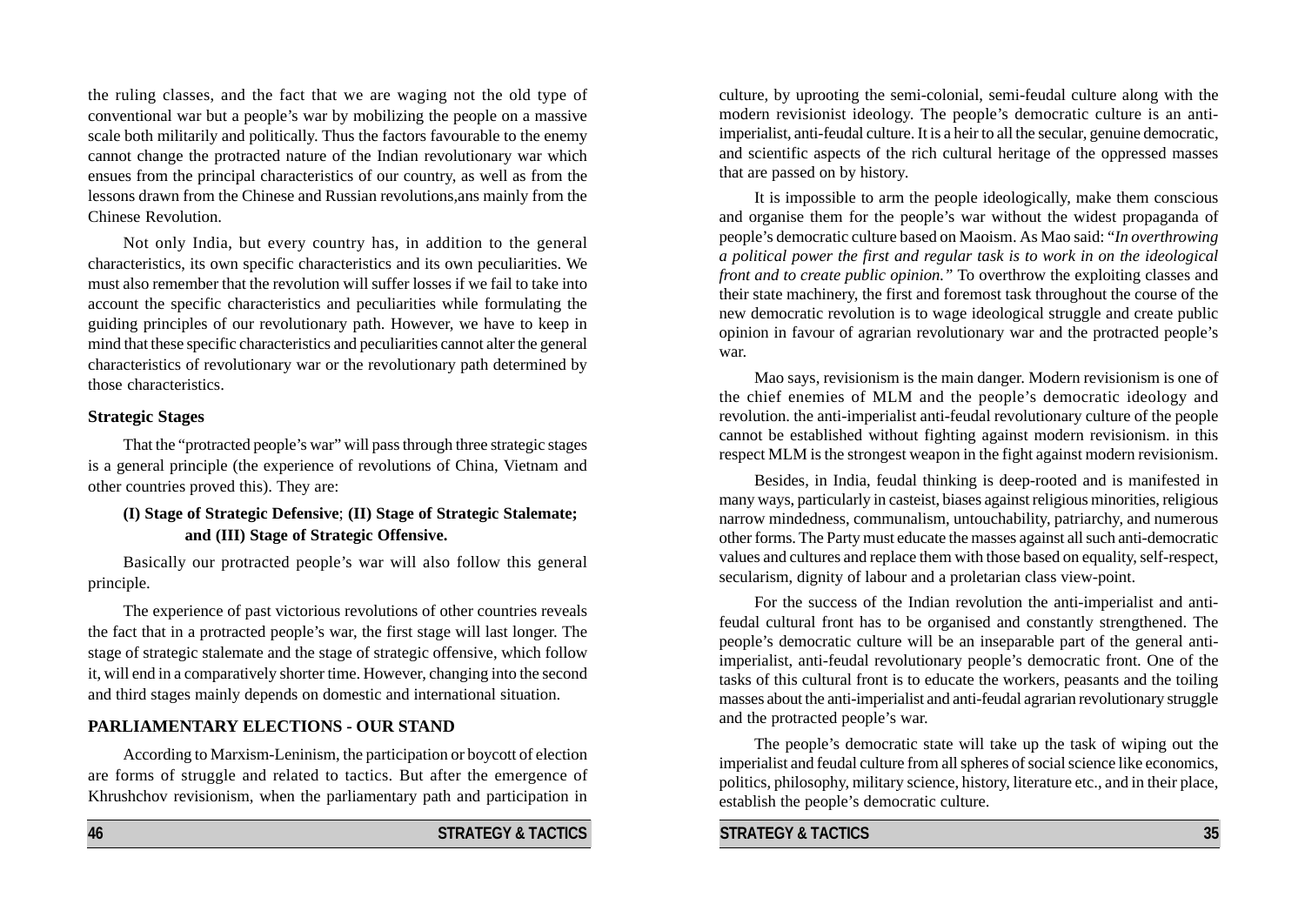# **CHAPTER-6**

# **The Central Task of the Revolution - Seizure of Political Power Through Protracted People's War**

As comrade Mao said: *"The seizure of power by armed force, the settlement of the issue by war, is the central task and highest form of revolution. But while the principle remains the same (for all countries), its application by the Party of the proletariat finds expression in various ways according to the varying conditions."*

The above principle is equally applicable to the Indian Revolution too. The Central task of the Indian revolution also is the seizure of political power. To accomplish this Central task, the Indian people will have to be organized in the people's army and will have to wipe out the armed forces of the counterrevolutionary Indian state through war and will have to establish, in its place, their own state - the People's Democratic State and will have to establish their own political authority. The very act of establishment of the state machinery of the people by destroying, through war, the present autocratic state machinery - the army, the police, and the bureaucracy of the reactionary ruling classes is the Central task of the People's Democratic Revolution of India.

It is absolutely indispensable for the Party of the proletariat in India to study the experiences of the world socialist revolution particularly the experiences of the two great proletarian revolutions of Russia and China. The application of the above principle of conducting the revolutionary war followed two different paths in the two countries depending on the special characteristics specific to their respective countries. The revolution in Russia took the form of a country-wide armed insurrection for the seizure of political power, while in China the path traversed by the revolutionary war was the path of protracted people's war. Whatever the forms assumed by the revolutionary wars in various countries, the content remains the same i.e., the seizure of power by armed force.

instability and thereby forcing the enemy to divert his armed forces and economic resources to deal with the growing mass revolts; possibilities for the emergence of revolts among the police, Paramilitary forces as well as the army, and so on.

Some people argue that in India it is impossible to establish liberated areas, to build the red army and to carry out protracted people's war because there is relatively more industrial development, capitalist relations in agriculture and better transport and communication facilities, and because the Indian government has a strong centralised administrative system with a very big modern army when compared to pre-revolutionary China. These arguments are wrong. However strong the enemy's military power may be and however weak the people's military power, by basing ourselves on the vast backward countryside-the weakest position of the enemy-and relying on the vast masses of the peasantry, eager for agrarian revolution, and creatively following the flexible strategy and tactics of guerrilla struggle and the protracted people's war, - as a full meal is eaten up mouthful by mouthful, exactly in the same way, - by applying the best part of our army (a force few times stronger than that of the enemy) against different single parts of the enemy forces and following the policy and tactics of sudden attack and annihilation, it is absolutely possible to defeat the enemy forces and achieve victory for the people in single battles. It is thus possible to increase the people's armed forces, attain supremacy over the enemy's forces and defeat the enemy decisively.

While taking into account factors favourable to the enemy, we must, in the course of carrying out the protracted people's war, take many more precautions and we should establish liberated areas by developing guerrilla zones keeping in mind that it is not possible to build liberated areas in quick succession. We will have to mobilise people into class struggle more skilfully and cautiously based on class line and mass line. We must remember that the only positive factor that the enemy has (even that is temporary) is the superior strength of the state machinery, particularly the mercenary armed forces. On the other hand, all other factors are on the side of the revolutionary Party and the people's guerilla army-the principal among these being the just cause of our war, our historic responsibility of solving the land question and the nationality question that are the aspiration of the overwhelming proportion of the country's population, the ever-increasing crisis and contradictions within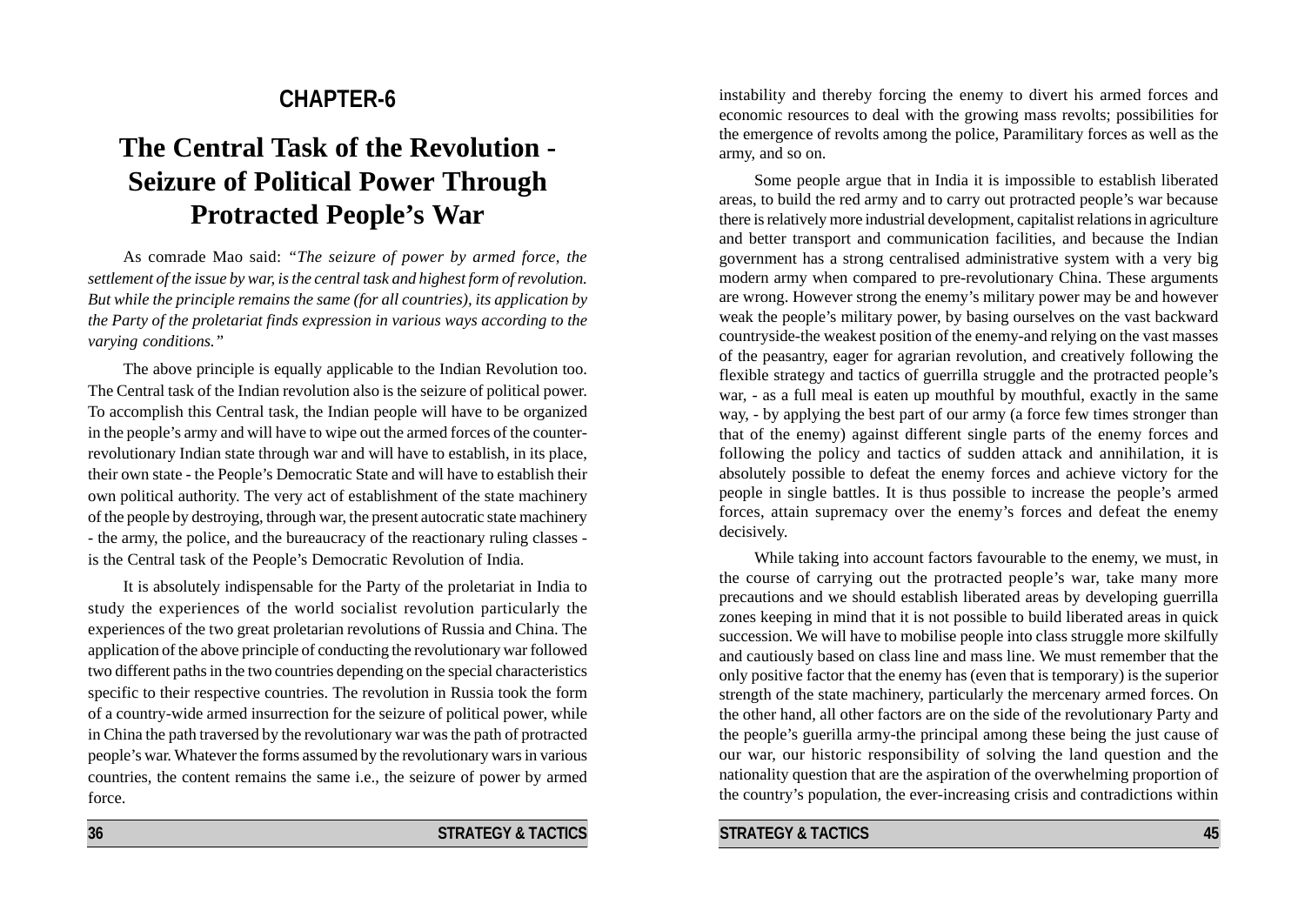from a class perspective. A large part of the remote countryside, most advantageous for the establishment of red liberated areas form the geographical and military point of view, are being inhabited mainly by the discontented and agitated nationalities and tribes, who are engaged in a bitter armed confrontation with the Indian state. Hence, it becomes imperative for the enemy's armed forces to be deployed in large numbers in ever-wider areas to contain the armed struggles waged by the various nationalities.

Lakhs of enemy's armed troops have been deployed since long in Kashmir and the North Eastern states alone. More and more nationalities may come into armed confrontation with the reactionary Indian state that is keeping them in a state of subjugation and oppression and denying them their right to selfdetermination. As a considerable part of the enemy's armed forces will inevitably be engaged against the growing tide of struggles by the various nationalities, it will be difficult for the Indian ruling classes to mobilise all their armed forces against our revolutionary war. If our Party can lay down the correct basis to win over the nationalities and tribes through our policy of guaranteeing self-determination for the nationalities and political autonomy for the tribes and forge a powerful united front against the common enemy (i.e. imperialism, CBB and feudalism) with these forces we can spread the flames of armed struggle to almost all the strategic regions in the country.

Needless to say, this will be a great positive factor for the rapid advance of the people's war by developing the people's guerrilla army into the PLA, establishing several base areas and then advancing towards countrywide victory.

The above four principal characteristics determine the line for guiding India's revolutionary war as well as many of its strategic and tactical principles. It follows from the first and fourth characteristics that it is possible for our Party and People's army to grow and defeat the enemy. However, it also follows from the second and third characteristics that it is impossible for our Party and our People's army to grow very rapidly or defeat our enemy quickly. Hence the revolutionary war in India will be of protracted nature.

However, the revolutionary situation can become even more favourable for the rapid advance of the people's war due to several factors such as: further intensification of the imperialist crisis; a war with the neighbouring countries or on a world scale; intensification of the internal contradictions among the Indian ruling classes that may lead to an even more severe political crisis and

#### **44 STRATEGY & TACTICS**

In order to guide the revolutionary war in India, it is necessary for us to grasp the experiences and the theoretical summing ups of these revolutionary wars made by comrade Lenin, Stalin and Mao. And particularly it is necessary for us to grasp the essence of Mao's contribution on military science.

Generalising the experiences of the proletarian revolutions in the era of imperialism, we can broadly categorise the revolutionary wars in the various countries in the world into two types according to the character of their respective socio-economic-political systems. If it is a capitalist country where bourgeois democratic rights prevail, the Party of the proletariat prepares the working class and its allies through open, legal struggles - parliamentary, trade union, general strikes, political agitation and such other activities, in order to organise a country-wide armed insurrection at an hour of revolutionary crisis, seizing power first in key cities and then extending it throughout the country, at the same time strengthens appropriate secret party apparatus and combines secret, illegal and semi-legal activities with open and legal activities in accordance with concrete conditions.

Thus the Path followed by the Russian Revolution is: Inflict decisive smashing blow, at a hurricane speed, first, on the urban center which is the well-fortified, consolidated and well-organized controlling center of the state power of the enemy, crush the heart of the enemy's state machinery. Establish the Centre of power of the revolutionary state in the urban area. Then spread the revolution rapidly to the countryside - march forward by smashing the enemy's state machinery in the countryside. Capturing the urban area first, though war of strategically quick decision, establish revolutionary authority in the urban area, and thereafter, capturing the villages and establishing the revolutionary authority in the state power of the whole country through insurrection and establishing the revolutionary political authority of the people - such is the general Path followed by the Great October Revolution in Russia.

If, on the other hand, the country is ruled directly or indirectly by some foreign imperialist power or powers and is semi-feudal where there is no independence and democratic rights for the people, the Party of the proletariat from the very beginning arouses and mobilizes the people for armed struggle,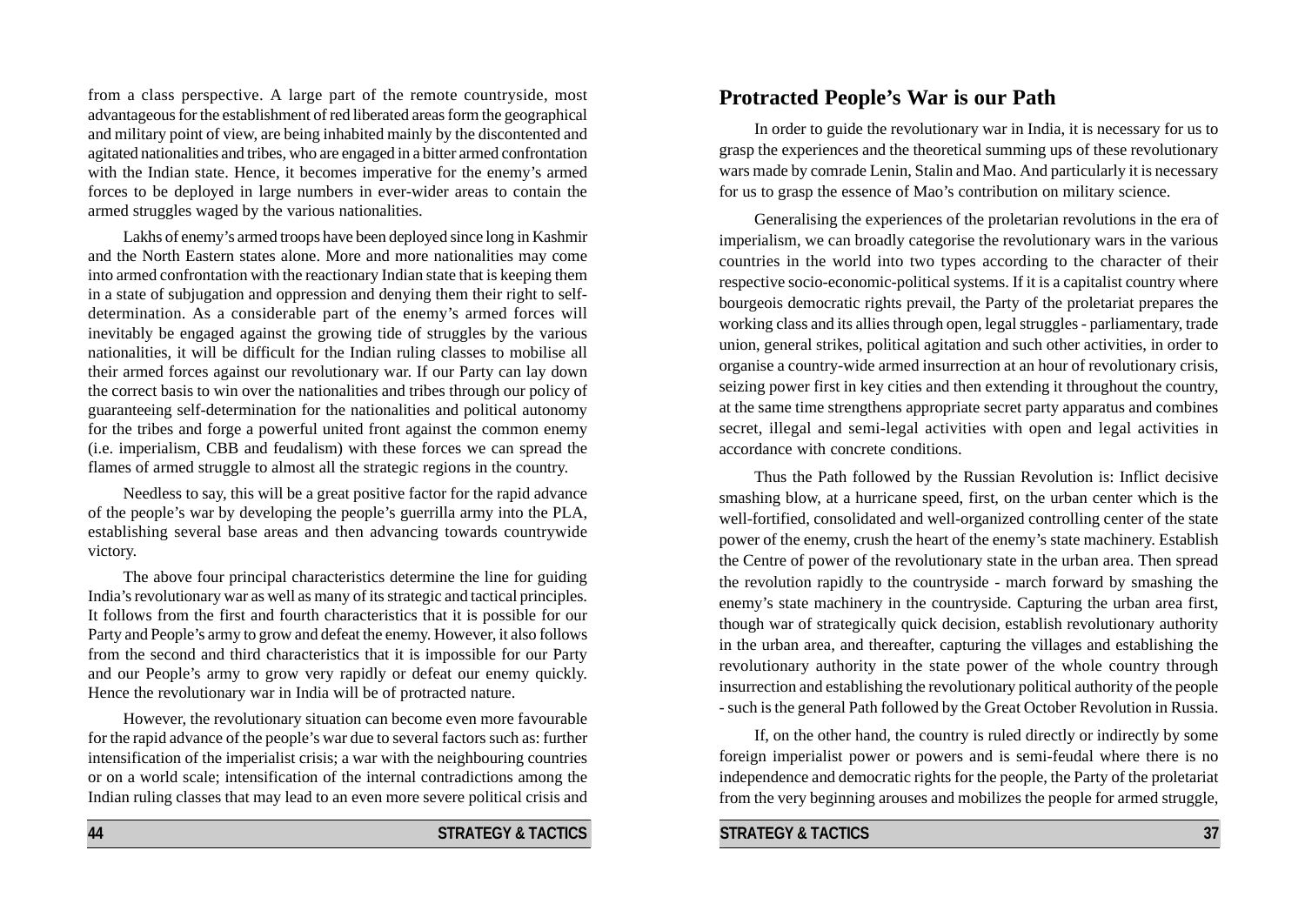relies on the peasantry - the main force of the revolution - makes backward rural areas its main centre of work, builds a people's army and people's militia; establishes dependable, strong and self-sufficient base areas or liberated areas in the vast countryside, constantly expands them in the course of protracted people's war, (in such a situation the cities under the control of the enemy will look like small islands in the ocean of the vast rural liberated areas); encircles and finally captures cities by way of decisively smashing the state power of the reactionaries and establishing the state system and political authority of the people throughout the country-such is the Path traversed by the Chinese Revolution to win world-shaking victory in 1949. And the history of the revolutions in colonial, semi-colonial, semi-feudal countries of Asia, Africa and Latin America have shown that this Path is applicable to all such countries also. In all these countries the main form of struggle is armed struggle and the main form of organisation is the army, but other forms of mass struggles and mass organisations are also indispensable.

Before the outbreak of a war all organisation and struggle are in preparation for the war and will serve it directly or indirectly after war breaks out.

The path followed by the Chinese revolution is also applicable in semicolonial, semi-feudal India due to basic similarities in the conditions between India and pre-revolutionary China. It is the principal characteristics of the objective conditions of India that determine the Path of the Indian Revolution as the path of protracted people's war.

## **The principal characteristics of India's revolutionary war**

- 1. India is a vast semi-colonial and semi-feudal country with uneven political, economic and social development, with favourable terrain for guerrilla warfare, that has witnessed a long period of armed struggle by the peasantry and also now witnessing the ongoing agrarian revolutionary guerilla struggle in which the peasantry is playing a heroic role.
- 2. Our enemy is big and powerful having centralized state machinery and a well-equipped modern army.

Hence, by adopting appropriate and correct strategy and tactics, as the war is drawn out, the enemy's disadvantages and our advantages will both grow, and inevitably, the degree of the strength and weaknesses of ours and that of the enemy will continue to change, and changes will continue to occur in the position of relative superiority and inferiority too of both the sides, And, in this way, the military power of the people will continuously and definitely attain supremacy over the military power of the enemy and will finally decisive defeat on the military power of the enemy.

To sum up, at the initial stage, that is, up to a certain stage of development of the people's war, the military strength of ours is liable to remain weaker than that of the enemy. But this strength of the enemy and the weakness of the people are never absolute, they are relative, they are temporary. By way of relying on the vast rural areas and on the poor peasantry, by way of strictly pursuing the class line and mass line and the principles of guerrilla struggle and the protracted people's war, in words and in deeds, as shown by Com. Mao, the military strength of the people can gradually and definitely overwhelm that of the enemy as the revolutionary war draws out and can finally inflict decisive defeat on the armed forces of the enemy. However strong the forces of the enemy may be and however weak the people's forces may be at the beginning of the revolutionary war, through the realization and creative application of the total teachings of the flexible strategy and tactics of the guerrilla war and the Protracted People's War, it is possible to build up a new type of army, that is the red army, and to establish one after another-advanced base areas in the backward rural areas, and it is entirely possible to carry forward the revolution towards its final victory by gradually consolidating and expanding the people's army and the base areas through struggles. Beginning with the great Chinese Revolution, the very historical experiences of the revolutionary wars of countries like Vietnam, Laos, Cambodia, etc., bear testimony to the above truth.

4. The fourth principal characteristic - the irreconcilable contradiction between the various nationalities and the Indian ruling classes leading to incessant armed confrontation - contributes greatly to weaken the enemy and helps the advance of the revolutionary movement.

This circumstance arises from the fact that the unfinished democratic revolution in India has left the national question unresolved and it is the Party of the proletariat that should take up the historic task of solving this problem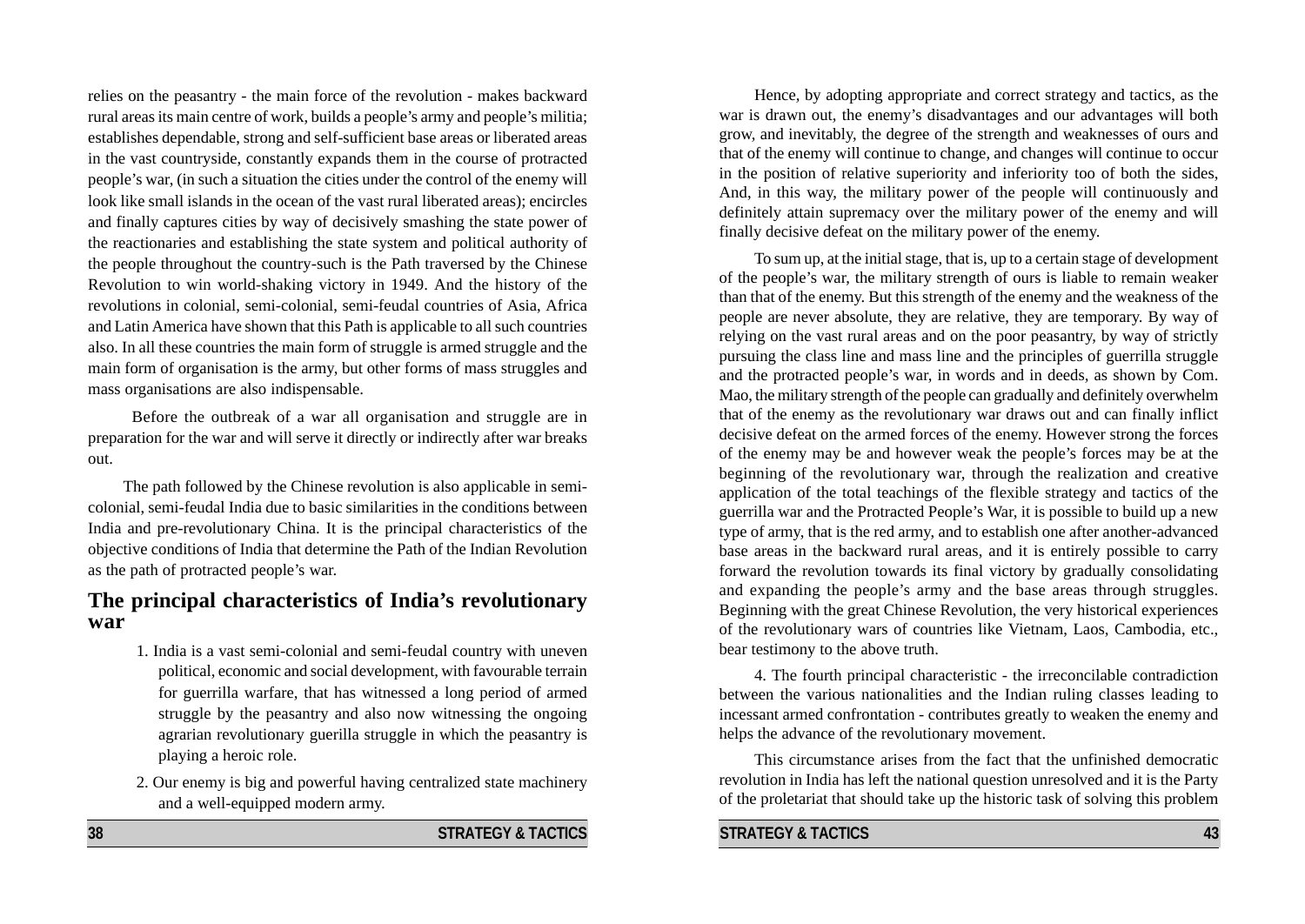broad masses and hence cannot get any cooperation from the people. Their morale and combat capacity are quite low primarily because of their mercenary nature; and the contradiction between officers and soldiers also contributes to it considerably. Moreover, since the vast majority of them are peasants in uniform, the influence of the agrarian revolutionary war will have a deep impact on them.

3. The third principal characteristic-the weakness of the Communist Party, the people's guerilla army, and the revolutionary movement in the country at the present juncture- has a profound influence on the nature of the revolutionary war in India. It shows that the people's guerrilla army that is built in the course of anti-feudal struggles and advancing the agrarian revolutionary guerilla struggles, has to accumulate strength over a period of time before being transformed into the PLA and prior to the transformation of guerrilla zones into liberated areas. It also warns us that we should not expose our forces to the enemy; should accumulate our forces considerably before entering into decisive engagements with the enemy's forces and should build a strong, stable, underground party mechanism from the very beginning. Thus from the sharp contrast of the weakness of the Party, the guerilla army and the revolutionary movement as a whole with the strength of the enemy's armed forces, arises the strategy and tactics of our people's armed forces and the Party.

However, this weakness relates to the present situation only. The conditions for overcoming this weakness are relatively developing. Already people are getting mobilised in various parts of the country into armed agrarian revolutionary struggles under the leadership of the Communist Party, which is growing in strength day by day. People's guerrilla army is getting expanded and people's war is spreading to new areas. Since our agrarian revolution is a just one, and since it defends the interests of the majority of the people, the support of the people is increasing day by day.

The inferiority in arms and other things can be made up by relying on the mobilization of the vast masses as correctly observed by Mao:

*"The mobilization of the common people throughout the country will create a vast sea in which to drown the enemy, create the conditions that will make up for our inferiority in arms and other things, and create the prerequisites for overcoming every difficulty in the war………To wish for victory and yet neglect political mobilization is like wishing to "go south by driving the chariot north", and the result would inevitably be to forfeit victory."*

**42 STRATEGY & TACTICS**

- 3. The Communist Party, the guerilla army and the agrarian revolutionary movement in India are still weak.
- 4. Our country is a prison-house of nationalities where some nationalities are engaged in bitter struggles against the Indian state to achieve their right to self-determination.

Since it is the above principal characteristics that determine the line for guiding India's revolutionary war as well as many of its strategic and tactical principles, let us analyse these characteristics more deeply.

1. Uneven economic and political development and the semi-colonial, semi-feudal character of Indian Society is the most important characteristic that basically determines our political strategy and tactics as well as our military strategy and tactics.

The unevenness in the economic and political development of India is quite glaring. On the one hand, there is a distorted capitalist economy that is being increasingly integrated into the imperialist world economy. The capitalist economy has given birth to a huge industrial proletariat and other wage earners in non- industrial establishments running to around seven crores. This ensures that the proletariat of India is strong enough both in numbers and organisation to lead the Indian revolution if it is imbued with the ideology of Marxism-Leninism-Maoism.

On the one hand, the capitalist economy coexists with, and stands on, a preponderant semi-feudal base. Although capitalist relations are penetrating the feudal setup in the Indian countryside and are partially remoulding it to suit the needs of imperialism, it is impossible (given the collusion between feudalism, comprador bureaucrat capitalism and imperialism) to bring a radical structural change in the semi-feudal base and its super structure. Consequently, the vast majority of India's population still lives in the countryside and the vast majority of them languish under semi-feudal conditions of existence.

The vast majority of the peasantry is in urgent need of the agrarian revolution to change the miserable, wretched semi-feudal conditions of existence. This circumstance derives from the fact that the democratic revolution in India remains unfinished and that the land question remains unresolved. Hence the content of the new democratic revolution remains the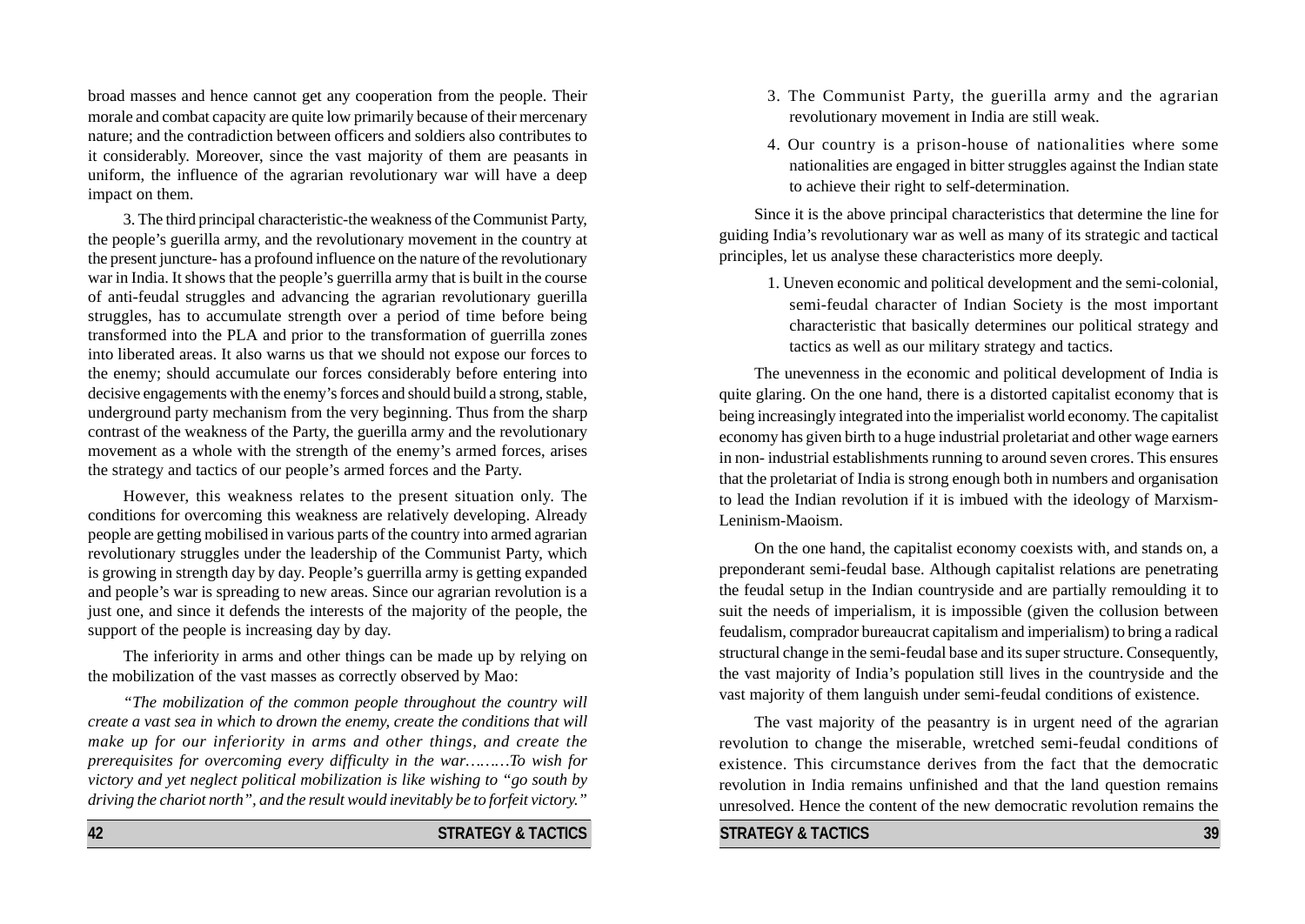peasant war for land and political power-a factor that can be effectively utilized by the Party to rouse and organize the vast peasant masses into the People's Army.

Hence the proletariat finds its principal ally in the peasantry and can lead them to victory in the agrarian revolutionary war if proper Strategy and Tactics are pursued. It is possible to establish strong mass base among the peasantry and mobilise them into class struggles in the form of armed struggle for the seizure of land and establishment of people's authority in place of feudal authority. Several areas in the country have seen an upsurge of the peasantry against the semi-feudal exploitation and semi-feudal production relations, particularly since the great Naxalbari struggle. In the past decades the agrarian revolutionary war has spread to several strategic regions in our country and has created the condition for an unending flow of armed peasant militants and cadres into the revolutionary movement.

The unevenness of development in India indicates that it is not possible to stage a simultaneous revolution (i.e., an armed insurrection) throughout the country and that the line of area wise seizure of powerthrough the strategy of protracted people's war has to be adopted basing on the relatively backward and strategic areas of the countryside. This means revolutionary war has to begin in those regions that are relatively more backward and where the social contradictions are sharp. The strength of the armed forces of the reactionaries is quite inadequate in the vast countryside of India and the inadequacy of the transport and communication system and other infrastructure makes it inconvenient for the quick movement of the enemy forces. The people's armed forces - the people's army and the people's militia, on the other hand, can advance and retreat easily, according to the needs of the struggle, in the vast countryside, that is, there is enough room for their manoeuvre in face of a big military offensive by the enemy's armed forces.

Thus the vastness of the countryside, the inadequacy of the transport and communication system and the isolation of the remote countryside from the military centers, and above all, the inadequacy of the reactionary armed forces in comparison to the vastness of the country and the population, if all these are taken into consideration, the military strength of the reactionaries is relatively weak in the countryside compared to that in the cities, and hence,

from the military point of view, the vast countryside is the most advantageous for the revolutionary people's army to strike at the enemy. Hence, we can transform the vast tracts of the countryside into red resistance areas, guerilla zones, guerrilla bases and liberated areas by making use of the favourable terrain which is abundant in some regions of the Indian countryside. Liberated areas can also be established in the plains when the domestic and international situation becomes more favourable and the people's army becomes powerful i.e., when the revolutionary war is at a high peak.

The semi-colonial nature of Indian society also breeds conflicts and rivalries among the various imperialist powers for their domination and control over India. This is bound to generate acute conflicts and rivalries among the Indian ruling classes. Such an unstable political situation can be utilised by the Party of the proletariat to hasten the pace of building guerrilla zones and liberated areas andthereby advance towards completing the New Democratic Revolution. Thus while the first characteristic incontrovertibly proves that protracted people's war, and not armed insurrection, is the path to be followed by the revolutionary war in India, we must analyse the other characteristics to understand how protracted people's war in India could be waged.

2. The second principal characteristic-the enemy is big and powerful with a centralized state machinery and a well-equipped, well-trained modern army, Paramilitary and other forces-makes it imperative for the Party of the proletariat to take extreme caution from the very beginning in conducting the revolutionary war. This factor underscores the need to wage our revolutionary war from the weakest links of enemy rule - the vast tracts of the backward Indian countryside. It also warns us against engaging in strategically decisive battles with the enemy's armed forces for a long time, and to use the tactics of guerrilla warfare and preservation of our forces while destroying the enemy's forces bit by bit through guerrilla methods of warfare, to accumulate strength by extending and deepening the armed struggle over ever-wider areas and to make the best use of the favourable terrain in the strategic regions in the countryside.

It should, however, be noted that the enemy is superior only from the tactical point of view. In the strategic sense, enemy's armed forces are only paper-tigers. Their interests are diametrically opposed to the interests of the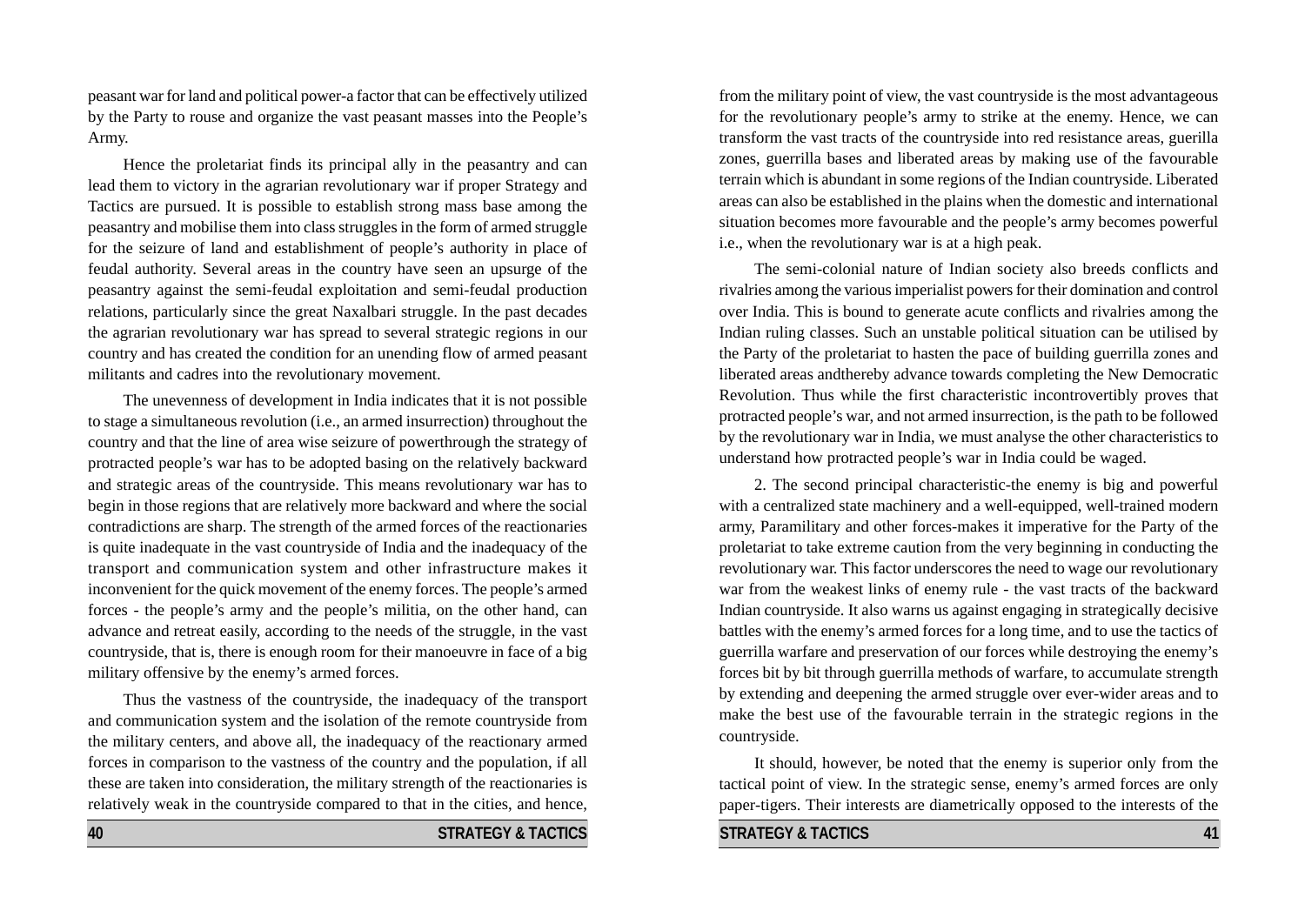the only way to change the balance of forces between the enemy and the revolutionary forces. In order to drive out the reactionary forces, and arouse the masses in a big way into struggles the people's guerilla army must advance the guerilla war in places where the enemy is weak military. Unless the PLGA destroys the smaller units of the enemy decisively, it can neither expand nor arm the people.

The effects of the advances and retreats in a war show their impact on the mobilisation of the people and their struggles. When the revolutionary forces are advancing and gain an upper hand, the people will be ready to take on new tasks. When the enemy has an upper hand, people become demoralised to some extent temporarily. Party and army will also decrease to some extent. The Party must, as a duty, stay among the people, organise them and lead them once again during the repression when the people's forces are temporarily on the retreat. Due to this, the people will come into the struggles in a much more massive way than earlier.

We must develop the strategic areas having a good mass base and favourable terrain within the guerilla zones into guerilla bases for the establishment of people's political power, for military and political training of our own forces and for the preservation of our own forces, for advancing the revolution and for bringing about a change in the balance of forces by dealing heavy blows on the enemy. The people's militia, the party units, the organs of people's political power and various mass organisations will be relatively stronger in the guerilla bases. We will have to further intensify the guerilla war by concentrating on wiping out the enemy in the vulnerable areas, driving him out of that area and consolidating the revolutionary forces. The relationship between the new political power, emerging and consolidating in these guerilla bases and the political power of the enemy outside it, will have the nature of dual power. There will be contention between these two powers, with each trying to eliminate the other and to stabilise its own power. In guerilla bases like these, the people should be aroused politically, the people's guerrilla army and the people's political power should be consolidated and strengthened and the political power should be extended to the rest of the guerrilla zone areas.

Conscious effort is very much essential for establishing guerilla bases. Work should commence with a good time-bound plan and firm determination. The central leadership must pay attention. Sufficient conscious cadre must be

# **CHAPTER-7 Agrarian Revolution - People's Army - Base Areas**

# **Agrarian Revolution is the axis of the New Democratic Revolution**

Agrarian revolution is the axis of the New Democratic Revolution, and the peasantry, shattered and oppressed under the pressure of the semi-colonial and semi-feudal system, is the firmest and the most dependable ally of the working class in the national democratic revolution. The armed agrarian revolution which alone is the key to the creation of the unending flow of the armed revolutionary forces of the vast peasantry and the establishment of the invincible people's army

It is only by leading the peasantry in the national and democratic revolution - along the path of the agrarian revolutionary guerrilla warfare and protracted people's war as shown by Mao, that a firm revolutionary alliance of the working class and the peasantry can be formed which will serve as the basis for the broader new democratic united front with all the forces opposed to imperialism and comprador bureaucrat capitalism, and feudalism - a united front for conducting armed struggle, which is one of the three magic weapons of the revolution.

Hence our Party has to propagate extensively the agrarian revolutionary programme among peasants, mainly among landless poor peasants and agricultural labourers, in the rural areas. The slogan "Land to the tiller and power to the revolutionary peasant committee" will constitute the main slogan in the period till the establishment of the guerrilla zone. Thereafter, in these Guerrilla Zones, with the development of the embryonic forms of people's political power, the central slogan will be transformed into "*Land to the Tiller* - *All Power to the Revolutionary People's Committee"*. In the course of the development of the Guerilla Zones towards Base Areas, this latter slogan will assume the main form.

It is only by taking the agrarian revolution as the axis and by depending on the vast countryside, that we can arouse and organize the peasantry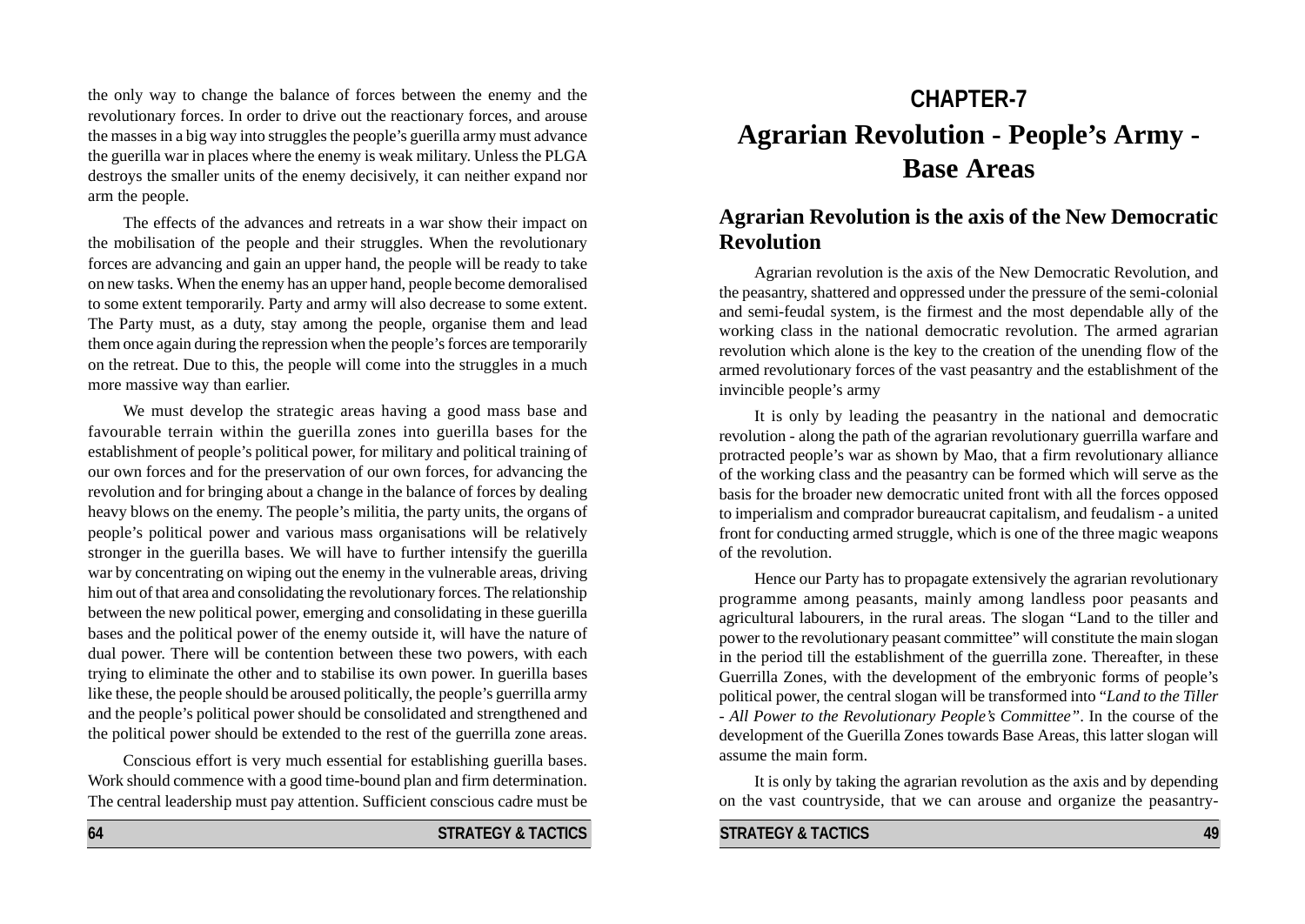constituting the overwhelming majority of the population and the principal ally of the revolution-for guerrilla warfare, and establish a mighty people's army through liberating them from the exploitation and oppression of the reactionaries. It is only thus we can gradually turn the vast countryside into self-sufficient, strong and dependable base areas - into great military, political, economic and cultural bastion of the revolution, and from these base areas, strike effective and strong blows against the urban areas the comparatively stronger bases of the enemy, and gradually liberate the cities from the hands of the enemy, thereby capturing power countrywide.

## **Base Areas, other Areas-Their Inter-Relationship**

As we have seen in the foregoing, the line of area-wise seizure of power has to be adopted basing on the relatively backward areas of the countryside, i.e. the revolutionary war has to begin in those regions that are relatively more backward, where the social contradictions are sharp, where the authority of the state is relatively weak, and where terrain is more favourable for carrying on guerilla war.

Though India is a country with vast and extensive rural areas our Party at present is still weak and is confined to limited areas. Hence, the central leadership should draw up a comprehensive strategic plan consisting of area selection, cadre deployment, ideological-political-organisational-military preparations, concentration of leadership, coordination etc. As our Party cannot immediately start work in all the rural areas of the country, as part of our Strategy, the state committees should take up planned work in rural and forest areas according to their respective strength. We have to first concentrate on those areas where feudal exploitation is as its worst; where social, economic and political contradictions are intensifying; where the class struggle is sharpening, where the enemy is relatively weak and where the geographical conditions (mountains, hills, forests, and other favourable terrain) are more favourable for conducting the guerilla war. Our Party, with a perspective of building Guerilla Zones and Liberated areas in such areas, should give first priority to these in the allotment of cadres and concentration of leadership.

#### **Strategic Areas for establishing the Base Areas:**

Basing on the laws of protracted people's war in India, in order to confront an enemy, who is far more superior in strength, the revolutionary forces will have to select areas, in which the enemy is relatively weaker and which are

**50 STRATEGY & TACTICS** 

developing the red resistance areas into guerilla zones and Base Areas. All other tasks should be planned so as to serve this principal, basic and immediate task and the entire Party should be ready for every type of sacrifice to fulfill this task. We must keep in mind what com. Mao has said in this regard*: "every party member should be prepared to take up arms and go to the front at any moment"* **and "***the whole party should pay deep attention to war, should study military affairs and pay attention to war, should study military affairs and prepare itself for fighting."*

## **The Transformation of a Guerilla zone into a Base Area**

To turn the guerilla zone into a Base Area, we must have a strong communist party, a People's Liberation Army and a revolutionary United Front. We can achieve this objective only by developing the guerilla war with a correct political understanding and with concrete plan. The guerilla war must aim at the establishment of Liberated Areas. The forming of a People's Liberation Army is vital for the achievement of a Base Area.

In a guerilla zone, the guerilla war will not go on in the same manner from the beginning to the end. The intensity of the guerilla war goes on increasing during the course of development of the people's guerilla army. We should identify different conditions existing in different areas during different times and formulate tactics, work methods and time-bound plans that correspond to the respective conditions and work with firm determination.

In the guerrilla zones, the guerrilla army, and the guerrilla war will be the main forms of organisation and struggle. As the People's Liberation Guerrilla Army goes on consolidating, the guerrilla war intensifies. In the Guerrilla Zones there will be, in the main, a contention for political power between the enemy and us. There will be the destruction of enemy's political power, and construction of people's political power. But here, it should be understood that while destruction is main construction would be secondary. When the guerrilla forces have the upper hand, the people's power can exist. The enemy rule will go on temporarily when the guerrilla forces retreat in the face of the enemy onslaught. There cannot be dual power in the same area simultaneously. It will be either the enemy's power or ours.

In the guerilla zone, the enemy will be relatively stronger than the revolutionary forces. The mobilisation of the people into the people's war is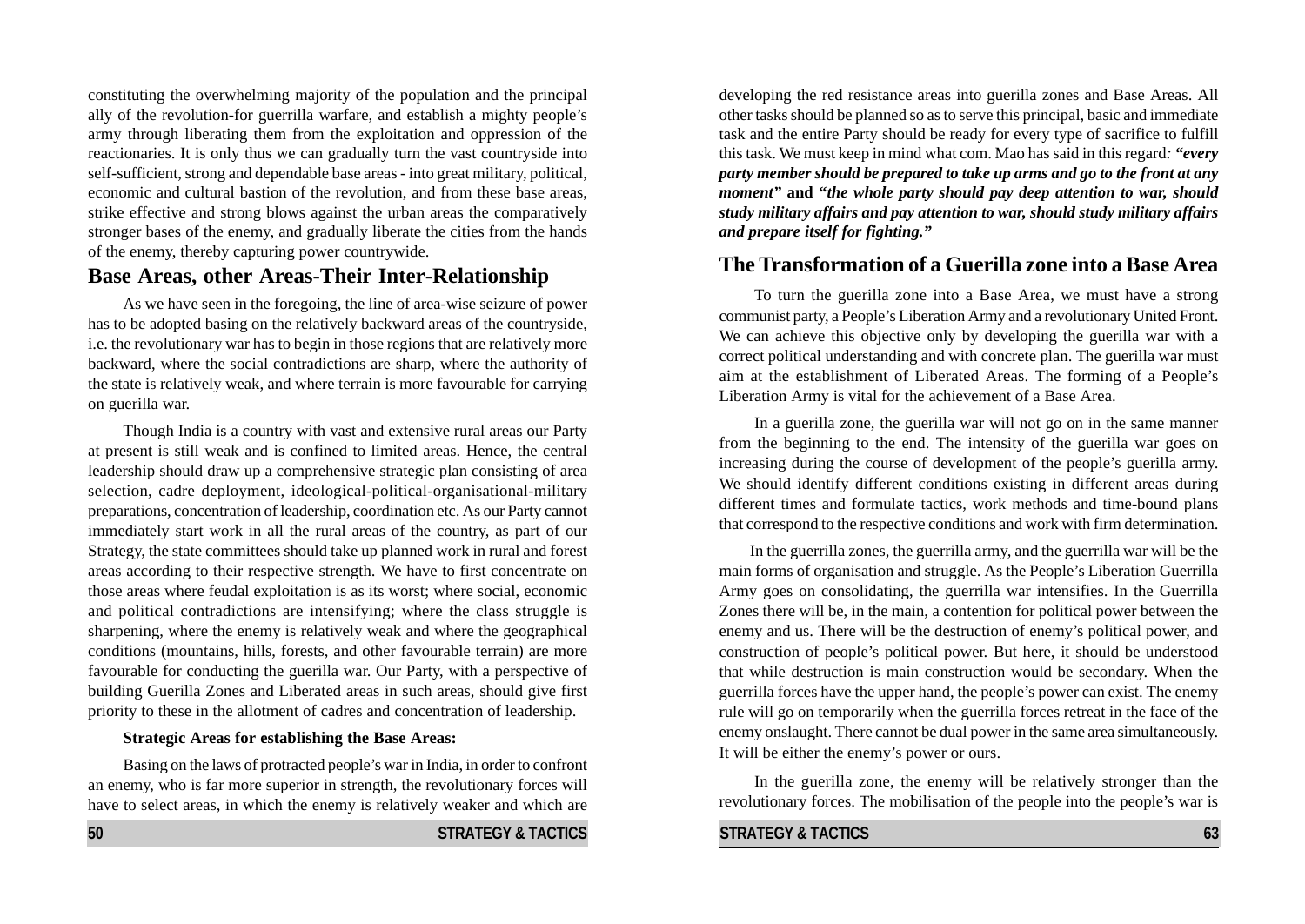We must also build various types of revolutionary and democratic mass organizations such as the organisation of students, youth, women, etc. and must co-ordinate their activities with armed agrarian revolutionary programmes. The various Party committees should draw up proper plans to enter these sections, initiate struggles, recruit forces from these sections by selecting the advanced elements and raising their political consciousness.

The struggles in the red resistance phase will be waged in a series of waves and therefore, the party should consciously use the intermittent intervals between one struggle and the next to consolidate the results of the struggle. Here, consolidation means educating the people with the politics of seizure of state power, further strengthening of underground party organisation, revolutionary peasant organisaations and revolutionary mass organizations and village self-defense squads, peasant guerrilla squads, making them realize the necessity to forge unity with other sections of anti-imperialist, anti-feudal masses to wage still heroic battles against the common enemy improving their socialist consciousness bringing them out of all sorts of revisionist influence, and building the party with the militants emerging from the mass struggles. This process of consolidation and along with it the weakening of the grip of the landlords, on the economic social and political life of the village, and the establishment of the firm leadership of the proletariat over the broad masses in the village, will take place only through the course of intensification of revolutionary class struggle in that village and the basis will be laid for forming the Revolutionary People's Committees.

As the struggle intensifies and reaches a critical situation, any movement should either advance or decline but cannot remain marking time. At that point, it should necessarily transform itself into the guerrilla zone or otherwise it cannot preserve itself. During this course, the resistance actions in the form of guerilla actions against state's armed forces increase, the revolutionary armed forces gain strength and the struggle between them and the state's armed forces becomes principal, bringing about a qualitative change in the whole situation, which will lead to the formation of guerilla zone. In order to achieve this, the conscious role of leadership is very important. Hence the leadership should formulate appropriate tactics and chalk out time-bound plans as well as ensure their actual implementation.

It is extremely necessary to prepare the entire Party to orient its entire work in relation to the principal task of building of people's army and

favourable to the revolutionary forces, and develop the revolutionary war there. Our country has many such areas that are strategically important for the people's war where Liberated Areas can be established. These Bases will act as the lever or fulcrum for coordinating and advancing the people's war in the country and for seizing political power countrywide.

These strategic areas are hilly regions with dense forest cover, have sufficient economic resources, a vast population, and a vast forest area spreading over thousands of square kilometres. In such areas the enemy is weak, and these areas are very favourable for the manoeuvres of the people's army. In these strategic areas we can defeat the enemy completely by fulfilling the tasks of building and consolidating a strong proletarian party and a strong people's army; procuring the people's support and economic resources, while developing the guerrilla war aiming at the building of liberated/base areas in these areas.

We have to advance giving importance, depending on the respective concrete conditions, to the formation of several base areas or guerilla zones basing on one base area, or to the consolidation of the base areas. We should choose the objectives in this way basing on the type of the respective areas and prepare the masses mentally, imparting ideological and political consciousness to them from the beginning. We should impart consciousness to the subjective forces while training them in accordance with the above objectives, so that they will formulate proper tactics from time to time by identifying the changes occurring during the course of development of the struggles. However liberated areas too will undergo changes. Developments like a base area changing into a guerrilla zone and a guerilla zone changing into a base area will occur depending on the state of the enemy's offensive, the state of our subjective forces, and on the domestic and international situation.

Since at present, the revolutionary movements are advancing in the vast belt of people's war encompassing the extensive area of Dandakaranya, Jharkhand, Andhra, Bihar, Orissa Border, North Telangana, Koel-Kaimur have a great strategic significance. We will be able to build these areas into a contiguous area of armed struggle, with each area influencing the other. As these areas get consolidated, we should utilize their impact on the surrounding areas and develop them into guerilla zones thus expanding the area of armed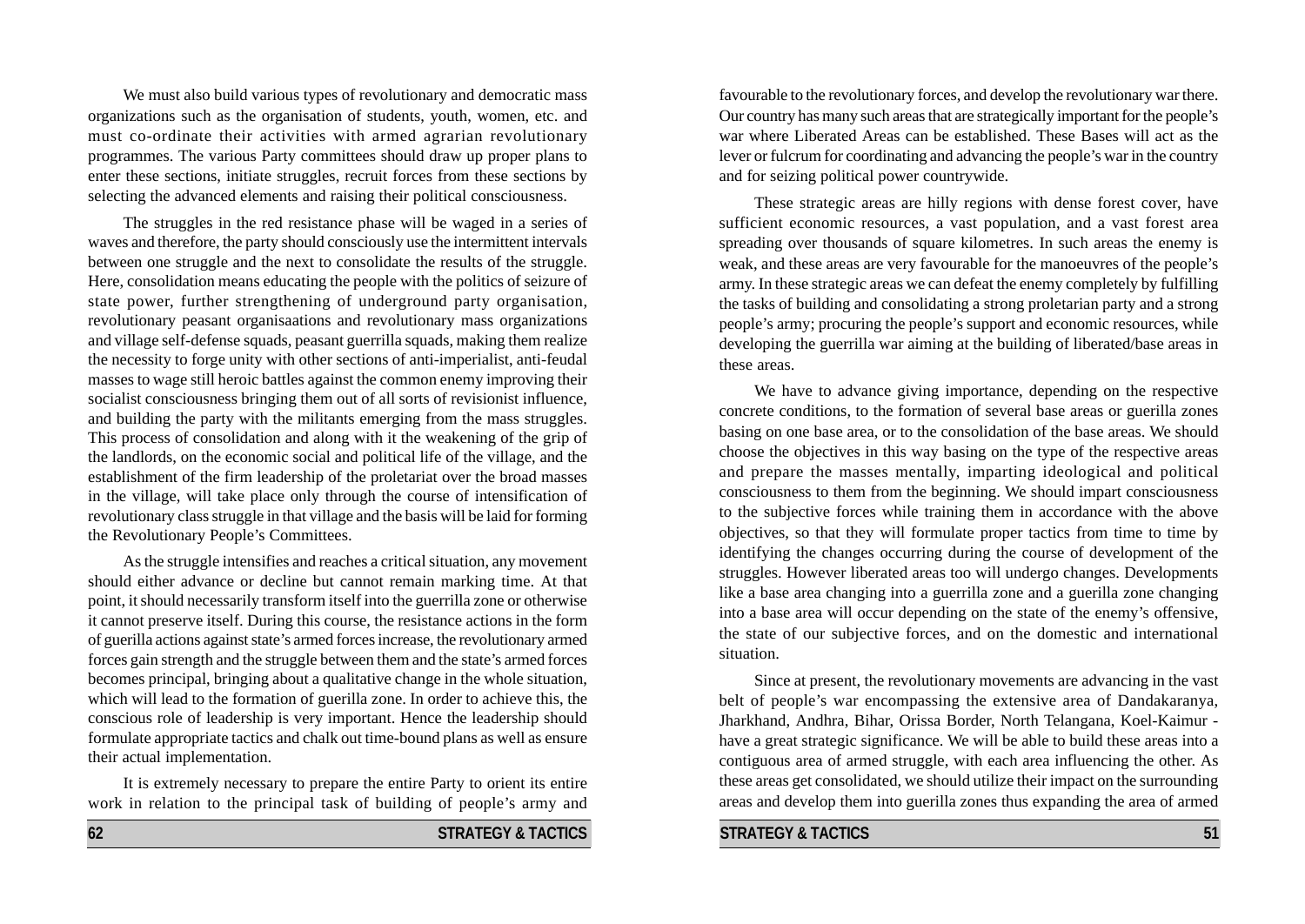struggle. We should have the aim of developing the revolutionary movement in strategic areas of various states as the subjective forces gain strength. We should allocate our forces accordingly.

### **Relation between Strategic Areas and other areas**

Basing on the concrete analysis of the concrete conditions prevailing in our country we have formulated the programme and strategy for the Indian revolution in the present stage and the future perspectives of the Indian revolution. We had drawn up the basic, principal and the immediate task of the revolution at the present stage as the establishment of the People's Army and Base Areas in the vast countryside and also decided that the principal form of struggle throughout the stage of the new democratic revolution in India is armed struggle and the principal form of organization is the people's army.

The revolutionary line, the political and military strategy of the revolution will be the same for the entire country. However, in the sphere of tactics we have to take into account the diverse economic, political, social, geographical and cultural conditions in the different regions in the country; the strength of the subjective forces and the changes in the balance of forces, the intensity of class struggle and armed struggle, etc. in different regions and formulate the appropriate forms of struggle and forms of organization, tactical slogans while keeping in mind that all these should always be subordinated to, and serve the overall strategy. How to apply the general line of new democratic revolution to the varying conditions in the different regions in the country, how to maintain the correct dialectical relationship between strategy and tactics, the principal and the non-principal forms of struggle and organization, between the principal task and the secondary tasks, between the strategic areas and other areas is a complex question in practice and we have to grapple with it by basing on the concrete conditions and creative application of MLM.

Besides the principal strategic areas as mentioned above, there are four other categories of rural areas basing on their distinct characteristics. These are:

1) Backward plain and semi-forest areas with some hilly terrain where the class contradictions, particularly between the broad masses of the peasantry and the feudal forces, are quite sharp. Terrain here may

#### *liberation by way of totally uprooting the feudalism."*

It is clear that the landlords and the reactionary state machinery will invariably launch all kinds of brutal attacks with a view to nip in the bud all the revolutionary flames of the peasant struggles. The government will deploy armed forces in a big way and will launch a campaign of suppression. Our Party organisation must get ready before hand to resist these attacks. Hence, in the phase of the red resistance struggle itself, we must not only form local guerilla squads, special guerilla squads and people's militia, but also arm and train the people of the village as far as possible in order to offer counter resistance to the attacks of local enemies and the state's campaign of suppression of the anti-feudal, anti-imperialist agrarian revolutionary guerilla struggle.

So from the very beginning the party and the revolutionary peasant committee should educate the peasantry to face the onslaught of the landlords with arms and build the self defense squads to defend their struggles. Mobilizing the masses on a wide scale creates fear and red terror among the reactionaries. Squad actions, without having any connection with the people, only do not create such a situation; hence our effort is to involve the masses in a big way in such guerilla activities. In the process of arming the militants who are thrown up in the anti-feudal, anti-imperialist and anti- State struggles on a continuous basis, we should intensify the guerilla war. For this, a definite time-bound plan should be drawn up to build armed self-defence squads, village defence squads and the people's militia at the village level with the aim of building the PLGA. Regular forces like the LGS/LRGSs and SGSs should be formed according to plan by every Party committee. Recruitment should be mainly from the working class and the lower middle poor and landless peasantry, and also from the secondary sources like the students, youth, women and petty bourgeoisie sections.

We must take up actions for arming the people by capturing weapons from class enemies i.e. landlord class etc., and from police and para-military froces and then must take up actions against the police and other forces of the state whenever possible, and boost up the morale of the masses. We must follow the principle of dispersing the forces to rouse the masses and concentrating the forces to attack the enemy. The party should thus take the necessary steps consciously to build the people's guerilla army.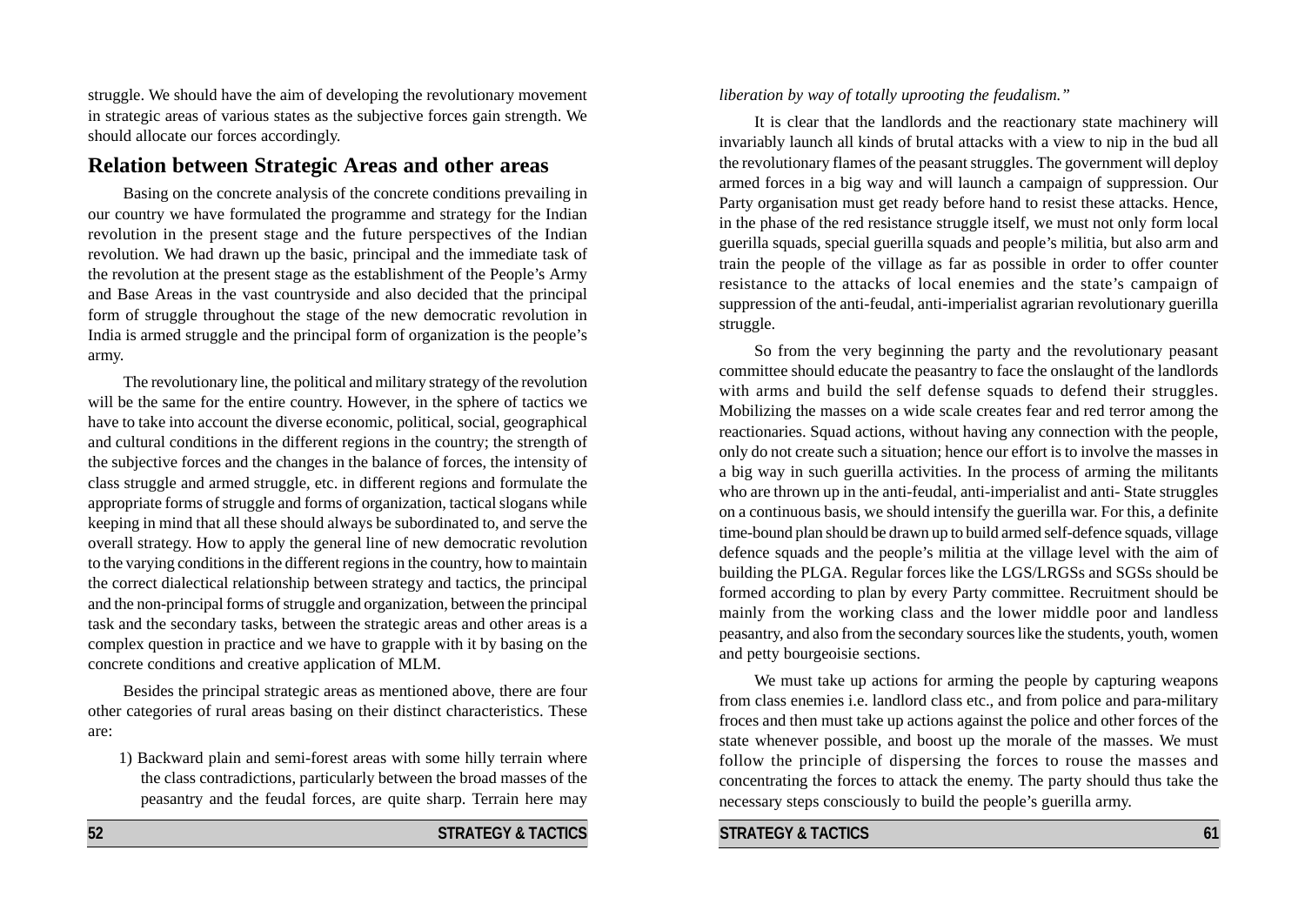elements, particularly from the basic classes, into underground peasant organizations or Committees.

Along with the secret peasant organizations or committees, we must also form of broader and open organizations of the peasantry wherever conditions permit and initiate militant struggles on issues against the imperialist-CBB-feudal exploitation and against the state machinery. When working openly in such a situation we must take the precaution not to expose our Party cadre and to work under some cover. Depending on the situation, we may also use the open organizations, even if temporarily, to establish the necessary contacts among the masses with the aim of setting up the underground mass organizations of the peasantry. As the struggle has to be intensified and will have to take the armed form from the very beginning, we have to lay stress on building the underground organization of the peasantry from the beginning. The form of open organization of the peasantry should thus be subordinate to our general line of building underground peasant committees and raising armed guerilla units at the earliest possible time.

From the very beginning the party should concentrate on educating the peasantry with the politics of seizure of power, and from the very beginning, the people should be made aware of and tempered in secret and illegal activities. If the peasantry lacks the perspective of seizure of power and building the people's army while carrying forward the peasant struggle, however extensive and strong the movement may be, will certainly end up in economism and reformism. The principal aim should always be to arouse and organise the masses for guerrilla warfare and protracted people's war with the objective of seizure of state power and to create an unending flow of revolutionary armed forces in the countryside to develop guerrilla struggles and guerrilla organizations.

The Communist Party of China too correctly pointed this out after the outbreak of the glorious Naxalbari uprising: *"The struggles that are being fought by the poor peasantry of India against dispossession of land and for getting back the land, for reduction of rent and against various kinds of rents and taxes, are certainly necessary; but these movements are to be closely connected with the struggle for the seizure of power through armed struggle, and the armed struggle is to be developed as the principal form of struggle; because, otherwise, it is impossible for the peasantry to achieve complete*

offer some additional advantage but the main factor to be taken into consideration is the predominance of semi-feudal relations that can rapidly lead to an intensification of the armed agrarian revolutionary war and transform the area into guerilla zones, and later into Base Areas depending on the overall situation in the country and the strength of our subjective forces.

Guerrilla war can be waged in these areas for a long time provided we utilise the seasons and people's support to our advantage. These areas will be able to withstand the enemy's offensive by utilising the first type of strategic areas as their rear.

- We should also build up revolutionary mass movements, specially revolutionary peasant movements based on agrarian programme, in a big way in these areas that have large population and acute class contradictions. Some among the people's army recruits and leadership coming to the fore in these struggles have to be shifted to strategic areas. On the whole, these areas will be the main centres of recruitment and supplies to the people's war.
- Areas abutting lakes, small islets, some of the coastal areas with favourable terrain, islets in the estuaries etc. also can serve as seasonal Bases. Guerilla war can be waged extensively using this coastal area (heavy losses on the enemy can be inflicted by hitting at his supplies through sea routes).
- Likewise, plain areas adjacent to the strategic areas and areas with international borders should be dealt separately with a long-term perspective of transforming them into base areas.
- 2) Relatively advanced areas where capitalist development in agriculture has taken place to some extent, though this capitalism is very much distorted and disarticulated. Moreover, land question has not been fundamentally solved. Infrastructure like transport and communications is quite developed in these areas and the state's authority is considerably strong. Nevertheless, these areas offer ample opportunities for political mobilization on a massive scale along with preparation from the very beginning for Guerilla war.
- 3) The coastal areas that are adjacent to the mountain ranges and forest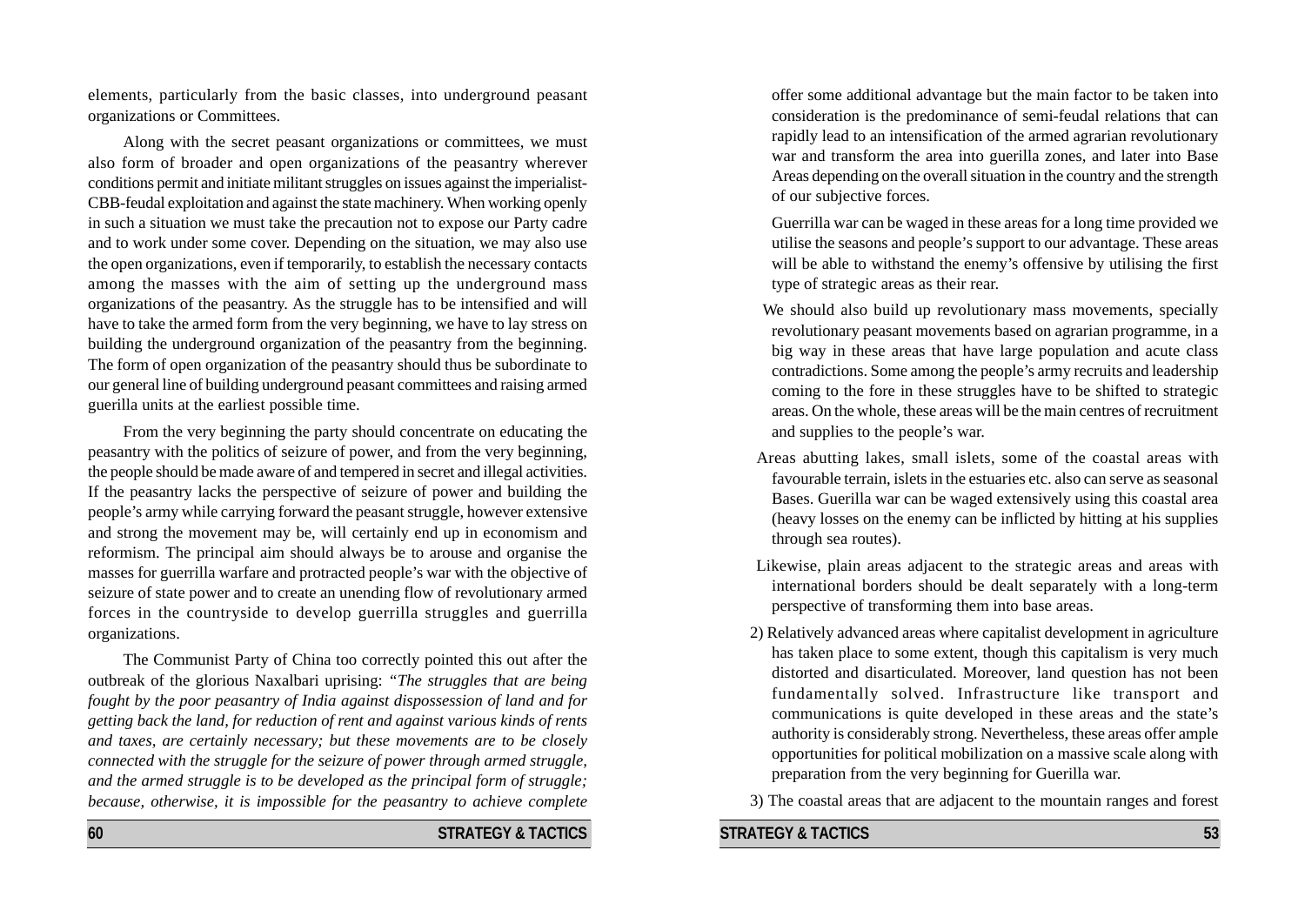belts i.e. adjacent to the strategic areas. Although there is relative development of capitalist relations in the coastal areas (the areas adjacent to the strategic areas), within the overall semi-feudal system in the country, and though there is relatively developed infrastructure, these areas are to be seen in relation to the potential Base Areas in the neighbourhood and adopt different tactics. The scope for wide political mobilization exists in these areas and here too, we must give utmost attention for the preparation for Guerilla warfare from the very beginning.

4) The numerous adjoining rural suburbs of urban centres that have daily organic links with the urban centers. These suburban areas have to be further classified into different types depending on the scale, importance and role of the particular urban centres in the economy, their proximity to the areas of armed struggle, the weightage of the various classes, particularly the working class, the traditions of working class struggles, etc. and appropriate tactics have to be formulated for the different types of the suburban areas. Mini-squads with small weapons and dressed in civil so as not to seem conspicuous, organizers working in absolute secrecy and under different covers, special action teams, may be the chief forms of organization in these areas. The main stress should be on working with a long-term perspective and also to act as a liaison between the urban and the main rural areas.

While it is necessary for the revolutionary Party to formulate different tactics for the above-mentioned types of areas, it is even more important to keep in mind the relation between the tactics and the overall strategy and the central task of revolution; between the tactics and the basic, principal and immediate task at the present time; between the strategic areas of the first type and the other areas, etc. Thus it becomes imperative for the Party to scientifically formulate the tactical principles for all these areas with a strategic understanding so as day-to-day tactics can be worked out basing on these principles.

(i) The first priority should be given to the work in the principal strategic areas in accordance with the line of protracted people's war in the concrete conditions of India, i.e. the line of building the people's army and establishing Base Areas in the vast countryside, and to advance for mobilizing the masses. Another major task is to undertake a concrete study of the terrain of the area to the extent possible before commencing the work. It may also become necessary for our squads or the organizers to familiarize themselves with the terrain in the very beginning depending on our assessment of the enemy.

The form of organization that has to be set up in the area should, as a matter of principle, always depend on the form of struggle that is to be taken up or is possible in the given time. Generally speaking, in all these backward areas with favourable terrain, it is possible to go for armed form of struggle from the very beginning as it is the principal form of struggle in the entire period of NDR. Hence our whole orientation, concentration, and concrete planning should accord with this principle of developing armed struggle as the principal form of struggle. This means that we have to propagate the politics of seizure of power among the peasantry, particularly the poor and landless peasantry, from the very beginning and organize them into militant struggles taking the issues of their day-to day problems and also for the basic demands of land, democracy and political power for the people. We have to organize them and arm them for these demands. We have to maintain the correct interrelationship between these four aspects, namely, propaganda, investigation, struggle and organisation. In this way we have to launch and gradually develop red resistance struggle and struggle for wiping out feudalism -lock, stock and barrel.

From the very beginning we have to mobilize the masses on the slogans:'Land to the Tiller', "*All power to the peasant committees!", "without power people have nothing!",* and *"without people's army people have nothing!".*

To accord with the above slogans and forms of struggle we have to set up armed organizations of the peasantry from the very beginning in these strategic areas. Initially, when our forces are too weak, we must work secretly among the poor and landless peasantry in order to establish sufficient contacts and bring them into the mainly underground peasant organizations under the leadership of our Party. We may commence our work either in the form of underground organisers or in the form of squads directly depending on our strength and other factors. Whatever form we adopt in organizing the masses, our main thrust should be to bring the politically conscious and militant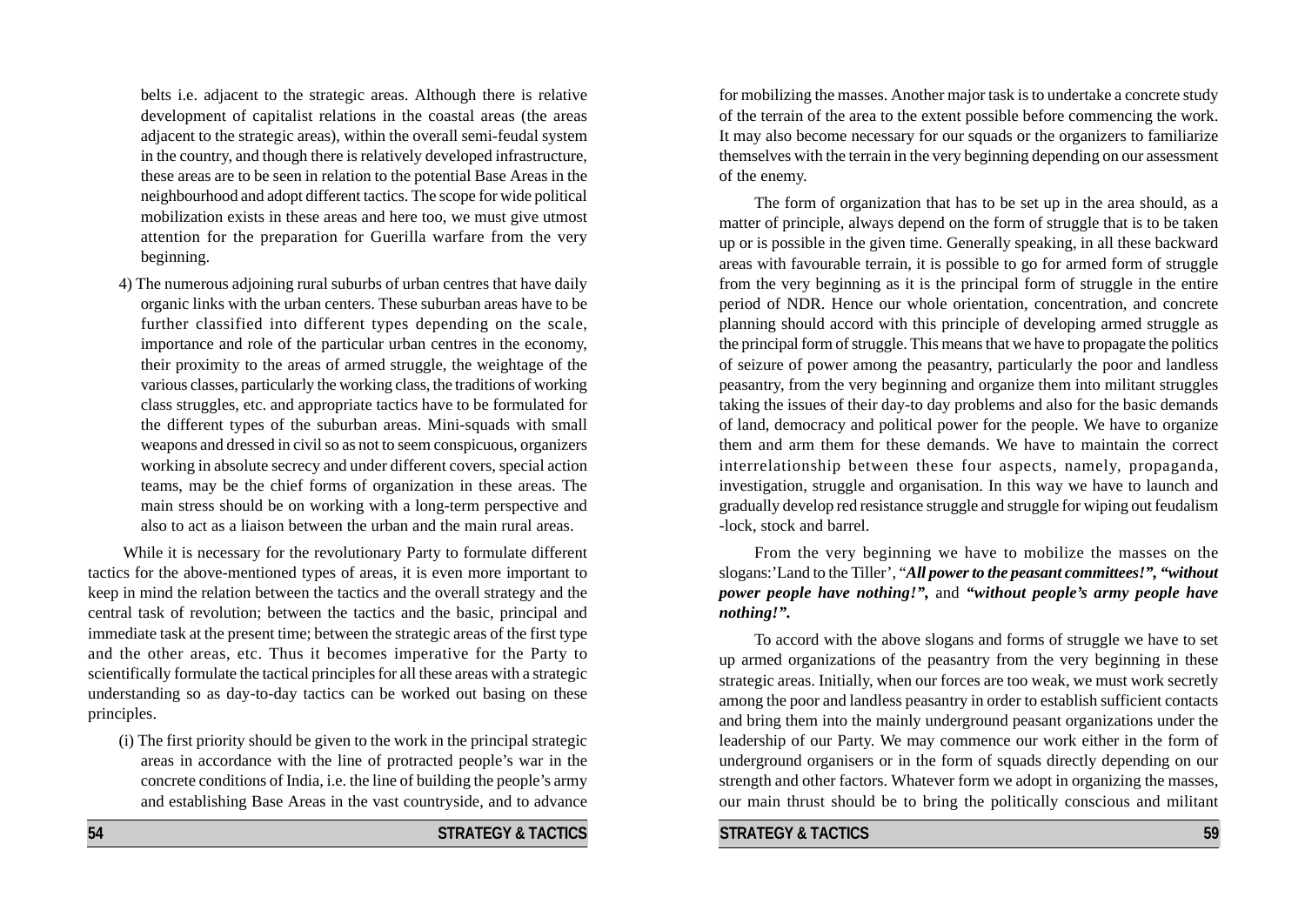to commence our rural work. The central leadership and the concerned state leaderships should play the determining role in the selection of the areas in the respective states apart from some strategic areas directly under the Central leadership. This is very much essential in order to avoid spontaneity in our work.

The area selected should be sufficiently large so as to have enough room for manoeuvre in face of severe enemy offensive. Though we may begin the work in the core area of the selected zone, we should have a concrete perspective to expand the movement to the entire zone within a time-bound plan. In selecting the area, we should also take into consideration the economic, social, political, geographical and cultural conditions. The question of economic self-reliance should also be a factor while selecting the area keeping in view the perspective of building and sustaining the Base Area. The first priority must be given to the first type of the strategic areas. In states where such areas do not exist, the second type of strategic areas can be selected or the strategic areas contiguous to the state where they exist can be selected under the guidance of the central leadership. The small towns and urban centres falling within these strategic areas must be considered as part and parcel of this work.

The concerned committees should give the first priority to these areas in allotting cadres. Sufficient leadership cadres should be allotted and cadre should be sent in accordance with the growing needs of the movement in these areas from time to time. The cadres being sent should be prepared ideologically, politically, organizationally and militarily so as to grapple with the complex problems that they will encounter in course of initiating and developing the armed struggle. The entire Party too should be prepared by the leadership to orient he entire work in accordance with the work in the perspective areas.

Once an area is selected, the first important task to be fulfilled is to undertake a social investigation i.e. theconcrete form of exploitation and oppression and the concrete class analysis or the class relations in the area, decide who are our friends and who are our enemies, with whom to unite and whom to target mainly, and the issues to be taken up for the mobilization of the oppressed masses. Apart from the economic issues of the different classes, particularly the basic classes, we should also identify the major political issues

**58 STRATEGY & TACTICS**

to liberate the entire country basing on these Base Areas and the people's army. All the work in other areas should be carried out by coordinating with this most important task.

- (ii) We should work with the revolutionary objective of seizure of political power in all areas from the very beginning.
- (iii) The forms of struggle and forms of organization and the main slogans in the different areas should be based on the concrete analysis of the concrete conditions pertaining to the economic, political, social, cultural, and geographical spheres on the one hand, and the level of people's political consciousness and the state of our revolutionary movement. The stress should be on establishing the proletarian (Party) leadership over the oppressed masses in all these areas.
- (iv) In all these areas, particularly where there is relatively more capitalist development with greater infrastructure and influence of the market, and where the influence of the bourgeois and revisionist-reformist ideology and politics hold the sway and our movement's influence is relatively weak in the present situation, we have to lay stress on taking up mass issues and politically mobilizing the masses into militant struggles against the State, making the necessary preparation for building guerilla warfare. It is only thus we can gradually bring the vast masses in these areas into our fold by placing the revolutionary alternative before them. The advance of our people's war and the growth of the people's army and the establishment of the Base Areas will bring a qualitative change in the situation in these areas too and we will be in a position to utilize the situation in our favour if proper tactics are adopted from the beginning.
- (v) The Party must give special importance to make the necessary preparations from the very beginning in all these areas for building the guerilla forces along with the people's militia and strengthening them in the course of guerilla war. Utmost priority must be given to secret armed activities. We must keep in mind that all the areas other than the strategic areas will remain as guerilla zones for a relatively longer period of time and hence must be more flexible in adopting tactics. For instance, we may have to change our tactics in accordance with the changes in the seasons in matters such as the military and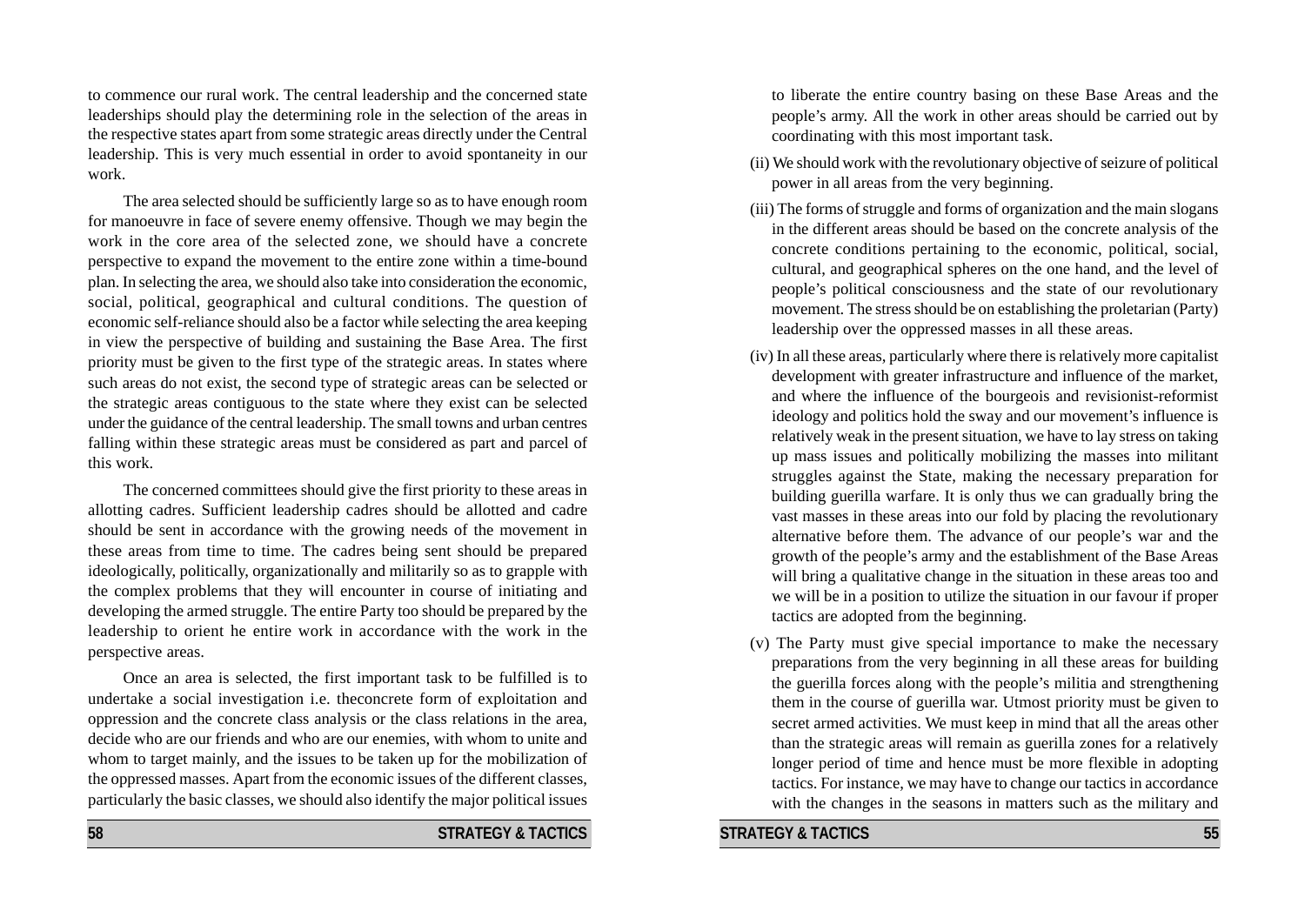other campaigns, formations, shifting of the forces, etc. We may have to retreat our forces frequently depending on the intensity and magnitude of the enemy's suppression campaigns. Also we have to send forces from these areas to the strategic areas according to plan from time to time so as to accomplish the principal task of establishing the Base areas. This factor has to be taken note of in drawing up the tactics in these areas.

- (vi) In states that do not have strategic areas of significance, plans must be made from the very beginning to deploy some subjective forces in the strategic areas in the neighbouring states. The central and state leaderships must create such an understanding among the cadres in these states, take concrete decisions and implement them.
- (vii) The Party units in all these areas must shoulder the task of sending Party cadres, technicians, doctors and others to the strategic areas and to the people's army, to give logistical support to them, and to build solidarity movements. This will develop the correct revolutionary orientation in the entire Party, rally the entire Party around the central and basic task, establish a revolutionary relationship, cooperation and coordination between the different movements in the country.

# **People's Army and Base Areas as the Basic, Principal and Immediate task**

The very general line of the Protracted People's War points out that the basic, principal and the immediate task of the present stage of the revolution is to arouse and organize the people, in a planned way, for agrarian revolutionary guerrilla war in the countryside - specially in the remote countryside (which is most favourable for the building up of the guerrilla war, the people's army and the base areas), and to build up the people's army and the rural red base areas through guerilla warfare.

Therefore, while developing guerilla zones, and the guerilla war, we should concentrate our forces in the strategic areas and give importance to the establishment of liberated areas and should organise the people planfully for the agrarian revolutionary guerilla war in the countryside specially in the remote coutryside which is the most favourable for the building up of the guerilla war, the people's army and the base areas, not only from the economic and

political points of view but also from the geographical and military points of view and give importance to build up the people's army and the rural red base areas through the guerilla war.

 In the absence of liberated areas it is impossible to advance either the on-going guerilla war or the guerilla zones. The people's liberation army will have to depend on the liberated area for the preservation and expansion of its forces and for the destruction of the enemy forces. In one word, "*The guerilla armies rely on these strategic bases to fulfill their strategic tasks".* The liberated areas constitute the rear for the guerrilla armies. Moreover, by establishing people's democratic political power in a specific area and implementing in practice the tasks of the agrarian revolution, it will become possible not only to greatly enthuse the people in other parts of the country but also to promote confidence in them and create areas of struggle everywhere. Thus by the realization of this task, it is possible to enhance and expedite the revolutionary high tide throughout the country, and through this, basis can be laid for the building up of new base areas, and the gradual consolidation and expansion of the people's army and base areas. In this way, we will be able to create serious losses to the exploitative ruling classes, quicken the tempo of the revolution, and open up the path for carrying forward the revolutionary war towards the ultimate victory.

As building up of the people's army and the red base areas is an indispensable and a very important step towards bringing about a qualitative leap in the ongoing people's war in the country, the imperative and the urgent priority before us is to firmly grasp the task of building the people's army and the base areas as the principal and the immediate task of the present time and to orient the entire work of the Party in line with this. It is our imperative duty to firmly carry on this principal and immediate task of the present time by adhering to the correct line and policy and the planning and method - to the correct line of work, simultaneously carrying out the struggle against the right and "Left" opportunism of various shades and colours on these questions.

# **Developing Red Resistance-Completing preparations for Guerilla Zones**

In accordance with our general line of establishing Base Areas first in the vast backward countryside and then gradually expanding to the advanced areas and finally encircling the cities, we have to first select the strategic areas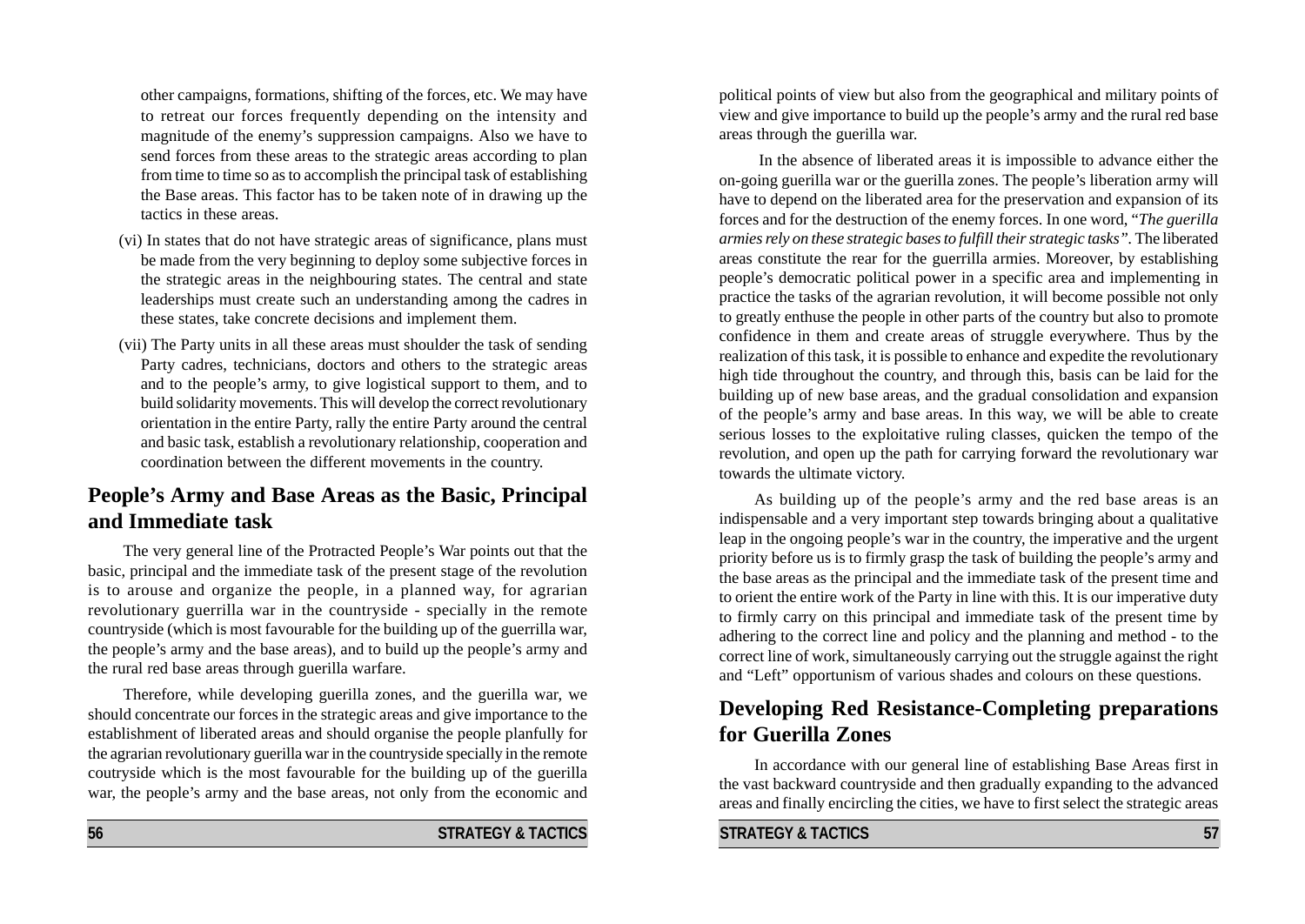if we take up a correct policy and attitude towards the national bourgeoisie.

Thus to accomplish the new democratic revolution in India, our Party has to give utmost importance to the task of forming and developing the revolutionary strategic United Front consisting of the above-mentioned four classes - the proletariat, peasantry, the urban petty-bourgeoisie, and national bourgeoisie (middle and small bourgeoisie). Of these the first three are the motive forces of the revolution, while the national bourgeoisie is a vacillating ally.

It is also important for the Party of the proletariat to take advantage of the conflicts and contradictions within the reactionary ruling classes that are bound to intensify in a semi-colonial country like ours due to the growing inter-imperialist contradictions for the control of our vast resources and markets.

 This means only after establishing the four class UF under our leadership we will be in a position to utilise the contradictions within the ruling classes effectively. Whether we have to develop any issue based tactical alliances with the ruling class parties or not, that is also to be decided by the party according to the then concrete conditions.

The revolutionary united front is the real bastion that protects the revolutionary movement from fascist suppression and annihilation campaigns carried on jointly by the counter-revolutionary ruling classes. This united front can become powerful and stable only in the course of advancing the armed struggle and the armed struggle, in turn, can become powerful with the effective forging of the united front.

As the new democratic revolution cannot be organized and carried forward without the above-mentioned three weapons, precisely in the same manner, these three weapons also cannot be built up, consolidated and expanded in isolation from armed agrarian revolutionary war and the protracted people's war. The main constituents in building up these three weapons are the working class and the peasantry, particularly the poor and landless peasantry. Hence, we must pay utmost attention to build these three weapons in the process of establishing the Base Areas through agrarian revolutionary movement and protracted people's war by taking the working class and the peasantry, especially the poor and landless peasantry as the core.

allotted and politically motivated. Plan should be drawn up for establishing the Party and political power. PLGA and the Party cadre allotted for the RPCs should work in coordination to hasten the process of forming the guerilla base. The state and central committees should pay special concentration in order to create a guerilla base/bases and to generalize the concrete experience derived. Since these areas are politically, economically and socially very backward, the Party should pay special attention to develop the consciousness of the masses and also on the education of the masses. It should strive to politically mobilize all the people who support the revolution for the common aimi.e. to establish a new democratic society. The Party leadership should work creatively to mobilise the people by formulating concrete slogans in accordance with the general line.

When there is a serious enemy offensive in the form of 'encirclement and suppression' campaign are being conducted in such areas,we should not make futile attempt to obstinately preserve our entire strength within the area of encirclement, in the name of persistence in work, or to hold control over the area, instead we should organise speedily as mobile squads, a major portion of our strength who can be made mobile, and should spread them outside or around the area of encirclement. and at the same time, we shoiuld carry on attacks from exterior lines, simultaneously with the attacks from within the area of encirclement.

Guerilla bases are transitory in nature. If we want to wage guerilla war powerfully, if we want to change the Guerilla zones into Liberated Areas, then the question of establishment of guerilla bases will have a special importance. These guerilla bases will constitute the focal points within the guerilla zones for the development of a strong party, a strong people's liberation army and a united front while, at the same time, creating favourable conditions for the establishment of liberated areas, expanding the political power in waves and quickening the tempo of the revolution. As the new political power in the guerilla bases goes on stabilizing, changes should be brought about in the production relations while intensifying the agrarian revolution. Land should be distributed on the basis of land to the tiller and cooperative movement among the people should be promoted for the development of agriculture. The embryonic form of the new democratic state should be consolidated. Therefore it should be understood that formation of the guerilla base means a significant advance in the process of building base area. This will create a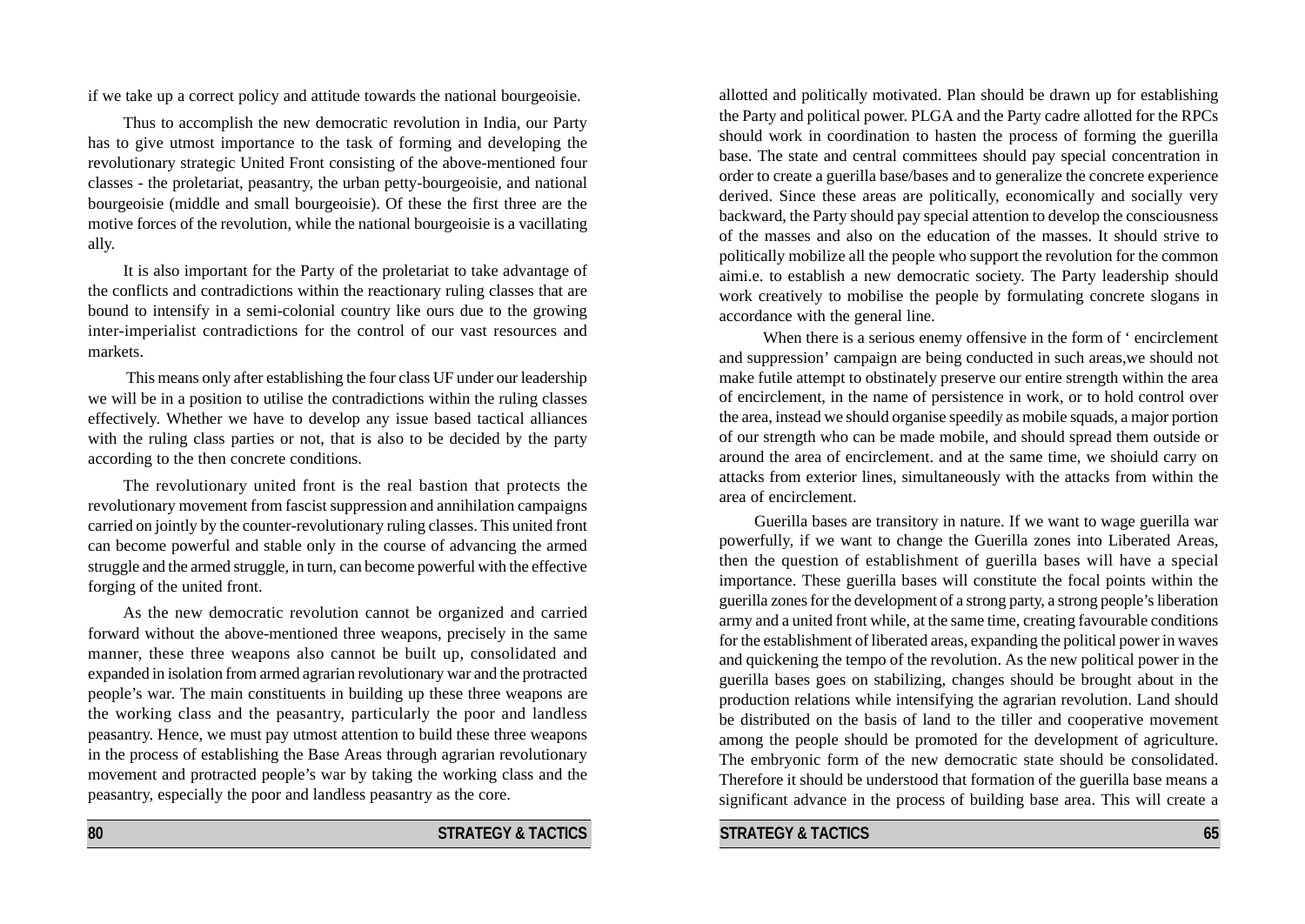strong impact on the people in the areas around the guerilla base and will inspire them to participate in the people's war more extensively.

In order to defeat the offensive campaign of the enemy the people's guerilla army should mobilise the people in a big way for political and military actions and should carry on enemy annihilation operations extensively which includes sabotage actions also. The people's guerilla army transforms into the people's liberation army by acquiring the characteristics of a regular army during the course of its development. The guerilla war develops into mobile warfare. People's power will be established in the guerilla zones by completely annihilating the enemy in that area with the active support of the people and that area will change into a liberated area. The base areas formed in such a way may be unstable and may change hand between us and the enemy. In order to consolidate these into stable bases, we have to formulate appropriate plans.

However, there is no such precondition that liberated areas can be achieved invariably through the establishment of guerilla bases only. The people's army, when it grows to a sufficient level, and under favourable conditions, can even march directly into the guerilla zones or strategic areas, wage decisive battles against the enemy and establish liberated areas. Under such condition, the plains too get influenced and, depending on the seasons and other such favourable factors, guerilla bases can be formed there if we can rouse the masses on a wide scale and beat back the enemy onslaught and destroying the enemy network and enemy strength considerably in the area .

In the plains, guerilla war will go on for a long time. Utilising the seasons, temporary guerilla bases can be developed in those areas in the plains that have some favourable terrain and a strong political mass base. Under such conditions, political power can be sustained even if it is for a short period. At the same time guerrilla war should be developed by arousing the people through the programme of agrarian revolution, and increase recruitment in a big way to strengthen the people's guerrilla army. The establishment of power in the plains will be very unstable and will be in a wave-like manner. Organs of political power will get formed in some villages where the people's consciousness is developed. But one should keep in mind that the organs of people's political power in the plains will be unstable until a stage is reached when the people's guerrilla army inflicts significant defeats on the enemy

 In a semi-colonial, semi-feudal country like India, the strategic united front should be built up in the course of armed struggle and for carrying forward the armed struggle for seizure of power. Com. Mao laid down the basic tactical principles of the united front to be pursued by the proletariat such as: maintaining the hegemony of the working class over the united front; maintaining the independence and initiative in the hands of the working class and relying on its own efforts in all conditions; and that the united front should serve the armed struggle.

Thus the first principle in building the UF is that the party of the proletariat should play the vanguard role in this united front. There can be no united front without the theoretical, political, organisational and military leadership of the working class and the Communist Party.

The alliance of the proletariat and the peasantry is the foundation of this United Front. This is the basic alliance in the united front and there cannot be a revolutionary united front without this basic worker-peasant alliance. There cannot be a people's army or the organs of people's democratic power at any level without the basic alliance of the working class and peasantry. This is the second principle in the construction of the revolutionary united front in semicolonial, semi-feudal India. The rich peasants are a vacillating ally. On the one hand, they are exploited by imperialism and fettered by feudalism, and on the other they themselves exploit others. Due to this dual nature, in spite of their vacillation the rich peasants become part of U.F. as the immediate aim of New Democratic Front is to abolish the exploitation by imperialism, comprador bureaucrat capitalism and feudalism.

The third principle in the construction of the revolutionary united front in India is the development of the alliance with the urban petty bourgeoisie thereby forging the united front as the revolutionary alliance of all the motive forces. The ruling classes gain credibility and strength from the support of the urban petty bourgeoisie and once the Party of the proletariat wins this important social stratum to the side of the revolution the credibility of the ruling class will be at stake.

The national bourgeoisie will take part in the revolution against imperialism and feudalism at certain times and to a certain extent. This class may come with the advancement of the people's war and our overall strength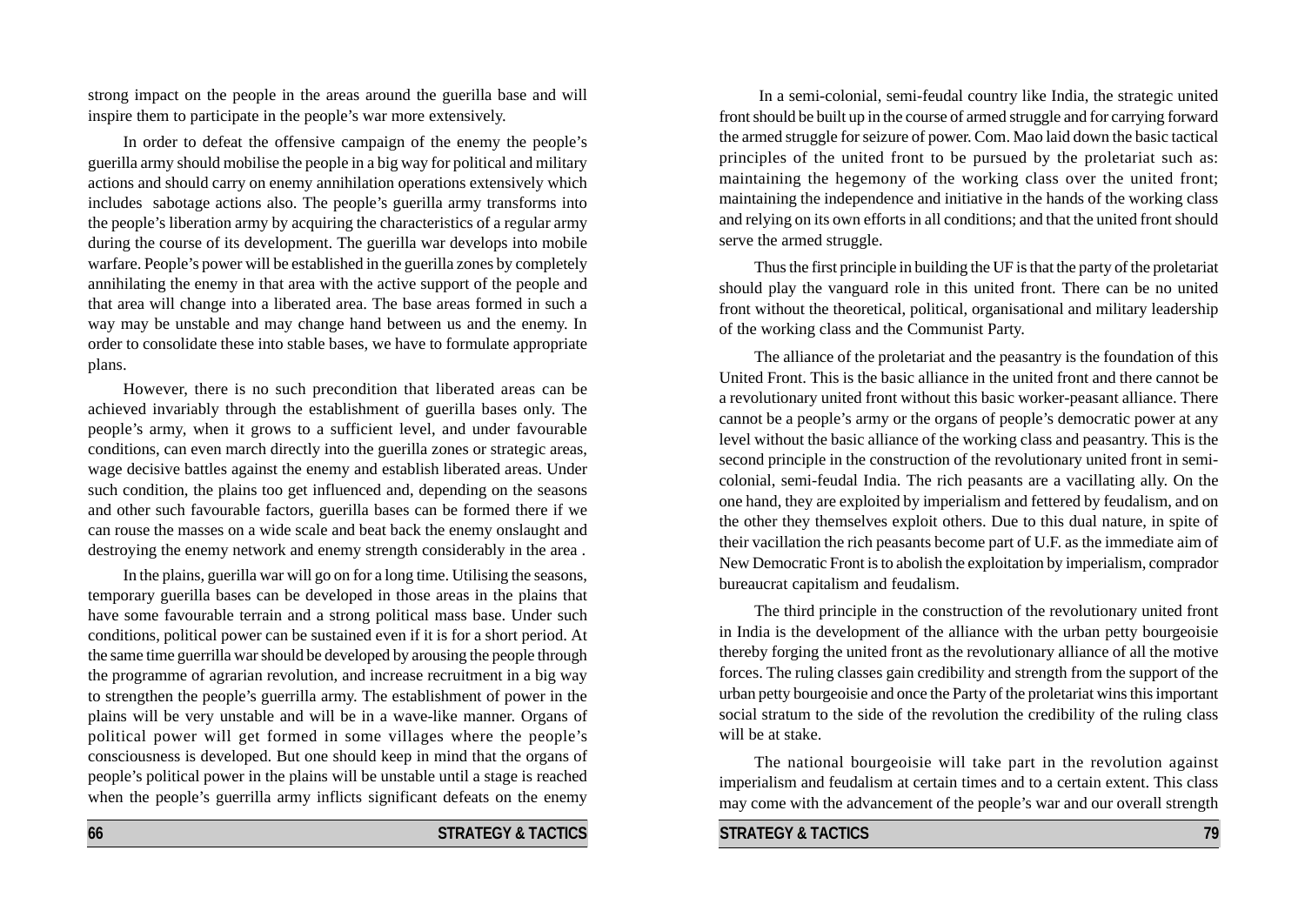army of the peasantry, particularly the army of the poor and landless peasantry, under the leadership of the working class. It is this class composition of the people's army that is its real strength. In fact, this army is the people's army. Each and every member of this army is imbued with the great aim of serving the people and the relation between the army and the people is like that of fish and water.

The agrarian revolution is the basis that ensures the unending flow of recruits into the people's army. Armed with the theory of MLM, guided by the historic mission of the proletariat, and leading a just war of liberation, the people's army becomes invincible in the face of the most trying circumstances.

The people's army of India is an armed detachment of the world proletarian army; is guided by the principles of proletarian internationalism. While the foremost task before it is the liberation of the people of India from imperialism and all their comprador running dogs, it also considers as its imperative task to fight anywhere in the world, when the need arises, in defence of the interests of the world proletariat and the oppressed masses.

## **Revolutionary United Front**

The United Front of the alliance of four classes is to be built for the seizure of political power and to establish the people's democratic dictatorship. The aim of the united front is to isolate, weaken and destroy the main enemies one by one and win over the maximum possible forces opposed to the main enemies. Hence, the Party has to pay particular attention to build as broad a front as possible by uniting with all those classes, groups, parties, individuals and forces that aspire to achieve the common aim of the UF, however weak and vacillating the constituents of the UF may be. In the whole process of building the united front, i.e., building particular UF on concrete problems or right from building a UF at local level to finally building a revolutionary UF for establishing people's power, the Party has to, follow without fail, the following Leninist principle:

*"In order to properly conduct the revolution towards victory, the Communist Party in every country must, without fail, utilise every smallest opportunity to gain a friend from among the people, however vacillating that friend may be, however unable he may be, however unreliable he may be and even however temporary that opportunity may be".*

forces.

In the guerilla zones and in those areas where our work is going on with the task of forming Liberated Areas, we should organise the people into struggles by rallying them around the following concrete slogans: This takes place through the Revolutionary Peoples Committees, as part of the politics of capturing the state power.

- 1. Overthrow feudal authority; establish people's political power.
- 2. Take over the lands of the landlords, the lands of the government, and of other exploiting institutions and distribute them to the poor and landless peasants!
- 3. Build armed people's militia!
- 4. Stop repayment of debts and interests to landlords and moneylenders!
- 5. Stop paying taxes, cess, and levies to the government!
- 6. Right over the forest belongs to Adivasis and the toiling people, Stop the plunder of forest wealth by imperialists, CBB and big contractors!
- 7. Develop agriculture and cooperative movement! Increase production and achieve self-reliance in every sphere!

The implementation of the above slogans, by mobilising all the antifeudal forces into struggles against imperialist exploitation and the exploitation of landlords and comprador bureaucrat bourgeoisie classes, will be the immediate political task. As a result of the political mobilisation that takes place on the above slogans, the peasantry will intensify the class struggle in the form of armed struggle in a big way; it will provide innumerable warriors for the expansion of the PLGA and for the development of PLGA into the PLA. It will ripen the conditions for the establishment of the liberated area.

A liberated area is a specific area where the enemy has been destroyed completely and where the rule of the revolutionary people's government is established. If such a liberated area is to be established then a well-trained people's liberation army, i.e. a regular army, well-trained under a centralised military command and having the capability of defeating the enemy should have come into existence; majority of the oppressed masses in that area should have been educated with revolutionary politics and prepared for forming organs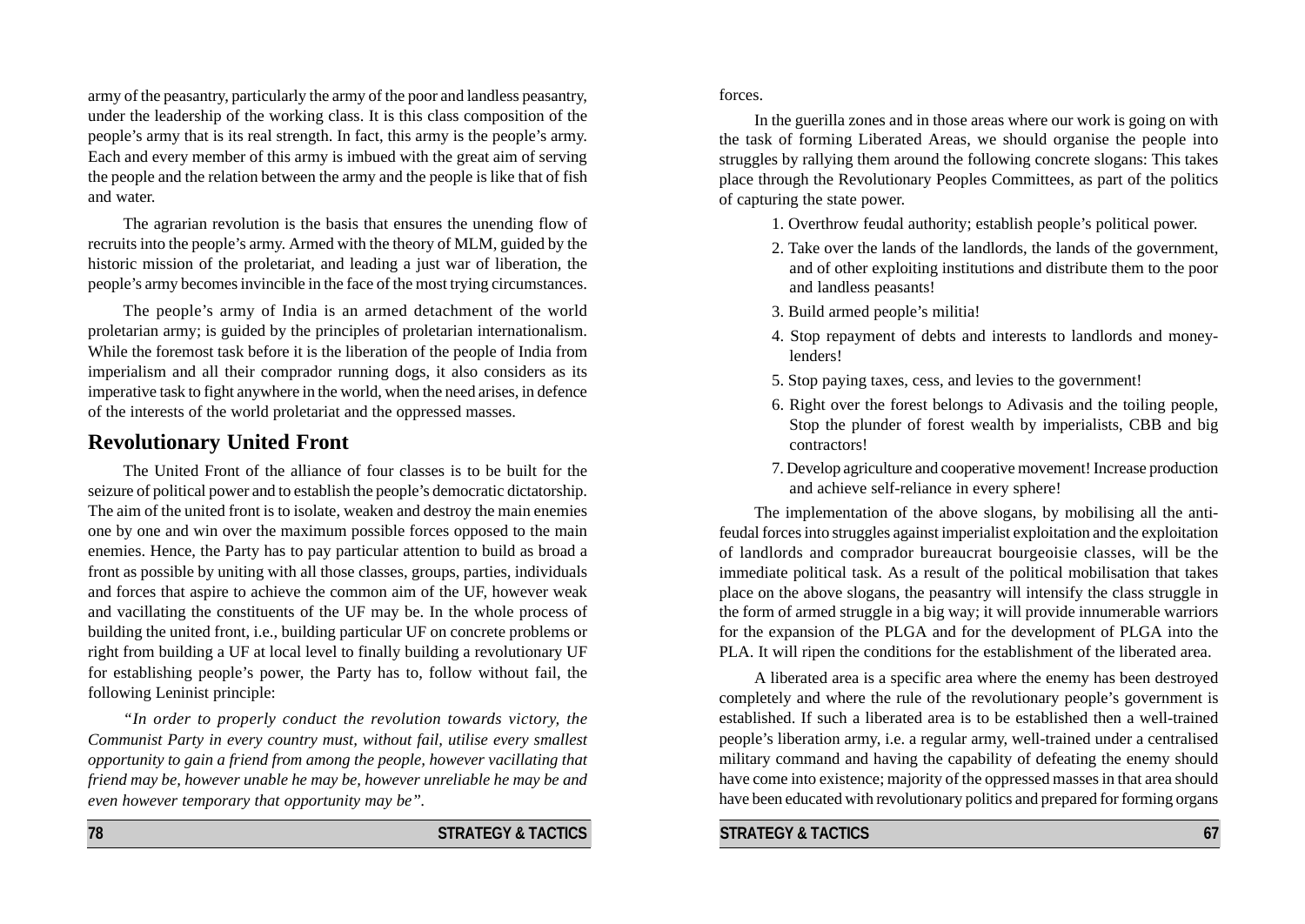of political power. The people's revolutionary committees, which are the organs of people's political power, will transform into Revolutionary People's Councils. A layer of these people's revolutionary councils will be built from the village level to liberated area level. The people should, in support of the People's Liberation Army, get armed in people's militia organisations. A Communist Party should provide leadership while performing all these tasks. Without these conditions, neither a liberated area can be formed nor can it be sustained after formation.

When we take into consideration one of the main specific characteristics of our country, that is, the existence of powerful centralised state machinery, then the establishment of stable liberated areas like in China will relatively be a hard task. However, while developing several backward areas in the country into guerilla zones through the intensification of class struggle, we will be able to create a condition for armed conflicts with the government armed forces. Through this, we will be able to scatter the enemy forces and will be able transform certain areas, which are advantageous geographically, into Liberated Areas. Several political developments that occur in the country and all over the world too will help this by creating favourable conditions.

For instance, as a consequence of the intensification of the internal contradictions among the imperialists, the internal contradictions among the ruling classes of India too may intensify, leading to political crisis and an unstable rule; the armed struggles of various oppressed nationalities may intensify further and this will divert the enemy's armed forces, capabilities and economic resources towards those struggles; a people's upsurge against imperialism and against the comprador ruling classes may break out in some pockets as a result of the crisis that is subjecting the oppressed masses to cruel exploitation; with the intensification and the advancement of guerilla struggle, there may be outbreaks of rebellions by some sections of the police, paramilitary, military forces; and, one cannot deny the possibility of the outbreak of wars (either local, or world wide) that can divert a part of enemy's strength and resources. All these will create an unfavourable situation for the enemy and a favourable situation for us. In short, during the course of waging the protracted people's war against the armed forces of the enemy, the revolutionary crisis is bound to erupt thereby facilitating the establishment of more and more liberated areas.

*have nothing."* The people's army is the instrument in the hands of the oppressed people to capture political power without which it is impossible to smash the state machinery of the exploiting classes. Therefore the effort of the party of the working class to build and develop a people's army will be of vital significance in the revolutionary movement following the line of Protracted People's War.

In a country like ours, the revolution will go on from the beginning mainly through the form of armed struggle. Throughout the course of the new democratic revolution armed struggle or war will be the principal form of struggle and army will be the principal form of organization. Neither the work of organisation of the people nor the work of building mass struggles can go on successfully without the support of the people's armed forces. The party can consolidate the achievements of mass struggles only by expanding and developing the guerrilla war, and will thus be able to lay the foundation for the alternative people's political power.

Com. Mao also pointed out: *"the people's army is an armed body for carrying out the political tasks*." Besides fighting to destroy the enemy while preserving its own strength it should shoulder such political tasks of doing propaganda among the masses, mobilising the masses along with organising and arming them and helping them to establish revolutionary political power; setting up and developing the party organizations; and participating in production. Com.Mao said without these objectives fighting looses its meaning and the red army looses the significance of its existence.

We will be able to steadily develop the people's war and develop the consciousness of seizure of state power among the people only by arming the people through the form of people's militia, train them and developing mass resistance against the state. The guerilla warfare waged by the people and the red army as the main force complement each other like a man's right arm and left arm. Therefore, the party should always pay attention to this effort of arming the people.

On the relation between the Party and the People's army, comrade Mao taught us that: *"The Party commands the gun, and the gun must never be allowed to command the Party."*

The people's army in an agrarian country like India will be basically an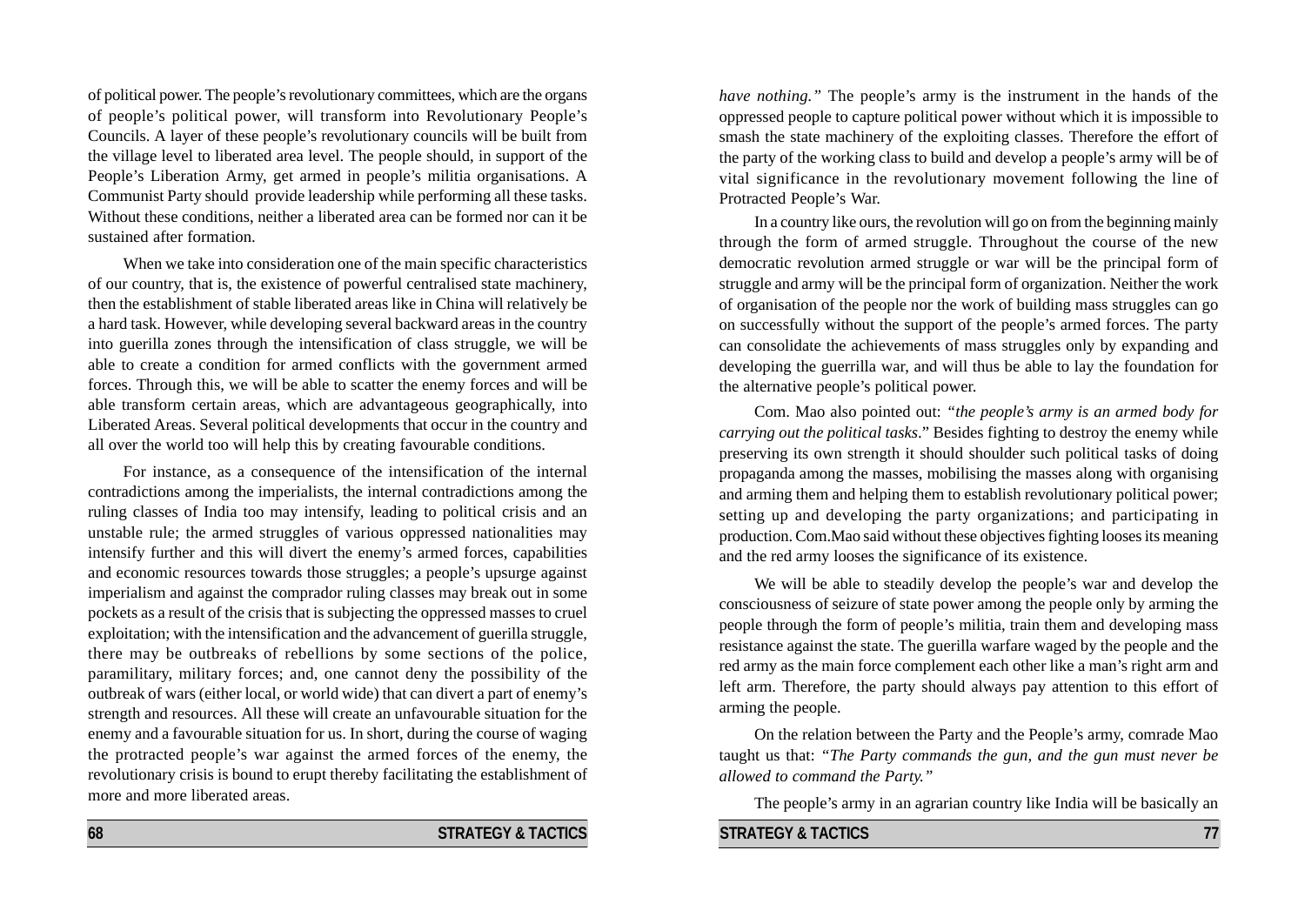Party as a reflection of the class struggle in the society and that the struggle within the Party is the struggle between two lines which covers its entire process of development. We must adopt the "**Three Great Styles of Work"** which are one of the hallmarks distinguishing the proletarian Party from the bourgeois and revisionist Parties. These are : the style of integrating theory with practice, maintaining close ties with the masses and practicing criticism and selfcriticism. Ideological-political education is the key link to be grasped in uniting the whole Party for great political struggles. Unless this is done, the Party cannot accomplish any of its political tasks.

We must build the Party based on the abovementioned Marxist-Leninist-Maoist understanding in order to make the Party invincible and lead the revolution to victory.

In order to strengthen the proletarian foundations in the Party organisation, we have to pay special attention to building the Party units in key industrial organisations in towns and cities and among the landless and poor peasants and agricultural labourers in the rural areas. Since our path is the path of protracted people's war, it is obvious that we have to mainly concentrate our work including Party building on the rural areas.

Working class leadership is the indispensable condition for New Democratic revolution in India. The working class should exercise its leadership in the revolution through its direct participation and send its advanced detachment to the rural areas. Only by organising and arousing the working class and continuously drawing its advanced section into the party that the party can be strengthened, its class basis made firm and working class leadership on the New Democratic Revolution be guaranteed.

The Party, in order to prepare the people for the people's war, has to organise the various classes into class organisations, rally them into the struggles against the state and develop the consciousness of seizure of state power.

# **People's Army**

 We cannot conceive of people's war without a people's army. The importance of the people's army in the seizure of political power is captured in the well-known statement of Mao, *"Without a people's army the people*

# **Foundations for a New Democratic Economic System**

Our goal is to destroy the present semi-feudal, semi-colonial economic system, which serves the interests of the landlord, comprador bureaucratic bourgeoisie classes and of the imperialists and to build a New Democratic Economic System in its place. Hence, we must strive to promote new democratic economic system, during the course of, and in accordance with the development of the people's war. We should coordinate this effort for economic development with the people's war, so that it is subordinated to the central task of development of revolutionary war. Since the guerilla zones are unstable and face the menace of continuous enemy attacks, the economic development programmes we take up in the guerilla zones, should not be of long term nature but should be ones that will get completed quickly. Our policies for economic development, and our efforts, should be directed towards the improvement of the people's living standards thereby encouraging them to actively participate in the revolutionary war. They should also help in facilitating the supply of food and other materials to the people's army; and for further consolidating the people's democratic state power (the RPCs). These economic policies should take into account people's welfare programmes like education, health, sanitation, public distribution system etc.

The ruling classes will impose economic blockades on our struggle areas, when the guerilla war goes on intensively, or during and after the formation of liberated areas. The enemy will resort to measures like, plundering and burning people's properties, destruction of production and implements of production, etc. In order to withstand such situations, we should make our struggle areas self-reliant from the beginning and foil the enemy blockade. The people's army should be made self-reliant, while conserving the resources through the organised might of the people.

We should intensify the agrarian revolution and mobilise the people for the cooperative movement during the course of the advance of the revolutionary war and the formation of guerilla zones and guerilla bases. In the beginning, primary cooperatives may come into existence to meet the needs of the people. Mutual aid teams can be formed by mobilising agricultural labourers, poor peasants and middle peasants. The cooperatives should be formed on the basis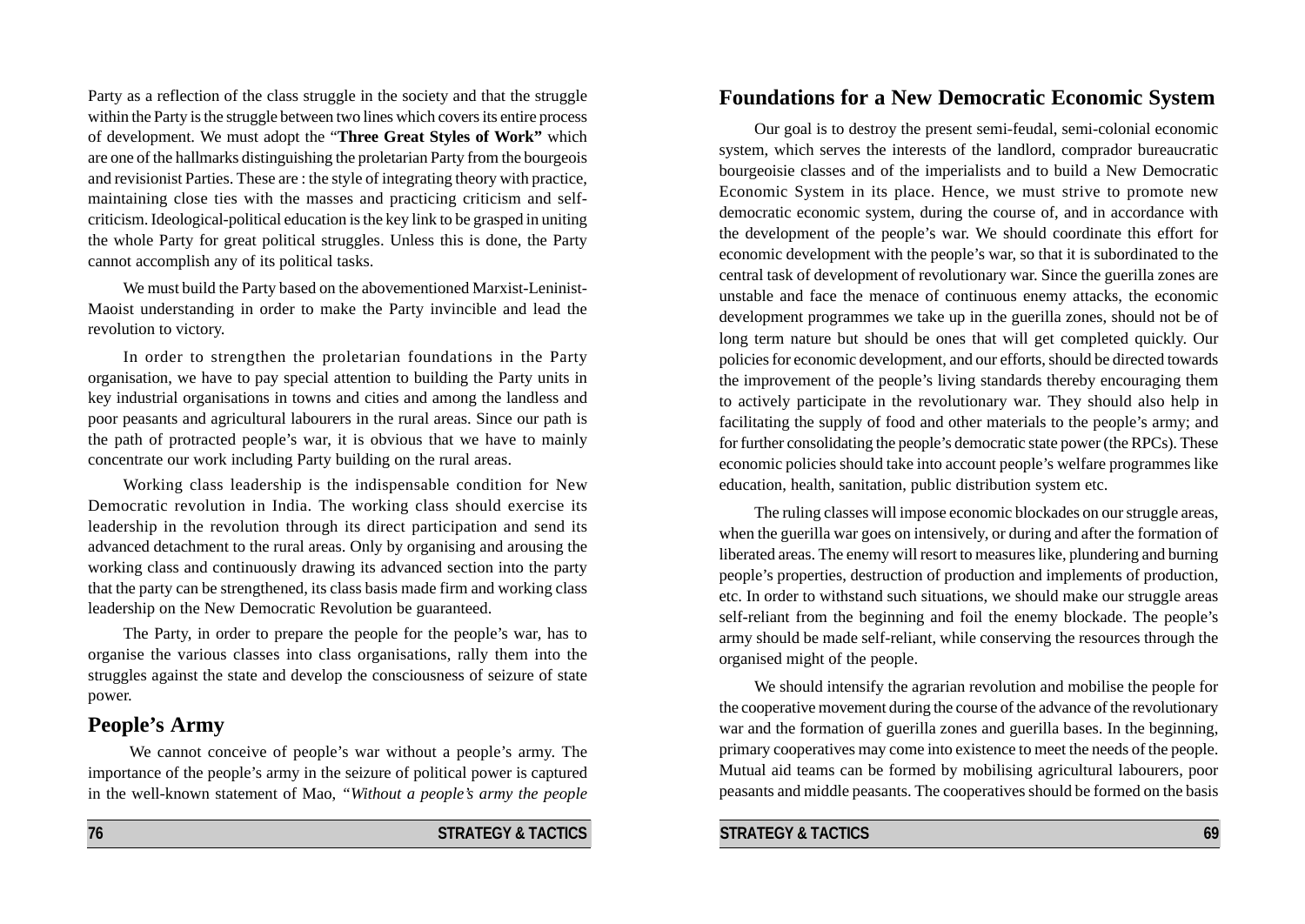of resolving the problems of labour power, bullocks, fertilisers, seeds, and irrigation. The labour and capital of the people should be the main component in this cooperative movement. However, labour is the key aspect. Consumer and credit cooperatives too should be built. This co-operativisation movement should be expanded in the guerilla bases and thousands of people should be mobilised. The hegemony of the landless peasants, agricultural labourers and poor peasants should be established over all these cooperatives.

On the whole, the party should pay constant attention on the following matters, throughout the period of the peoples war:

- 1. Throughout the period of People's war- i.e. From the time of commencement to the final capture of power - the revolutionary politics that state power must be seized should be in command over the work of preparing, mobilising and organising the people for the people's war.
- 2. Our party should wage the peoples war, constantly evaluating our and the enemies strength and adopting concrete tactics in the concrete conditions corresponding to that strength. By doing so, we will be able to keep the initiative in our hands. The intensification of the peoples war while preserving our subjective forces as far as possible and destroying the enemy gradually will be possible only in this way. We should never forget that to loose the initiative in the war means certain defeat.
- 3. Throughout the course of the people's war, the party must depend on the people: we must never for a moment forget about maintaining organic relations with the people. Com. Mao said: *"The revolutionary war is a peoples war; we can wage that war by the mobilising the people and relying on the people".*

# **Strategic understanding of work in urban areas-Relation between Rural work and Urban work**

It is true that, in our revolution, which follows the line of protracted people's war, the liberation of urban areas will be possible only in the last stage of the revolution. However, this does not mean that there is no need to

The most important question in Party building is that a correct ideologicalpolitical line should guide it. Without being guided by the most advanced theory of the proletariat-the ideology of Marxism-Leninism-Maoism-it is impossible to work out the correct programme, strategy and tactics of the revolution and hence, impossible to achieve victory in the revolution. Ideological-political line should serve as the basis for all the work of the Party both during and after the new democratic revolution and until the accomplishment ofsocialism and communism.

Another basic principle in Party building laid out by comrades Lenin and Mao is its underground structure or its clandestine character. Mao explained the imperative need to maintain a strictly underground Party in areas dominated by the reactionaries thus:

*"In the beginning, our policy is to maintain the Party's organization clandestinely and make it compact, selective and efficient. To remain underground for a long period, accumulate forces and await the correct moment and not precipitate or expose ourselves."*

Comrade Mao thus established our understanding of the ideological and political basis of the construction of the Party in a semi-colonial, semi-feudal country.

The third basic principle is the unity of will and the unity of action within the Party, and the unity between the Party and the people. Building the Party on the basis of democratic centralism and pursuing the class line and mass line alone can ensure this. Conscious implementation of democratic centralism is of great importance for ensuring the unity of the Party, strengthening its centralized leadership enhancing its fighting capacity and invigorating Party life. The Party can be made strong by practicing democratic centralism to stimulate the initiative of the whole membership.

The strengthening of the collective leadership is an important precondition for the implementation of democratic centralism in the Party. In order to put into practice the combination of collective leadership and individual responsibility, the Party committee system must be strengthened. This also prevents any individual from monopolizing the conduct of affairs.

Com. Mao also developed our understanding of the struggle within the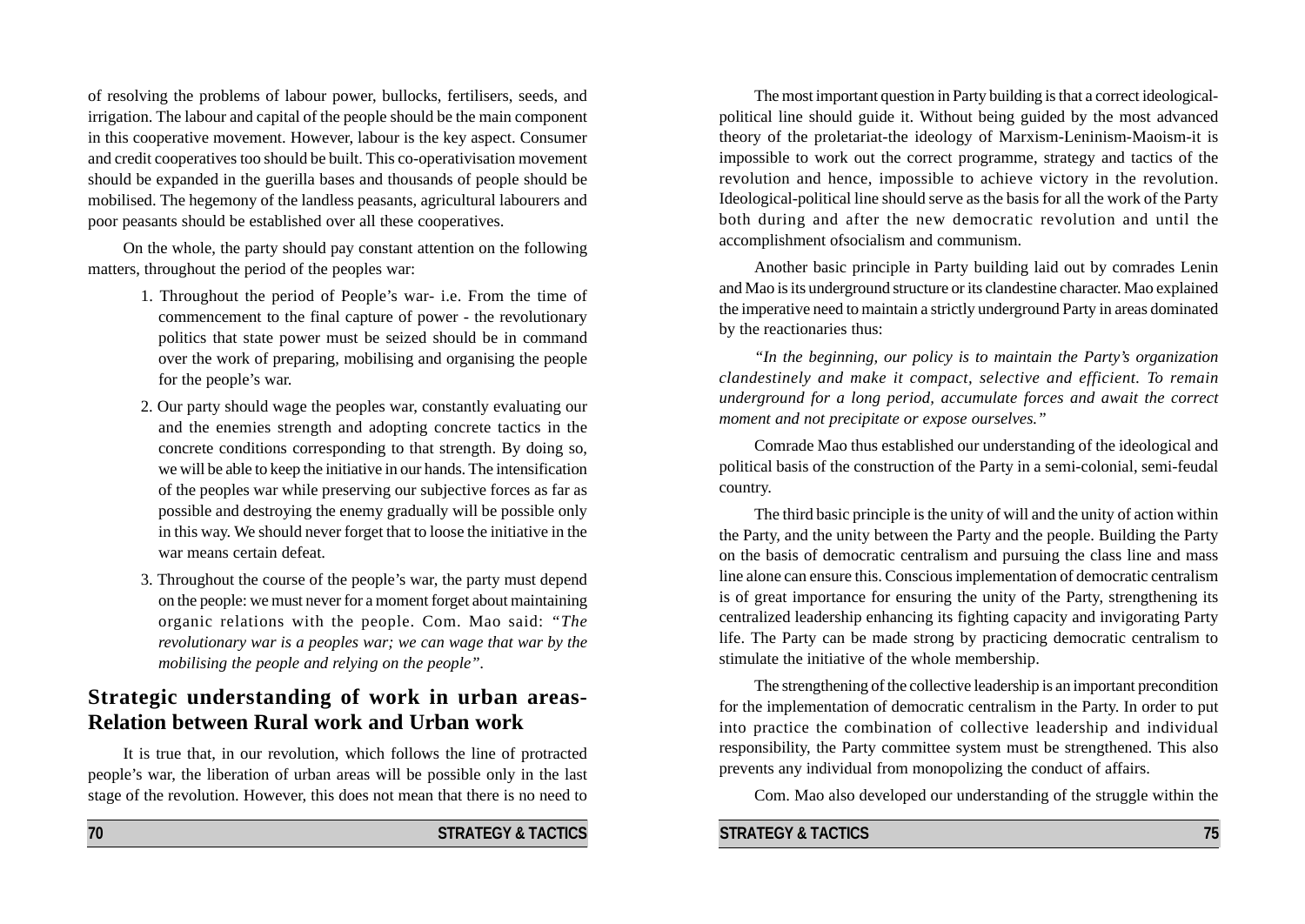# **CHAPTER-8 Three Magic Weapons**

 The three fundamental questions of the Party in the Indian revolution are the building up of the Party, the People's Army and the United Front. A correct understanding of these three questions and of its mutual relations will give the accurate direction for the entire Indian revolution.

Com. Mao explained that a correct understanding of the relationship between the Party, army and the united front is necessary for the victory of the revolution:

*"…… the UF and armed struggle are the two basic weapons for defeating the enemy. The UF is a UF for carrying on armed struggle, and party is the heroic warrior wielding the two weapons, the UF and the Armed Struggle to storm and shatter the enemy's positions. That is how they are related to each other."*

Thus it is extremely imperative for us to grasp the importance of the construction of each of these weapons from the very beginning as well as the masterful application of these to the concrete practice of the Indian revolution based on the teachings of MLM.

# **The Party of the Proletariat**

Lenin taught us that, *"The Proletariat, in its struggle for power, has no weapon other than organization.*

And comrade Mao explained :

*"If there is to be revolution, there must be a revolutionary party. Without a revolutionary party, without a party built on the Marxist - Leninist revolutionary theory and in the Marxist - Leninist revolutionary style, it is impossible to lead the working class and the broad masses of the people in defeating imperialism and its running dogs."*

In the construction,development and the Bolshevisation of the Party in semi-colonial, semi-feudal India we must always keep in mind the principle laid out by Mao that it is tightly linked to its political line, to its correct or erroneous resolution of the united front and armed struggle questions.

concentrate on the building of urban revolutionary movement from the beginning. From the beginning we will have to concentrate on the organisation of the working class, which being the leadership of our revolution has to directly participate and lead the agrarian revolution and the people's war besides building a revolutionary workers' movement.

We must keep in mind the fact that the urban population has been growing rapidly due to the deepening agrarian crisis in the countryside, which is forcing the poor and landless peasantry to migrate to the urban centers in search of livelihood. The working class too is numerically many times more in India than in China during the course of the Chinese revolution. At the beginning of the decade of 1990s itself, the strength of the organised working class in both public and private industrial sectors in our country was about 260 lakhs. Their strength in the unorganised, ancillary and small-scale industries is double this figure i.e., 450 to 500 lakhs. Hence the revolutionary party cannot afford to neglect its work any more in towns and industrial areas and has far greater importance than in pre-revolutionary China. However, the majority of workers are mired in economism due to the nature of the struggles being organised for decades by the various revisionist and bourgeois trade-unions. In spite of this, the workers are increasingly participating in spontaneous struggles today and are getting rid of the illusions they had on the leadership of the respective trade-unions. The responsibility of properly guiding and organising them lies with the revolutionary party alone.

In addition, the workers in many places of our country are not only living side by side with the peasantry but also have countless ties with the rural areas. That is why the influence of the anti-feudal struggles going on in the rural areas is there to a considerable extent on the working class of the industrial centres. The working class struggles, in turn, are bound to greatly influence the peasantry.

On the basis of revolutionary workers movement we will be able to mobilise millions of urban toiling and oppressed masses and build struggles against imperialism and feudalism, struggles in support of the agrarian revolution and struggles for democratic rights. We will be able to create the subjective forces and conditions required for building a countrywide, broad, anti-imperialist, anti-feudal united front during this course only. The urban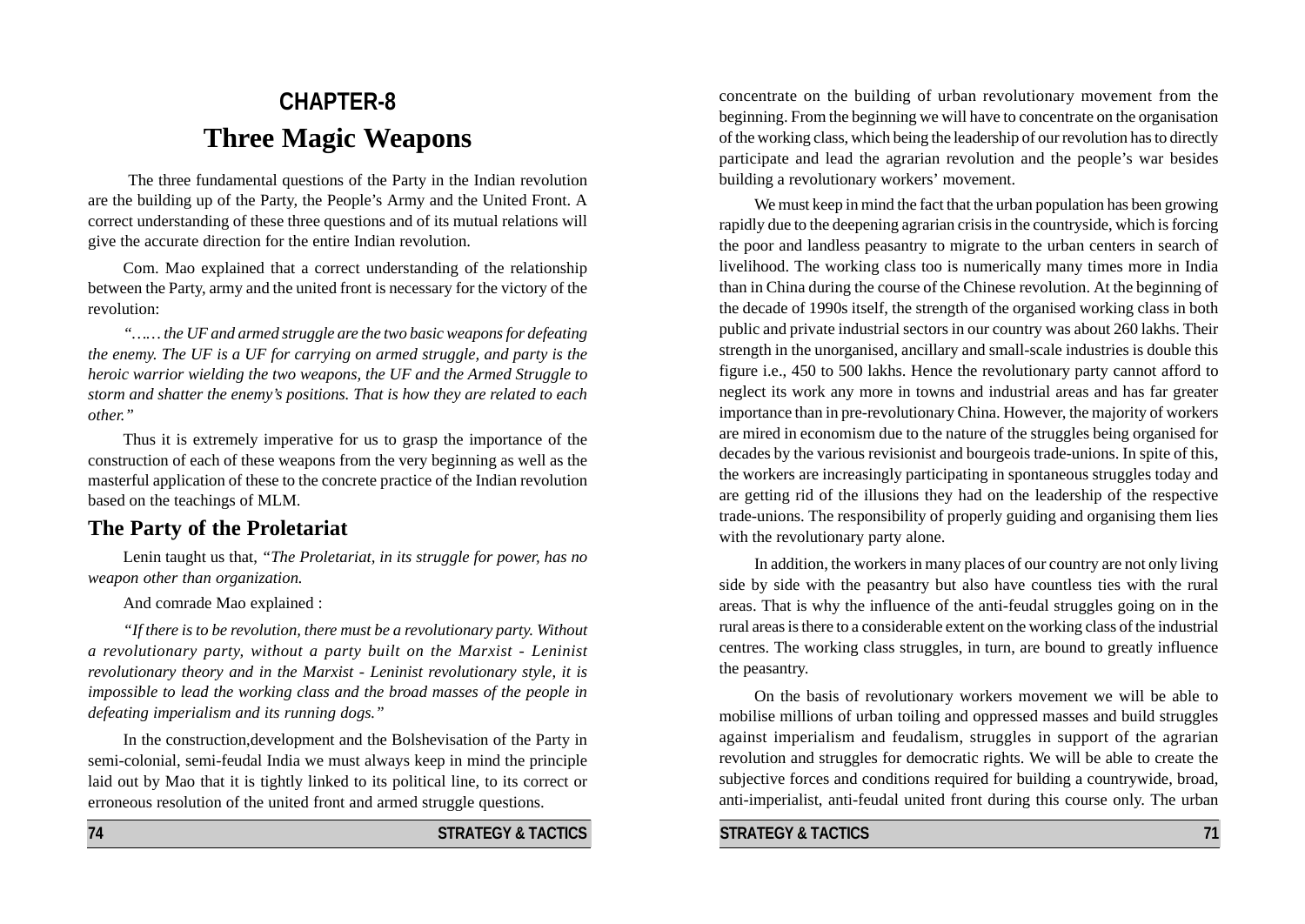movement is one of the main sources, which provides cadres and leadership having various types of capabilities essential for the people's war and for the establishment of liberated areas. Moreover, the responsibility for the provision of supplies, technology, expertise, information and other logistical support to the people's war too, lies on the shoulders of the urban revolutionary movement itself.

Hence, we must, while giving first priority to the work, that has to be undertaken for the establishment of liberated areas, at the same time, also give appropriate importance to the task of building a strong urban revolutionary movement. If the working class struggles mainly those in the spheres of transport, communications, ordnance, power plants, mines etc. are coordinated with the armed peasant struggles, they play a key role in carrying forward the people's war. Hence Party has to pay special attention to its efforts on key industrial organisations from the beginning and allocate leadership cadres accordingly. We should not forget the dialectical relationship between the development of the urban movement and the development of the people's war in the countryside. In the absence of a strong revolutionary urban movement, the people's war in the countryside will face many difficulties.

Moreover, we should not belittle the importance of the fact that the urban areas are strong centres of the enemy. Building up of a strong urban revolutionary movement means that our Party should build a struggle network capable of waging struggle consistently, by sustaining itself until the protracted people's war reaches the stage of strategic offensive. Here we have to bear in mind, that instead of pursuing the wrong line of trying to organise 'insurrection' or 'decisive battles', we have to follow the correct line of building up struggles in the urban areas which must be coordinated with, and complementary, in serving the armed agrarian revolutionary war. We must continue to make fuller preparation from beforehand so that the cities may be liberated in proper time when urban areas are encircled from the countryside.

 With this long-term perspective, we should develop a strong secret party, a revolutionary united front and urban guerilla squads and militia; intensify the class struggle in the urban areas and mobilise the support of millions of urban masses for the people's war.

We must keep in mind that, in a semi-colonial and semi-feudal country, any struggle, be it in the rural areas or in the urban areas, if isolated from the task of building up of and the development of the agrarian revolutionary armed struggle, cannot but, in the ultimate analysis, be depraved of being economist, reformist and revisionist. Before the outbreak of the agrarian revolutionary war, the aim and the task of all struggles and organizations are to develop this war. When such war has begun, the task of all struggles and organizations are to become united with this war and to further develop this agrarian revolutionary guerrilla war and protracted people's war.

The development and expansion of the agrarian revolutionary guerrilla warfare in the countryside is significant not only for the peasant struggles, it is of extraordinary significance for the development and the correct orientation of the struggles of the working class and the vast masses of the urban people too. The establishment of the Base Areas and the expansion of the people's war to the vast countryside is bound to lead to the radicalization of the urban masses and give great impetus to their struggles against imperialism, CBB and the stranglehold of feudalism in the various spheres of social and cultural life of the urban masses. It will also create massive wave of support in the urban areas for the armed agrarian revolutionary movement.

This relationship between the rural and urban work (i.e. city work is subordinate to rural work and complementary to the basic, principal and immediate task of building up of the people's army and base areas), must always be borne in mind when carrying out the work in the urban areas. In order to create a strong base of support to the ongoing people's war in the countryside and to resolve their own basic issues, and to utilize the situation for the take over of the urban centers during the high tide of revolution, the Party should undertake work among the urban toiling masses with a longterm perspective.

Henceforth, our party must have a comprehensive line of revolutionary struggle (armed struggle and other forms of struggle) for the urban areas also in conformity with the line of protracted people's war, i.e. the line of liberating the countryside and encircling the urban areas from the countryside first, and then capturing the urban areas.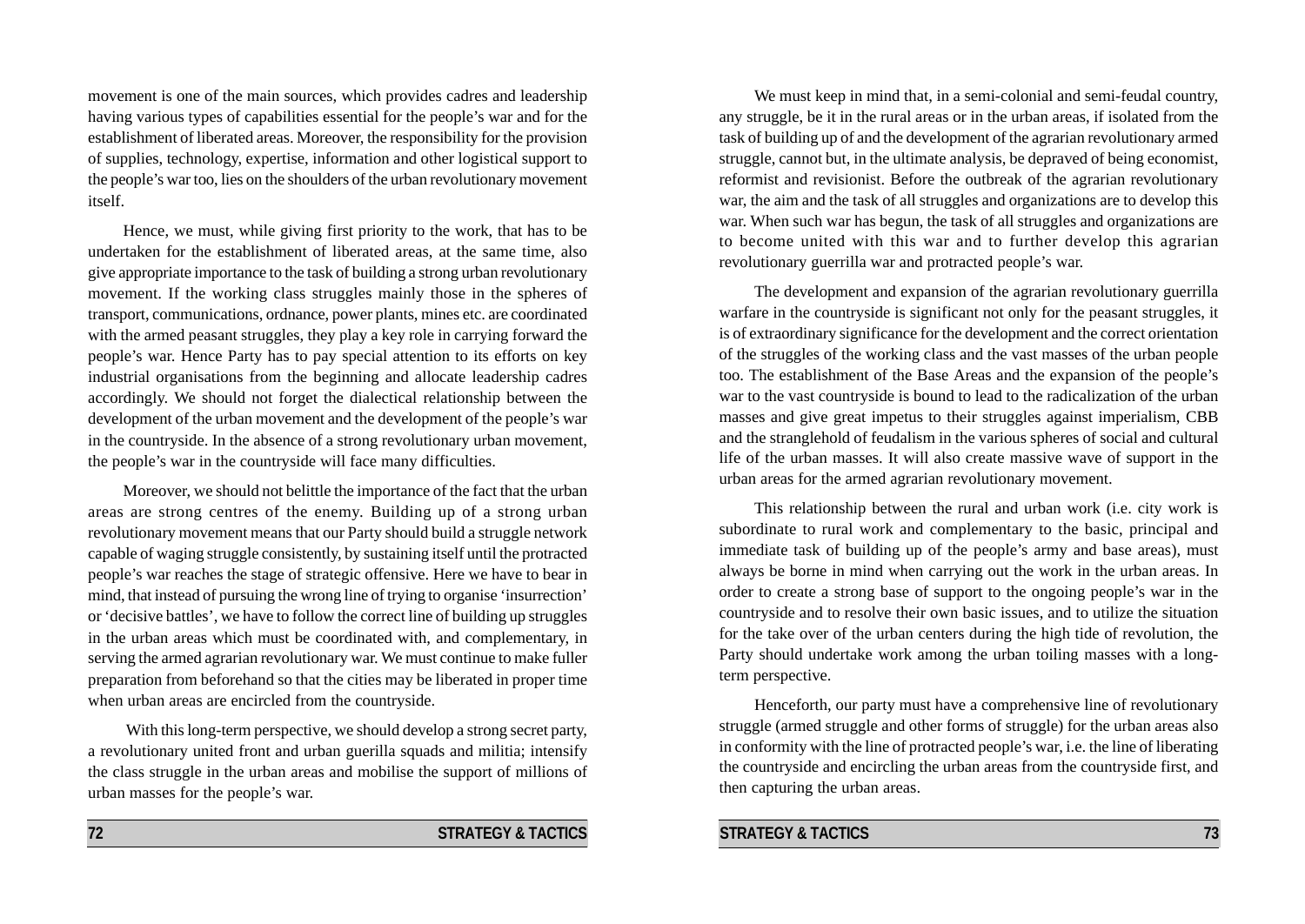Whether there is the intention to realize the significance and the indispensability of the all-embracing leadership of the working class and of the revolutionary unity of working class and the peasantry in the revolution;

Whether, in conformity with the class line, the work and activities, as well as struggles in the urban areas are being organized by completely relying on, and centering around the working class, whether the working class is being aroused to class consciousness and to the consciousness of the leadership, whether they are being activised in the revolutionary work, and whether in conformity with the class line itself, the works and activities in the countryside are being carried on depending on and centring around the reliable and the firmest ally of the working class, the poor and landless peasantry, and whether there is the effort to bring up more and more cadres from among them.

The advancement and the success of the National Democratic Revolution of India depend to a great extent on whether we take a correct class approach on the above fundamental questions of principle and whether all our works and activities are directed accordingly.

In fact, however revolutionary the programme drawn up by the revolutionary Party may appear, and however objective the concrete class analysis and social investigation may look, it will not be of real use to the revolution if these do not bear any connection with our day-to-day activity i.e. if the correct class line and mass line are not adopted in all our practical work.

One of the reasons for the temporary failure of the peasant struggles developed after the Naxalbari struggle is the lack of realization of the importance of correctly following the class line and mass line in practice. Lessons must be drawn from this. The importance of the role of the revolutionary intellectuals in the New Democratic Revolution cannot but be emphasized; but it must also be understood, and more clearly understood, that revolutionary struggles in the real sense, or revolutionary party or people's army in the real sense, none of these can be built up with the petty bourgeois revolutionary intellectuals alone. As a matter of fact, the revolutionary war in the real sense and the revolutionary party, the peoples army and the united front in the real sense, as the weapons of the revolution, - none of these can be built up without the active support and firm role of participation of the working class as the most advanced and the most revolutionary class of the society, and the peasantry (and specially the poor and landless peasantry), who

**96 STRATEGY & TACTICS** 

# **Part-2** TACTICS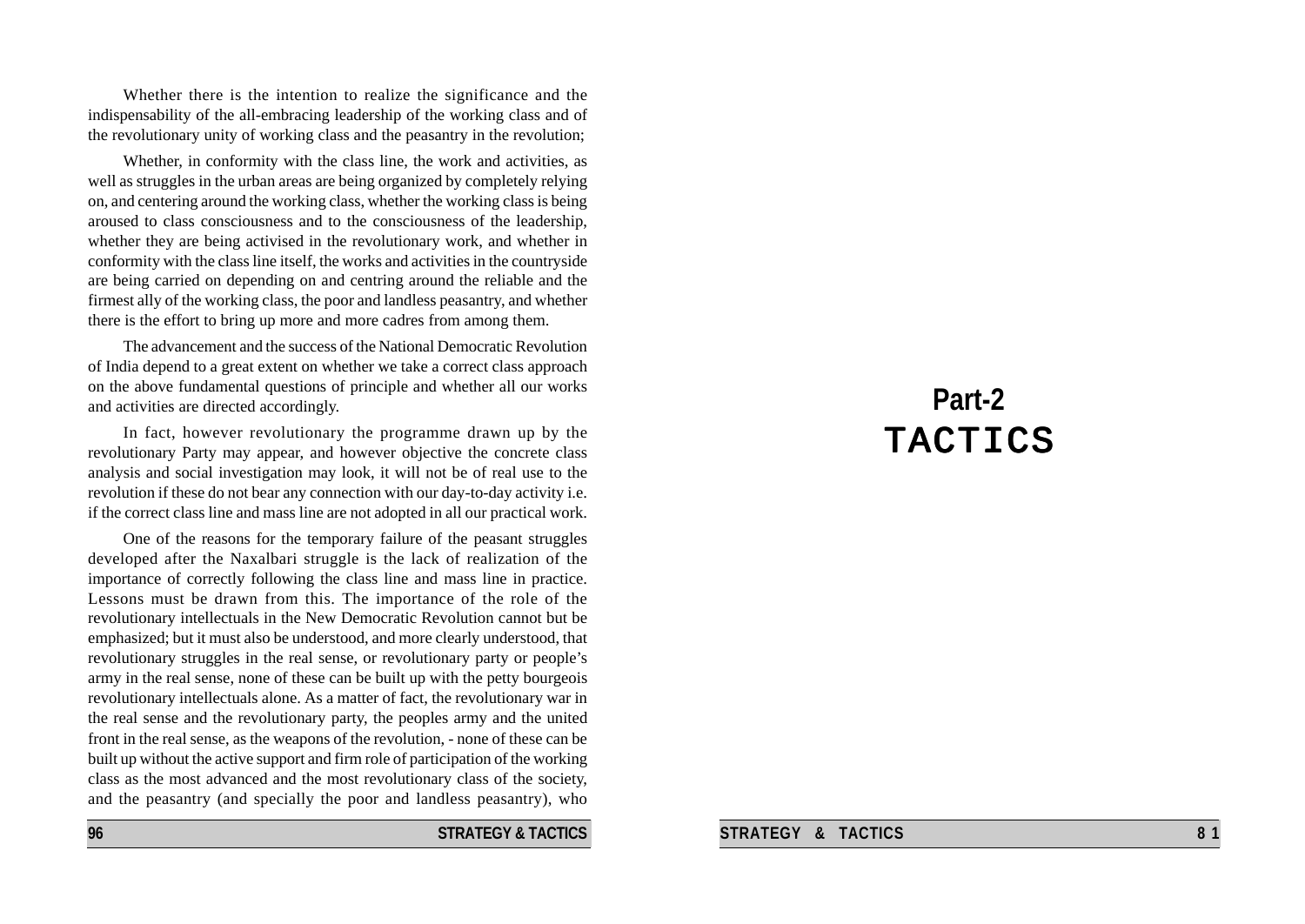# **Party in the People's Army**

In order to successfully carry out the new democratic revolution, millions of peasants, workers and petty bourgeoisie sections have to become armed and join the revolutionary war. The Party leadership has to be established from the Party primary units to all levels in the extensive armed militia and the regular people's armed forces so as to transform them into powerful instruments for achieving the revolutionary objective. In our country people's armed forces are an important source for the Party organization. The practice of revolutionary war, the political-organisational-production effort being carried out among the masses contributes greatly for the development of the class conscious sections of the masses who participate in the revolutionary war into members of the working class Party and into leaders at various levels. By joining the revolutionary war on a massive scale the workers, poor peasantry, the agricultural labourers, and the toiling masses will have immense possibilities for releasing their initiative and creativity, enhancing their working class consciousness, and growing into Party members and leaders. Thereby they will be able to steer with their own hands the onward march of history in their role as the Vanguard representatives of working class and will develop into a significant section in the Party. Therefore, we must pay utmost attention to build and develop the Party among these sections.

Conversely, the people's army plays an important role in organizing the Party in the vast countryside. By carrying out the various tasks such as mobilizing, organizing, fighting, propagating and producing, the people's army arouses the masses into struggles on their basic and partial demands, makes them active participants in the armed struggle, and raises their political class consciousness to a great extent. It thus lays the basis for extensive building of the Party network among the basic classes.

### **Class Line and Mass Line**

The hall-mark of a serious Party lies in:

Whether there is serious class-analysis of the society and whether the correct class-line and the mass-line are followed in all the practical work;

Whether there is genuine respect and love for the working class and its firmest ally, the poor and landless peasantry - whether there is firm reliance and faith on them;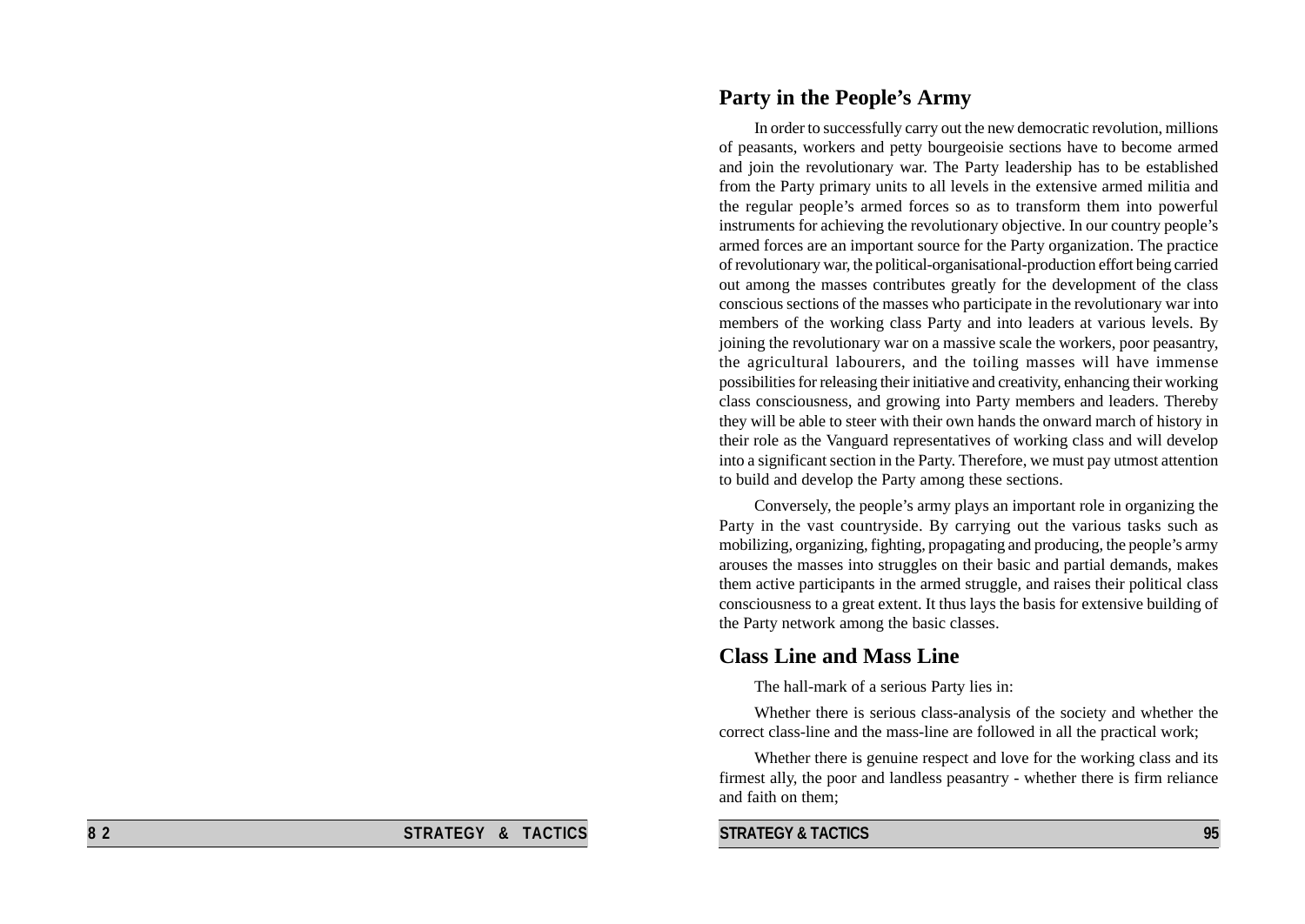# **Non-Proletarian Trends and Rectification Campaigns**

As the democratic revolution in our country remains unfulfilled, as it still remains a semi-colonial, semi-feudal society, feudal values, outlook, approaches and methods are still continuing strongly. Similarly, due to the relative development of capitalist relations in our country petty-bourgeois features are quite strong in the society. The wrong trends in the Party are the reflection of the above social background.

Majority of our party members and members of the guerrilla squads are young women and men hailing from agricultural labourer, landless and poor peasantry. Those from the middle peasantry and the urban middle class come in the next place. Party leadership mainly comprises of those belonging to the middle class. The number of those who came to our party from the industrial proletariat is very less in number. The imperialist cultural invasion of our society too has its influence on the various sections of the population from which our Party cadres are recruited. On the whole, when we keep in view the class composition of the party and the short-coming in the theoretical understanding of M.L.M. in the Party, one can say that ideological remoulding is on a low key, that petty-bourgeois ideas are still quite strong in the party, that the hegemony of the working class ideology is yet to be firmly established. Therefore, there is the possibility for the emergence of wrong trends in the formulation of party's policies, and in their implementation.

Since the theoretical level of the entire Party is relatively low, since there are not enough party committee members who are trained ideologically and politically in a thorough-going way, since our revolutionary movement is going on in backward rural areas and the cultural level of the party units working there is low, and due to other such reasons, there is also a greater possibility for more mistakes to occur and for the emergence of wrong trends during the course of understanding and implementing party's line and policies.

Moreover, as peasant and urban petty bourgeoisie elements are joining the party during the course of the movement, petty-bourgeois ideology, habits and work methods are penetrating into the party through them. Where proper effort is not made in time to change them through a correct method, these are emerging alien class trends in the party, causing much damage.

In order to rectify the alien class trends continuing in our party, we should undertake rectification campaigns on a regular basis throughout the Party.

# **TACTICS**

 Tactics are a part of strategy, subordinated to and serving it. Tactics are not concerned with the war as a whole, unlike strategy, but with its individual episodes, with battles and engagements. The function of tactics is primarily to determine - in accordance with the requirements of strategy, and taking into account the experience of the workers' revolutionary struggle in all countries - the forms and methods of fighting most appropriate to the concrete situation of the struggle at each given moment. A most important function of tactics is to determine the ways and means, the forms and methods of fighting that are most appropriate to the concrete situation at the given moment and are most certain to prepare the way for strategic success. Consequently, the operation and results of tactics must be regarded from the point of view of the aims and possibilities of strategy.

 The art of war under modern conditions consists in mastering all forms of warfare and all the achievements of science in this sphere, particularly comrade Mao's contribution in the military sphere, utilising them intelligently combining them skilfully, or making timely use of one or another of these forms as circumstances require.

 The same must be said about the forms of struggle in the political sphere. The forms of struggle in the political sphere are even more varied than the forms of warfare. They change in accordance with the development of economic life, social life and culture, with the condition of classes, the relation of the contending forces, the kind of government and, finally, with international relations, and so forth. It is the task of the Party to master all forms of struggle, which are suitable for advancing our strategy of protracted people's war, to combine them intelligently on the battlefield and skillfully to intensify the struggle in those forms which are specially suitable in the given situation.

It is a fundamental principle of Marxism that forms of organization are adapted to the forms of struggle. Hence the task of the Party is to master the forms of organization in both military and political spheres and adapt these to the changes in the forms of struggle.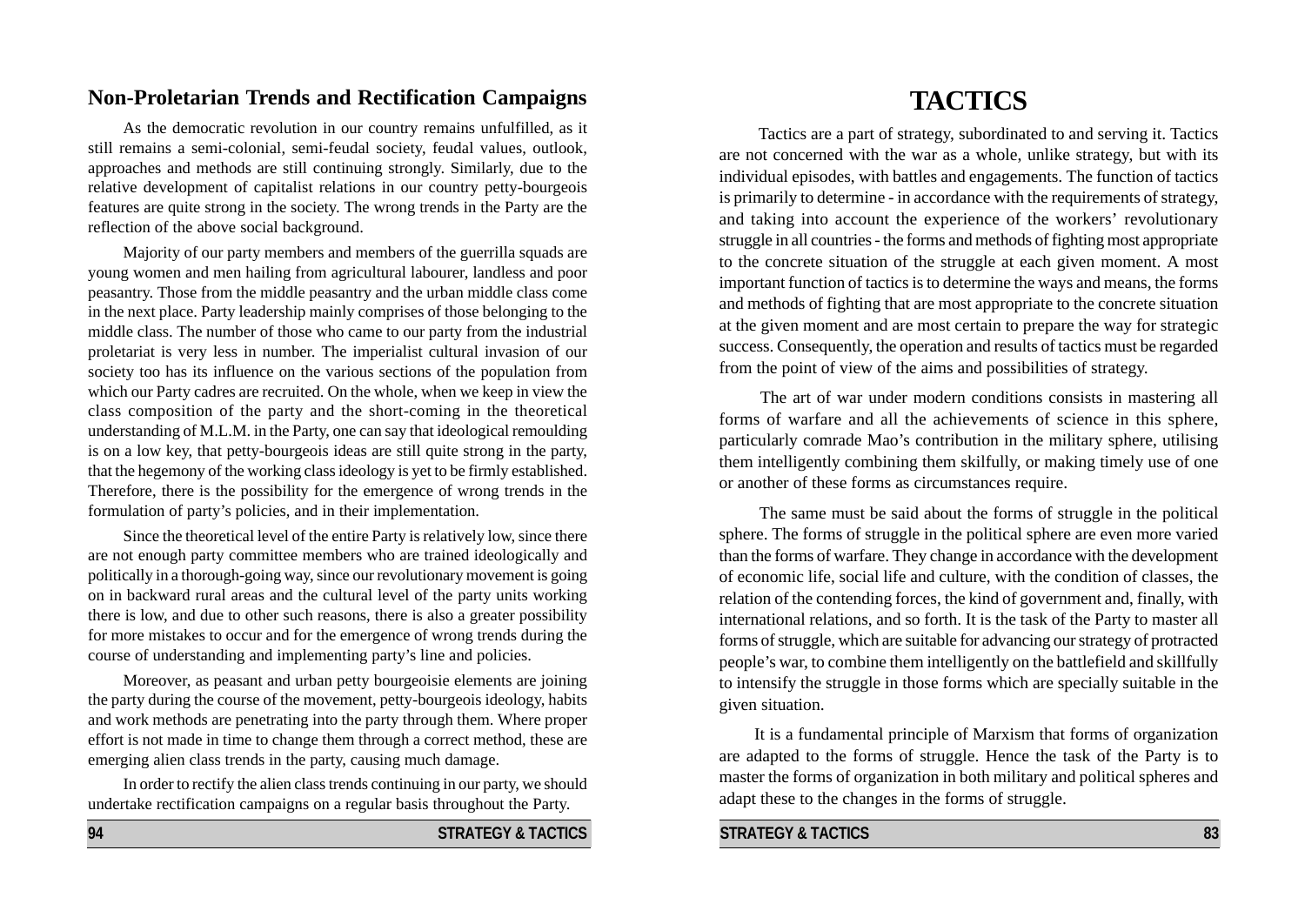Formulation of slogans, i.e. concise and clear formulation of the aims of struggle, also forms part of Tactics and the Party leadership has to master the art of placing appropriate tactical slogans subordinate to the principal aim, in accordance with the need and different aims of struggle, basing on the changes in the situation-how a propaganda slogan should be transformed into agitation slogan, the agitation slogan into action slogan, and the action slogan into a Party directive i.e., Propaganda—Agitation—Action—Party Directive. Com. Stalin's explanation of these slogans should serve as our guideline in practice.

The art of leadership consists in identifying, at any given moment, the particular link in the chain of processes by grasping which, we will be able to hold the entire chain and prepare the conditions for achieving strategic success.

*"It is not enough to be a revolutionary and an adherent of socialism or a Communist in general,"* says Lenin. *"One must be able at each particular moment to find the particular link in the chain which one must grasp with all one's might in order to keep hold of the whole chain and to prepare firmly for the transition to the next link*."

### **84** STRATEGY & TACTICS

form an important part of their study. The class composition, class contradictions, changes in land relations, government schemes, condition of the parliamentary parties, analysis of any other special aspects, changes taking place due to the impact of the movement of the past 2 to 3 decades, problems arising in implementing the central tasks and the circulars, resolutions of the concerned committees - many such problems have to be studied by concentrating on the field. Written reports should be prepared. Developing the above mentioned methods and striving to give clarity to PMs on ideological-political issues is one of the m ain tasks before us today.

- 3. The Party press should be in a position to educate and guide the leading cadres at various levels of the Party, the ordinary PMs, the mass organisations and the masses at large. As the average political level of our cadres is still very low, the concerned party committee should aim at a lucid and simple style of writing corresponding to their level, and for this, strive to build up the necessary writers and staff locally. We should try to prepare bulletins, pictorial stories, video films etc., for developing the understanding regarding basic marxism for new PMs and for the peasantry and the adivasi peasantry. Help should be taken from sympathiser educationists. Bringing out magazines basing on local resources and improving them during that course itself should be our policy. To achieve this we have to increase the number of experienced comrades at various levels who can carry out this responsibility. We can then train up our cadres as good communists, enhance their skills and ensure that they fulfill proper responsibilities in conducting the revolutionary movement.
- 4. The CC must set up a Central Publishing House for publishing ideological and political literature in English and Hindi; the local language publishing houses of the State units will publish literature according to requirements in the local languages. The official ideological-political organ of the Party should be brought out regularly to focus on ideological-political issues. It will be published secretly and can be translated into the regional languages. The Central political organ of the Party should be brought out in English and Hindi and in other languages according to the decision of the CC. This magazine must basically take the political stand of the party on current issues and current extensive reports of the movement..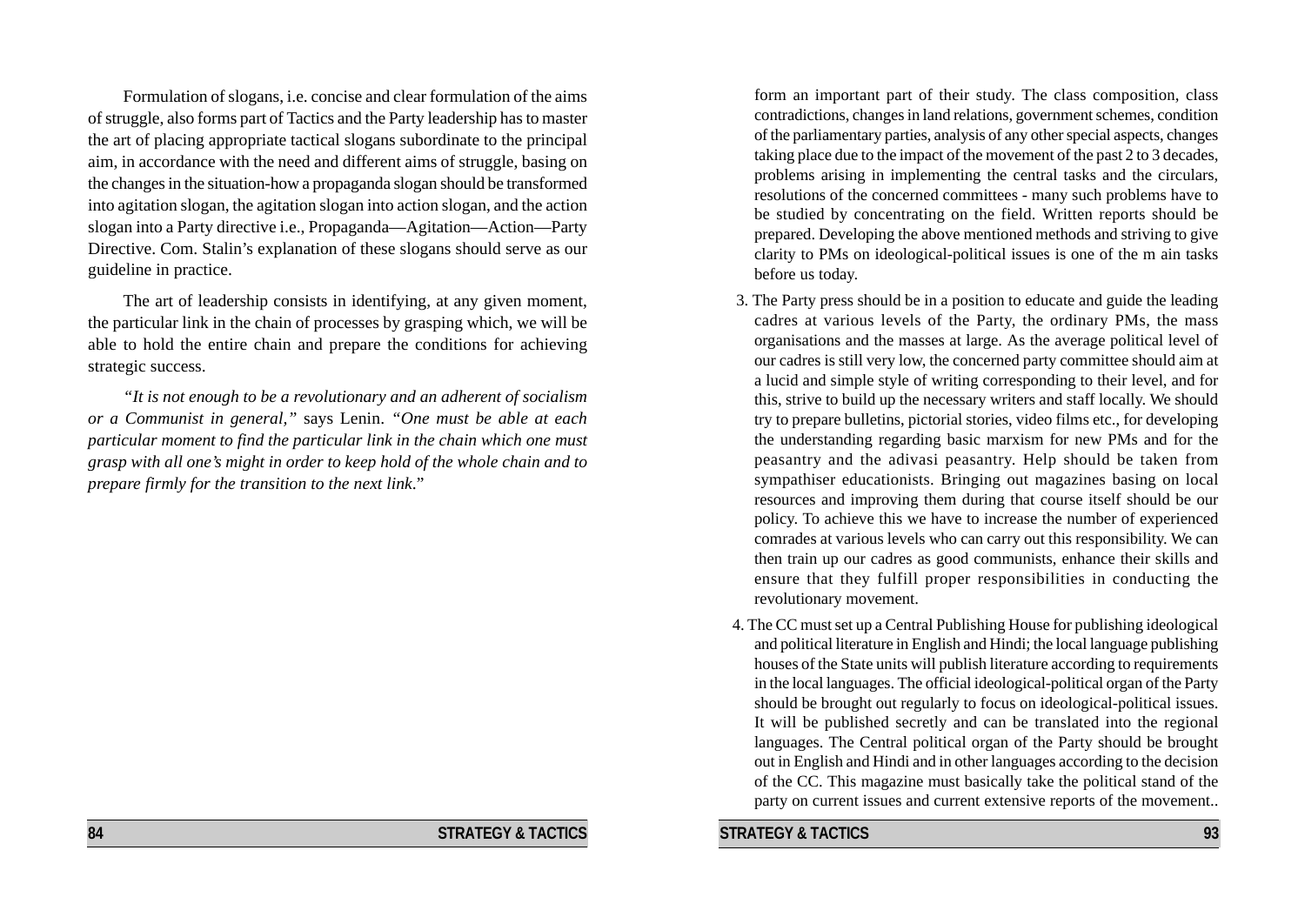#### **Cadre Policy**

All the committees must pay attention on imparting ideological and political training to the cadres freshly joining the party. We will have to concentrate on moulding them to meet all the requirements of the class struggle. The party can best play its vanguard role with the growth and development of these new cadres.

Besides training the Party Committees and the cadres ideologically, politically, organisationally and militarily, a system of proper checkup is also needed. Time-bound and planned tasks should be allotted which are to be checked up and reviewed regularly. Proper education concerning the tasks should be imparted to the cadres. In this way it will become possible to identify and resolve the problems. The higher committees can effectively guide the lower committees in this way.

## **Ideological-Political Education**

Theoretical education is one of the most important tasks among all the Party's activities. While studying the science of Marxism and applying its principles is one aspect, participating directly in class struggle and learning from the masses is another. Based on the knowledge obtained in the above process, the Party's policies should be further enriched and the Party ranks should be developed theoretically. Therefore uniform education is essential to unify the entire Party based on study and concrete application of theory. That is why Mao explained the importance of theory in one sentence: *"Theoretical education is the key to unify the entire Party. Without this, the Party cannot achieve a single political task."*

To achieve this we should ensure that:

- 1. Plans are drawn up for conducting classes/combined study for 10-15 days every year for the education of committees at various levels. This is apart from the centralized classes conducted by the central school for the cadres at various levels. The concerned SCs/SZCs/SACs should conduct these combined study/classes keeping in view the needs and campaigns of the states/regions and special zones.
- 2. Comrades going to the field should make it a point to concentrate on studying the economic, social and political developments in the areas and prepare the reports based on such a concrete study. This should

# **CHAPTER-9 Party Building and Our Tasks**

Three decades of practice has proved that our general line is correct. We have to develop our practice in order to properly prepare the subjective forces and to further train up the people politically based on this general line. For this, we have to follow the following principle enunciated by comrade Stalin.

*"After a correct political line has been worked out and tested in practice, the party cadres become the decisive force in the leadership exercised by the Party ……… in order to carry a correct political line into effect, we must have cadres, people who understand the political line of the Party, who accept it as their own line, who are prepared to carry it into effect, who are able to put it into effect, who are able to put into practice and are capable of answering for it, defending it and fighting for it. Failing this, a correct political line runs the risk of being purely nominal".*

#### *(Stalin, Problems of Leninism, pages 919-920)*

Party is one of the three powerful magic weapons necessary for successfully carrying out the new democratic revolution in India to victory. This is the only weapon that can effectively utilize the other two weapons. The Communist Party has to provide the correct ideological-politicalorganisational-military leadership at every turning point and at every phase of revolution with great foresight. It has to apply the ideology of MLM to the concrete conditions, formulate the tactics, and implement these with unflinching determination. It should strive to resolve the concrete problems and chalk out specific policies in the light of the ideological-political line. The working class Party has to carry out its practice by placing politics in command to accord with its revolutionary objective. As a militant, organized detachment possessing iron discipline the Party of the proletariat should have the necessary revolutionary style of work so as to fulfill its historic responsibility. It should make use of the proletariat's mighty weapon of criticism, self-criticism to rectify the mistakes, shortcomings and weaknesses that cause harm to the interests of the revolution. It should conduct the rectification and education campaigns and two-line struggles in the proper method of unity-struggle-unity to rectify the non-proletarian trends that arise in the Party.

It is very essential to have an extensive, consolidated, and powerful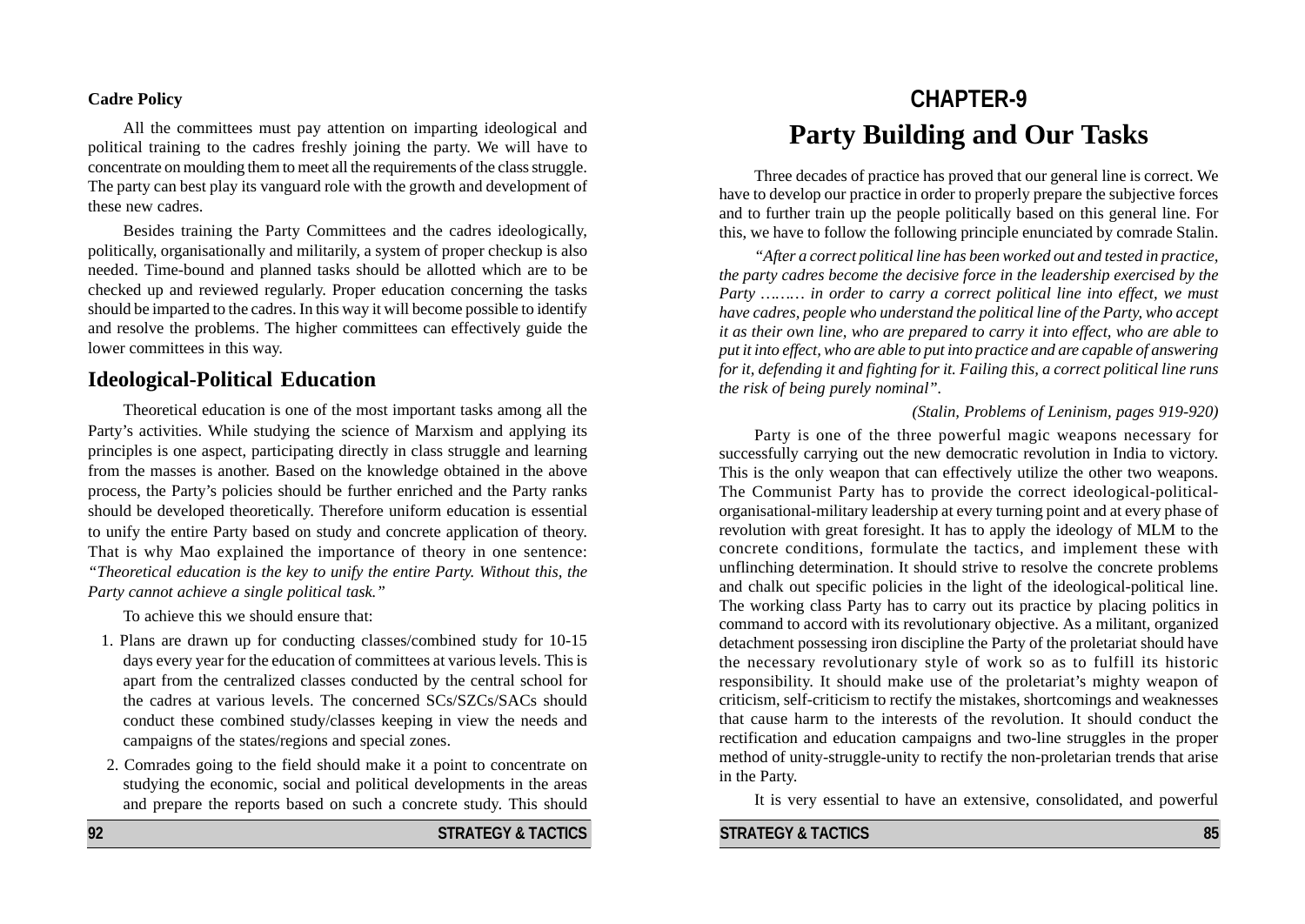organisational network, which has the capabilities, initiative, and creativity for formulating and implementing tactics from time to time that accord with the concrete conditions. Our Party can successfully implement our strategy for the revolution and can advance the people's war towards victory only by possessing such a foresight and organisational network. Therefore, we will have to develop leadership and an organisational network. The people's army and the united front can become powerful magic weapons only under the leadership of such a party.

The party committees at various levels have to be developed in such a way that they will be able to concretely analyse the problems of the movement and resolve them by creatively applying Marxism-Leninism-Maoism. The Party committees should be built with forces that are ideologically and politically developed, organizationally experienced, that are capable of carrying out work by applying the Party line to the concrete conditions, and adopt the revolutionary style of work. The higher-level committees in general should be built by following the method of three-in-one combination. We will be able to build strong leadership by selecting sufficient leading cadre working in various fronts who have the leadership abilities and including them in the committees. The existence of committees at all levels that acquired such an expertise, will constitute an important precondition for the victory of the revolution. Today, we are advancing in the direction of developing PLGA into a PLA and towards developing the guerrilla zones into a liberated areas. This point has key significance in the present situation. The Party has to consciously make ideological, political and organisational preparations for these qualitative changes; it has to mould the movement; it has to see that it takes a leap to the subsequent higher stage. The leading committees have to play a key role during this course of development. It is essential to impart training to them so that they acquire adequate capabilities for the fulfillment of that gigantic task. Not only the Party Committees functioning in areas where work is going on aiming at the establishment of liberated areas ,but also the Party Committees functioning in the plains and urban areas too, should link up all their activities with the task of advancing the agrarian revolution and building the people's army and liberated areas.

# **Party building among the Revolutionary Classes**

We will be able to establish working class leadership over the vast oppressed masses in all spheres of social life by absorbing into the Party the

Russian experience should be implemented in the specific conditions of our country where there is no real independence and democracy.

 In India, there is a misconception among some so-called ML forces that one cannot carry out extensive work in the masses by remaining underground or that secret nature of our organization separates us from the masses. From this wrong notions arise a legalist type of thinking or a "Left" sectarian thinking. Hence clarity on this question is very much essential for building a broadbased and extensive mass movement on the one hand and a strictly underground and unexposed Party apparatus that is impregnable to the enemy's machinations.

The question of coordinating the legal and lllegal activities should be done in the background of ongoing severe repression campaign let lose by the reactionary governments.

The principle underlying the legal-illegal coordination is to form the widest possible legal organizations inside which the Party operates secretly. Com. Lenin remarkably pointed this out:

*"The legal organizations are the points of support which allow taking to the masses the ideas of clandestine cells. That is to say that we modify the form of influence to the objective of which the prior influences continue in the sense of clandestine orientation."*

*"By the form of the organizations the clandestine 'accommodates itself' to the legal. By the content of our Party's work, legal work will 'accommodate itself' to the clandestine ideas."* (Lenin, Vol. 18, p. 392)

Thus we must know how to march together shoulder to shoulder and hand in hand with the advanced sections of the toiling masses although we are compelled to carry on exclusively illegal and clandestine activities.

Thus the Party apparatus- its structures, membership, mechanism, etc. should be built with utmost secrecy but at the same time, the legal organizations in which the Party membership works should be as wide as possible. We should educate the entire Party about the dialectical relationship between the legal mass movement and illegal Party organization and train it to skillfully and creatively use proper methods to achieve the effective coordination between the two. While keeping in mind that it is the clandestine Party that is the principal aspect out of the two, we must know how and when to change the forms of organization depending on the changes in the situation.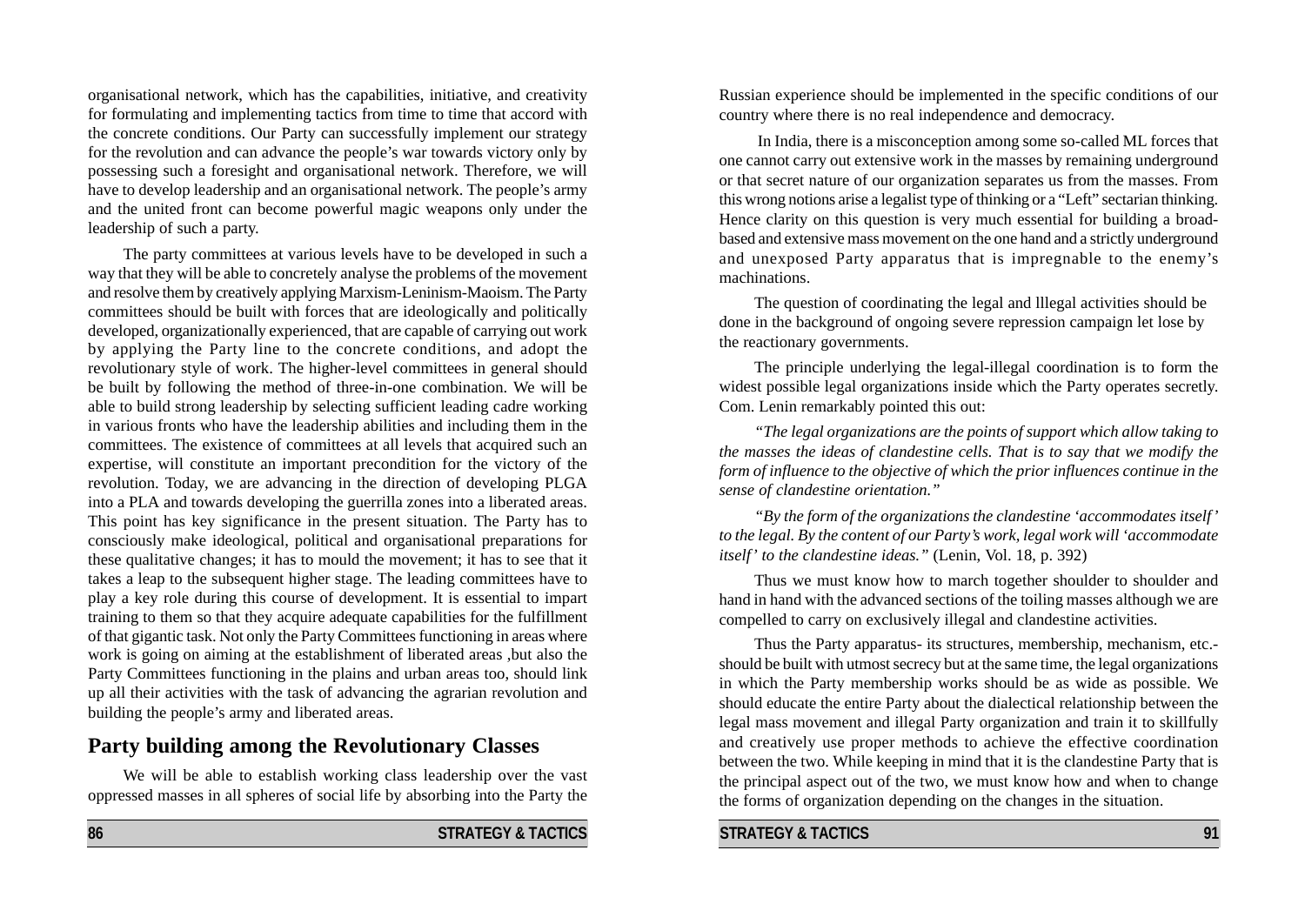in building teams and cadres who have collective understanding , thereby resulting in the class struggle losing its proper direction.

#### **Party organization as a secret apparatus**

As a militant organization that has to wage armed struggle against a superior enemy for the seizure of power, it becomes imperative for the working class Party to remain underground from the very beginning until the end. The Party part-timers and whole-timers in the mass organizations, cooperatives, organs of people's political power and their various wings, people's militia and the various mass fronts should remain secret, but at the same time, appear as members and leaders of these organizations. The Party members in the mass organizations should maintain the utmost secrecy. The Party members in the working class, youth, women, petty bourgeoisie and other sections in the urban areas should work strictly underground keeping the strategic perspective in mind. They should mainly work openly within the masses but under various covers. In the people's army too the Party has to work by remaining secret. It is obvious that the Party members working in the enemy's armed forces have to maintain the utmost secrecy. The Party PRs working in various fronts should build a secret mechanism that is impregnable to the enemy. Even in the Base Areas our Party organization should remain secret.

However, the enemy will hatch conspiracies and resort to various methods to smash our secret Party apparatus. The enemy on a massive scale will perpetrate brutal massacres and tortures. We have to raise the political consciousness of the entire Party, enhance its vigilance and establish proper secret mechanisms to face the brutal offensive of the enemy and safeguard our forces. It is necessary to impart military training to the Party members to confront the enemy and to escape from the enemy's clutches.

#### **Coordination of legal and illegal activities:**

Coordination of the legal activity with the Party itself remaining underground is one of the most important aspects in the functioning of the revolutionary Party. It is an art that has to be mastered by the Party members at every level. And it is precisely in the coordination of the legal and illegal structures and activity that the revolutionaries have the greatest confusion and commit many mistakes. This has been true in all revolutions and Lenin pointed out how the problem of the underground Party organization and legal work of Social-Democracy has been one of the principal problems in Russia. Here advanced elements in the mass organizations, cooperatives, organs of people's political power and its various wings, regular armed forces and the militia after the required politicization. It is only thus we will be able to greatly increase our Party membership.

Working class leadership is the indispensable condition for New Democratic revolution in India. The working class exercises its leadership in the revolution by organizing all sections of the people in anti-imperialist and anti-feudal struggles and by sending its advanced detachment to the rural areas. To achieve this, we have to free the working class from the influence of revisionist and reactionary politics. Only by organising and arousing the working class and continuously drawing its advanced section into the party that the party can be strengthened, its class basis made firm and working class leadership on the New Democratic Revolution be guaranteed. Hence we must concentrate on building Party cells among workers in key industries in cities and towns and develop full-time professional revolutionaries from the working class.

Since our path is the path of protracted people's war, it is obvious that we have to mainly concentrate our work including Party building on the rural areas. In order to strengthen the proletarian foundations in the Party organisation, we have to pay special attention to building the Party among the poor peasants and agricultural labourers in the rural areas also. In fact, the task to build up the party from among the workers and landless-poor peasants is the backbone or the basis of our party building.

We have to also give importance to the task of building our party among the students who are a revolutionary force and who are subjected to grave injustice due to the unscientific and undemocratic education policy and face a dark future. To begin with, we must make efforts to educate and consolidate them in the rural and urban areas. The advanced among them should be sent to backward rural areas to integrate with the peasantry and adivasis.

We have to give special importance to assimilate into the Party organisation the unemployed youth living in the extensive rural areas and towns and cities. Similarly, we have to give importance to Party work among teachers, intellectuals, employees in other fields etc.

We should undertake special efforts to build the party amongst the dalit masses. We should rally the dalit masses extensively by taking up struggles for their self-respect and against every kind of discrimination, oppression,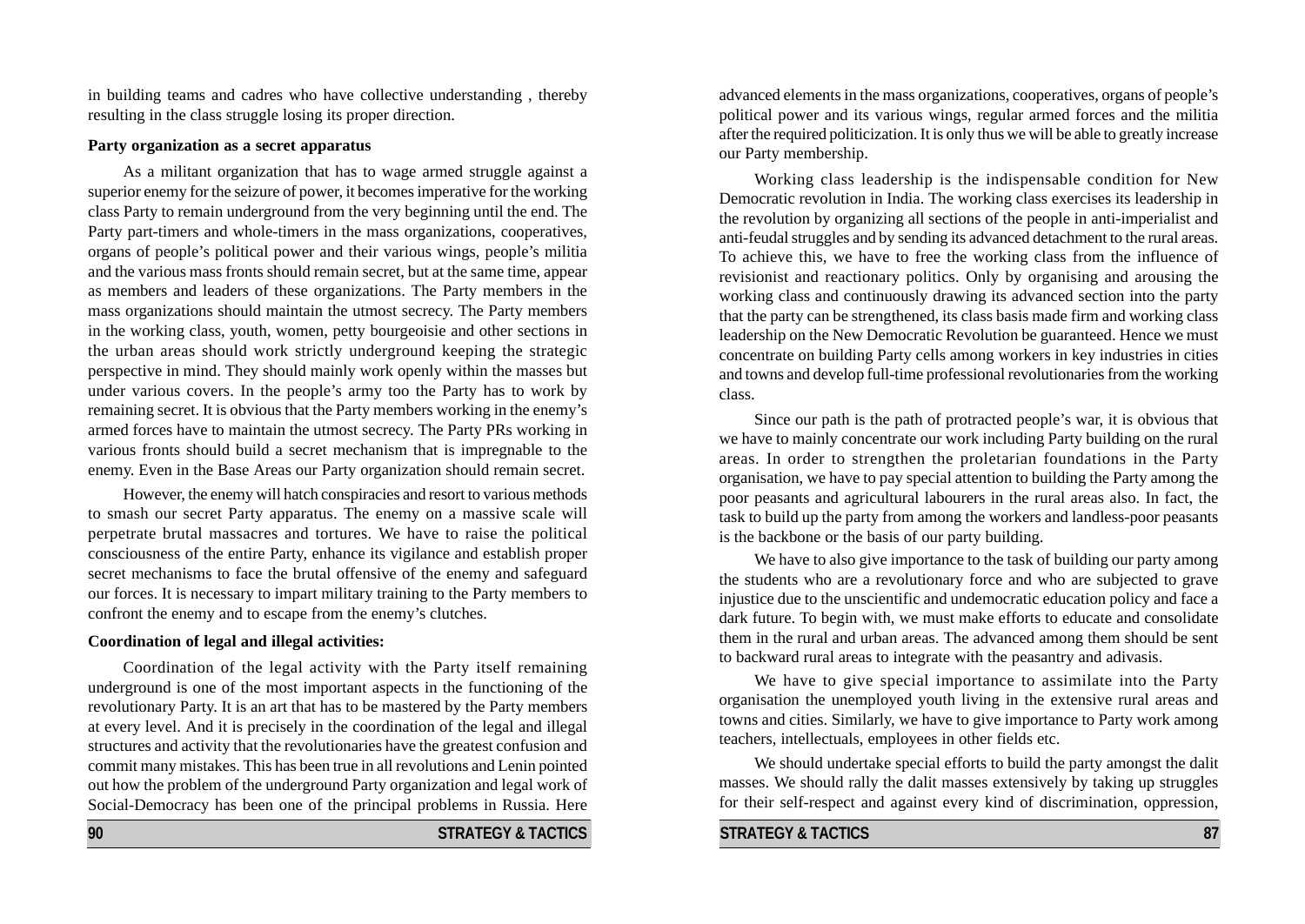degradation, physical attacks and pogroms by the upper caste feudal forces. If necessary, we may also form organisations for the eradication of the caste system with our own initiation and orientation.

The party should take special steps to ensure that dalits develop into leadership positions at all levels of the party organisation.

In the sphere of women, and particularly toiling women, the Party must make special efforts and draw them into the ongoing armed agrarian revolutionary struggle as well as into struggles against social inequalities, oppression and patriarchy. We must pay attention to giving training to develop necessary political consciousness in them in order to develop them as able party cadre and to include them in various party committees including with all other committees and promote them to leadership positions.

The party has to make similar steps in relation to the Adivasi masses. The party must give special attention in the education and training of the party members hailing from Adivasi community in ideological, political, organisational and military matters. It is only through such special attention that we will be able to help these comrades overcome the handicaps which social oppression and backwardness has forced upon them. It is only such measures that will facilitate the quick development of Adivasi comrades in the various levels of leadership in the party and the PLGA.

Just as we expand and develop the revolutionary movement to the higher stage, likewise we have to develop the Party by increasing its membership extensively and consolidating it. It is only by increasing the Party membership and consolidating the Party that we will be able to develop the revolutionary movement to the higher stage and expand it further. Conversely, only when we expand and take the revolutionary movement to the higher stage will it be possible to increase the membership of the Party and consolidate it. It is only when we understand the dialectical relationship between these two aspects, we can develop the class struggle, the revolutionary movement and develop the Party as a strong and experienced leader of the oppressed masses.

It is very much necessary to concentrate on Party building if the people's war has to advance in big leaps. There is a dialectical relationship between propaganda, agitation, struggle and organization.

If the Party organization is confined to the peasantry alone the development of the Party along with the movement will be retarded. The Party

leadership should review the situation from time to time with a strategic perspective and concentrate on expanding into the working class, students, youth, women, intelligentsia and other sections. Likewise, the leadership has to strive to maintain the balance in the Party organization between strategic areas and other areas and between rural and urban areas. Special consolidation campaigns, education campaigns have to be taken up so as to increase the Party membership in a big way.

#### **Party Fractions in mass organizations**

Party fractions with Party members have to be set up in the executive committees of the mass organizations from the area level to central level in order to establish the working class leadership on the mass organizations and to make them work effectively in accordance with the revolutionary objective. These fractions under the Party leadership will coordinate the Party members in the executive committees in the mass organizations. Thereby the mass organizations under working class leadership will serve as the conveyor belts between the vast oppressed masses and the Communist Party. In the Base Areas they will ensure that the mass organizations serve as the foundation for establishing new democratic dictatorship. The fractions will help establish Party leadership over the mass organizations and through these over the oppressed masses.

#### **Two wings of Party organization**

Only when the two components of the Party organisation - the professional revolutionaries and part-time members - are strong, will the Party be really strengthened. Among them the professional revolutionaries are the core of the Party while part-timers are the base. At the same time, the parttimers should maintain lively relations with the people to the maximum extent and while continuing their professions be vigilant not to get exposed to the enemy. There should be continuity of leadership in the whole course - from the beginning, growth and development - of class struggle. As and when new members join the Party, the leading team should be formed with a good combination of old and new. The Party should be moulded in consonance with the changes in the country and international situation. The Party leadership and the rank and file experienced in carrying-out class struggle should be increased. If not, we will go on losing leadership cadres and rank and file each time the enemy starts a big campaign of suppression. We will face hurdles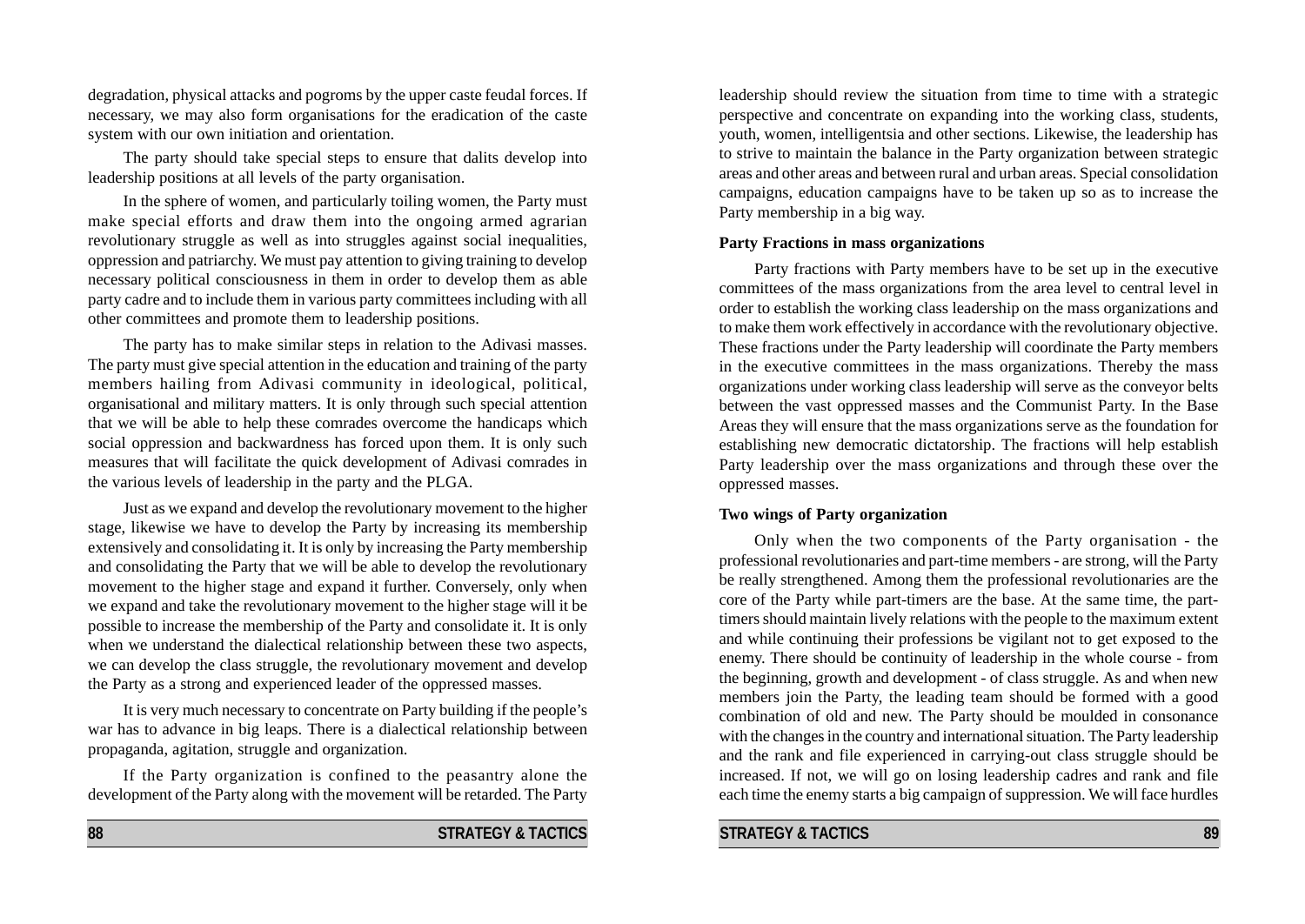*"You fight your way and we'll fight ours: We fight when we can win and we retreat when we cannot."*

 "*The guiding principle of our strategy must be to prolong the war*". The above general principle stated by Mao will be the strategy of our people's guerilla army. This is because time is required for preparing the masses for the war by mobilizing and consolidating them, for annihilating the enemy forces and render them impotent, to gradually bring a fundamental change in the balance of forces, to turn the domestic and international situation in favour of the people's war and to achieve an upper-hand over the enemy.

Our people's guerilla army should creatively apply the following tactical principle pointed out by Mao:

 *"In every individual campaign and from a tactical view point we must achieve rapid settlements."* The enemy must be annihilated in a methodical, sector-by-sector process, in which superior forces suddenly strike him when he is unprepared, weary, eating or sleeping. The guerrillas strike at the less mobile enemy's communication lines, harass him constantly, render his forces lame, lost, hungry, thirsty. As the enemy's strength and morale are sapped, guerrilla strength increases and morale improves. And as the war drags on, the guerrilla army will gain experience, will acquire recruits and arms.

The PLGA should strive to implement the under-mentioned important tactical principles:

Protracted people's war is arduous and torturous. The spirit of prolonged self-endurance should be upheld. In campaigns and battles it must oppose the use of the few to defeat the many and must adhere firmly to the use of the many to defeat the few. To confront a strong enemy it should rely on the masses and its own forces. PLGA should integrate with the masses.

*"We must mobilise the people to support our armed forces enthusiastically and to fight the enemy together with them. The people are the eyes and ears of the army; they feed and keep our soldiers. It is they who help the army in sabotage and in battle. The people are the water and our army the fish.*"

PLGA should rely on the battle front in order to enhance its fighting capacity; rely chiefly on the enemy for arms; be frugal in supplies; increase its patience; overcome difficulties; participate in production and increase production; establish arms factories for the production of weapons; and strive to carry on the people's war in the most trying circumstances.

constitute the overwhelming majority of the Indian population and who are the firmest and the most dependable ally of the working class and who are the principal force of the revolution.

Let us learn from the past experiences; firmly follow the correct classline and the mass line; arouse the working class to class-consciousness and bring them into the leadership; build up guerrilla struggle and guerrilla army with the peasantry (specially the poor and landless peasantry). Recruit an endless stream of cadres from these basic classes who are in dire need of revolution. Such should be the line of work of Party building in semi-colonial, semi-feudal India.

Mao's understanding of democratic centralism was a significant contribution to the Marxist theory of organisational principles. He stressed on creating *'a political situation in which we have both centralism and democracy, both unity of will and personal ease of mind and liveliness'* both inside and outside the Party and said that "*Otherwise it will be impossible to arouse the enthusiasm of the masses. We cannot overcome difficulties without democracy. Of course, its even more impossible to do so without centralism. But if there's no democracy there won't be any centralism."*

"*Without democracy there can't be correct centralism because centralism can't be established when people have divergent views and don't have unity of understanding. What is meant by centralism? First, there must be concentration of correct ideas. Unity of understanding, of policy, plan, command and action is attained on the basis of concentrating correct ideas. This is unity through centralism.'*

# **Method and Style of the Leadership**

Along with its highest form of organization-the Party- the working class also has its own method of leadership and work style that are indispensable for capturing power by overthrowing the bourgeoisie and building socialism and communism.

The method of leadership consists of: creatively applying the theory of MLM to the concrete conditions, combining the general call with the particular, taking the ideas of the masses, synthesizing them and taking the refined and centralized ideas to the masses; ensuring the real synthesis of centralized leadership and proletarian democracy; ensuring collective leadership and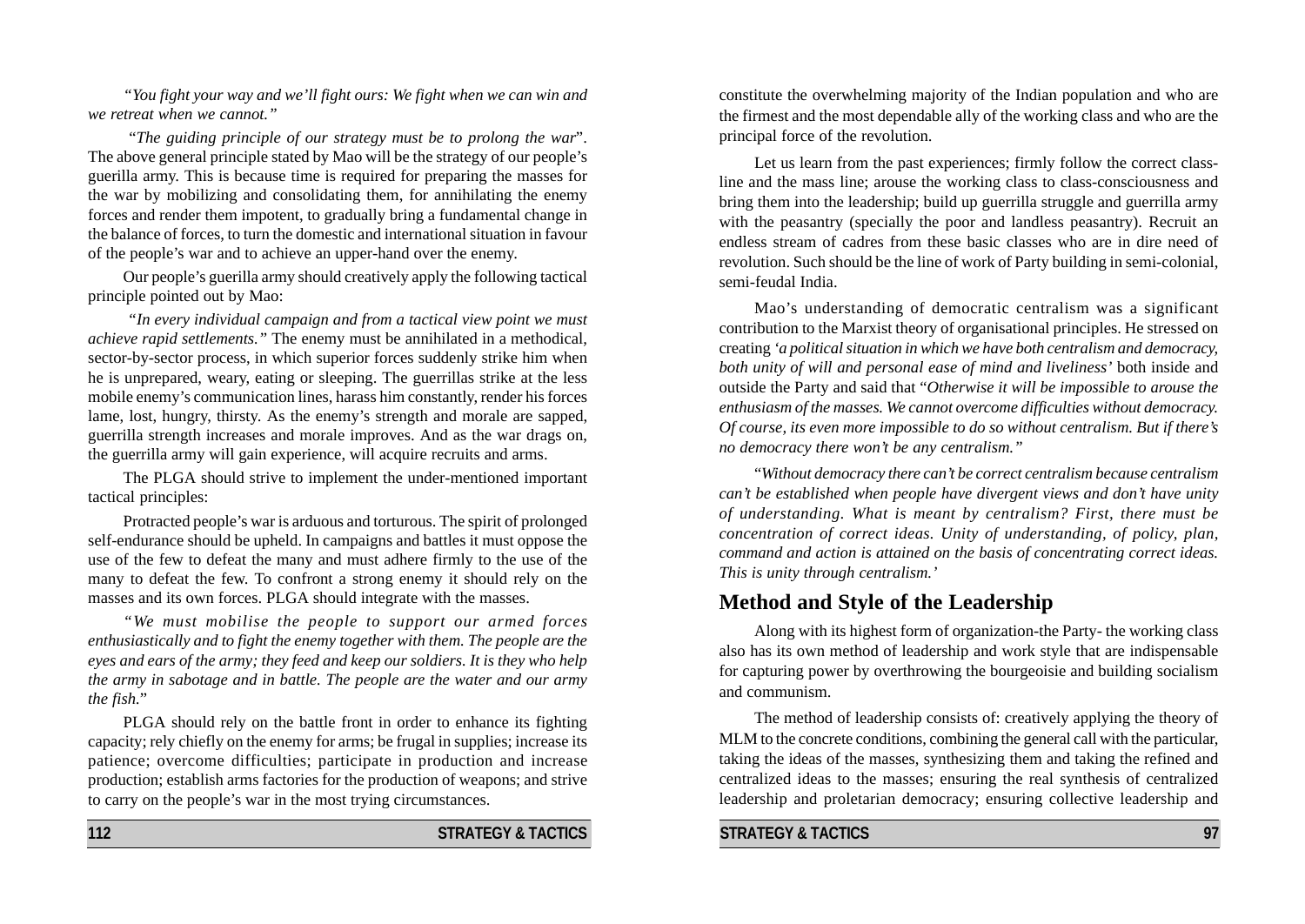individual responsibility; pursuing a correct cadre policy; learning from past mistakes to avoid future ones and curing the disease to save the patient; correct checking and supervision of the work of the cadres; constant vigilance against the non-proletarian trends and the bourgeois line from entering the Party, and so on. Leadership should be an example of plain and simple living and hard work.

 As pointed out by our Marxist teachers our approach should be to start from objective facts, not from abstract definitions, and that we should derive our guiding principles, policies and measures from an analysis of the actual conditions. It is important to keep in mind the method pointed out by Com. Mao for the leadership in order to correctly guide the revolutionary work:

 *"….. if persons in leading positions confine themselves to a general call-if they do not personally, in some of the organizations, go deeply and concretely into the work called for, make a break-through at some single point, gain experience and use this experience for guiding other units-then they will have no way of testing the correctness or of enriching the content of their general call, and there is the danger that nothing may come of it."*

Thus it is not enough for the leadership to set the tasks but must also solve the problem of the methods of carrying them out.

Correct revolutionary style means combining American efficiency with Russian revolutionary sweep or becoming 'red and expert'. This means always taking class struggle as the key link and placing politics in command in solving all problems; close integration with the masses; direct participation in class struggle and not confining to giving instructions from above; fewer pompous phrases and more of plain, everyday work; overcoming inertia and routine style of work; fighting conservatism and dogmatic thinking; business-like perseverance of continuing a task once started until it is finished even if it is a minor one; putting up ideological-political struggle against unprincipled practicalism, that is pragmatism, and narrow empiricism; carrying out all our daily activities with a revolutionary perspective and vision; and such other qualities.

Only by following the proletarian method of leadership and work style the Party will be able to apply the theory of MLM creatively to the concrete conditions in our country. Only thus we can creatively implement democratic

In the mobile warfare too, primarily, battles of quick decisions should be waged.

The important difference between a guerilla war and a mobile war is that, in mobile warfare, the troops will be concentrated in large numbers. The troops engaged in mobile warfare, will comprise of regular soldiers who have relatively higher political consciousness, greater discipline and military training. The guerilla forces engaged in guerilla war will be of a relatively lower level in the above matters.

This mobile warfare which possesses the elementary features of regular warfare, will have the ability to annihilate the enemy forces in a big way. By thus wiping out the enemy forces on a big scale, this will serve as a key strategy to gain the upper-hand over the enemy and for transforming the war from the stage of strategic defensive to the stage of strategic stalemate or equilibrium and from the stage of strategic equilibrium to the stage of strategic counteroffensive.

#### **Positional Warfare**

Positional warfare is a war waged face to face with the enemy, from fixed positions either to capture or to retain a territory. The positional warfare primarily depends on the theory that retaining of a territory will ultimately lead to victory.

Though the above three types of war have their separate distinct characteristics, there is no Chinese Wall demarcating the three in the period of transition. The guerilla operations undertaken by small guerilla squads, will have guerilla nature to a greater degree. However, as the people's guerilla army grows and as guerilla operations conducted by concentrating them increase, they will acquire some elementary features of a mobile warfare. Similarly, in the preliminary phase of mobile war, guerilla nature will be somewhat more, and the mobile war, which goes on with increased concentration of troops, the primary features of positional warfare appear.

When taken as a whole, in our revolutionary war, mobile warfare comes first and guerilla warfare will be secondary, and in the last stage of strategic offensive, we will capture state power through full-scale positional warfare.

# **Strategic-Tactical Principles of the PLGA**

The following basic principle of the military line developed by Mao should be followed under all circumstances by our people's guerilla army: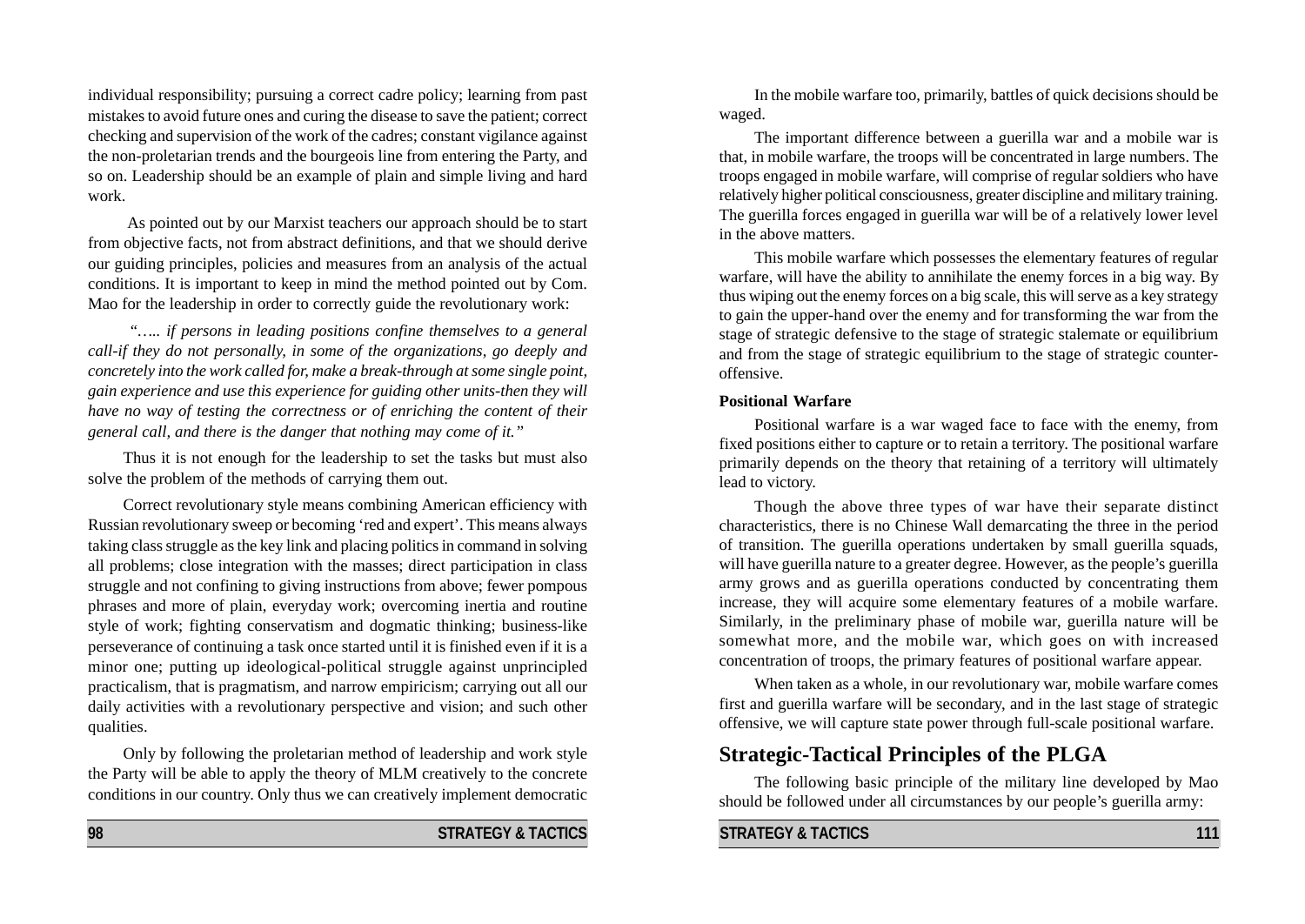In the all-round offensives and the encirclement-suppression campaigns unleashed by the enemy we have to enhance the capacity of the masses to face difficulties and their heroic fighting spirit.

In a guerilla war, do not go in for protracted battles. Operations of quick decisions should be taken up. The essence of guerilla war is -when the enemy advances, we retreat; when the enemy camps, we harass, when the enemy tires, we attack; when the enemy retreats, we pursue.

Seen from a strategic perspective guerilla war creates many losses and difficulties for the enemy. His morale will be broken and will become tired. The sum total of victories in several small battles render impotent the manpower of the enemy. The dispersed battles will develop into a more centralized war. For destroying the enemy troops on a large scale and to establish the Base Areas the guerilla warfare has to transform itself into mobile warfare.

Guerilla war by itself cannot win a revolutionary war as an allindependent form. The guerilla war will continue to develop until the guerilla army grows gradually and acquires the features of a regular army (PLA). After the development of the PLA, victory will only be possible when the enemy is destroyed by developing the guerilla warfare into mobile and positional warfare and is waged in co-ordination with them.

#### **Mobile Warfare**

The mobile warfare is a war, a regular army wages by concentrating its forces in a vast area with fluid battle-fronts and deployments and often changing from one place to another. It will have the mobility of attacking the enemy at his relatively vulnerable spots and withdrawing quickly and the potential for changing tactics when the conditions change.

*"Fight when you can win, move away when you can't" -* this is the real essence of mobile warfare.

Mobile warfare will not aim at retaining or capturing territories, instead, it aims at wiping out enemy troops.

In a mobile war, the moment advantage slips out of the hands of our troops, that territory will be vacated immediately.

While the safety of troops in positional warfare is secured through defence positions and fortifications, in mobile warfare it is secured through quick fluidity, through rapid counter attacks and through the extensive utilization of concentration - dispersal.

**110 STRATEGY & TACTICS**

centralism and centralized collective leadership. Without this proper method of leadership and work style we cannot achieve our objective. Training the entire Party in this correct method of leadership and work style is an important task in Party building. Only thus we can build a Party of a new type, *"one bold enough to lead the proletarians in the struggle for power, sufficiently experienced to find its bearings amidst the complex conditions of a revolutionary situation, and sufficiently flexible to steer clear of all submerged rocks in the path to its goal."*

#### **Some important points for attention :**

The party should keep in mind the following four important points throughout the period of its leadership of the revolution:

- 1. As regards the forms of organizations and struggle, the party has to take decisions basing on the level of people's political consciousness and on their organizational strength but always keeping the revolutionary objective in mind. It should, under no circumstances, take decisions basing on the subjective desires of the leadership.
- 2. The Party should take utmost care to ensure that it does not lose the initiative when the struggle is in transition from one stage to another. The party should evaluate beforehand the upcoming next stage and make all the necessary preparations. It shall get ready to successfully advance towards the next higher stage. It should impart proper political, ideological, organisational and military training to the cadres at all levels to ensure that the subjective forces do not face any big losses on every occasion the movement takes a turn. This is the most important the leadership has to fulfill.
- 3. The party should be on the constant alert against alien class tendencies like sectarianism, subjectivism, empiricism, etc. which are likely to emerge and prevail in the party. Similarly it should be careful about the right and 'left' deviations, which are likely to emerge in the party.
- 4. Party should ensure that the mass line is implemented in all spheres and in all matters of the movement, from the lower levels to the higher level.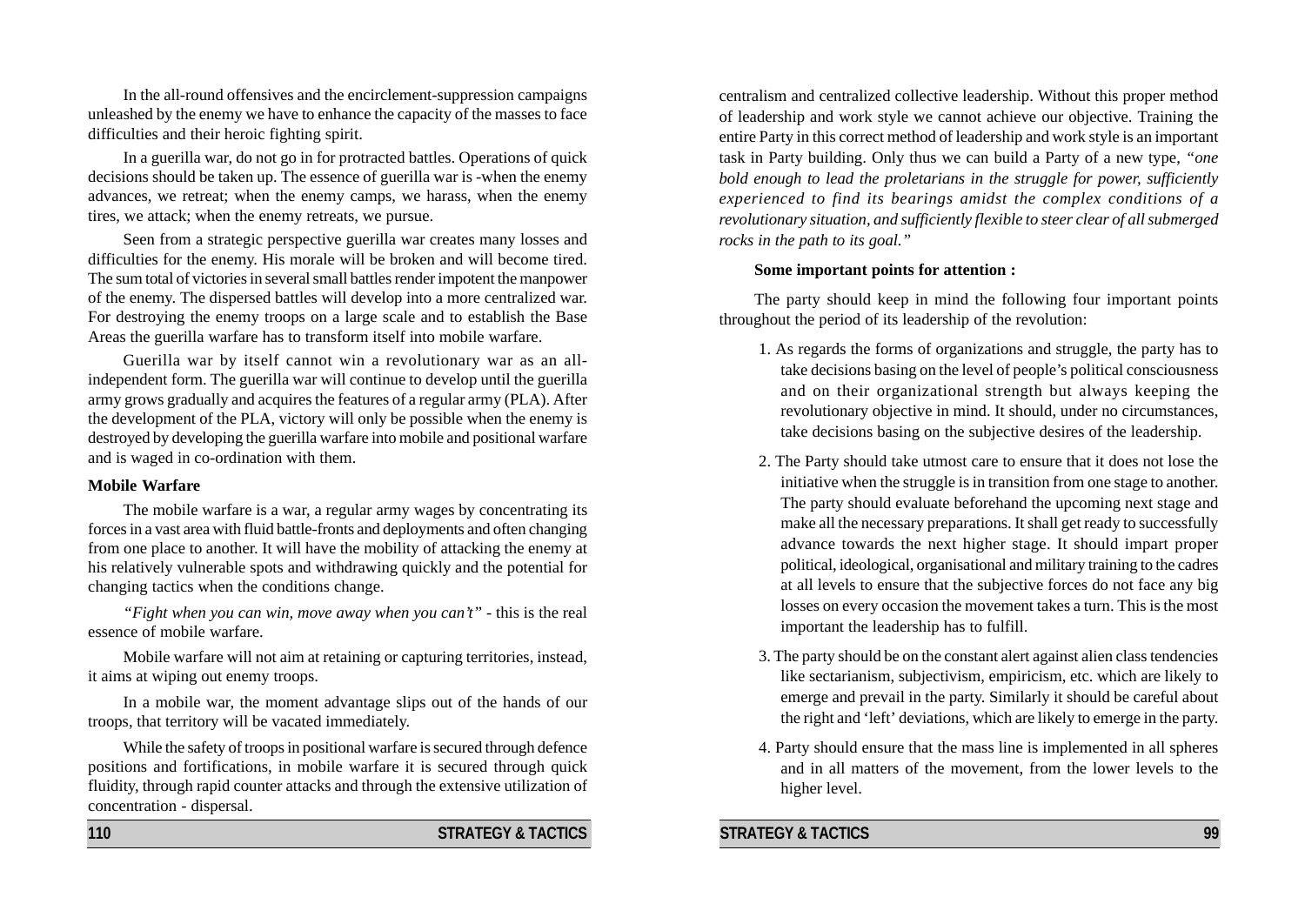# **CHAPTER-10 Building the People's Army**

If we do not formulate a military line corresponding to the correct political line we cannot achieve our revolutionary objective. The military line should be subordinate to the political line. The correct military line takes birth in struggle, develops through struggle and takes a clear shape in the course of struggle. It is only by waging incessant ideological struggle against the Right and "Left" opportunist lines that we can successfully carry out the protracted people's war.

MLM teaches us, and is proved by the experiences of class struggles in world history and the concrete experience of the class struggles in our country's history, that the exploiting ruling classes will never relinquish or give up power voluntarily even at the time of serious crisis. Without smashing the present state machinery and the main constituent of the state power, the mercenary armed forces, the instrument of suppression of the people by the ruling classes and without the establishment of the armed power of the revolutionary people, the Indian people cannot establish their political power. Hence, in order to completely smash the state machinery of the exploiting classes or overthrowing it, the building of the people's army as the organized armed force of the masses is indispensable. That is why Mao said that "*without a people's army people have nothing." and 'political power flows through the barrel of the gun'.*

The military line that was comprehensively developed by com. Mao proceeds from two fundamental points. In our people's war too, we can victoriously carry out the people's war by creatively implementing these two fundamental points: One, our army is a new type of army that is fundamentally different from the mercenary armies of the exploiting classes; it is a political army. It must be an instrument subordinate to the ideological leadership of the proletariat and serving the struggle of the people and the building of revolutionary base areas. Two, our revolutionary war is a new type of war-a people's war; it must be a war in which we recognise that the enemy is strong and we are weak, that the enemy is big and we are small, and in which therefore we fully utilise the enemy's weaknesses and our strong points and fully rely on the strength of the masses for survival, victory and expansion.

In India, people's war and people's army must be considered as the

**100 STRATEGY & TACTICS**

class and the oppressed masses of the peasantry liberate themselves. As guerilla warfare is a phase in the protracted people's war, it will be waged in accordance with some specific scientific principles due to the special features it has. Whoever neglects the implementation of these principles will be defeated. In every country these general principles have to be creatively implemented depending on the political, economic, social and geographical conditions.

Guerilla warfare is a war waged by the vast masses. It is a people's war. PLGA will be the focus of the fighting masses. It is a method of warfare that is waged when one is short of resources by basing on heroic revolutionary spirit. Not resorting to fighting when the enemy is strong but conducting attacks when the enemy is weak; dispersing the guerilla forces at one time and concentrating the forces at another time; retreating at times and destroying the enemy at other times; being ever prepared to confront the enemy anywheresuch are the methods of guerilla warfare.

Guerilla warfare is a method of war through which the weaker side in terms of weapons, training of troops and army formations than its enemy, defends itself by delivering blows on its enemy through hit and run methods and wipes out smaller enemy troops. Alertness, swiftness, mobility and sudden attack in the shortest time i.e., short, swift and sudden - these are the strategic points of guerilla war.

Having a grip on enemy's condition and terrain conditions, it will adopt the methods of delivering a lightning blow on the enemy and withdrawing in a moment. It adopts tactics like seeming to come from the east and attacking from the west, choosing and attacking vulnerable positions of the enemy, etc.

Divide our forces to arouse the masses, concentrate our forces to deal with the enemy.

Since in a guerilla war, the lower level units have to operate independently, on their own, they will have relatively more independence in military operations. Especially in the fluid situation in enemy controlled areas, the lower units will be given initiative to some extent. As a result flexibility in changing tactics and operations, which is vital to a guerilla war will be obtained.

In a guerilla war, the supply system will be totally decentalised and all the units should be self-reliant. For this, they will have to mainly depend on the people and on the enemy. In all matters, people's support is the lifeline of a guerilla war.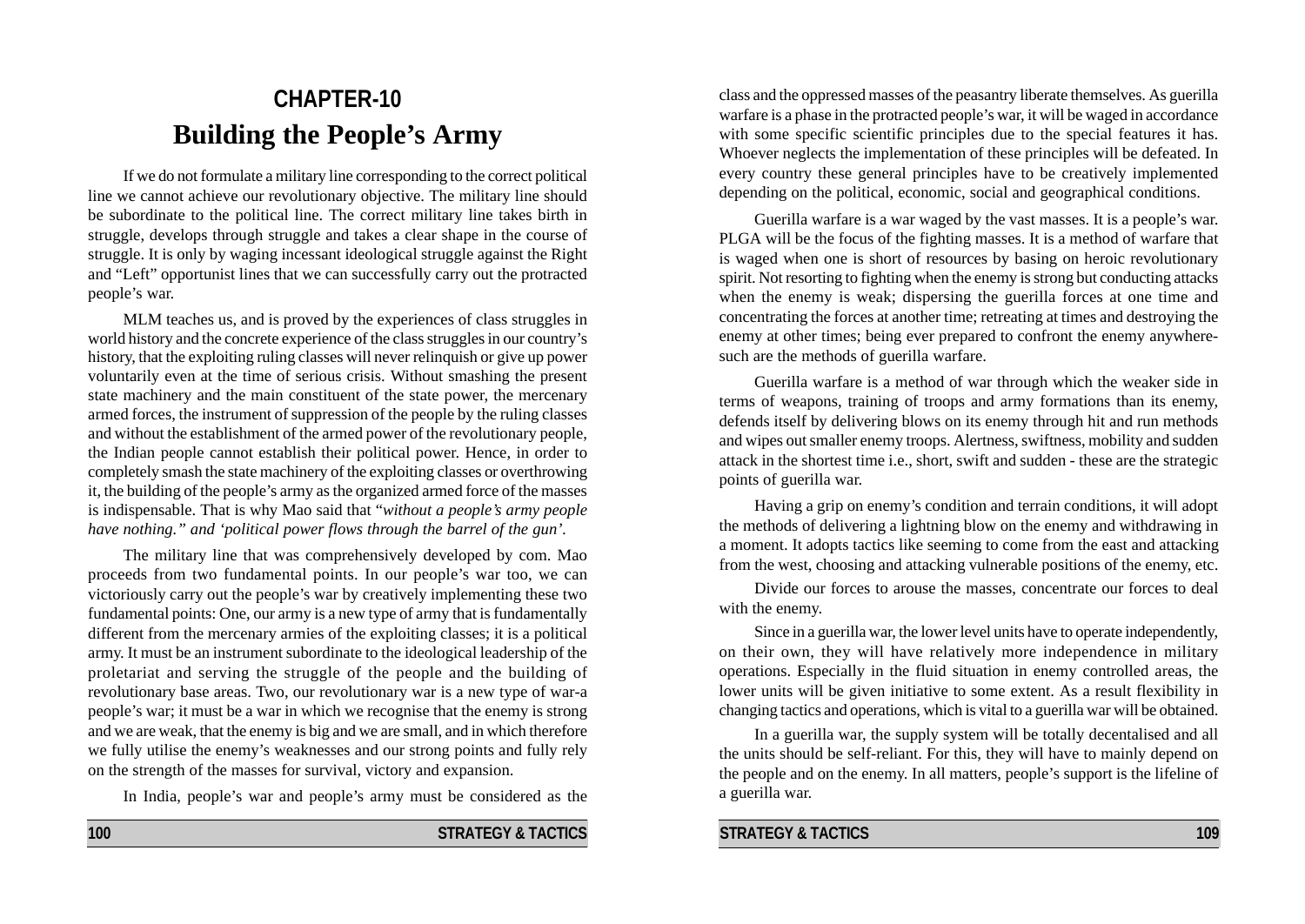in small guerilla actions the area of guerilla operations and armed resistance in the forests, plains and the urban centers will expand. The expansion of the area becomes necessary in order to defend the main guerilla area or the guerilla base. The guerilla areas have to be strengthened and transformed into Liberated areas in the course of conducting the guerilla war.

While consolidating a guerilla area we have to make the necessary preparations and send our forces in a planned manner to future areas of expansion with the aim of opening new battlefronts. It is very much essential to have enough room for manoeuvring when the enemy intensifies his suppression campaigns. Besides, the guerilla bases and base areas cannot be sustained in the absence of an extensive area of guerilla war in the surroundings.

Hence recruitment and arms should be increased according to a welllaid out plan and the guerilla forces should extend to new areas continuously. The correct balance between consolidation and expansion should be maintained by concretely assessing the needs of the movement from time to time. Onesided stress on either consolidation or expansion is harmful to the interests of the movement. The enemy will try to obstruct our extension. To counter the moves of the enemy the /PLGA should confront the enemy during extension and go to higher formations such as platoons and companies in accordance with the situation.

### **Forms of Revolutionary Warfare**

Commencing the war with guerilla warfare and then going through the forms of mobile and positional warfares will resolve the question of state power. Protracted people's war is in constant development. In accordance with the changing conditions and keeping the ultimate aim in mind decisions have to be made with swiftness, initiative, and mobility. By destroying the enemy forces by means of guerilla warfare and mobile warfare, we have to bring a change in the balance of forces between the enemy and ourselves and ultimately destroy, or render impotent, the enemy forces through positional warfare. In order to achieve this we have to first build the guerilla army from small guerilla units and then transform it into the PLA and solve the question of state power. The general principles of these three types of warfare will be as follows:

#### **Guerilla warfare**

Guerilla warfare is a method of warfare by means of which the working

principal forms of struggle and organisation throughout the whole period of the stages of the protracted people's war. Even to build up guerrilla struggle and PLGA as the first step towards this aim. In the concrete conditions of India, we cannot build the people's army without the armed agrarian revolution and without the people's army we cannot carry out the agrarian revolution to its consummation. We cannot establish the Base Areas in the absence of the people's army. And without the Base Areas the people's army cannot carry out consistent and prolonged resistance against the enemy and it loses the meaning of its very existence.

The process of building the people's army is not the same throughout the world. The people's armies were built basing on the specific conditions of the respective countries. In countries like Nepal, Peru, the Philippines, etc. where protracted people's war is being waged under the leadership of the revolutionary Communist parties, guerilla armies and the people's militia were first formed and only later, the people's liberation armies came into existence.

# **Development of the People's Guerilla Army in India**

In our country people's army could not be formed despite heroic armed peasant struggles right from the first war of independence of 1857 and the Santhal rebellion until our Party took the initiative to form the PLGA. The failure to form the people's army even under the leadership of the united Communist party which led the Telangana armed struggle between 1946-51, was due to the absence of a revolutionary political and military line and the dominance of a Right opportunist line for most of the period of its existence.

The upsurge of armed peasant revolutionary movements in the late 1960s and early 70s starting with Naxalbari armed revolt, through heroic sacrifices and armed struggle against the state's armed forces, could create the embryonic form of the people's army in the form of armed guerilla squads.

Thereafter, going through several ups and downs and bravely resisting the enemy's brutal suppression campaigns, guerilla war continued to develop and advance as per plan with the aim of establishing the Base Areas. Starting with irregular guerilla forces, we have formed guerilla forces in the form of people's militia locally (GRDs, self-defence squads), local guerilla squads, special guerilla squads in AP, Dandakaranya, Jharkhand and Bihar states. In this process, the acts of resistance against the state's armed forces have increased. The struggle between the guerilla forces and the state's armed forces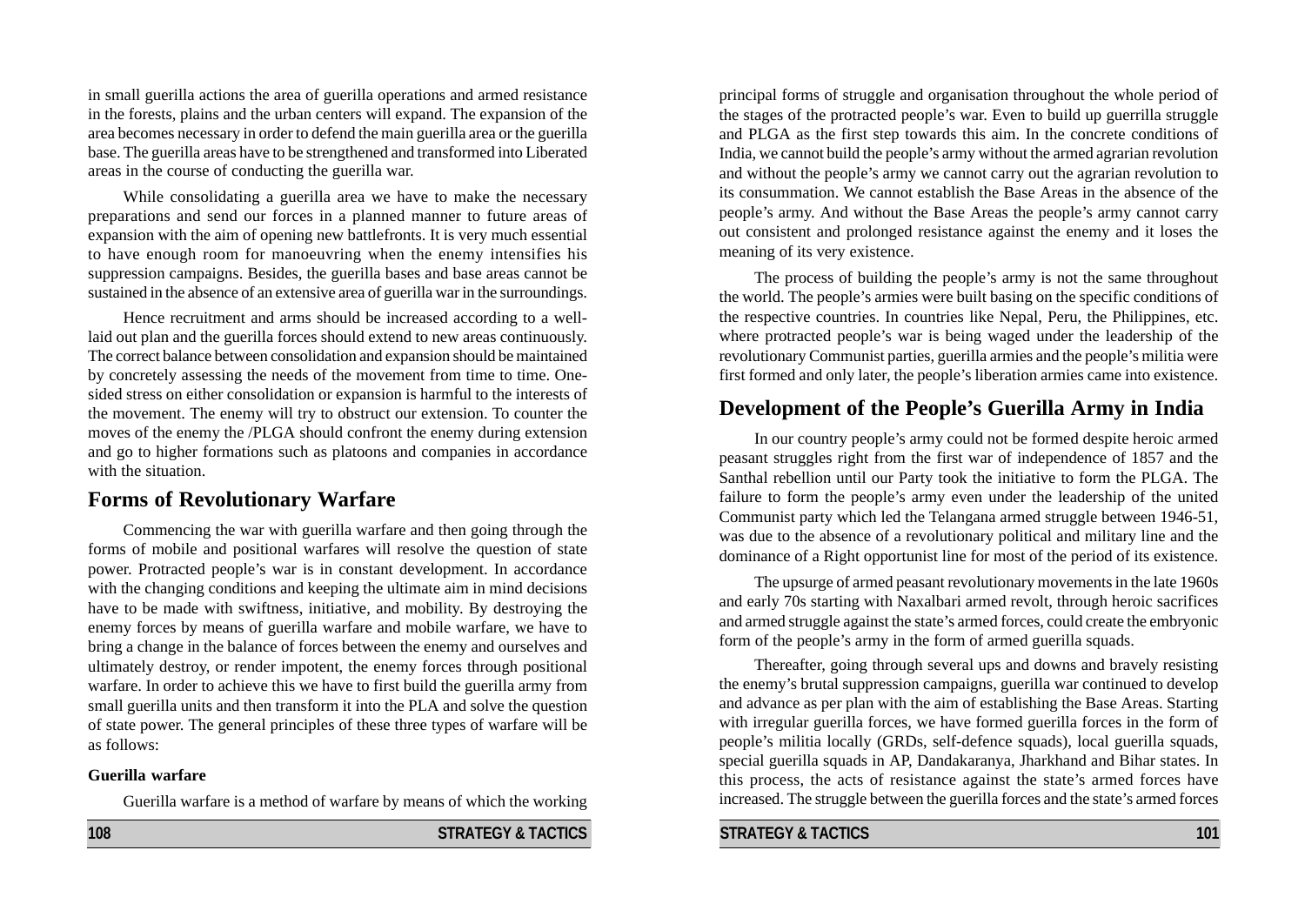has become the principal form leading to a qualitative change in the situation and guerilla zones came into existence.

The necessity had arisen for further intensifying the guerilla war in accordance with the changing conditions by confronting the enemy's brutal onslaught. Besides the separate guerilla squads, the need for the qualitatively higher level of platoons and companies became necessary in order to destroy the enemy forces at a specific time and in specific place. The guerilla forces working as guerilla squads, platoons and companies were brought under a centralized policy and decentralized command in order to coordinate the separate guerilla operations with further plan to destroy the enemy by relative concentration of the forces and in this way the PLGA was formed. This is the first step in the formation of the PLA and the establishment of the Base Areas.

PLGA is the armed organization to achieve the revolutionary political tasks. It preserves its strength and destroys that of the enemy. At the same time, it takes up the political tasks like propaganda among the people, organizing the masses, arming the masses, helping the masses in establishing their organs of political power, developing the Party, participating in production etc.

# **Three types of forces of the PLGA**

- 1) Main Forces-These are the platoons, companies central/state special action teams which move anywhere to participate in the war depending on the needs of the movement under the instructions of the Commissions/Commands.
- 2) Secondary Forces-Local guerilla squads, special guerilla squads, platoons and district/division level action teams.
- 3) Base Forces-People's militia (self-defence squads, GRDs, ARDs at the RPC level).

The people's militia is the base force in the structure of the PLGA. This will be extensive numerically. Without the people's militia it is not possible for the PLGA to develop as it is the principal recruitment source for the other two forces. Efforts should be made to arm the militia and to impart politicomilitary training so that it becomes a militant fighting force and harass the enemy forces continuously without a let up.

The secondary forces operate in a specific area. The weapons of the

**102 STRATEGY & TACTICS**

The most important task in resisting the enemy's all-round offensive is the political mobilization of the masses. It is only taking up campaigns of tactical counteroffensives in accordance with the strength and capacities of our PLGA and the prevailing situation that we will be able to preserve our forces and destroy the enemy forces. We must make the arrangements necessary for resisting the enemy offensive according to plan beforehand. Losses will be less for the PLGA and the Party if the enemy suffers losses in appropriate time and place. Our PLGA should concentrate and deal heavy blows on the weak points of the enemy forces that are ready for attack against our forces with the aim of causing damage to the enemy. The tactical counteroffensive against the enemy should be carried out in the form of small and big military actions. When the concentration of the enemy forces in a given place becomes dangerous to our existence, we should temporarily retreat our guerilla forces to a strategically favourable place with the aim of carrying on the war for a long time. When the chances for enemy attack are more the guerilla squads and platoons should take the necessary precautions to remain secret and concentrate on smashing the enemy attack at the opportune moment. In this way by protecting the PLGA, the Party and the movement from enemy attacks we should acquire the skill in conducting tactical counteroffensives.

Moreover, we have to apply comrade Mao's military line creatively according to our concrete conditions.

#### **Army role in Extension :**

Initially in the places where guerilla war is going on, the PLGA should concentrate its forces to conduct attacks on the enemy forces with the objective of annihilating the enemy forces and stalling the enemy attacks. Later the newly formed guerilla formations should launch attacks on the outposts, communication network, operational bases, central bases in the enemy territories and thus constantly harass the enemy. In the forests and isolated hilly areas these attacks should be conducted both during night-time and daytime. But in the plains where the enemy patrols are frequent these attacks can be undertaken during the night. To undertake these the cooperation of the masses and a grip on the terrain are essential. The life of the PLGA is determined by these two factors every moment. Besides studying the present areas of operation the PLGA should also undertake the study and survey of future areas of expansion.

By involving the working class, peasantry, and other oppressed masses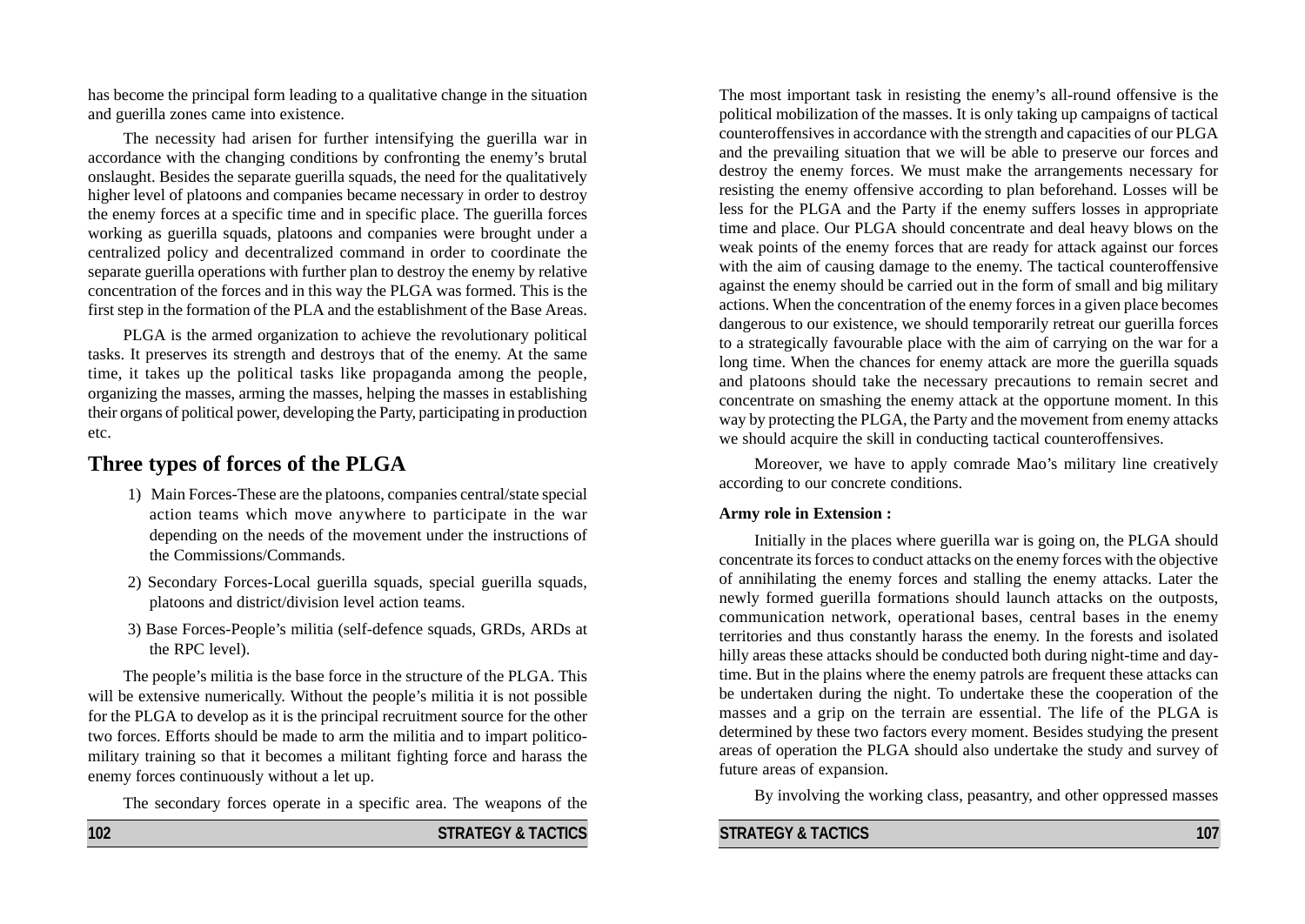as stipulated. The orders from above should be followed without fail in all military activities. This discipline is the discipline developed on the basis of the political consciousness fighters and commanders. The most important method to be followed for implementing the discipline is teaching and convincing. Following discipline voluntarily by themselves will be principal. In order to strengthen discipline the PLGA should strictly follow the **'Three Rules of Discipline'** and **'Eight Points of Attention'** formulated by com. Mao.

Five good qualities are essential for the fighters and commanders if the PLGA has to become strong: being good at learning MLM, being good in Military Training, being good in the three-eight work style, being good in accomplishing tasks, being good in Physical Training.

#### **Offensive-Counteroffensive:**

The objective of the all-round offensive of the state and central governments that has further intensified with the formation of the Joint Operational Command is to completely wipe out, through military means, the entire movement and the PLGA led by our Party throughout the country, specially concentrating the attack on AP, Jharkhand, Dandakaranya, Bihar and Orissa, Chathisgarh, UP, West Bengal states. Multi-pronged offensive means to attack the revolutionary movement on all fronts-political, cultural, ideological, apart from military offensive. The objective is to brutally suppress the social and political forces that oppose the enemy.

We are presently in the phase of strategic self-defence. This means that the enemy is strong and we are weak. Hence the enemy is trying to suppress the revolutionary movement, the people's guerilla army and the masses by means of brutal onslaught. This situation will exist until a change in the balance of forces occurs. Only when our forces become stronger than those of the enemy the method of using the suppression campaign continuously will come to an end. Until that time one suppression campaign will follow another. Enemy's all-round suppression campaign-our tactical counteroffensive will be the main feature of our struggle during this period. The war will increase in its intensity and expand its theatre of operation in both the enemy's all-round offensive or the encirclement-suppression campaign and our tactical counteroffensive campaign. There will be ups and downs, defeats and victories, advance and retreats in the course of this intense struggle. Our aim is to defeat the enemy's al-round offensive and achieve the political and military objectives.

**106 STRATEGY & TACTICS**

secondary forces are of relatively inferior quality compared to those of the Main forces.. We have to improve them further. Although these are less in number than the base forces, they are better at fighting. They lure the enemy forces into small guerilla activities, harass and tire them and destroy the enemy forces by using guerilla tactics.

Though the Main Forces are relatively less in number than other forces they are better in terms of political consciousness, quality of arms and fighting skills. Hence it is the backbone of the PLGA. Without this force it will be difficult for the other two forces to survive.

Special action teams, special platoons and companies have to be formed in order to annihilate the cruel officers belonging to the enemy forces, the anti-people notorious elements who serve the class interests of the imperialists, the CBB and the feudal forces, to conduct surprise raids on the enemy forces in key places and seize the arms, and to annihilate the enemy forces who have fortifications.

### **Coordination between the Forces**

In war we have to preserve our forces and destroy the enemy forces to the maximum extent.

To achieve this objective, small and big actions have to be coordinated. We formed organizations that are suitable for undertaking these operations i.e. Main, Secondary and Base forces. The Main Forces like the platoons, companies etc. will concentrate the forces for the annihilation of the enemy forces and for the seizure of arms. They should be provided the opportunity to carry out the military operations and for annihilating the enemy. The Main forces, by their very nature, are better equipped and have the capacity to annihilate the enemy forces. Hence with the help of the Secondary and Base forces it becomes relatively easier to destroy the enemy. The Party committees and Commands at various levels should chalk out the operational plans so as to fulfill this aim. Coordination between these should be achieved.

The CMC provides the politico-military leadership to the PLGA on behalf of the CC. It guides the military affairs. All the Party committees from the CC to the lower levels do not form part of the PLGA. The first thing is to establish the firm leadership of the Party over the PLGA. The basic leadership system consists of the Party cells and branches in the PLGA and the collective leadership of the Party committees under which the commanders carry out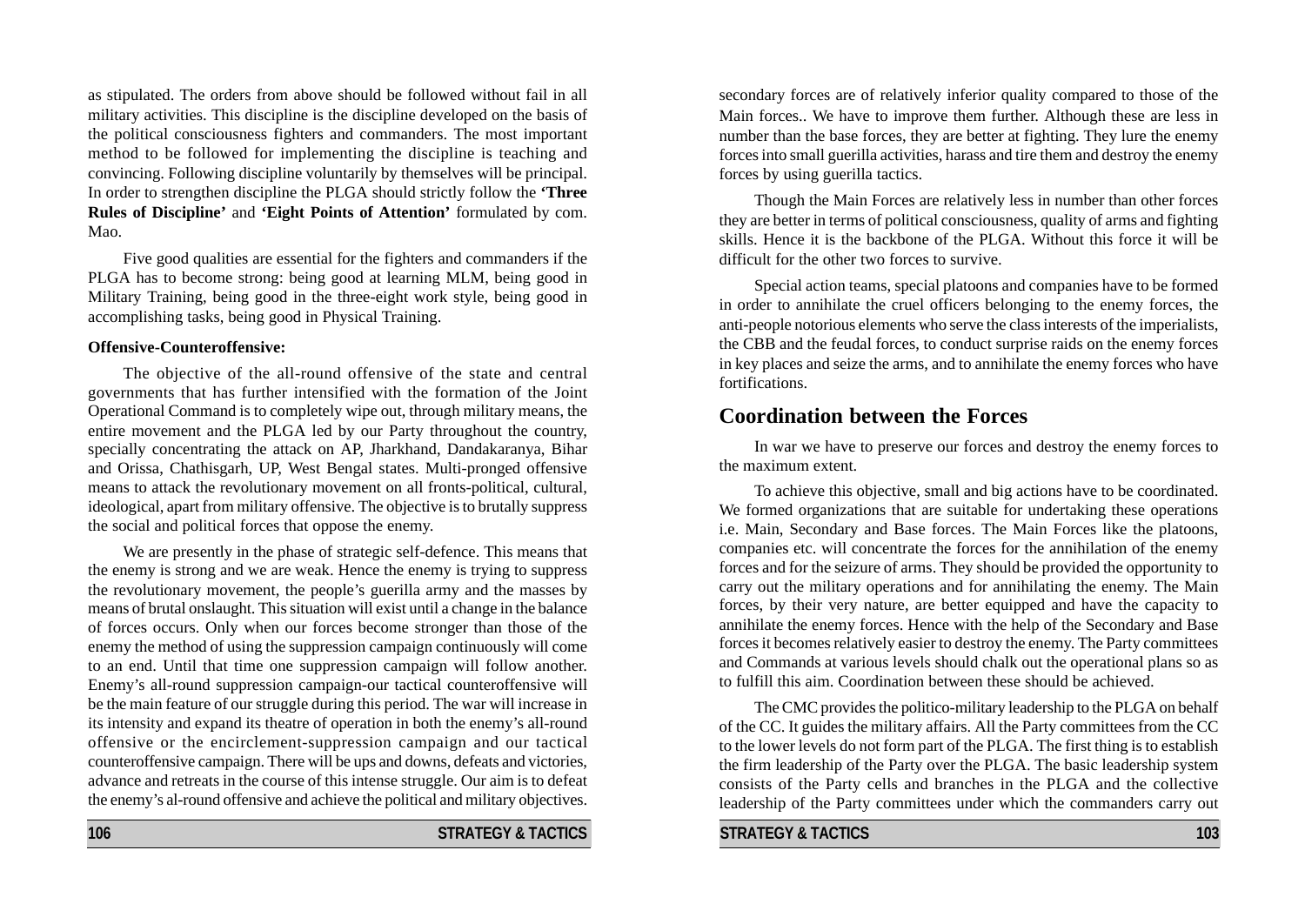individual responsibilities. PLGA carries out principally guerilla warfare. Hence there will be unified strategy and independent activities. This means that the CC and SCs/SZCs decide the general plans while the lower level commands (Regional/Sub-zonal, Zonal/district/divisional, Area commands) draw up the corresponding operational plans. In the PLGA both military commanders and political commissars are the leaders of the military units. Distinct work division exists between them. While the military commanders shoulder the responsibility of implementing the orders and instructions related to military matters the political commissars bear the responsibility of carrying out the tasks related to political matters.

The key aspect for developing and strengthening the PLGA is to establish able Commands at various levels (Area/sub-zone, district/divisional, Zonal, Regional, SC/SZC/SAC, Central level). Only thus we can oversee the proper deployment of forces, enhance the fighting capacity, ensure iron discipline, and make an orderly retreat of the forces in the course of our fight against the enemy forces and further create the condition for transforming the PLGA into PLA. Achieving political unity, military unity, coordination in political-military matters is very crucial for achieving our political objective. Therefore, various Party committees and Commands should grasp this consciously and develop the people's war unitedly, with close cooperation and coordination.

In order to enhance the fighting capacity of the PLGA, expand it and transform it into PLA, we have to set up various wings. At present the development of the guerilla war depends on the development of the departments of communications, intelligence, supplies, ordinance (arms and ammunition), artillery, medical and politico-military training.

A weak people's guerilla army is at present confronting a strong enemy force. In such a war the enemy aspires to completely wipe out the PLGA. Towards this end, he will unleash all-round offensives and encirclementsuppression campaigns in a big way. Besides using brutal force he will resort to all types of deception and cunning methods. To counter this, we should protect our leadership, our forces, people's support and arms & ammunition, keeping in view our final objective of defeating the enemy forces. Until a qualitative change occurs in the balance of forces between our forces and those of the enemy we should not go into strategically decisive battles.

The PLGA is the vanguard of the fighting people and the focal point of armed struggle. In order to fight a strong army we have to create the necessary material and subjective conditions. War continually undergoes changes. In accordance with the changing conditions we have to take appropriate decisions in appropriate time i.e. develop appropriate forms of military organizations and guerilla struggle. The enemy's armed forces should be destroyed bit by bit, as a full meal is eaten up mouthful by mouthful, through guerilla methods of warfare, and our forces should be strengthened by extending the armed struggle to extensive areas and deepening the struggle. When sufficient arms are acquired and the guerilla forces are increasing the PLGA should be expanded by going into new formations. The PLA has to be developed by further developing the platoons and companies, improving the training, and qualitatively developing these into battalions and divisions.

To develop the regular army (PLA) we have to raise the necessary soldiers in good numbers, develop iron discipline, impart a high level of politico-military training, and acquire relatively better and larger number of arms (including modern arms) and ammunition. Leadership has to play a decisive role in achieving these. It is very essential for the leadership to make conscious planning and special effort for developing the PLGA into the PLA. Special campaigns should be continuously taken up for recruitment into the PLGA. Those who have the qualities needed for guerilla soldiers should be encouraged to join the PLGA. Thus the guerilla army should be developed in the course of the people's war into the PLA.

We have to impart ideological-political understanding among the PLGA fighters and leaders regarding our political-military line as well as enemy's changing strategic plans and tactics of deception, cunning methods, covert methods etc., from time to time thereby enhancing their overall preparedness and vigilance.

We have to make all efforts to attract to our side part of the enemy's army, Para-military and other armed police force and to create disunity among the enemy's armed forces. Mainly two aspects help our efforts in the enemy's armed forces.

We have to educate the PLGA fighters and guard against the emergence of non-proletarian trends such as purely military viewpoint in isolation from the masses, adventurism, bureaucracy, revolutionary impetuosity, ultrademocracy etc., besides several bad habits, in the light of MLM.

#### **Discipline:**

In order to preserve ourselves or to destroy the enemy we have to work unitedly and with firm determination. Hence the PLGA should follow discipline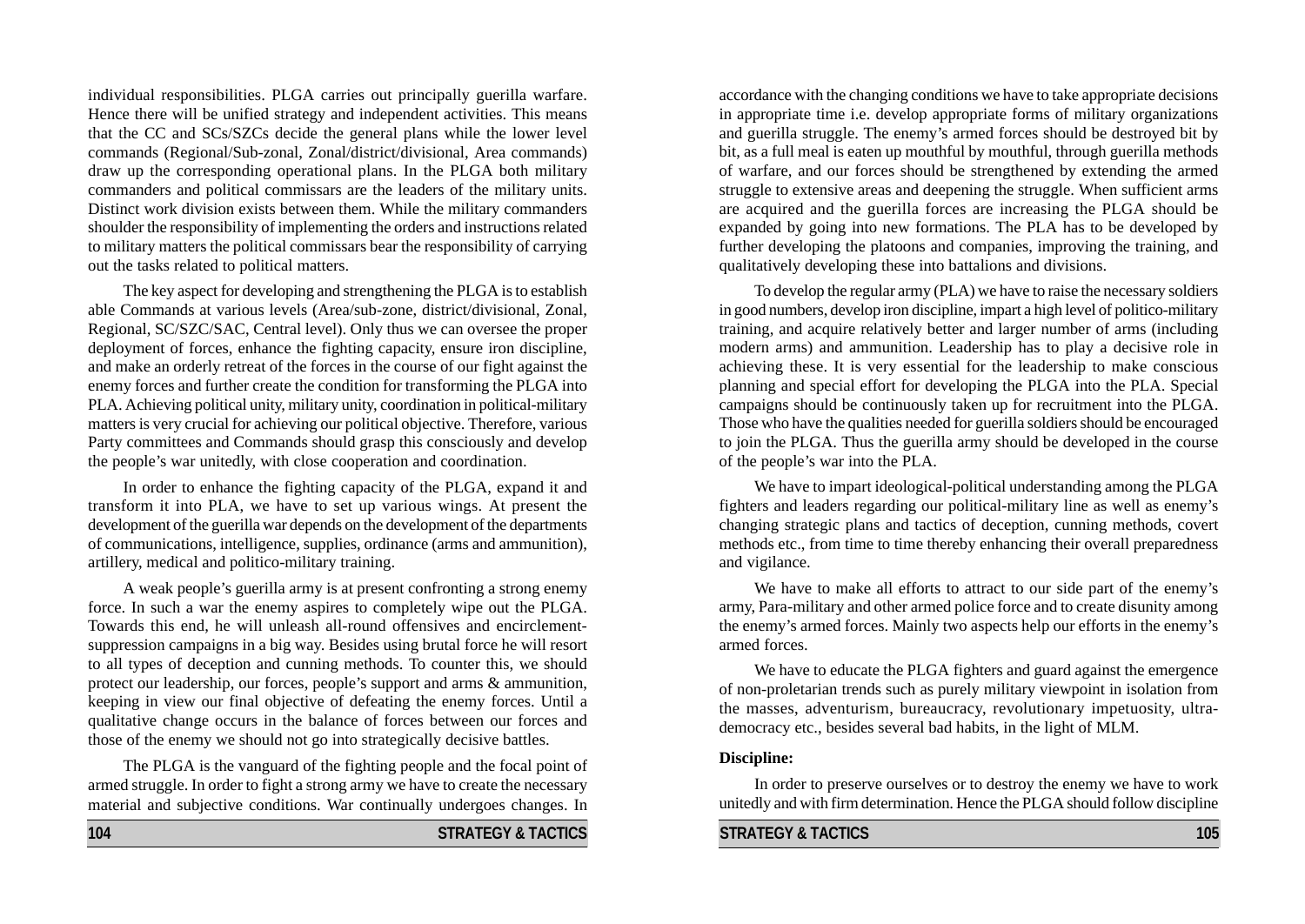Though the vast majority among them (over 90%) belongs to the poor and landless peasantry and to the proletariat and other wage-earning sections, they are also victims of social oppression and upper caste atrocities and discrimination in all spheres of life. The most heinous and inhuman manifestation of this social oppression is the practice of untouchability still practised in most parts of India. The real solution to the problems of dalits lies in smashing the existing semi-feudal, semi-colonial setup by successfully completing the agrarian revolution on the basis of distributing land to the tiller.

While mobilising the vast masses of the dalits who constitute around 17.5% of the Indian population into the agrarian revolution, we must also lay special emphasis upon the task of fighting all forms of social oppression and caste discrimination practised by the upper castes against them. Appropriate organisational forms should be evolved at various levels to fight the evils of untouchability, upper caste atrocities against the dalits and other forms of discrimination based on caste. At the same time, we must desist from forming exclusively caste-based organisations for the dalits, which will only lead to their further segregation.

The Party must fight for equal rights, reservations and other special privileges for dalits and other backward castes. Simultaneously we must expose the hollowness of the policies of the ruling class parties and the state on these issues. We must also expose the opportunist dalit leaders who build their own electoral fortunes in the name of taking up dalit issues. We must take up struggles on these issues with our own independent programme, through our mass and class organisations, without forming separate caste-based organisations.

The petty bourgeoisie Dalit sections in certain states have formed some exclusive organizations of Dalits and are organising movements on some issues related to their problems. Depending on the concrete situation, if it is helpful for the ongoing revolutionary movement, we may sometimes work jointly with these petty bourgeoisie Dalit organisations on these issues while exposing the reformism and opportunism of the leadership. It is only due to lack of a revolutionary alternative that exclusive Dalit organizations are proliferating in various parts of the country. Such organizations will become irrelevant if the revolutionary Party and mass organizations take up the issues of Dalits and build a broad-based movement by including all sections of people.

# **CHAPTER-11 United Front and Work in the Basic Masses**

What should be our concrete tactics to realize the revolutionary or strategic united front of the four classes-the working class, the peasantry, the urban petty bourgeoisie and the national bourgeoisie-and make it an effective instrument for advancing the armed struggle?

Firstly, we should concentrate on organizing the masses of these various classes into revolutionary mass organizations, the people's army, the militia, the revolutionary organizations of the nationalities, anti-imperialist fronts, and so on led by our Party. It is in the process of organising these various sections of the population and giving leadership to their struggles, and transforming them into armed struggle for the seizure of state power that the revolutionary United Front begins to take concrete shapes. The nucleus of this United Front is the four-class alliance based on worker-peasant unity which assumes the form of the RPCs at various levels led by the Party.

The Party, the People's Army, the revolutionary mass organisations, the nationality organisations having the new democratic programme and various other revolutionary and petty bourgeois organisations supporting the new democratic progamme will be part of this New Democratic Front. Although the formation of the NDF at the All India level requires a relatively strong People's Army, a strong Party with country-wide political influence, and a considerably wider area of armed struggle with organs of people's political power at various levels, we should strive to form the revolutionary UFs at the village, area, regional and state/special zonal/special area levels depending on the strength of our Party, army, revolutionary mass organisations, and the extent and depth of our armed struggle. We should allot some subjective forces according to plan for work in the towns falling within and around the areas of armed struggle with the aim of the building the UF. Though formation of the NDF at the all India level will take time, still we may try to form this UF in embryonic form on ant-imperialist, anti-feudal basis and based on the support of the revolutionary struggle.

What do we mean when we say that the UF is an instrument for advancing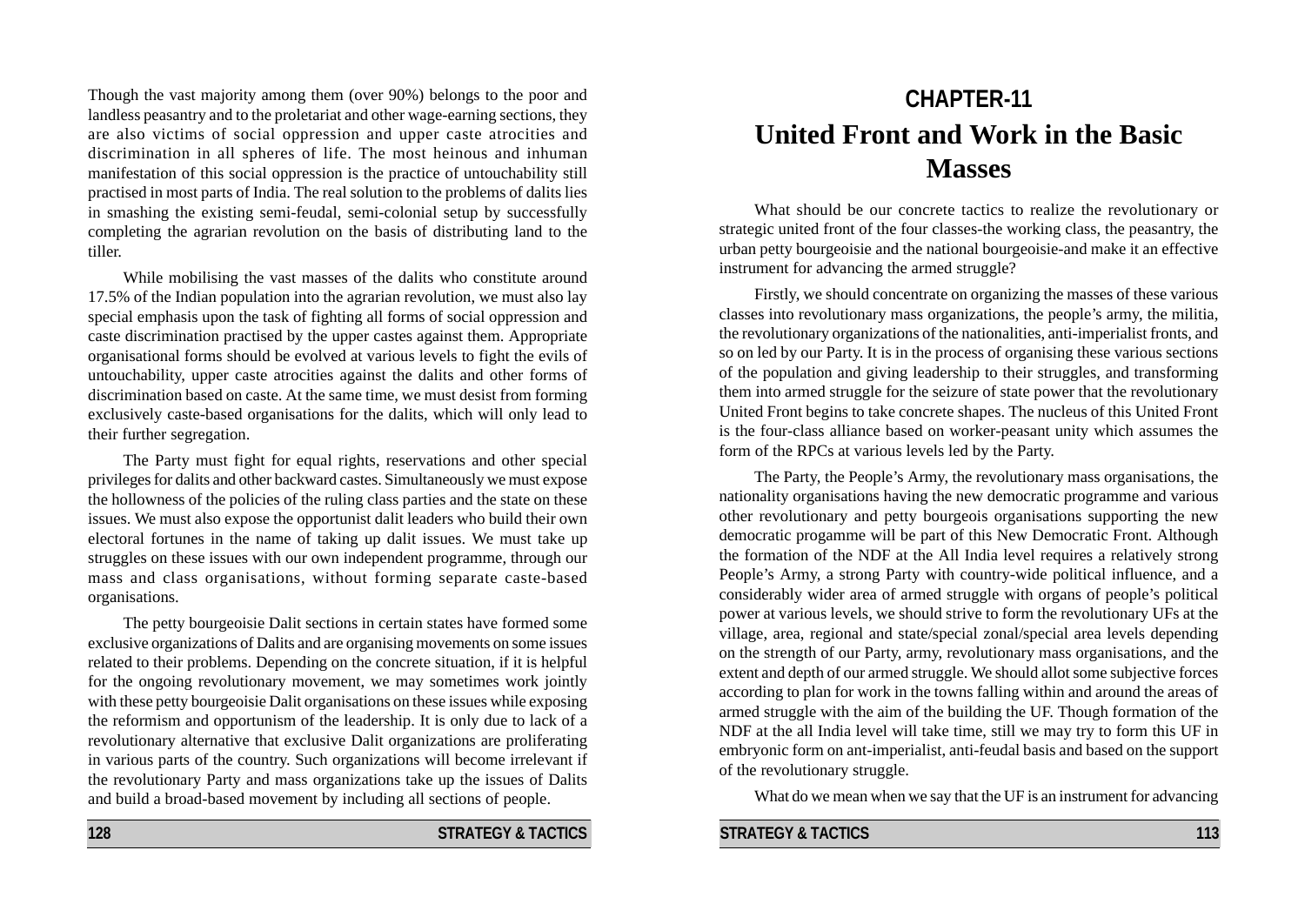the armed struggle and the vice versa? Firstly, the revolutionary united front mobilizes the masses politically for the capture of state power. Wherever the organs of new democratic people's power are set up as the concrete form of this revolutionary united front, these organs act not only as organs of power, but also as organs of armed uprisings of the masses. They are the *"most powerful organs of the revolutionary struggle of the masses, of the political action of the masses of the uprising of the masses."* They politically arouse the masses, arm the masses and lead the masses to defend the political power and the political gains made. A huge army of the toiling masses is raised and people's militia is established wherever the revolutionary united front takes its concrete expression as an organ of new democratic people's political power. In this way, armed struggle of the masses led by the Party reaches a qualitatively new phase. And, conversely, this armed struggle further consolidates the revolutionary united front.

Even where the organs of the people's political power are not set up in the real sense but the revolutionary united front projects itself as the alternative provisional revolutionary government, it facilitates the political arousal of the masses and the advance of the armed struggle.

Since they are the most democratic organs, they are also the most authoritative organizations of the masses which facilitate to the utmost their participation in the struggle for building the new social order and brings into full play the revolutionary energy, initiative, and creative abilities of the masses in the struggle for the destruction of the old order.

Our united front tactics at the present juncture should be based on the fact that a significant chunk of the people belonging to the four classes that form part of the revolutionary UF are presently under the influence of the comprador-feudal political parties, revisionist parties, and various shades of reformist and petit-bourgeois organizations. The majority of the organized workers are in the various trade unions belonging to the ruling class parties and other revisionist parties; the peasantry, youth, students, employees, women etc. are also organised into different associations and federations affiliated to, or under the influence of, the above-mentioned parties. These sections should be brought under the leadership of the revolutionary party by taking up their sectional demands, raising their political consciousness and dispelling whatever illusions they may have on these parties through incessant political exposure of these parties and ideological-political education of the masses. In order to

growth of the Hindu religious chauvinist forces on the one hand, and the Muslim fundamentalists on the other.

Recently, with the proliferation of consumerism and increased penetration of imperialist culture and decadent values into our society, women are being rapidly converted into commodities and their condition is further degrading. Women are subjected to varied forms of sexual harrasment and domestic violence. Rape is used as a weapon to counter rightful assertion by women. It is also used as a very specific repressive measure by the state against women in struggle. Thus the Indian women have become victims of social, economic, political, and cultural discrimination and deprivation of all sorts. Thus the Indian women should be organised not only against class oppression but also against all types of patriarchy, male domination, and discrimination. Special effort should be made to bring more and more women into the revolutionary movement by bringing them out of feudal and obscurantist ideas which restricts them to the home.

 So in order to emancipate women, besides the class-struggle, we have to carry on struggle in political, economic, ideological and cultural sphere for equal rights for women. We should support the struggles of women that are breaking out either spontaneously or under the leadership of petty bourgeois, feminist organizations against social degradation, discrimination, oppression and exploitation while at the same time we should expose the limitations of those leadership. The party should help organise them in the correct revolutionary direction and strive to transform their protest into mighty struggles. We must expose the politics and influence of the bourgeois, petty-bourgeois, revisionist and reformist parties and organizations, including feminist organisations, that have been trying to depoliticise and demobilize the women and to divert the women's movement from the real path of liberation. We should also try to bring more and more women into the revolutionary movements by imbuing them with the politics of new democratic revolution and making them realize that there cannot be women's liberation without the liberation of the oppressed masses from feudalism, imperialism and comprador bureaucrat capitalism.

**(ii) Dalits:** The dalits or Scheduled Castes should be treated as a special social section that is peculiar to the obnoxious caste-ridden Indian society.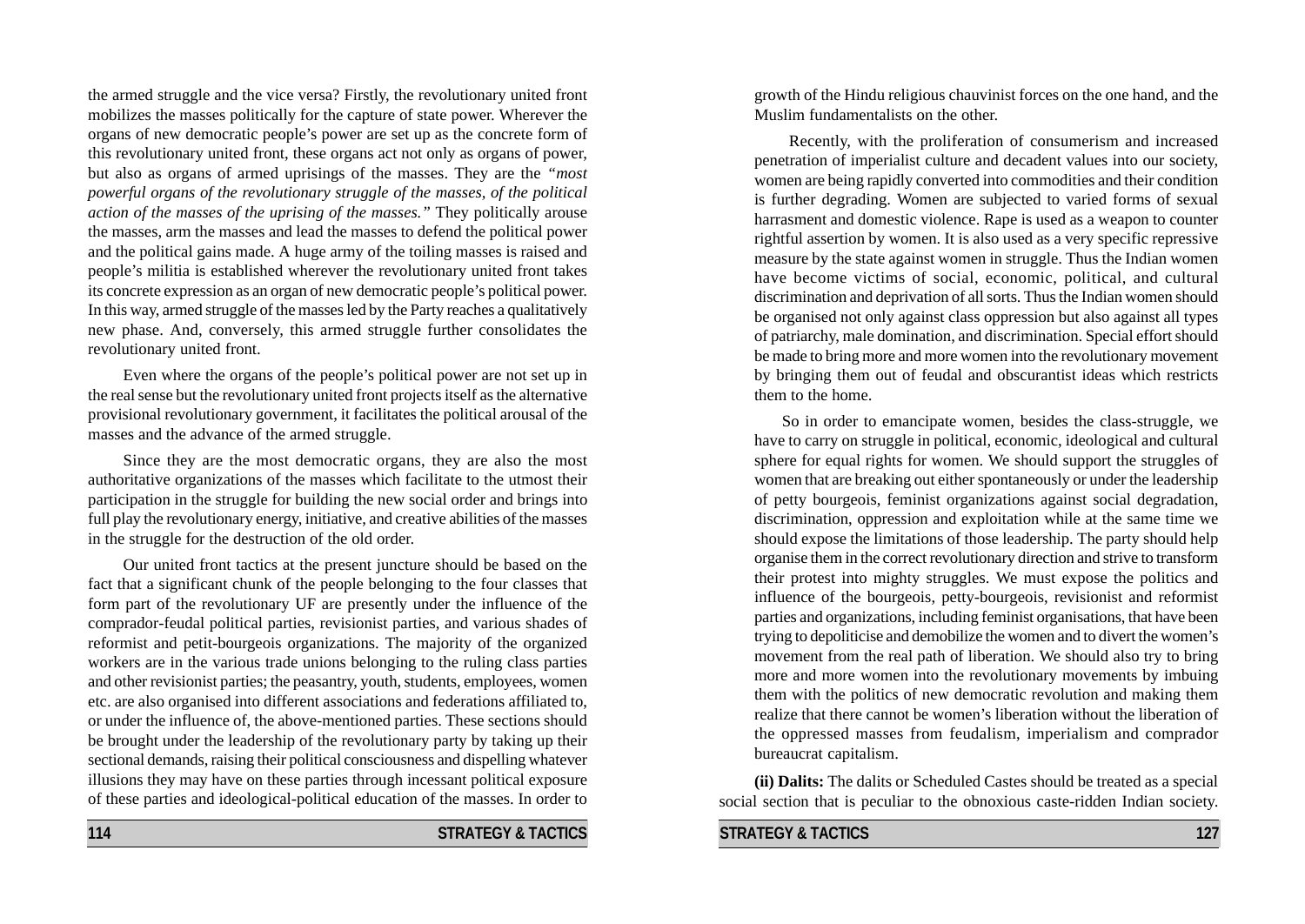we can bring a qualitative change in their overall status in the Party and position in the revolutionary movement. Hence, in all our guerilla zones and areas of class struggle, firstly we have to follow the class line and mass line seriously, i.e to work mainly among the landless and poor peasantry and agricultural labourers generally who belong to dalit section. basing firmly on this aspect, we have to take up a special programme for bringing these sections to the forefront in all fronts, apart from drawing up specific forms of struggle and organization to mobilize broader masses of these sections on their specific demands with a clear-cut plan to involve the advanced elements from these sections into the Party and the class organizations.

By pursuing the above-mentioned general line and approach, we will be able to draw the clear line of demarcation with the parliamentary and revisionist parties, with the reformist NGOs and other petty bourgeois organizations, as well as with the so-called Communist Revolutionary organizations in our country with regard to the solution of the problems of these special social sections. We must also take up consistent political exposure of the various bourgeois-reformist-revisionist trends within the movements of these sections.

Let us now analyse the nature of oppression and the problems of each of these sections separately.

# **Special Social Sections**

**(i) Women:** Women constitute almost one-half of the country's population and an overwhelming majority of them belong to the oppressed and exploited classes. But in addition to feudal and capitalist oppression, they suffer from male-chauvinist domination, oppression and patriarchy. The women of our country have to face extreme insecurity of life due to our patriarchal system, which denies any rights and independence and denies them access to property despite formal legal rights. They are denied equal educational and employment opportunities. All domestic labour, which is unpaid labour, is performed by women. This labour is looked down upon by the society as menial, as of no value, and there is neither any recognition nor respect for women's labour in the existing patriarchal society. It is only a double burden on women that thwarts their initiative, creativity and role in public life. The orthodox Hindu and Muslim traditions look down upon women treating them as inferior beings and weaklings fit only to serve the men-folk and to breed and rear children at home. This outdated and reactionary outlook is being reinforced by the

**126 STRATEGY & TACTICS**

achieve this, we must concentrate primarily on building the UF from below.

In order to rally all these people, all these sections into the protracted people's war, into the revolutionary united front, the party of the working class, has to build several types of tactical united fronts at various levels, with diverse class forces and with different aims. But we have to try to develop those struggles subordinate to our main aim and objective.

Moreover, provided the revolutionary movement acquires enough strength, if opportunities to utilise the contradictions among the ruling classes in favour of advancing the people's war arise, efforts should be made to utilise them too. However, we must be cautious against the infiltration of notorious anti-people elements belonging to ruling class parties into such united front activity. The principles mentioned for building the United Front in the strategy part of this document should be taken as the guidelines in building the tactical fronts on issues with the various political parties.

All our tactical alliances or UFs in the form of joint activity with various oganisations belonging to the , anti-imperialist anti-feudal classes at whatever level should be subordinate to the aim of building the strategic UF i.e. the NDF. Our orientation in UF activity should be to accelerate this process by rallying these classes on the basis of our New Democratic programme. And all this activity should serve to intensify and extend our armed struggle further. Any joint activity or tactical alliances that do not serve the cause of the PW will be a futile exercise. All our work in the various revolutionary mass fronts, nationality organizations, other revolutionary and petty bourgeoisie organisations and so on should be evaluated from this perspective only.

We must always keep in mind that the united front activity in whatever form is a method of drawing the masses into the struggle and to isolate and weaken the enemy classes. The Communist International defined the tactics of the united front as the Leninist method of drawing the masses into the revolutionary struggle, as a method of establishing closer ties with the masses. We must find and advance those slogans and forms of struggle that arise from the vital needs of the masses, from the level of their fighting capacity at the given stage of development. At the same time, Communists must not for a moment abandon their own *independent initiative* and work of education, organization and mobilization of the masses. However, to ensure that the toiling masses find the road of unity of action, it is necessary to strive at the same time both for short-term and for long-term agreements that provide for joint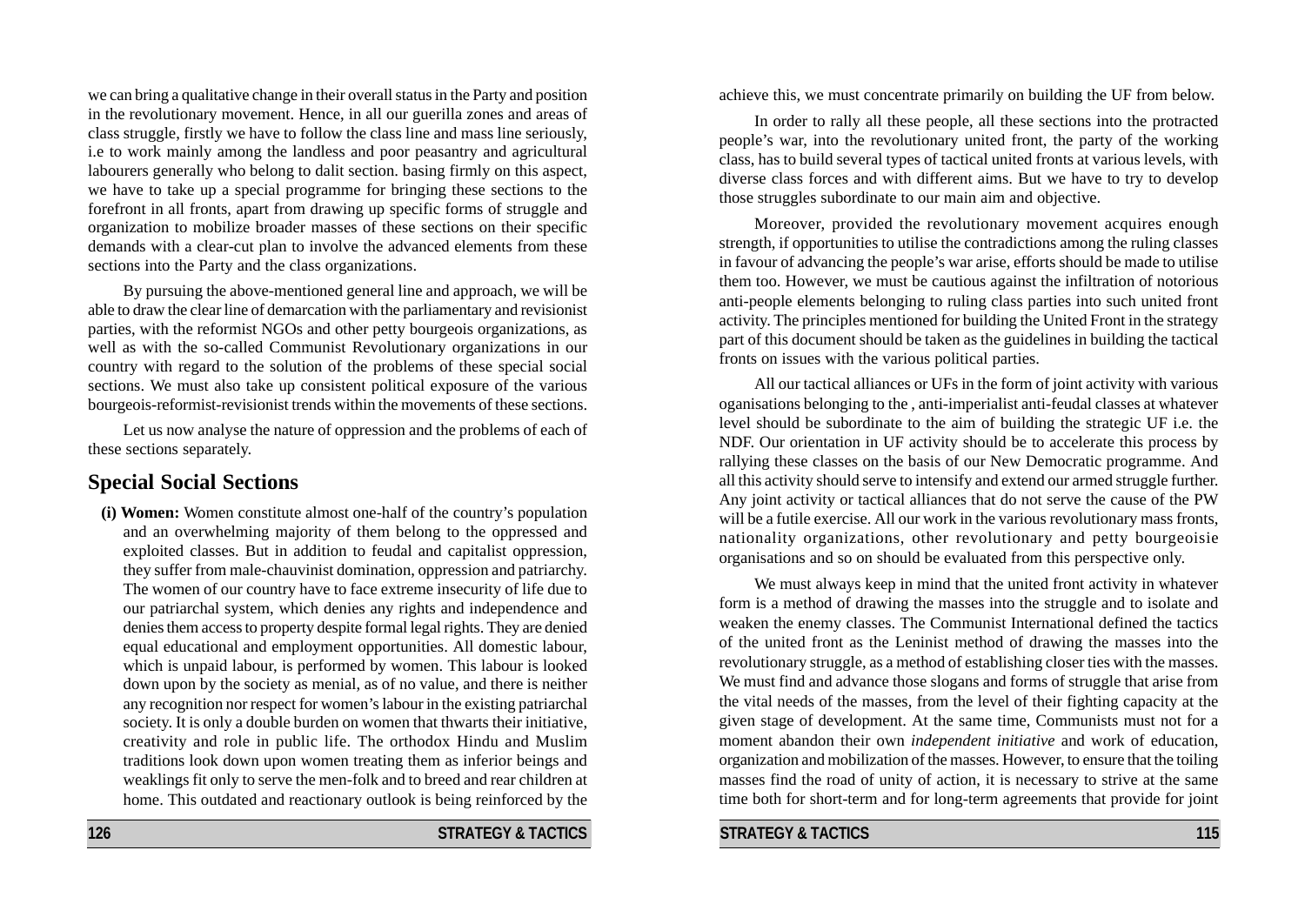action with trade unions of various colours and other organizations of the working people against the class enemies of the proletariat. The chief stress in all this must be laid on developing *mass action*, locally, *to be carried out by the local organizations* through local agreements. At the same time, we must not lose any opportunity of making use of united front tactics also from above wherever and whenever it helps in bringing the broad masses into mass action and in the politicization of the masses.

Oppressed masses and various sections should be rallied through various forms of forums like united action or people's action forums, strike committees, struggle committees etc., on their respective demands from the primary level onwards i.e., from village, factory, basti, college etc., level onwards. Effort should be made to mobilise all the people - including those from various political parties and organisations- who can be rallied on various issues into the united front being built from the lowest level. The Party can rally the people on their partial and sectional demands, and can wage struggles and agitations even amidst conditions of severe repression only by building various such above-mentioned forums. We can take up coordinated actions with the various organizations on issues as diverse as: economic demands of the workers in individual enterprises or whole industries*;* wage demands of the agricultural labourers; remunerative prices for the agricultural produce of the peasantry and against the exploitation by the moneylender-trader nexus; in the defense of the interests of the dalits, adivasis, women; rendering aid to political prisoners and their families; in the struggle against social reaction and fascist attacks*;* coordinated actions on a local, regional, national or international scale*,* for carrying out mass political actions, and innumerable such issues.

We can bring these various sections of people under the influence of revolutionary politics and into the revolutionary organisations and can expand the Party organisation during the course of waging struggles through such forums.

We will be able to build such joint action forums from higher level downwards too, depending on the development of the revolutionary movement, depending on the strength of the subjective forces and on the position of the classes, parties groups and institutions which can be united on their respective issues. Such a united front can come into existence through agreements between various political parties, groups and institutions, which represent various classes. However, if a country-wide or state-wide broad joint action forums

# **CHAPTER-12 Special Social Sections and Nationalities-Our Tactics**

Women, dalits, adivasis and religious minorities are the most important of the social sections to be taken cognisance of by the party of the proletariat leading the revolution in the concrete conditions prevailing in India. All these sections have special problems of their own and specific types of extraeconomic oppression apart from the class oppression. We have to pay due attention to solve their special problems and to chalk out special tasks to mobilise them effectively into the revolutionary movement. Towards this end, we have to not only bring these sections into class organizations along with other oppressed masses, but also evolve the necessary forms of organizations and forms of struggle for the widest mobilization of these sections on their special problems both on a short-term and long-term basis. Broader joint fronts too should be formed wherever and whenever necessary to address the specific grievances.

However, while taking up specific tactics on the special problems related to these sections, we should keep in mind that the tactics should always be subordinate to our strategic line. We should place the specific programme for the solution of their specific problems in relation to, and in the overall context of, the on-going people's war in the country. We must educate these sections how their problems are essentially class questions; how the material basis for the final solution of their problems can be laid only by liberating themselves from class oppression; and hence, the imperative need for waging war against the common enemies-feudalism, imperialism, and comprador bureaucrat capitalism, that are oppressing the vast toiling masses in the country-unitedly with other oppressed masses under the leadership of the proletariat.

We must demonstrate in practice how the people's war and the ongoing class struggle is bringing these sections increasingly into the center stage; how the latent potential and creative energies, the revolutionary initiative and capacities of these oppressed sections are being released in the course of the people's war and the deepening class struggle. It is only by paying special attention and making conscious effort based on concrete planning by the leadership of the Party to develop the oppressed among these sections, that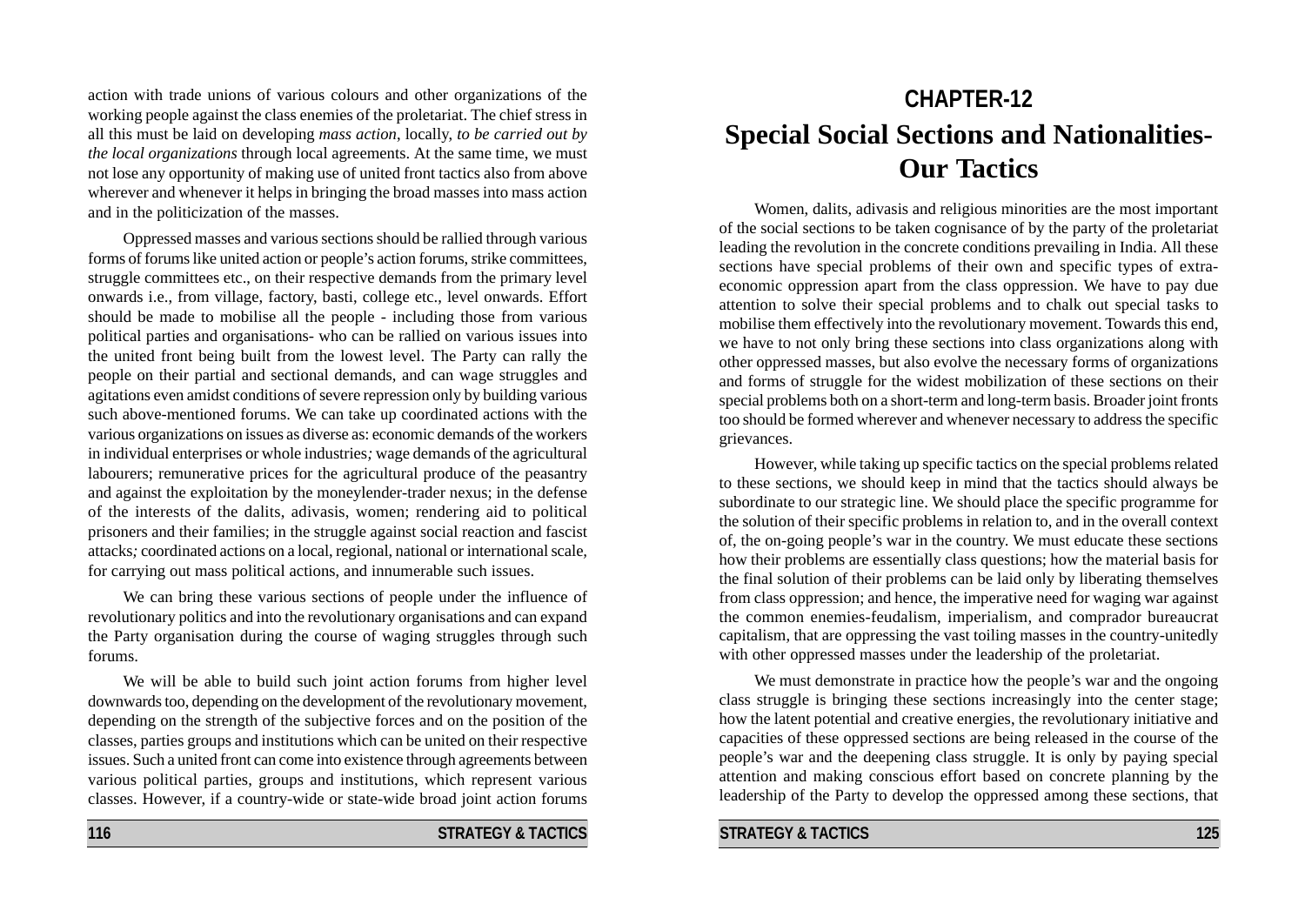Hence, utmost importance must be given to educate the Party rank and file about the danger of the above non-proletarian trends that emerge in the course of building mass organizations and mass movements and must guide the entire work with the proper orientation of serving the armed struggle at all times. The leadership of the mass organizations must always keep the politics of seizure of power in command, bring the vast masses to these politics by evolving the appropriate political slogans and rallying the masses around these. Attention must be paid on conducting wide political propaganda of the revolutionary politics through various means-open, semi-open and secret, and concentrating on political exposures of the policies of the ruling classes, the anti-people nature of the Parliament and the government, the attacks and atrocities on women, Dalits and Adivasis; the persecution of the religious minorities; the oppression and suppression of the rights of the nationalities; and the viciousness of the exploiting social system. It is possible to rally the vast masses if the correct tactical slogans are advanced in the appropriate time and forms of struggle and forms of organizations are evolved to take up such issues with the correct orientation.

We must keep in mind the Leninist tactical principle: *"To put in the forefront precisely those forms of struggle and organization which are best suited to the conditions prevailing during the flow or ebb of the movement at a given moment, and which therefore can facilitate and ensure the bringing of the masses to the revolutionary positions, the bringing of the millions to the revolutionary front, and their disposition at the revolutionary front."*

Of course, while applying this principle into practice we have to keep in mind the specific condition and specific strategy of our revolution and also we have to realise the differences among the various forms of struggle and organisation from the point of view of our specific strategy i.e protracted people's war.

In the background of the above discussion,we must allot some able and experienced PRs and organisers to work in the legal democratic organizations, cover organizations and for fractional work. Without such able organisers it is not possible to work in these organisations without getting exposed and with a long time perspective. Our organisers may also belong to a Party Committee at some level. But, while working openly in these organisations they should not be identified in any manner with our Party. Once they are exposed to the enemy, they should immediately go underground or be shifted elsewhere.

are formed, which are relatively stable and which can function for a somewhat longer period, on a minimum revolutionary basis and orientation. We may also try to build the corresponding joint forums at the lower levels.

We may also form a platform at higher level to take up general democratic issues and launch militant mass movement against imperialist exploitation, domination and anti-people policies of the state and its repressive measures. It is also necessary to build solidarity movement in support of anti-imperialist anti-feudal and anti-state struggles of the peasantry.

In multi-national India, where the nationalities are waging armed struggle since long for their self-determination, the party has to pay special attention on building a united front with them. The party of the proletariat should support their just demands in their fight for self-determination against the Indian ruling classes and their state. It is one of the most important tasks of the proletarian Party to mobilise people in support of these struggles and forge unity with these nationalities while at the same time organsing the masses on the Party's programme to draw these masses as part of the New Democratic Revolution. Strong UF between the proletariat and the struggling nationalities against the common enemies (i.e. imperialism, CBB and feudalism) will enable them to formulate tactics jointly to defeat the tactics of the enemy.

Whatever the tactics used (depending on the situation and our strength vis-a-vis the movement), a proletarian stand must be adopted towards every nationality movement, seeking to influence it with a consistent anti-imperialist, anti-feudal viewpoint. While forging united front with the struggling nationalities, the party of the proletariat must strive to establish its leadership over the united front. Some allies from this front may accept the new democratic revolutionary programme and turn into our strategic allies during the course of building such a UF and the united struggle against the common enemy. However it need not be taken as a precondition for forming united fronts with those struggles. One should not cause the disruption of the united front, adopting sectarian methods in the name of establishing proletarian leadership over the united front. At the same time, we should be careful to see that we do not tail behind the petty bourgeois, or ruling class elements who are participating (or leading) various nationality movements and must participate in the united front with our own independent programme.

Whatever be the nature of these tactical united fronts built at various levels, they must serve in isolating the targets of our revolution, in advancing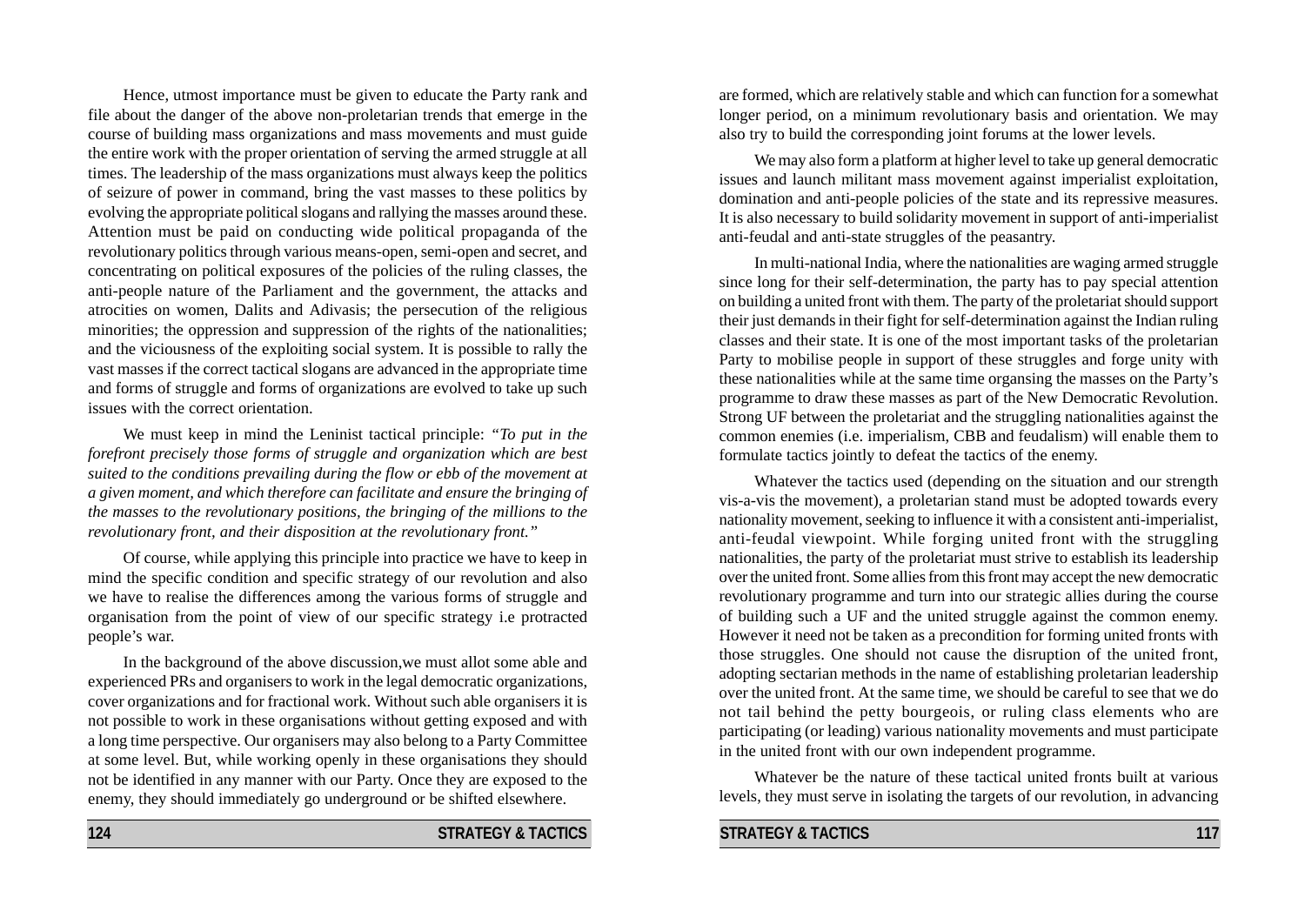the people's war, and in building and strengthening the strategic revolutionary united front necessary for the establishment of a new democratic system.

## **Mass Organization and Mass Movement**

Mass Organisations are absolutely indispensable for the victory of any revolution. The principal aim of building mass organisations is to organise the masses for revolution. Without mobilising the masses into innumerable struggles and raising their political consciousness in the course of those struggles, they cannot realise the need to overthrow the state power of the exploiting classes, they cannot acquire the necessary consciousness and collective will to overthrow the oppressive state machine, and, needless to say, the Party cannot lead the masses to victory in the revolution. For this, it is absolutely necessary to draw a clear line of demarcation with the revisionistled mass movement and mass organisation. In the background of the specific condition in India, the orientation of our mass movement and mass organisation will be according to the strategy of protracted people's war.

For the masses to realise the need for overthrowing the state machine and understand the Party's calls and slogans, they must be convinced through their own daily life experiences - through the experiences gained by organising themselves and participating in militant mass struggles. Mass organisation is thus a powerful weapon to convince the masses and instill confidence in them that they can liberate themselves from all oppression and exploitation through collective organisation and struggle.

This, of course, does not imply that the masses, will automatically get the political consciousness necessary for overthrowing the State machinery and to build a New Democratic society and Socialism. As Com. Lenin had repeatedly warned, this consciousness should be instilled in the toiling masses from outside; they cannot acquire it through struggles on their economic or partial demands. Hence it is the most important task of the Party within the mass organizations to arouse the masses politically and to imbue the masses with the revolutionary politics of seizure of power through armed means. The masses can grasp the Pary's policies and make them their own in course of implementing them in their day-to-day struggles.

Forms of organisation and forms of struggle differ according to differing conditions in different regions in the country. Moreover, the conditions in the same region, state or the country as a whole, do not remain static but keep on

mandals, non-governmental welfare organisations, women's welfare organisations, welfare organisations for oppressed castes, nationalities and minorities, etc.

- *(ii) Cover organizations:* Cover organisations are indispensable in areas where our mass organisations are not allowed to function openly. We may also form cover organisations in other areas according to necessity. The purpose behind forming cover organisations is to keep our forces unexposed to the enemy while carrying on open mass work. We must keep in mind that cover organisations are not a substitute for the legal or underground mass organisations. We must form the Party units within the cover organisations and direct them.
- *(iii) Legal democratic organizations*. These are the organisations formed on an explicit political basis with some or all aspects of an antiimperialist, anti-feudal programme, and with a programme of action and forms of struggle that broadly fall within a legal framework. These serve as the Party's attempts at the political mobilization of the vast masses. The scope of the legal democratic organisation is very wide, extending to the broad coalitions and alliances formed against repression, globalisation, Hindutva forces and right up to the all-encompassing bodies formed with the banners of anticapitalism or people's struggles. Such organisations can be formed at various levels - town/city level, district level, state level, regional level, all-India level, or even at the international level.

Several wrong trends are likely to show up in our work in the mass front such as: legalist trend of organizing and building only legal type of organisations and neglecting the semi-legal and underground organizations thereby exposing our forces to the enemy; the trend of economism of taking up only, or mainly, the partial or economic demands of the masses and losing sight of the most important aspect of political mobilization of the masses against the State and the various policies of the ruling classes; the trend of spontaneity in giving one-sided stress on the aspect of mass struggles and neglecting the aspect of consolidation; subjectivism in mechanically copying the forms of struggle and forms of organization of one region in other regions without taking into consideration the concrete conditions; and, most important of all, not orienting the mass work so as to serve the armed struggle.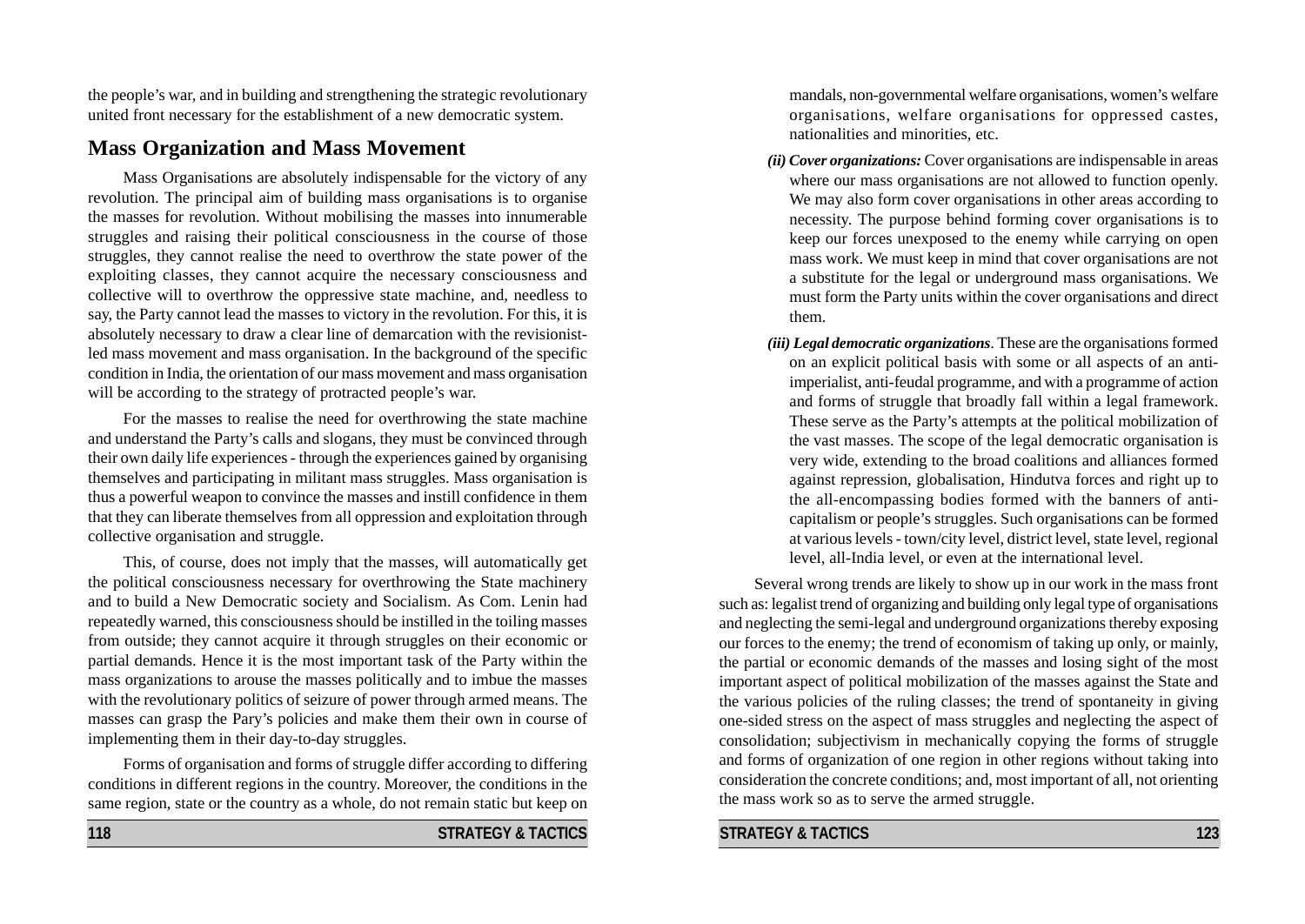propaganda and agitation.

- **3) Mass organizations not directly linked to Party**: These mass organizations, which are not directly linked to the Party and work under some cover with a limited programme, belong to the third type. These are broad-based organisations that try to unite non-Party forces on a common programme. They may take up anti-imperialist, anti-feudal programmes openly or may work with a more limited programme. These organisations become indispensable under conditions of extreme state repression where opportunities for open revolutionary mass organisations are very much restricted. They may also be formed in normal conditions as complementary to the revolutionary mass organisations that directly serve armed struggle. Although we have been carrying on our work based on the above understanding in general, there are still some shortcomings due to lack of a deeper grasp of the above, especially in concrete application. The third type of organisations can further be subdivided into three broad categories:- a)fractional work, b)party-formed cover organisations, and c)legal democratic organisations.:
	- *(i) Fractional Work.* Here the Party works through the numerous traditional mass organisations that operate in the rural and urban areas. These traditional mass organisations are the organisations normally set up by the masses to fight for their sectional interests or otherwise fulfill their needs. The Party, through its members or other activists, penetrates such organisations without exposing any links with the Party. Through the activities of the organisation, the masses, while being mobilised for their sectional interests, are attempted to be drawn towards the revolution. This method of organising, if properly conducted, offers the best opportunity for cover work for a long period of time. It is therefore indispensable in areas of severe repression. The best organisations are those which are more oriented to struggle, like trade unions, slum and other locality based organisations, youth organisations, unemployed organisations, students associations and unions, women's organisations, commuter associations, etc. Besides there are also other organisations which are welfare oriented, community based or are self-help organisations - like workers' cooperatives, cultural organisations, sports clubs and gymnasiums, libraries, bhajan

changing continuously thereby bringing to the fore the need for effecting corresponding changes in the forms of organisation and forms of struggle. This is the most important feature that should be taken into account in evolving appropriate tactics in each region or state and at each given time. Unless we adopt a dialectical approach to the forms of struggle and forms of organisation, we are bound to fail in building effective mass organisations and powerful mass movements.

# **Relation between Mass Struggle and Armed Struggle**

While recognising the importance of mass organisations and mass struggles, we have to also keep in mind that in the revolution as a whole, it is war or armed struggle against state, that will be the main form of struggle and the army the main form of organisation.

As Com. Mao had pointed out :

*"... War is the main form of struggle and army is the main form of organisation. Other forms such as the mass organisation and mass struggle are also extremely important and indeed indispensable and in no circumstances to be overlooked, but their purpose is to serve the war. Before the outbreak of war, all organisation and struggle are in preparation for war....After the war breaks out, all the organisations and struggles are coordinated with the war directly or indirectly."*

This is an extremely important formulation, which our Party had taken as a guideline for the Indian revolution too. Whatever may be the differences in the objective conditions between India and pre-revolutionary China, the underlying principle concerning the relationship between mass struggle and armed struggle remains the same : the mass organisations and mass struggle should serve the war between people's armed forces and enemy's forces once it has broken out, or, should be oriented towards the preparation for war.

This means from the very beginning, our orientation, perspective and the method of building mass organisations and mass struggles should be to serve the war directly or indirectly. The mass organisations which are built without such a perspective would be unfit to advance the revolution. Here the idea of transforming mass struggles and mass organisations gradually into armed struggle is to be recognised as wrong thinking.

If this direction is lost, our mass organisations and mass struggles will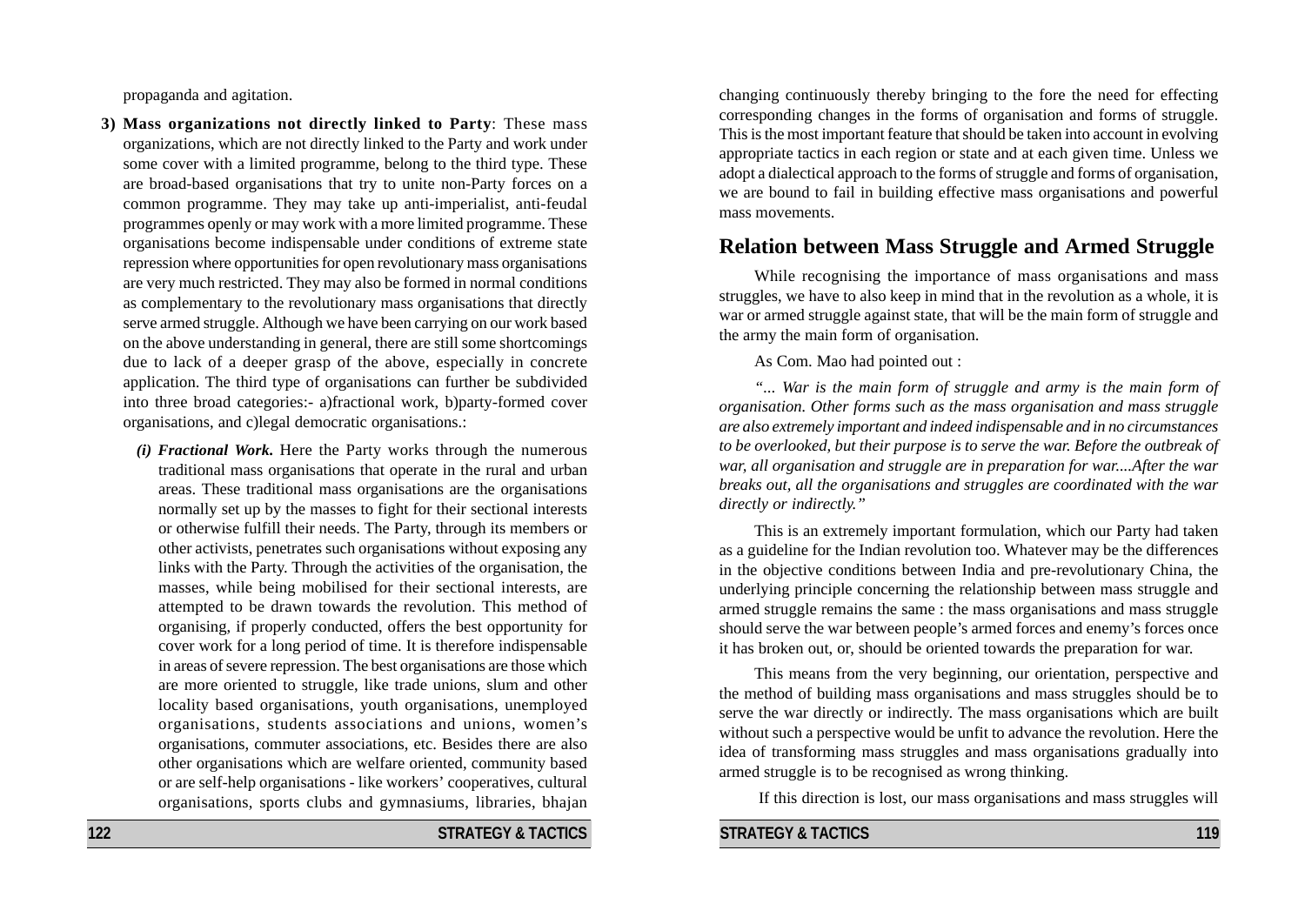get bogged down in legalism and economism, and we will be unable to prepare the masses for the seizure of political power. Herein lies the source for Right opportunism and Revisionism.

While mass organisations and mass struggles serve the armed struggle and war, the latter, in their turn, help to further advance the mass movement. Such is the dialectical inter-relation between mass struggle and armed struggle. As Mao pointed out; *"giving stress on armed struggle does not mean abandoning other forms of struggle; on the contrary, armed struggle cannot achieve success unless co-ordinated with other forms of struggles.*"

There is also a tendency to forget the above truth that armed struggle cannot achieve success unless it is coordinated with other forms of struggle, and herein lies one source for "Left" adventurism and sectarianism. This will amount to leaving behind the masses and going ahead with only the advanced sections. Hence, the main point to keep in mind is that we cannot achieve victory in the revolution without anyone of these; both armed struggle and other forms of struggles are indispensable, but the principal and decisive form is armed struggle.

 The forms of mass organisation and mass struggle change continuously with the advance of the armed struggle. Every advance made in armed struggle helps the mass organisations to expand and deepen their base and to advance the mass movement further. And, conversely, every advance in the mass movement, particularly the political mobilization or arousal of the masses boldly against the principal enemies of our revolution, will contribute to the deepening and expansion of the armed struggle. Our Party's experience has proved this beyond any doubt.

When we organised the first mass struggles, we could only mobilise a few hundred, and later a few thousand at most. But with the spread of the politics of people's war and the growth of our armed strength, notwithstanding severe enemy repression, people gained more confidence in the Party and revolution and began to participate in numerous struggles and pour out in lakhs for meetings and demonstrations when calls were given by the Party and mass organisations even when the latter went underground. Such a massive show of support to revolution and the spurt in the militant struggles by the masses is due to the advance of the people's war and the growth of the armed strength of the people. The ability of our armed forces to face the reactionary onslaught of the state and feudal forces is an important factor to boost up the

**120 STRATEGY & TACTICS**

morale of the masses and instilling confidence in them on the politics of people's war.

And the masses who are politically aroused through the efforts of our mass organizations, in turn, became a main source of recruitment into the Party and the revolutionary movement. It became possible to involve more and more people into the armed struggle. Hence we have to educate the Party rank and file that the intensification of armed struggle against the state has direct bearing on the further increase in mass mobilization and mass struggles, and this mass mobilization should, in turn, raise the cadre and soldiers for the Party, People's army and involve a larger number of people in the armed struggle.

Broadly speaking, mass organisations can be categorised into three types depending upon their nature and functions :

- **1) Underground Revolutionary Mass Organizations**: The first type of mass organisations are those which remain strictly underground and propagate the Party's revolutionary line among the masses rousing them for armed struggle. They openly call upon the masses to participate in the people's war, propagate the central task drawn up by the Party at any given time, secretly organise the masses into struggles, and directly serve as the base for recruitment for the Party and the people's war. These mass organisations are built clandestinely and conduct secret propaganda. Examples of such mass organizations are Communist Student-Youth Leagues, armed cultural organizations, Red Guard organizations, etc.
- **2) Open or semi-open Revolutionary Mass Organizations**: The second type of mass organizations are the open and semi-open mass organisations which openly propagate the politics of New Democratic Revolution and prepare the people for armed struggle. These organisations make use of the available legal opportunities to carry on revolutionary propaganda and agitation openly and try to mobilize anti-imperialist - anti-feudal forces as widely as possible. Thus, these mass organisations too directly serve the people's war as long as scope for open revolutionary work exists. Revolutionary Women Organisation, Revolutionary Student and Youth organizations, Revolutionary Art and Cultural Associations, Revolutionary writers' Associations, New Democratic Associations of various sections, etc. can be formed for carrying out open revolutionary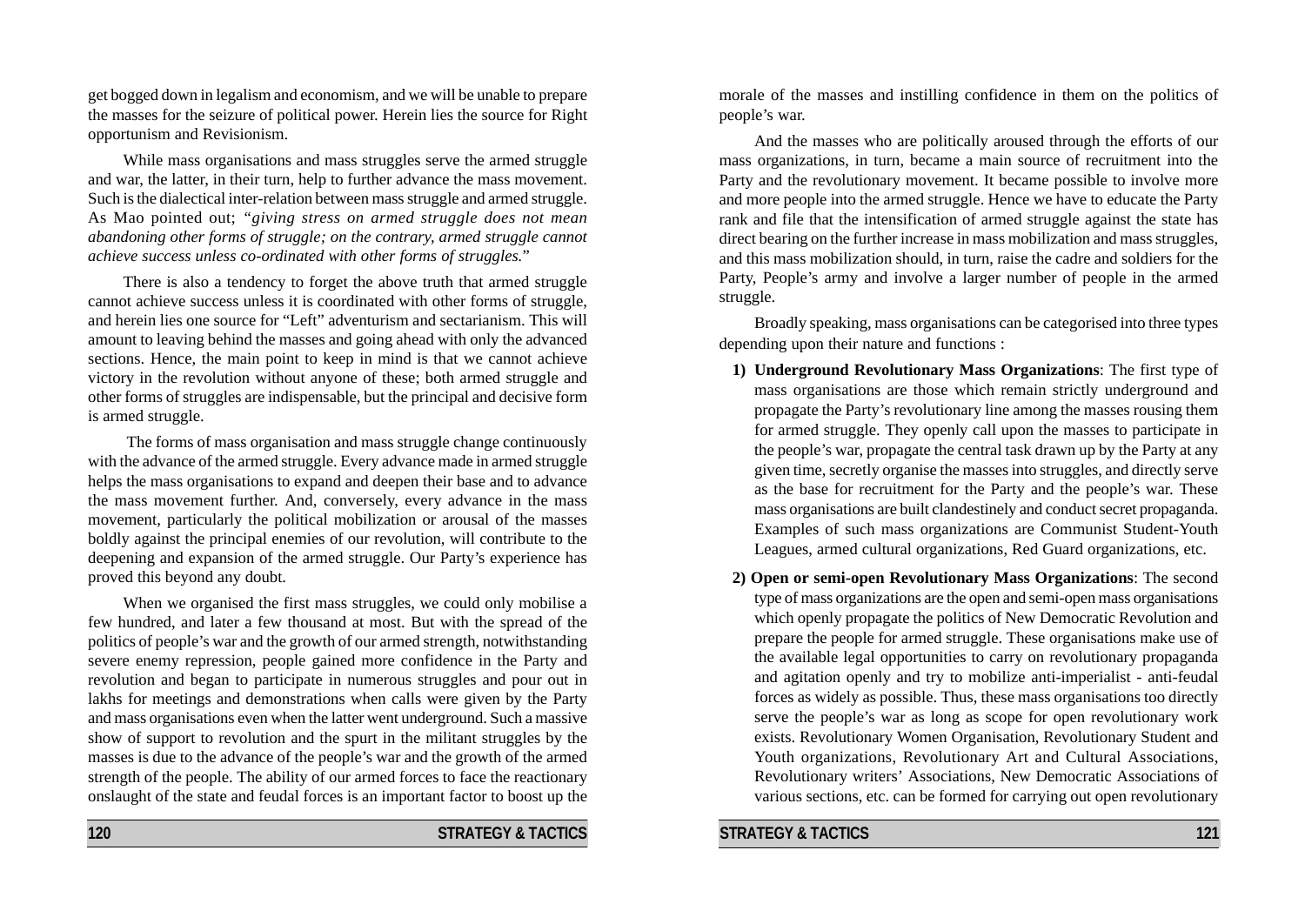**(iii) Adivasis:** The Adivasis, or the tribes residing in the hilly regions, forests or less-developed plains in India, constitute about 7% of the Indian population. Representing relatively more backward forces of production, their economy, society and culture differ significantly from those in the rest of India. The imperialists, comprador bureaucratic bourgeoisie, unscrupulous contractors, moneylenders, traders and government officials have deprived the Adivasis of their land and other traditional means of livelihood. The process of breaking up of their traditional economies, society and culture and their forcible assimilation into the semi-colonial, semi-feudal setup by the Indian ruling classes serving imperialism is proceeding at an unprecedented pace particularly after the transfer of power. The attempts to convert Adivasis into various religions with the backing of the state have been going on since a long time. Whereas during British rule, Christianity spread on a considerable scale into the vast tracts inhabited by the Adivasis, after the transfer of power it is the Hindu chauvinist organisations that are aggressively spreading Hindu religion in these areas. As the regions inhabited by the Adivasis are rich in mineral deposits and forest wealth, imperialists and comprador bureaucratic bourgeoisie are evincing special interest in exploiting these regions through mining, quarrying and such other activities. Some infrastructure too has been developed towards this end. The state and central governments have been carrying on construction works, luring a section from the Adivasis under the name of welfare schemes. In the main, tribal chiefs, are benefiting from government schemes and are trying to turn the people in favour of the government and, in some areas, a tiny section of adivasis have become rich and have developed themselves as local oppressors. Both of them constitute the social basis for the ruling class parties or parties in the name of welfare of various tribes and nationalities.

Proper tactics have to be adopted to ensure the eradication of the influence on the Adivasi masses of this intermediary section which is divorced from labour, while at the same time proper tactics have to be adopted so that a strong unity within the toiling adivasi people could be achieved and also a strong unity between toiling people of tribals and non-tribals can be developed maintained.

 These regions have strategic importance for the Indian revolution from the military viewpoint due to their favourable terrain that facilitates the establishment of base areas. Hence the Party should organise Adivasis with the slogans, "*Right over the forest belongs to people and Adivasis*", *"Political*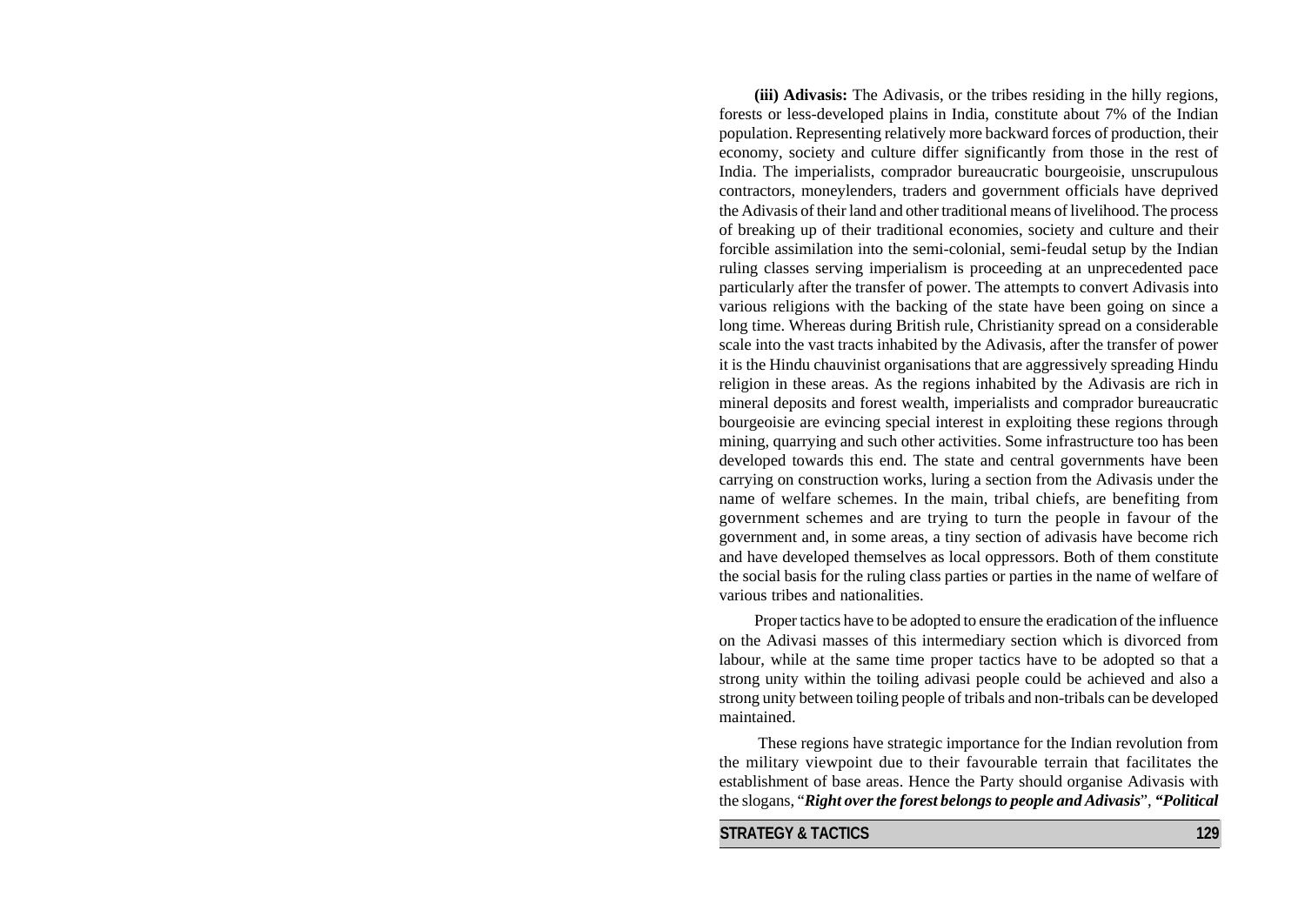*Autonomy to the Adivasi territories'* and transform the territory as exploitationfree territory i.e 'red land', 'don't be divided, be united' 'unite the real friends against the real enemies'.'right over all the resources including water, forest etc.' 'right for protecting their own culture and development', and draw up a specific plan for work among them to mobilise them against economic, political, social and cultural oppression by imperialism, CBB and feudalism.

**(iv) Religious Minorities:** The religious minorities like the Muslims, Sikhs, Christians and others comprise around 15% of the Indian population. They are often the targets of attacks by Hindu chauvinist political parties and Hindu fascist gangs and suffer from discrimination by the Indian state that is biased towards the Hindu majority. Among the religious minorities the Muslims are being specially targeted in recent times.

The party should oppose, expose and fight against the growing threat of these Hindu fundamentalist forces ideologically, politically and also fight against them at the local level by adopting all the appropriate means. At the same time we must also continue to expose the fundamentalism of other religions. But we must be clear that the real purpose of the chieftains of the Hindu fundamental forces is to divide and divert the people's attention from their growing upsurges and thus blunt their class consciousness. Hence, the party must continue to focus its attention in advancing the actual class struggle, that is, the protracted people's war, which will finally put an end to this threat.

We must widely propagate the politics of new democratic revolution among the people of the religious minorities and make them realize that they too are oppressed by the three big mountains weighing down the backs of the entire Indian people and it is only by fighting unitedly with their class brethren among the Hindu majority that they can put an end to the religious persecution. We must take class struggle as the key link in solving the problem of communalism permanently.

# **Our Work among the Nationalities**

Leading the revolution in a big multi-national country inhabited by scores of nationalities and national minorities oppressed by the Indian State in league with imperialism, our Party faces the special task of correctly addressing and resolving the national question.

We must beware of two wrong trends prevalent on the nationality question among the various revolutionary organizations in India: one, the view that the struggles of the various nationalities, especially those that are being waged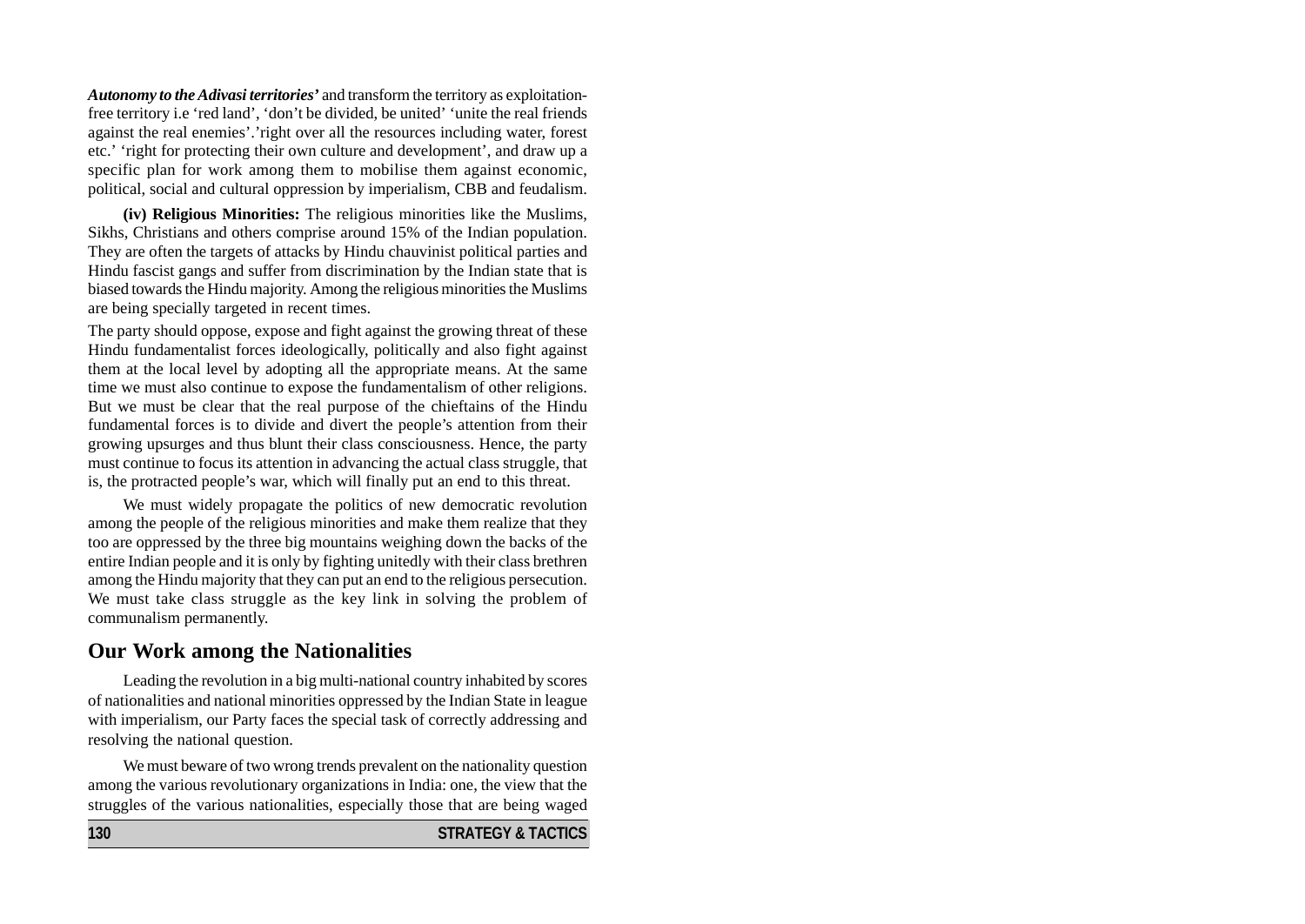electrical, electronic and other skills to settle in the countryside is another task of the urban organization. Propaganda and publications to fulfill the needs of the rural movement is also one of the important tasks in the urban centres.

#### **Urban area in the vicinity of Liberated Areas and Guerrilla Zones**

There is a special significance to the work in the small towns, (district towns, kasbas and small mining centres) inside, and in the vicinity of the base areas and the guerrilla zones. Such towns act as business centres. Some towns are the supply centres for forest produce and raw materials. In such towns, the enterprises of the comprador bureaucratic bourgeoisie, of the TNCs, and of the national bourgeoisie have interests in areas such as mining enterprises for extracting raw materials like coal, iron etc, and some medium and heavy industries based on these raw materials. As a consequence, working class too is concentrated to a notable extent in these towns. Such towns will have importance.

On the whole all the towns in and around these areas are the centres of government machinery. As the government machinery in the rural areas around these towns is either too weak or paralysed, these towns turn into main centres for counter-revolutionary rule in that area. It is basing on these towns that, the enemy forces launch attacks of suppression campaigns on the guerrilla zones and the liberated areas: On the other hand, when compared with other towns, the impact of revolutionary politics and of the people's war will be very high. The oppressed masses will show much greater inclination towards the revolution.

In such towns, opportunity for open and legal work will in general not be available, either to our Party or to the mass organisations. Therefore, our Party has to work, in the main, through cover organisations only. We will have to conduct open activities through broad united front formed on the basis of a limited programme.

The Party has to function through secret methods, very cautiously, with an organisational structure impregnable, to the enemy. As the revolutionary movement in these towns, has to play a key supporting role in many ways to the guerrilla zones and liberated areas, it is very essential in such towns that the underground network of Party organisation should spread extensively and people's support should be mobilised in a big way.

with the demand of secession from the Indian Union, as imperialist-inspired and as disrupting the unity achieved by the Indian people in the course of the long-drawn-out struggle against British imperialism, and that it is not the business of revolutionaries to get involved in these struggles since these are neither class struggles nor are led by the proletariat; two, the bourgeoisnationalist view of supporting all nationality struggles without analysing their aim and objective, replacing class struggle with national struggle through their line of organising every nationality in India separately and fighting for secession irrespective of the stage of historical development of the particular nationality, the level of development of class struggle and political consciousness among the people of a particular nationality.

Hence the question before us is: How to unite these struggles of the various oppressed nationalities into a common fighting united front against the common enemy - the Indian State? And what should be the programme of the Indian proletariat to solve the national question in India? In laying down the policy of the proletariat towards the national question we must take as guideline the teachings of our teachers. In resolving the question in Russia, com. Stalin observed:

*"The essence of this policy can be expressed in a few words: the renunciation of all 'claims' and 'rights' to regions inhabited by non-Russian nationalities; the recognition (not in word but in deed) of the right of these nationalities to exist as independent states; the formation of a voluntary, military and economic union of these nationalities with Central Russia; the granting of aid to the backward nationalities in their cultural and economic development, without which what is known as 'national equality' becomes an 'empty sound' and the basing of all this on the complete emancipation of the peasants and the concentration of the entire political power in the hands of the toiling elements of the border nationalities - such is the national policy of the Russian Communists". ('The October Revolution and the National Policy of the Russian Communists' (1921) ).*

When explaining this problem, comrade Mao said:*' in the final analysis the national question is a class question and hence, is a part and parcel of class struggle.'* Under the background of this basic principle we have to realise that today without the leadership of the working class and its party, the Communist Party, the people belonging to different nationalities cannot achieve their liberation in the truest sense.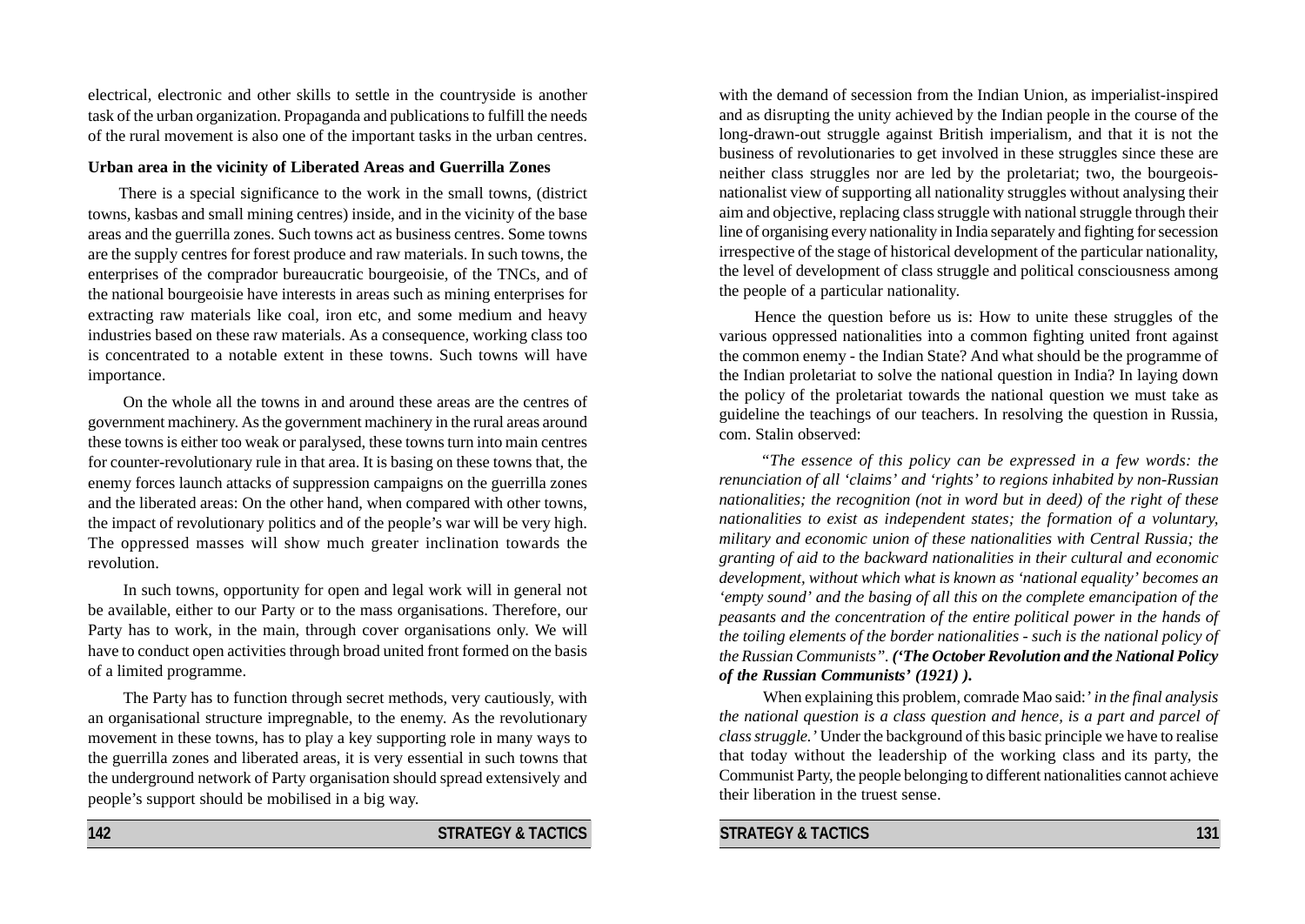A distinguishing feature of the national oppression in India is that it is being carried out not by any one particular dominant nation as was the case in Russia, but by feudalism, imperialism and comprador big bourgeoisie -the three main enemies of the Indian people- and by their agent, the Indian state. As long as these three big mountains weigh down the nationalities, there cannot be any genuine development of their economies, culture, language and so on. Complete democracy, which is the basis for the elimination of national oppression, cannot be achieved without overthrowing these three monsters. Once these oppressors are overthrown, a voluntary Indian Federation can be formed consisting of the various national People's Republics which will have the right to unhampered secession.

Thus the task of the Indian proletariat is to lead the struggles of these various nationalities against the above enemies with the specific programme of equality of all nations and languages in the country and recognising the right of all nationalities for self-determination including secession. Each and every struggle of the nationalities should be supported if it is directed against the Indian state. While supporting the rights of the various nationalities we must expose the conspiracies of the imperialists along with the ruling classes to divide the people on the basis of nationality and strive for the unity of all oppressed. As Com. Stalin had pointed out:

"*When we put forward the principle of the right of peoples to selfdetermination we thereby raise the struggle against national oppression to the level of a struggle against imperialism, our common foe. Unless we do so, we may find ourselves in the position of people who bring grist to the mill of the imperialists" ( Report on the National Question, 7th All Russian Conference of the RSDLP, 1917).*

In taking up the national question, we must make a distinction between the nationalities of the North East and Kashmir on the one hand and those in the other states of India on the other. The former have never considered themselves as part of India since they were actually annexed by the British and added to India. The ruling classes of India have continued their occupation of the territories of these nationalities after the transfer of power despite promises made prior to 1947 that in the present concrete conditions, we must extend complete and unflinching support to the demand for secession of these nationalities as long as their struggle is directed against our common enemies. But at the same time, we have to try to make them understand very patiently that without having a comprehensive plan and programme and without being a part and parcel of the NDR, their complete plitical and economic assist the rural armed struggle and particularly, the base areas and the guerilla zones. Some involve direct and immediate help in terms of materials and personnel; others involve the long-term preparation for the decisive battles in the later stages of the peoples' war.

It is very important to penetrate into the military, para-military forces, police, and higher levels of the administrative machinery of the state. It is necessary to obtain information regarding the enemy, to build support for the revolution within these organs, and even to incite revolt when the time is ripe.

The nature of urban work being primarily defensive, the military tasks directly related to the urban movement are basically defensive in nature and will remain that way till the final period of the revolution. However even a defensive urban movement requires the military type organization of the armed defence of the urban masses against the peoples' enemies. These enemies are of various types - mafia, criminals, goonda gangs acting in the service of the ruling classes, social fascist gangs led by revisionists, Hindu fascist organizations and their militias, vigilante gangs specifically organised by the state to attack activists and sympathisers of our movement, state forces themselves, etc. Without standing up to such forces it would not be possible for an organisation to survive and develop. While we cannot and should not, at this stage, organise for armed offensive confrontation with the state, we should definitely build such defence organisations as are suited to the concrete situation. However we have to form open and secret defence teams to resist the repression of all kinds unleashed by the ruling classes.

#### **Logistics Support:**

The enemy gets all its logistics support from the urban areas. The People's Army however relies as far as possible on the rural areas and the rural masses.

However for certain crucial things there is need for support from the urban areas. Depending on its strength, the urban organisation should make all efforts to provide such support.

Supplies or contacts for supplies of certain types of materials such as arms and ammunition, spare parts, medical supplies, etc. are only available in the urban areas. Technical help in the form of repairs and maintenance of fighting, communication and other equipment of the /PLGA, development of new technologies for the people's war, and sending comrades with technical,

**132 STRATEGY & TACTICS**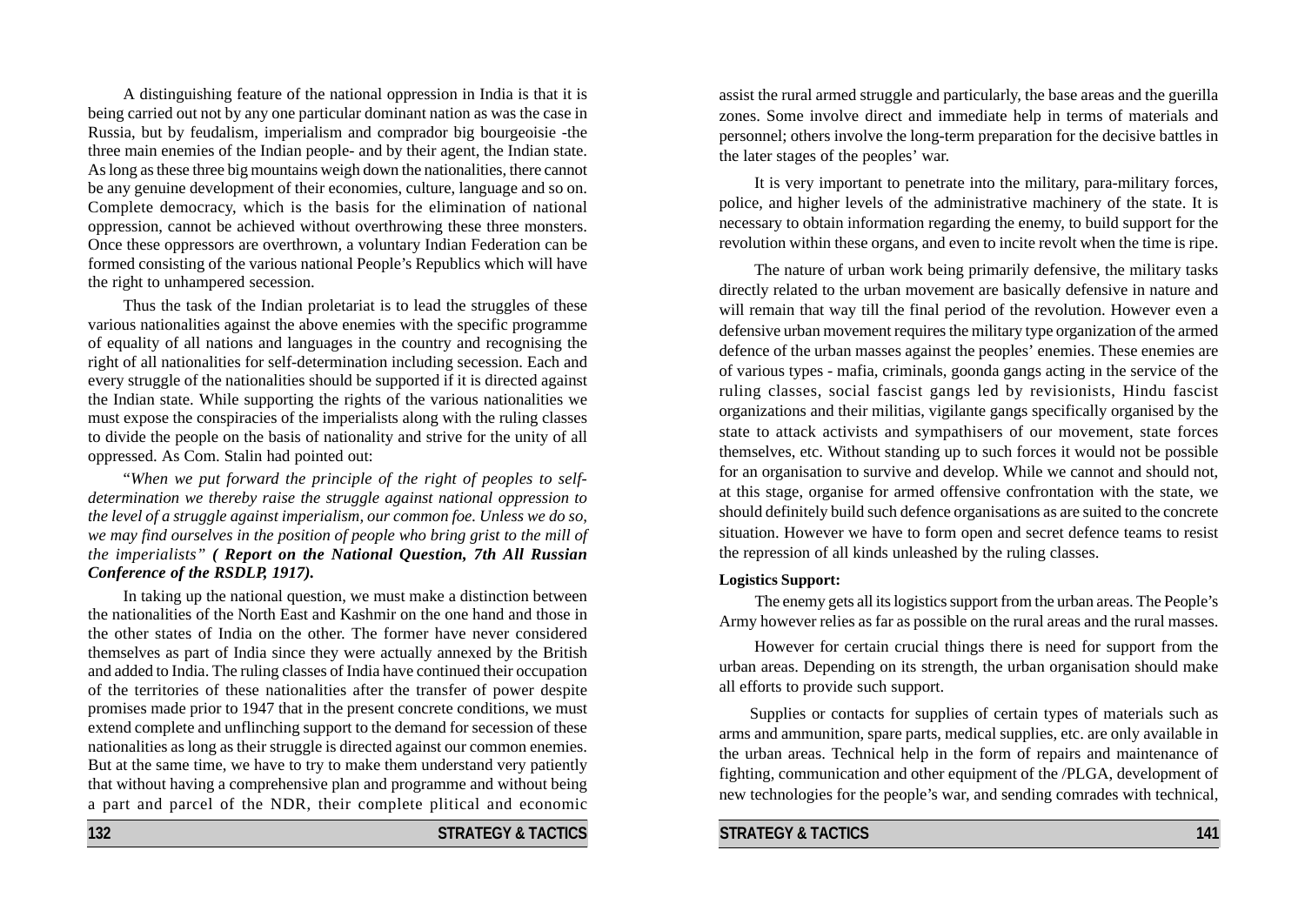relatively developing. To rein in such forces and bring out the oppressed people from the influence of communalism, the Party units, cadres and committees should exhibit initiative and stand by the side of the religious minorities and formulate necessary slogans and timely tactics as and when required.

Urban areas also offer scope for uniting with sections of the national bourgeoisie that oppose imperialism and the CBB. In our tactics towards this class, we must take into account their vacillating and exploitative nature and adopt a policy of unity-struggle with them. Though they will come into the strategic united front at the later stages of the revolution, we must strive to bring them in tactical united fronts. However, on no account unity with sections of the national bourgeoisie be achieved at the cost of the basic classes within the united front. Thus while uniting with the national bourgeoisie we should never lose sight of the struggle aspect of our relationship with them. We should not have any misconception that unity with the national bourgeoisie implies concessions in trade union struggles with these sections. It is the strength of the working class and not its weakness that will be the force attracting the national bourgeoisie to the front.

The ceaseless attacks of the imperialists and their Indian agents are daily pushing the national bourgeoisie into more conflict with the ruling classes. Thus today the practical possibilities of unity from below are growing. These possibilities are greater in cities with a stronger national bourgeois presence. Local party organisations should try to achieve issue-based unity like preventing relocation or closure of industries, opposing anti small industry laws and tax increases, etc. while keeping in mind the above principles.

By mobilizing the urban masses and classes in the above-mentioned manner, we should work with the aim of creating an upsurge of people's movements against the stranglehold of imperialism and the repressive policies of the Indian State. To achieve this, we should concentrate our work mainly on the vast section of the working class and other democratic sections.

#### **Military Tasks of the Urban Movement**

While the and PLA in the countryside perform the main military tasks, the urban organization too performs tasks complementary to the rural armed struggle. There are numerous ways through which the urban movement can

**140 STRATEGY & TACTICS**

emancipation cannot be fully achieved. We must try to give a revolutionary orientation to the nationality movements keeping in mind that the leaderships of these movements often tend to strike a compromise with the ruling classes or even surrender their cause in the midst of the struggle.

We ourselves should lead the struggle for a voluntary union of the Indian nationalities. Even if some regional comprador-feudal parties rake up the national issue to the point of secession in those states, the proletariat should expose them and try to convince the people that secession is against their basic interests and that coming together into a voluntary federation is advantageous to their interests from both political and military points of view. If, however, the entire people of that nationality insist on seceding, we must not oppose it. By following such a policy alone it will become easier for us to unite with them again after a lapse of time after gaining their confidence through our consistently democratic policy towards them.

Communists must, of course, be in the forefront of every democratic demand of the nationalities whether it is for autonomy; for equal status for their languages; for separate statehood; against economic, social cultural and other forms of oppression by a certain dominant nation (oppression by Bengalis over Assamese and over other nationalities of the North East; the oppression by the Assamese over the small nationalities in the state of Assam such as the Bodos, Karbis, Mishings etc); against the policy of discrimination exhibited in any field towards particular nationality, and so on. Appropriate forms of struggle and organisation should be evolved to fight every manifestation of national oppression taking all care, at the same time, to bring the people of the particular nationality out of national aloofness and to promote a spirit of international solidarity among them. Such should be the essence of the Marxist-Leninist approach to the nationality question in India.

# **The Basis for the Unity of the Nationalities**

To sum up, the policy of the communists, the people's democratic front and the people's democratic states on the problem of nationalities of India is:

a) To mobilise the peoples of all nationalities in an united front against the common enemies and lead them towards agrarian revolution and the national and democratic revolution or people's democratic revolution; to fight against national chauvinism encouraged by the reactionaries - fight against big and advanced nation-boast-fullness and arrogance on the one hand, and narrow sectarian nationalism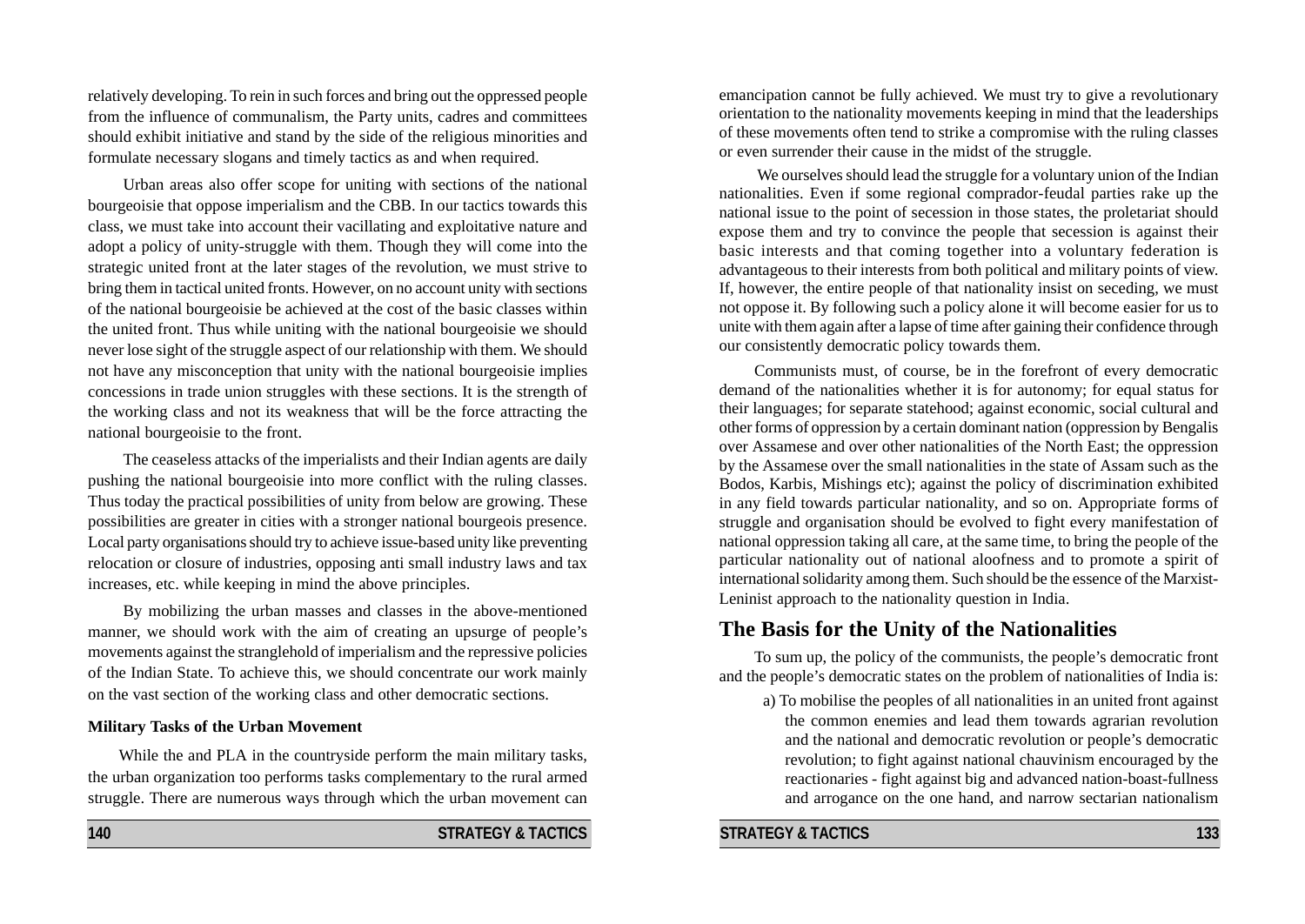on the other; to fight against every conspiracy of the imperialists and their agents to create division and disunity amongst different nationalities.

- b) To uproot the national exploitation of the people's of the 'backward' nationalities and sub-nationalities and to guarantee an equal and all-embracing economic, political and cultural development (development of national languages also) of all nationalities and sub-nationalities.
- c) To fight for the principle, both in words and deeds, that all nationalities are independent, equal and sovereign and to build up a relation of unity and love among the peoples of all nationalities on the basis of equal rights and the right of self-determination for all nationalities (that is, to be united within a voluntary Federation of People's Democratic Republics of India on the basis of equal rights and the right to establish separate state, if so desired).

This policy is fully compatible with the final goal of the international great union, on a voluntary basis, not only of the Indian nationalities but also of the nationalities of the whole world.

It goes without saying that without consistent struggle against diehard bourgeoisies nationalism - against big and advanced nation chauvinism on the one hand, and the petty bourgeoisie national sectarianism on the other encouraged by imperialism, and their 'Indian' henchmen, without fighting against national inequality, exploitation and oppression, the nationality movements will remain to a great extent under the influence of petty bourgeois politics and sectarian nationalism. As a result, these struggles cannot be elevated to the stage of class struggle and the revolutionary democratic instincts inherent in them cannot be led to the path of revolution.

It is only by remaining loyal to the politics of the proletariat and the ideology of Marxism-Leninism-Maoism and maintaining its own political and organisational independence that the working class can give leadership and liberate the peoples from the sectarian nationalism and arouse them and bring them into the path of revolutionary national struggle in its true sense (as part and parcel of the new democratic revolution). No other class except the working class and its vanguard party can take the leadership of this work. To neglect this task or not to give proper attention to this task in a multinational country like India is harmful to the revolution.

from the areas of armed agrarian struggles, are influenced by revolutionary politics.

Apart from the working class and the urban poor, we have also to pay special attention to our work among women, students, youth, teachers and middle class intellectuals in other professions who have grown considerably in recent decades. Youth and cultural organizations also play a good role in the activities of the city movement.

A section of the student community has imprinted their death-defying advanced role in the history of the country's revolutionary struggles. They again and again played a role of fore-runner of revolutionary struggles/ movements. They have shouldered the responsibility of spreading revolutionary politics. They have also been playing an important role in the ongoing PPW. It is our task to further deepen our activities within the student community. Considering the present situation we should develop suitable organisational forms to imbue them with revolutionary politics, and organise and mobilise the vast majority of them politically. They can be mobilised politically on both domestic and international issues.

The objective situation is favourable for the political mobilisation of all these sections apart from organising them on their sectional or partial demands. We must give great importance to mobilizing them around the tactical political slogans given in the Political Resolution. From the beginning, we have to build secret party units among them. The advancement and victory of the movement is based on the political experience gained by all these classes.

In fact,the role of women in various fields in the urban areas is increasing. In addition to students, women employees, labourers and those working in other handicrafts, there are thousands of women working in big and small industries at low wages. They live in abject poverty and pathetic living conditions. Besides, they are subjected to constant sexual harassment at the workplace. Therefore, in order to organise women more attention should be paid by the Party at all levels, particularly in towns.

In the past few years, the strength of the communal forces in towns has increased considerably. The people of religious minorities are becoming prey to the attacks of the Hindu communal forces whose social base in the towns is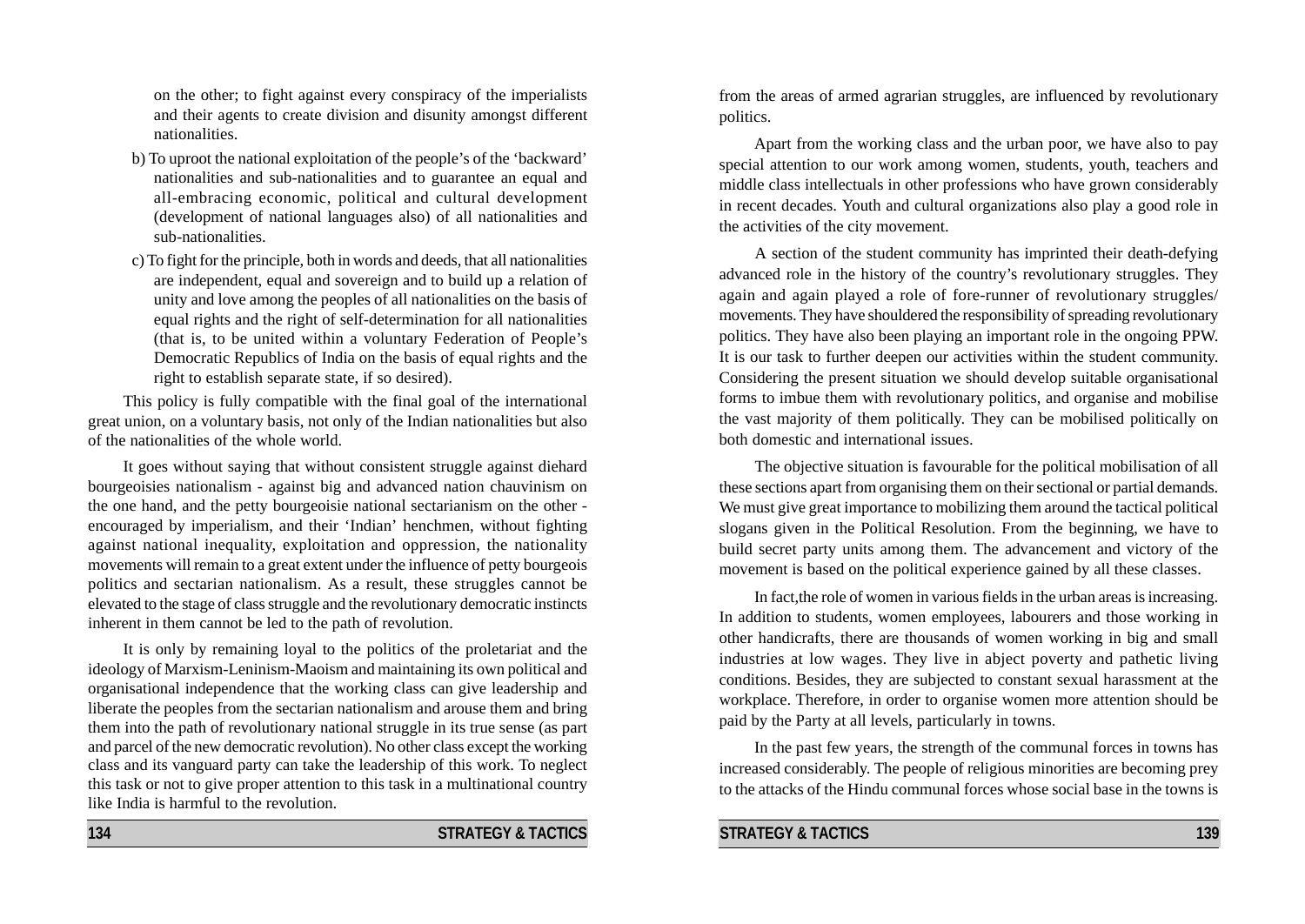disruption of production in these industries has an immediate impact on the enemy's ability to fight the war.. It is thus the responsibility of the urban organization to establish a presence and influence in such key industries.

The key industries have normally been in the public sector. Now however with the policy of privatization, many of the old units are being privatized and new units are being set up directly in the private sector. Thus some of these industries, like the electricity boards and telecommunications department, are experiencing many militant struggles in opposition to the privatization policies and there has been a significant revival of the trade unions. In the context of the general upswing of the workers' movement, the workers of other key industries too are resorting to struggle. We can therefore make use of this situation to try and influence the workers in these industries.

#### **Our plan for the key industries should operate at two levels**

 One. We can influence the workers in these industries from outside through various forms of propaganda, particularly during the struggles of these industries. This can be done through legal T.U organizations, workers' magazines, secret pamphleteering and even through Party statements.

Two. We should send comrades to secretly develop fractional work from within the industry's existing TU, according to the opportunity. This work should be done with a long-term approach taking care to avoid exposure.

Due to the critical character of these industries, the enemy too is very conscious of the need to prevent any revolutionary or other genuine struggling forces from entering such industries. We therefore have to be very guarded and careful while entering and working within such enterprises. All work in such places should be under cover of some sort. Fractional work is the normal method. The work in such industries should normally be separated from the other work in the area

#### **Work in other Fronts**

The main focus of mass political mobilisation and organising in the cities should be the working class. We should pay particular attention to the trade unions and other working class organisations. We should also organise in the bastis and slums where the working class resides along with other sections of the urban poor. In some urban centers a section of the basic masses, who hail

**138** STRATEGY & TACTICS

# **CHAPTER-13 Work in Urban Areas**

Work in the urban areas has a special importance in our revolutionary war. Our urban areas today mirror the distorted development-taking place in the semi-feudal, semi-colonial production relations, in tune with the interest of imperialism. In fact, vast masses of the urban population remain under the clutches of unbridled exploitation and oppression of imperialism and CBB.

The fact that the working class is heavily concentrated in these areas is a matter of great significance. Lakhs of workers in these metropolises, and other industrial cities and towns, are working in modern industrial enterprises, in which the socialization of labour has taken place at a high level. Moreover, the urban petty-bourgeoisie section, who are reliable allies of our revolution are also concentrated here in big numbers. On the other hand, it is here itself, the state power and the administrative machinery of the ruling classes are concentrated; and it is from here itself they have been regulating the economic life-lines of the country. Thus, along with the positive factor that the leading force of the revolution-the working class, and another basic motive force, the petty bourgeoisie, are concentrated here in big numbers, the urban revolutionary movement also faces a negative factor, that these are very strong-centres for the enemy. Hence we will have to build the revolutionary movement keeping both these factors in mind.

The urban movement is one of the main sources, which provides cadres and leadership having various types of capabilities essential for the people's war and for the establishment of liberated areas. Moreover, the responsibility for the provision of supplies, technology - expertise, information and other such things, to the people's war, too lies on the shoulders of the urban revolutionary movement itself. Hence Party has to pay special attention to allocate leadership cadres accordingly to work in urban movement. We should not forget the dialectical relationship between the development of the urban movement and the development of the armed agrarian revolutionary war. In the absence of a strong revolutionary urban movement, the growth of the people's war will face limitations and difficulties in its advancement.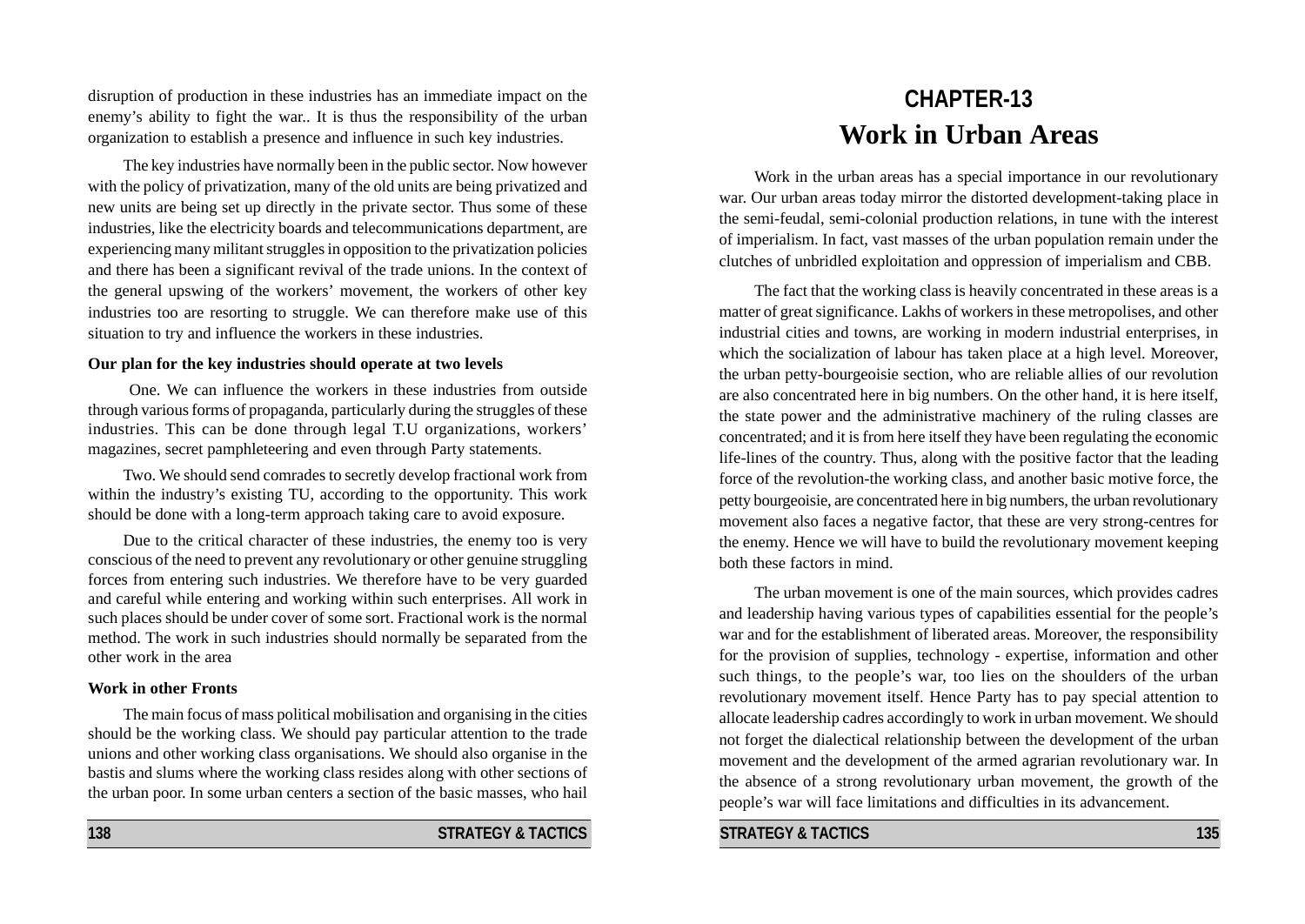# **Objectives of Our Urban Work**

Work in the cities and towns involve a number of tasks. All these tasks can however be combined under three broad objectives. They are as follows:-

**1) Mobilizing and organizing the basic masses:** This is the main activity of the Party. It is the Party's most important task to organize the basic class in the urban areas, i.e., the working class, as well as other classes and sections like the semi-proletariat, students, middle class employees, intellectuals, etc. It also has the task of dealing with the problems of special social groups like women, dalits, and religious minorities and mobilizing them for the revolutionary movement. It is on this basis that the masses are politicized and the advanced sections consolidated into the Party.

**2) Building the United Front:** This involves the task of unifying the working class first, and then building worker-peasant solidarity and alliance, uniting with other classes in the cities, building the fronts against exploitation and oppression of imperialism and the CBB, imperialist war designs and globalization, against Hindu fascism, against repression, etc. This is a very important aspect of the work of the Party in the city.

**3) Military Tasks:** While the PLGA and PLA in the countryside perform the main military tasks, the urban movement too performs tasks complementary to the rural armed struggle. These involve the sending of cadre to the countryside, infiltration of enemy ranks, organizing in key industries, sabotage actions in coordination with the rural armed struggle, logistical support, etc.

Of the above three, the first task of organizing the basic masses is fundamental and primary. Without widely mobilizing the masses it is not possible to perform any of the other tasks such as building of UF and performing the military tasks.

#### **Factors Governing All-India Perspective-Plan**

Drawing up the All-India perspective-plan means basically selecting the cities, industries or regions where we should concentrate and give priority. It can further mean the evaluation of the available subjective forces and deciding on suitable allocation.

Suburbs and nearby villages also depend on urban centres for employment. So we should incorporate the work in these areas as part of the urban work. Many industries and other infrastructure also exist. Hence,

depending on the concrete conditions plans for organizational work should be drawn. The urban working masses, particularly the youth, and all the pettybourgeois sections are leading an insecure life lacking employment opportunities and even the daily necessities. This objective condition is favourable for building a strong revolutionary urban movement. However, due to the weakness of the revolutionary forces, the ruling classes are able to utilise this atmosphere in their favour, even though temporary, to some extent or the other. CPI and CPI(M) revisionists are still powerful in the sphere of trade unions and have considerable grip over other sections of the urban population in major cities. We have to raise the vigilance of the people against the danger of economism and capitulationism being spread by these revisionists.

To achieve this a revolutionary class-consciousness should be ensured through our political activity in the urban poor. We have to build up a vast network of secret party units with the advanced section of the working class that comes to the fore, particularly through political mobilization. We have to build up secret armed defence squads and open defence teams, from the very beginning itself with the working class youth to organize resistance against the attacks from goondas engaged by managements and other exploiting sections and also from the state's armed forces.

The working class is the most advanced revolutionary force of our society. We have to impart revolutionary consciousness in the course of their struggle/ movement to unleash the revolutionary potentialities latent within the class. We endeavour to ensure their leading role as a class in the ongoing NDR. For this purpose first, we have to expose and free them from the reformist and revisionist thinking and practice, and consolidate politically the advanced sections of the working class and guide them to rouse the entire class for NDR.

#### **Work in Key Industries**

Our presence today in the key industries is extremely low. With the advance of the people's war, it is a pressing need that we enter into key industries and establish a strong base there. Some industries like transport, communications, rail, dock, power, oil and natural gas, defence production, etc. can play a crucial role in our revolution. In the course of war development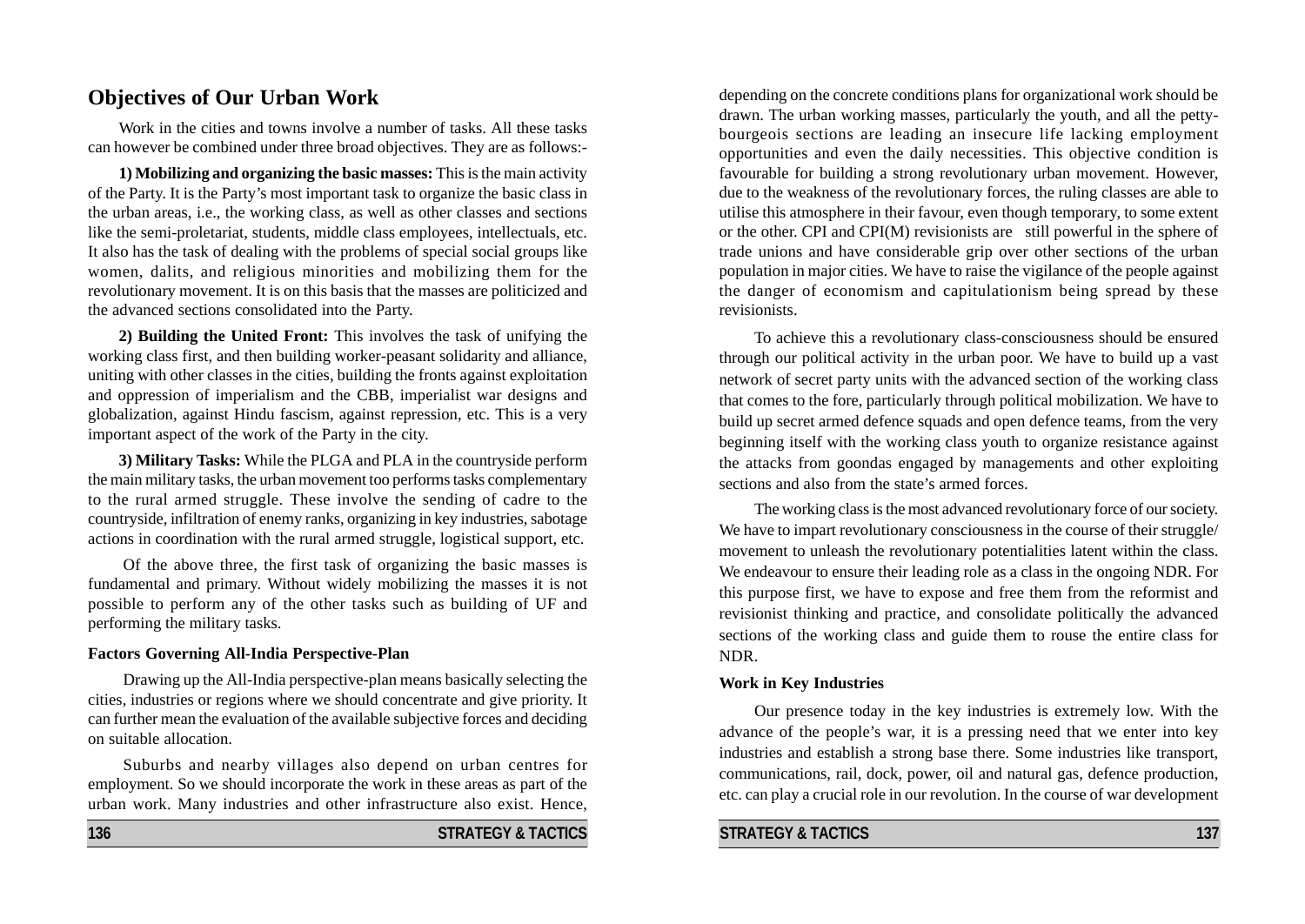strategic areas to the urban areas-which has been incorporated into the present document, and basing firmly on the ideological guidance of MLM in solving the problems that arise in the course of our practice. The party's leading committees must play a conscious role in implementing the principles worked out in the present document.

The entire party ranks must base their entire work on the correct class line and mass line, integrate themselves and maintain ties with the masses like fish in water, and by recruiting an unending stream of the basic classes into the revolutionary movement, transform the /PLGA into the PLA, defeat the growing enemy offensive thereby accomplishing greater advances. They must have strategic firmness and tactical flexibility, grasp the correct interrelationship between strategy and tactics, and creatively apply these principles by concretely analysing the specific conditions and make conscious effort to transform the unfavourable conditions into favourable ones. Let us base our tactics by seeing the enemy as a paper tiger strategically but a real tiger tactically.

We must concentrate on mobilising the broadest masses opposed to imperialism, CBB and feudalism in accordance with the political strategy of building the four-class alliance through armed struggle. By establishing Base Areas and guerrilla zones in the vast rural tracts of the country and intensifying revolutionary guerrilla war we must create a revolutionary upsurge of the masses, and utilise the excellent international and domestic situation to accomplish the new democratic revolution in India. We must concentrate on building and strengthening the three magic weapons – a strong proletarian Party, a mighty People's Army and a Revolutionary United Front – throughout the country in order to accomplish the above tasks.

Today, imperialism worldwide is facing an unprecedented crisis unheard of ever since the end of the Second World War. All the fundamental contradictions are further sharpening. A new tide of revolutionary struggles, national liberation struggles and various people's movements against imperialist aggression, oppression, exploitation and the reactionary ruling classes is unfolding everywhere. Let us utilise this favourable situation to make great leaps in the ongoing people's war in our country and advance towards the establishment of a new democratic/socialist India.

**Dare to Fight ! Dare to Win !**

**Final Victory belongs to the People in this Just People's War !!**

 $\lambda$ 

**146 STRATEGY & TACTICS**

On the occasions the enemy launches encirclement and suppression campaigns and onslaughts on the base areas, the urban people's armed squads need to serve the people's war by destroying enemy supplies, transport communication facilities etc.

Even amidst brutal fascist conditions of repression of whatever scale this urban revolutionary movement must ensure that its organic links with the guerrilla zones and liberated areas do not get snapped. We should concentrate on building such a party, which is impregnable to the enemy, in these urban centres. Then that urban movement can fulfil its role in the protracted people's war. The people's war can advance breaking the military and economic blockades of the enemy only if such an extensive organisation is in existence.

It will also be possible for us to capture some small towns during the course of intensification of people's war and establishment of liberated areas.

## **Party Structure**

The question of the Party structure in the urban areas presents quite different problems from that in the rural areas where our Party is based. These relate to the problem of building and running stable structures, the continuity of party leadership, the coordination between open and secret work, between lower and higher bodies, and between the city organisation and the leadership based in the rural areas. We cannot resolve these problems without the close attention and study by the higher-level bodies and the development of concrete and practical solutions. We also require however a broad common approach on the objectives, tasks and methods to be adopted for building and advancing the urban Party structure.

The essential principle forming the basis of our Party structure is political centralisation combined with organisational decentralisation. This means that all PMs and all bodies, particularly at the lower level, should have solid ideological-political foundations, so that they are able to independently find their bearings and take the correct organisational decisions according to the political line of the Party.

This is particularly important in the urban areas because of the technical difficulties of maintaining close and constant links between the secret higher bodies and those at the lower levels engaged in direct open work. This is also important because urban work often demands immediate and quick responses

**STRATEGY & TACTICS** 143